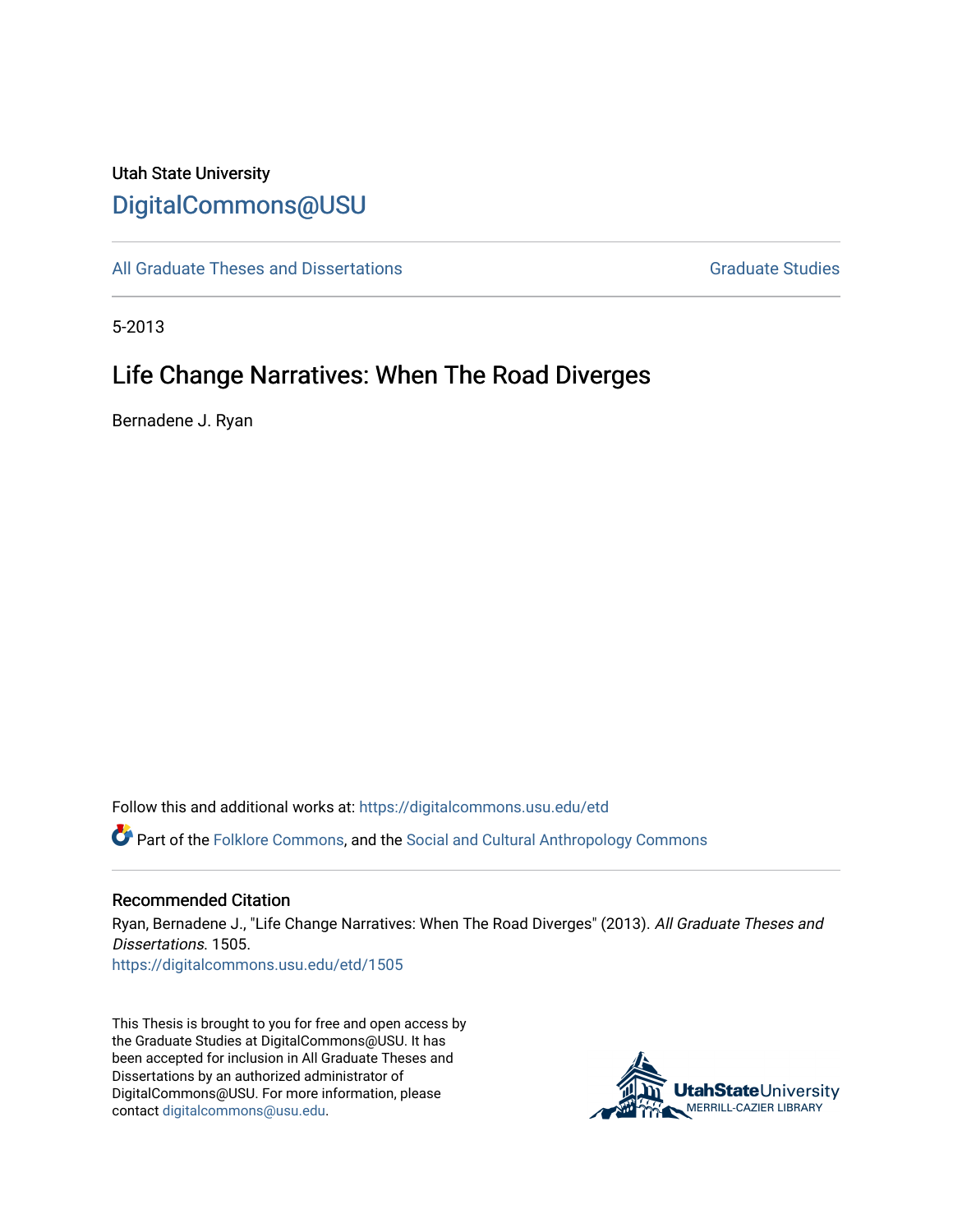# LIFE CHANGE NARRATIVES: WHEN THE ROAD DIVERGES

by

Bernadene J Ryan

A thesis submitted in partial fulfillment of the requirements for the degree

of

# MASTER OF SCIENCE

in

American Studies

Approved:

Dr. Lynne McNeill Major Professor

Dr. Jennifer Sinor Committee Member

Dr. Bonnie Glass-Coffin Committee Member

Dr. Mark R. McLellan Vice President for Research and Dean of the School of Graduate Studies

UTAH STATE UNIVERSITY Logan, Utah

2013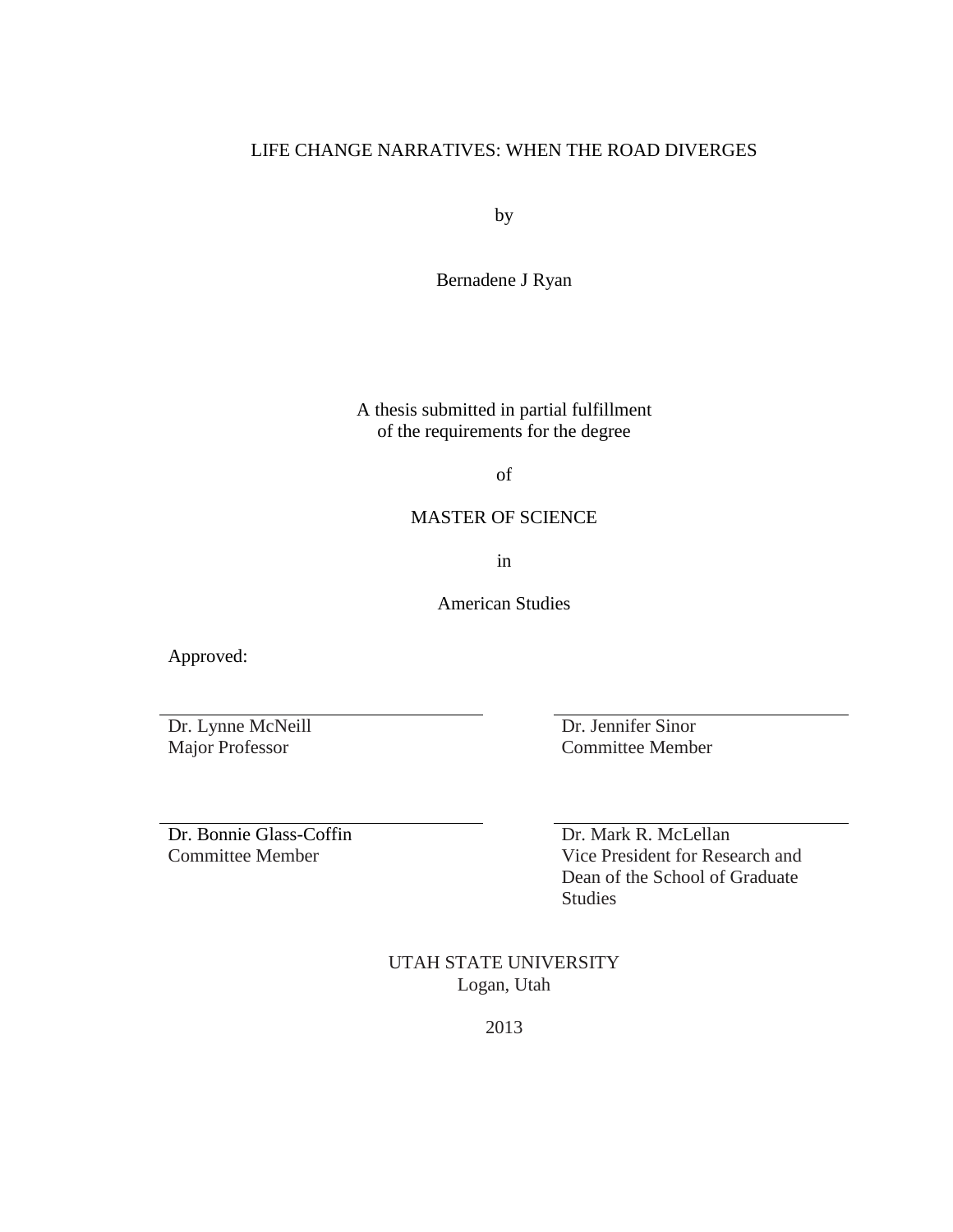Copyright © Bernadene J Ryan 2013

All Rights Reserved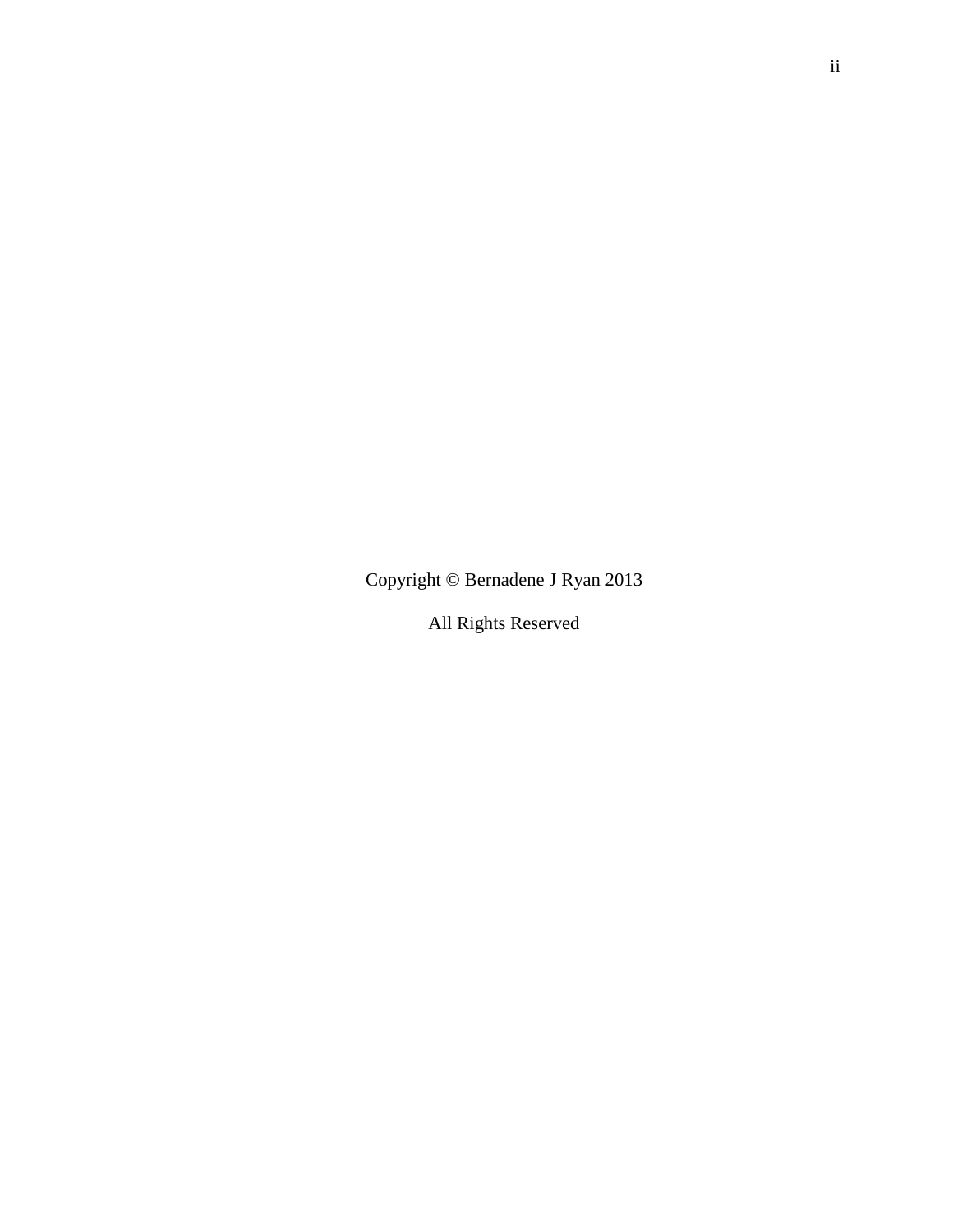#### ABSTRACT

Life Change Narratives: When the Road Diverges

by

Bernadene J Ryan, Master of Science

Utah State University, 2013

Major Professor: Dr. Lynne McNeill Department: English

Transformation events can be a change in a person's work, a change in philosophy, a sudden insight, or a break in a relationship. According to David Hufford and Marilyn Motz, narrating these experiences are ways in which people perform, construct, and communicate belief systems. The narrators within the context of this thesis experience their transformation through a career transformation. The narrators rediscover their initial passion and transform that desire into actions that results in a shift of career. Sometimes seen as inexplicable, nevertheless the narrators provide analysis and reflection on the influences that led to their change. Some of the actions or thoughts that the narrators incorporate in their stories demonstrate not only the progression of events but also the alterations narrators experience in their worldviews.

The context in which these changes occur is essential to interpreting and understanding the experience. Narrative components are filtered through an interpretive process that includes personal meaning, contrast with social norms and cultural beliefs and the impact on the receiver to enable narrators to justify their experience. It is the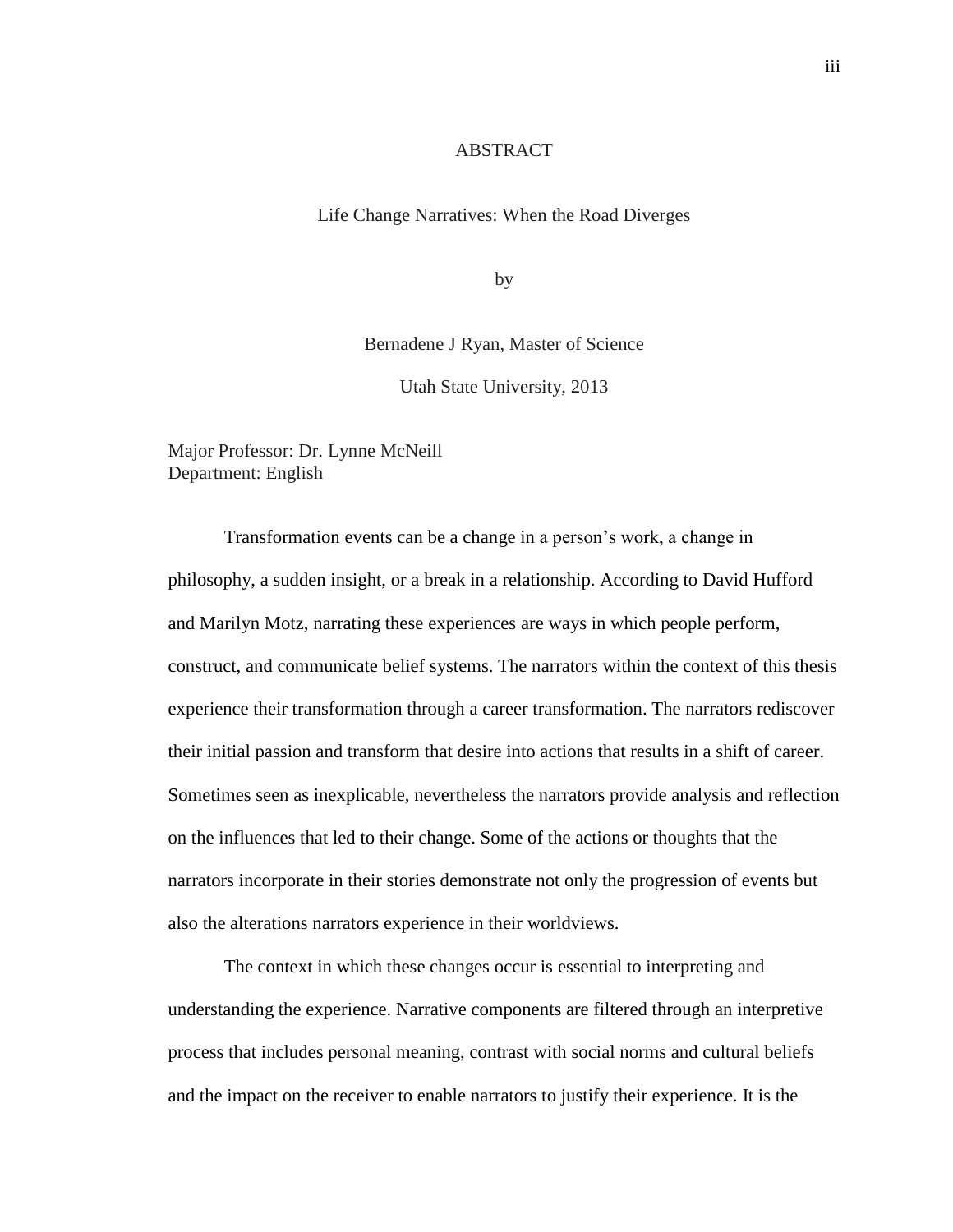reflection on these experiences through which people gain insight and establish relevance to events that seem sometimes beyond their control.

Stories from pop culture to ordinary citizens who change their lives daily demonstrate the pervasiveness of the transformational effect of states of crisis through which people journey. People's lives are turned upside-down through these experiences which place the narrator out of their normal element. There are two levels to these story types: external and internal transformation. At a superficial level there is the journey to change careers but at another level there is a relationship to opening up cultural expectations or acting generatively, as role-models. Narrators are effecting change through their positive attitudes and acceptance of the trials they encounter during their transitions.

Narrators discuss specific actions that create transformative life changes or philosophical shifts. My investigation studies how individuals are involved in transitional events in which they experience a disengagement from a previous life, spending some time in liminal space where they transition or regenerate into a new place in society. Part of my approach to this subject matter used theories introduced by Victor Turner (pilgrimages) and by Arnold Van Gennep (rites of passage). Regina Holloman proposes that rites of passage can occur not just as physical/material transformation but can occur psychically as well. Some of the narrative patterns that narrators use to construct these tales are identified within the context of folk belief and folklore scholarship.

(93 pages)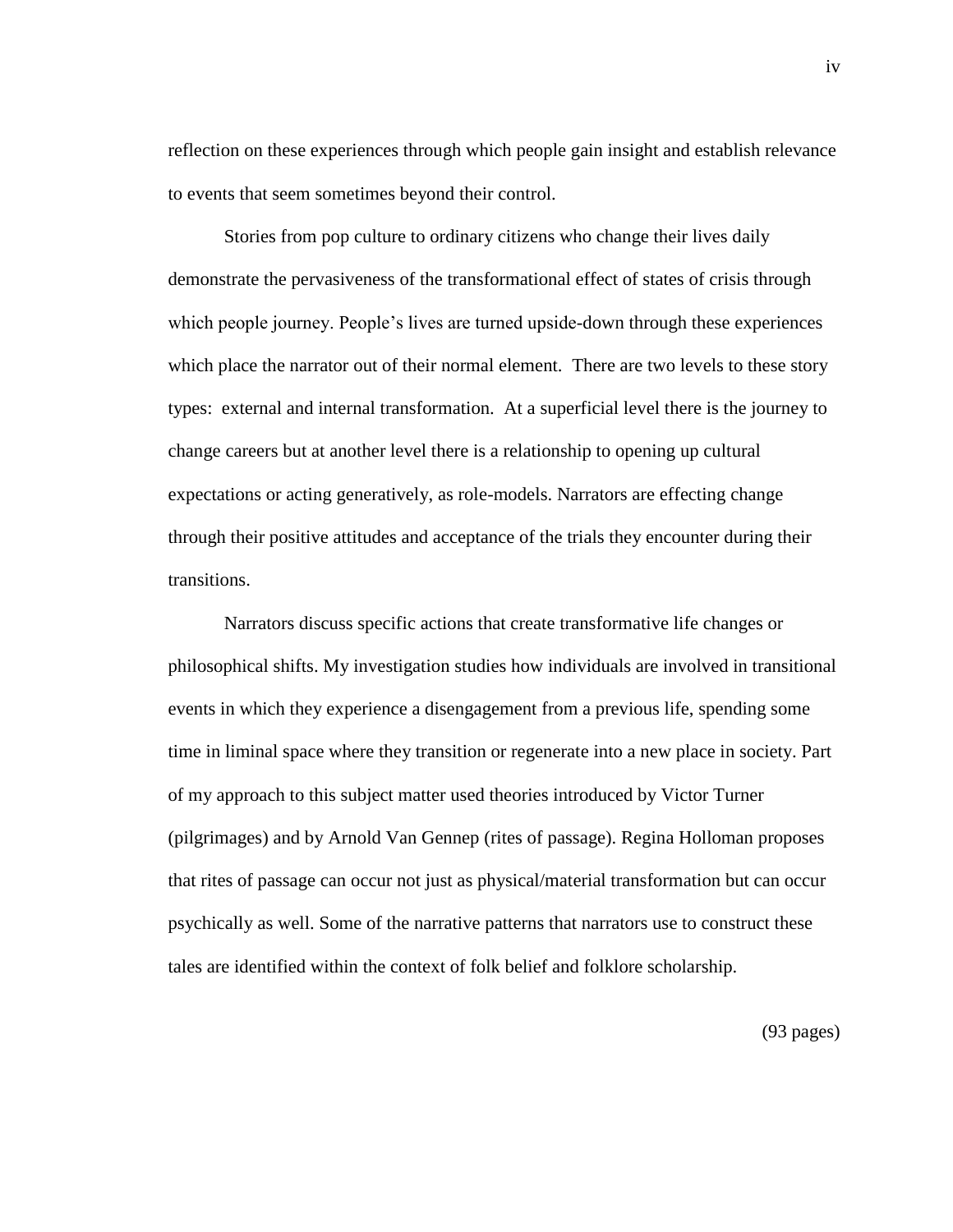## PUBLIC ABSTRACT

## **Life Change Narratives: When the Road Diverges Bernadene J Ryan**

Transformation events can be a change in a person's work, a change in philosophy, a sudden insight, or a break in a relationship. According to David Hufford and Marilyn Motz, narrating these experiences are ways in which people perform, construct, and communicate belief systems. The narrators within the context of this thesis experience their transformation through a career transformation. The narrators rediscover their initial passion and transform that desire into actions that results in a shift of career. Sometimes seen as inexplicable, nevertheless the narrators provide analysis and reflection on the influences that led to their change. Some of the actions or thoughts that the narrators incorporate in their stories demonstrate not only the progression of events but also the alterations narrators experience in their worldviews.

The context in which these changes occur is essential to interpreting and understanding the experience. Narrative components are filtered through an interpretive process that includes personal meaning, contrast with social norms and cultural beliefs and the impact on the receiver to enable narrators to justify their experience. It is the reflection on these experiences through which people gain insight and establish relevance to events that seem sometimes beyond their control.

Stories from pop culture to ordinary citizens who change their lives daily demonstrate the pervasiveness of the transformational effect of states of crisis through which people journey. People's lives are turned upside-down through these experiences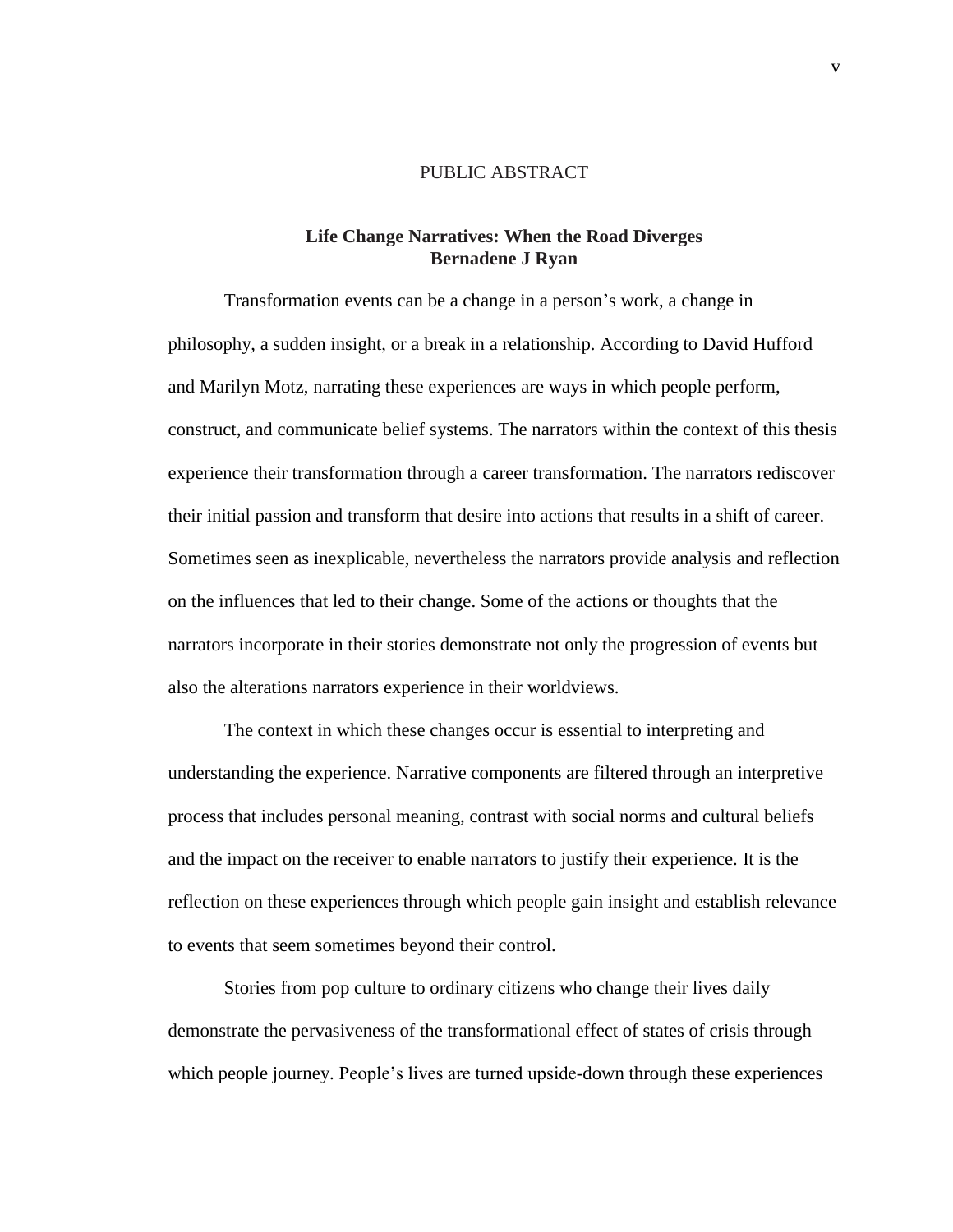which place the narrator out of their normal element. There are two levels to these story types: external and internal transformation. At a superficial level there is the journey to change careers but at another level there is a relationship to opening up cultural expectations or acting generatively, as role-models. Narrators are effecting change through their positive attitudes and acceptance of the trials they encounter during their transitions.

Narrators discuss specific actions that create transformative life changes or philosophical shifts. My investigation studies how individuals are involved in transitional events in which they experience a disengagement from a previous life, spending some time in liminal space where they transition or regenerate into a new place in society. Part of my approach to this subject matter used theories introduced by Victor Turner (pilgrimages) and by Arnold Van Gennep (rites of passage). Regina Holloman proposes that rites of passage can occur not just as physical/material transformation but can occur psychically as well. Some of the narrative patterns that narrators use to construct these tales are identified within the context of folk belief and folklore scholarship.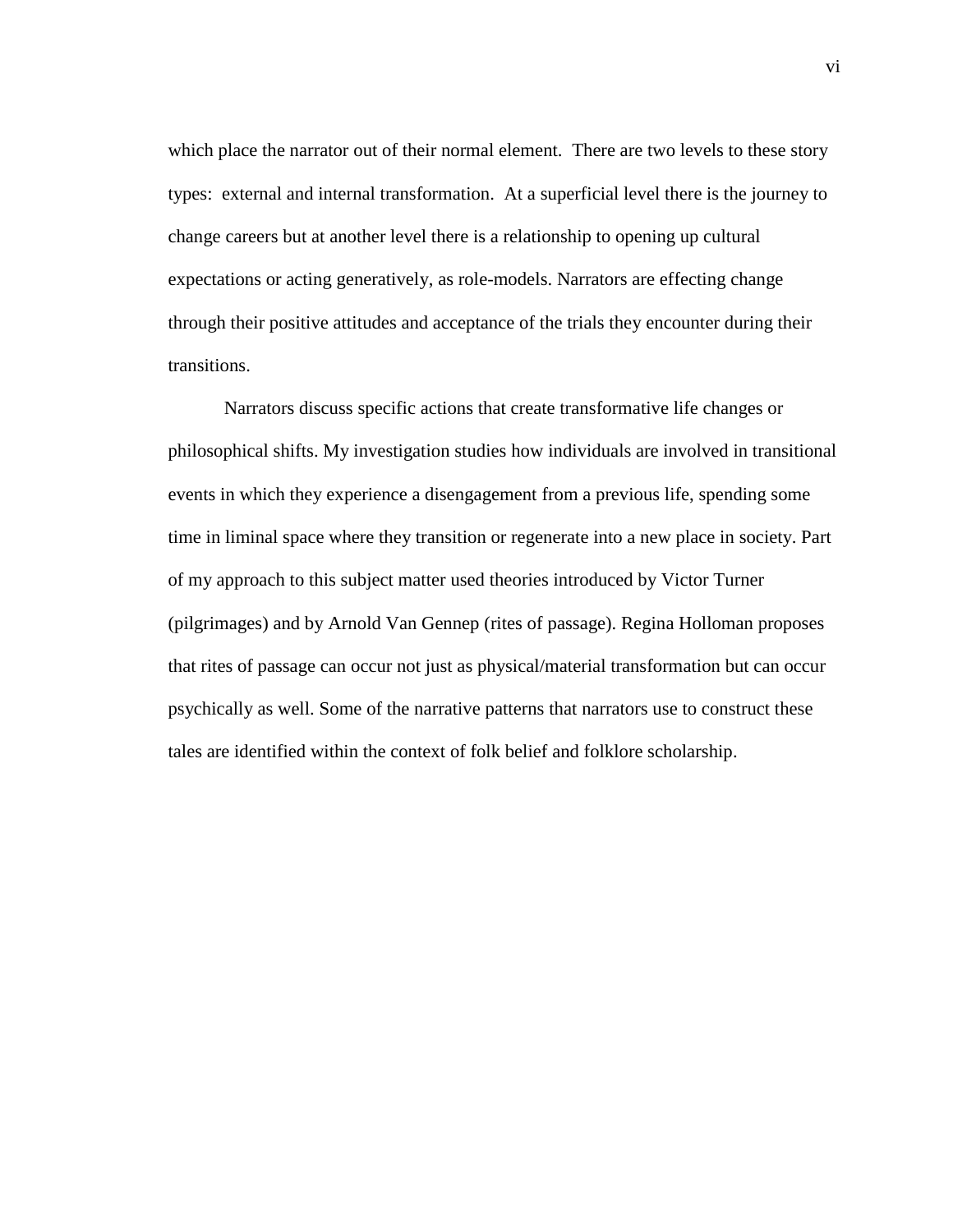#### ACKNOWLEDGMENTS AND DEDICATIONS

I would like to thank the Department of English for offering the Graduate Instructorship that allowed me to initiate my studies in the United States and who supported me financially through my numerous presentations at various folklore conferences.

I would like to thank the members of my committee, Dr Bonnie Glass-Coffin and Dr Jennifer Sinor, for their patience in the face of many delays and for providing significant feedback that helped bring clarity to my thesis. In particular, I would like to thank my chair, Dr Lynne McNeill, for demonstrating the constructive aspects of academic engagement through the many conversations that we shared about folklore and my thesis. I would like to thank the library specialists who helped me navigate the various databases so that I was able to access the appropriate research resources. I would like to thank the administrative staff in the English department and the graduate office for all of their help and kindnesses.

I would like to thank Dr Jeannie Thomas and Dr Evelyn Funda for their inspirational talks and feedback that provided me with the strength to pull through some stressful situations. I would like to give my appreciation to those in the counseling office who provided me with some great strategies and support through the final stress-filled days of my thesis.

My appreciation goes out to the many new friends I have had the pleasure to encounter while in Utah. They have been a blessing through their humor, conversation, and unwavering support.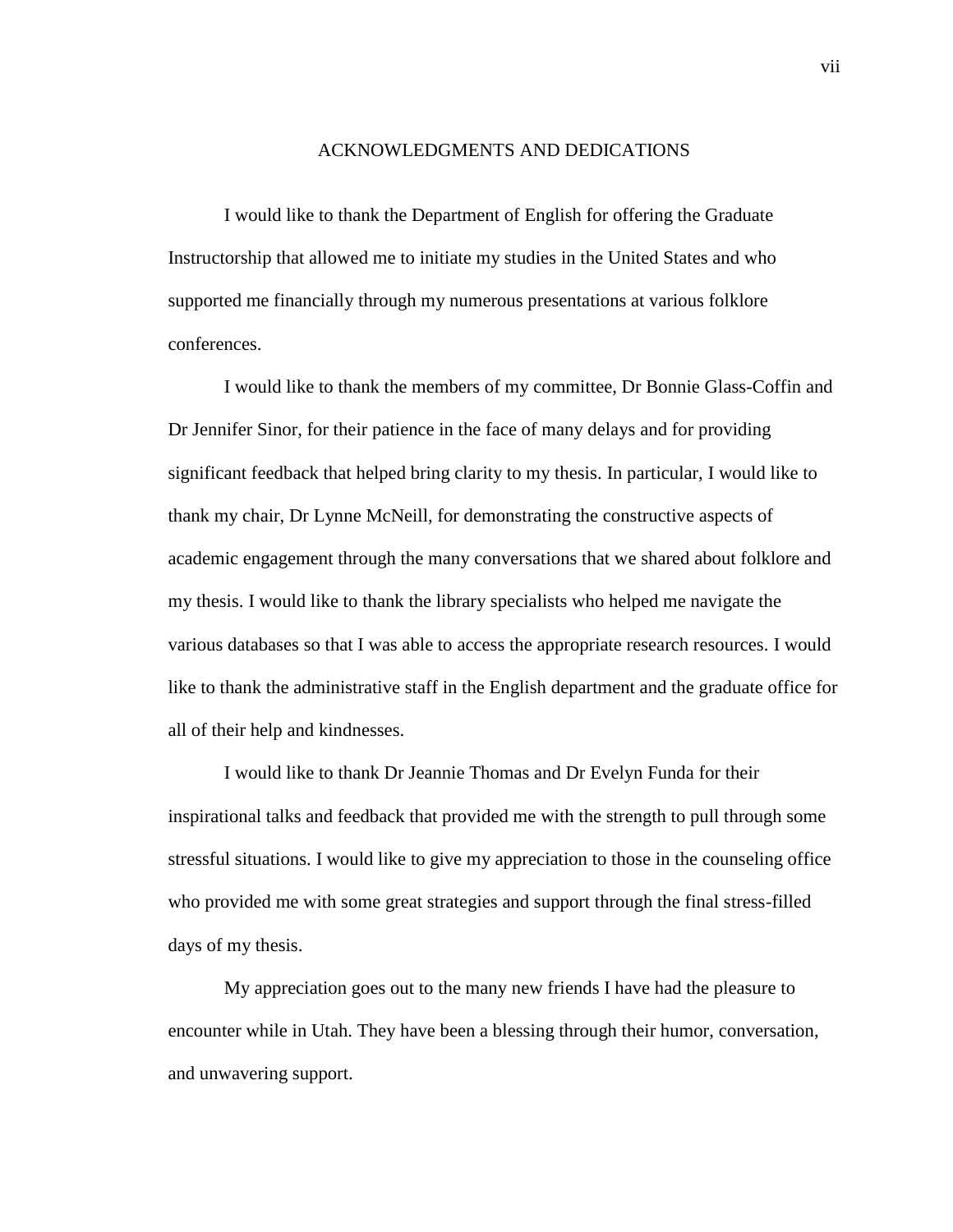I would like to give a special thank you to Dr Ian Brodie, Associate Professor, Cape Breton University, Nova Scotia. His encouragement and continued belief in my ability to succeed has inspired me to participate in and contribute to the field of folklore.

I wish to dedicate this thesis to my mother, Estella May Croscup, and my niece, Jennifer Sarah Anne Keefe, who both passed away within six months of each other shortly before I began my journey to obtaining my master's degree. Their courage, compassion, and humor sustain their family. We miss you.

#### Bernadene J Ryan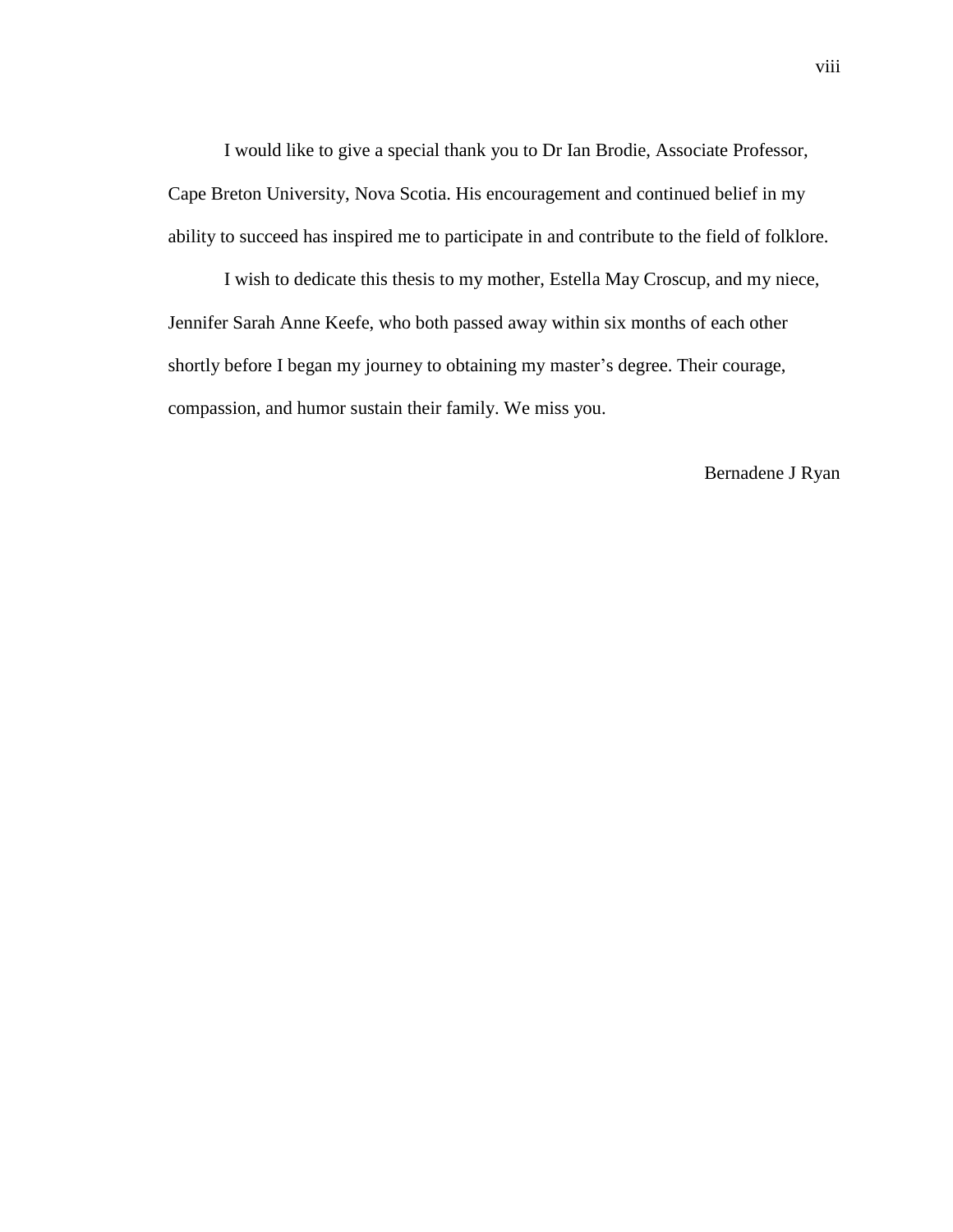"Two roads diverged in a wood, and I-- I took the one less traveled by, And that has made all the difference." Robert Frost, *The Road Not Taken* US poet (1874 - 1963)

"This is my life. It is my one time to be me. I want to experience every good thing." Maya Angelou US author/poet (b.1928)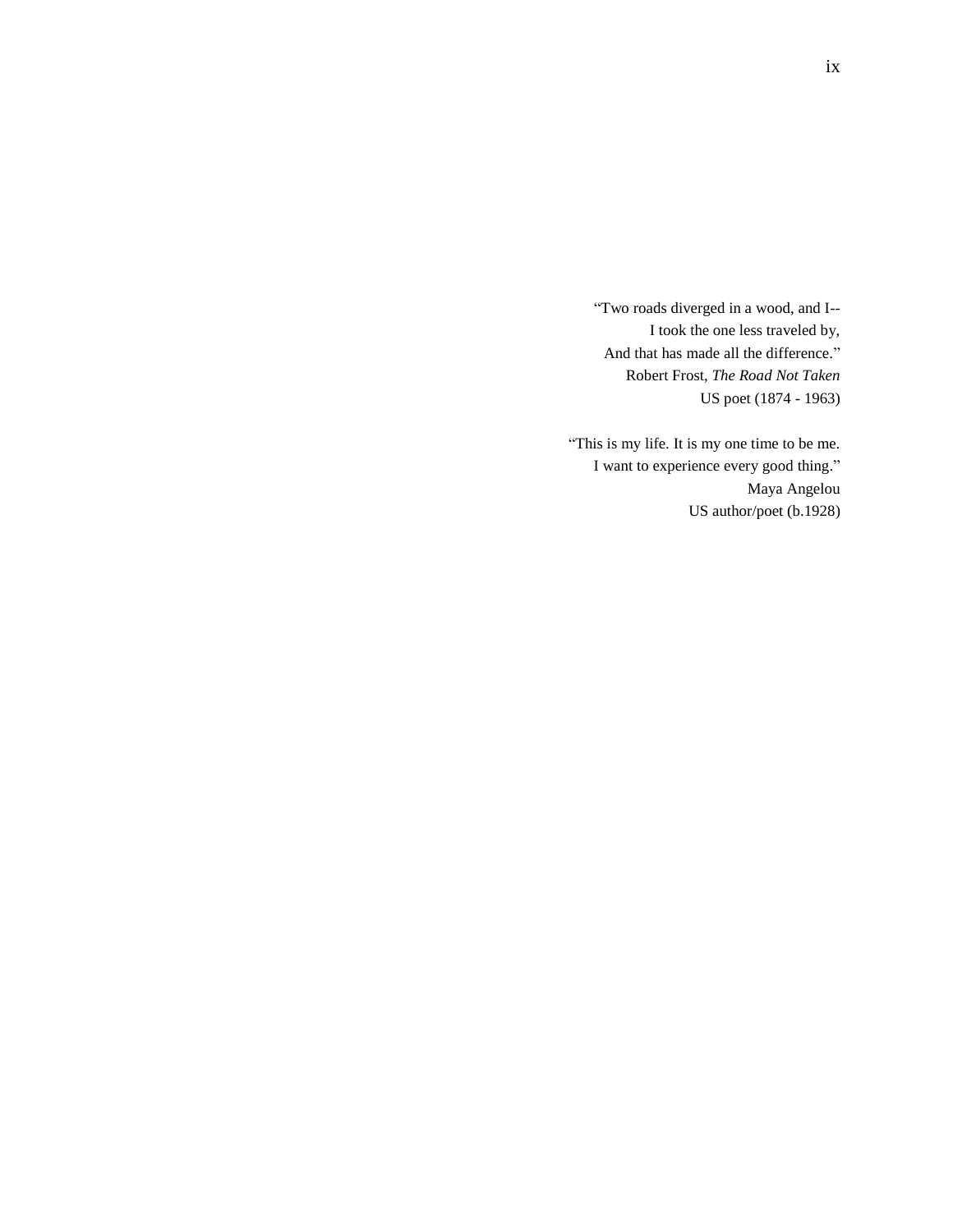# **CONTENTS**

|                  |                                                             | Page |
|------------------|-------------------------------------------------------------|------|
|                  |                                                             |      |
|                  |                                                             |      |
| <b>CHAPTER</b>   |                                                             |      |
| 1.               |                                                             |      |
| 2.               | SITUATING THE CAREER TRANSFORMATION NARRATIVE               |      |
|                  | Identifying Pattern in Career Transformation Narratives  24 |      |
| 3.               |                                                             |      |
|                  |                                                             |      |
| $\overline{4}$ . |                                                             |      |
|                  |                                                             |      |
|                  |                                                             |      |
|                  |                                                             |      |
|                  |                                                             |      |
|                  |                                                             |      |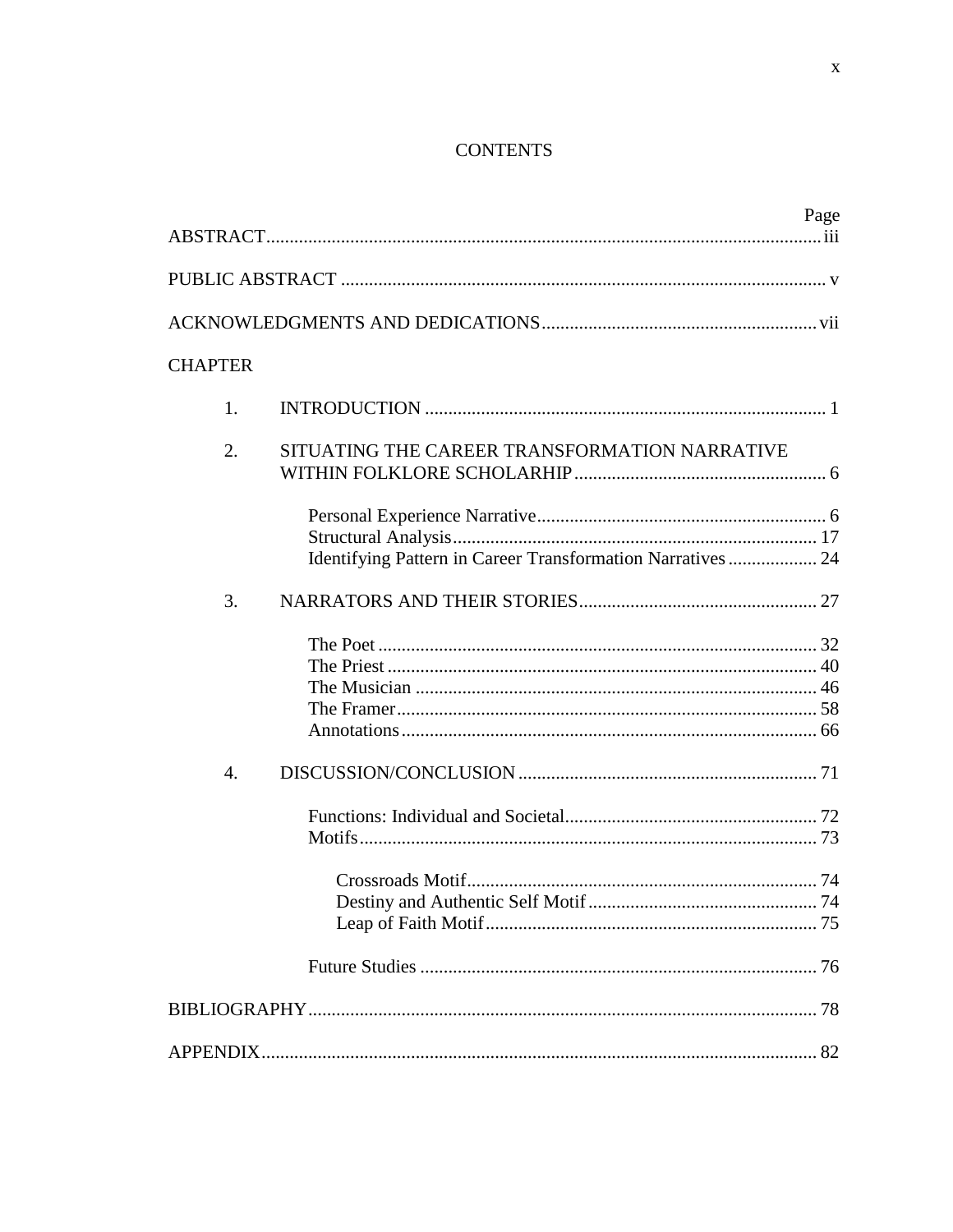#### CHAPTER 1

## **INTRODUCTION**

During my undergraduate and graduate years studying folklore, it is the analysis of narrative that has provided me with the greatest insight into what the folk consider culturally normative, including their values and worldviews. From the structure, to the meaning, to the performance it is the narrative genre of folklore that provides a focal point from which to analyze the traditional oral form we use to transmit our life's events. Every day we have conversations but only a few actually develop the traditional story characteristics and artistry to become part of our repeatable narrative repertoire. These narratives are particularly meaningful if they have cultural relevance whereby ordinary events are made extraordinary through story. I became aware of the importance of the career transformation narrative as people began telling me their stories. Out of this experience emerged a series of stories through which I was able to discern a storied pattern; neither the stories nor the pattern have yet appeared in folk scholarship. The themes that emerge from these narratives when they are considered as a traditional form help us understand the process by which people both create and reflect transformation in their lives. This thesis is a collection and analysis of a type of life transformation narrative that pertains to drastic changes people experience regarding their career path.

The project includes an in-depth collection of four narratives; this collection includes narrators whose transformation may have begun while they were in their 30s while for other narrators the transformation occurred later in life. This analysis is not about mid-life crisis as the transformation can occur at any stage in life. The tellers are a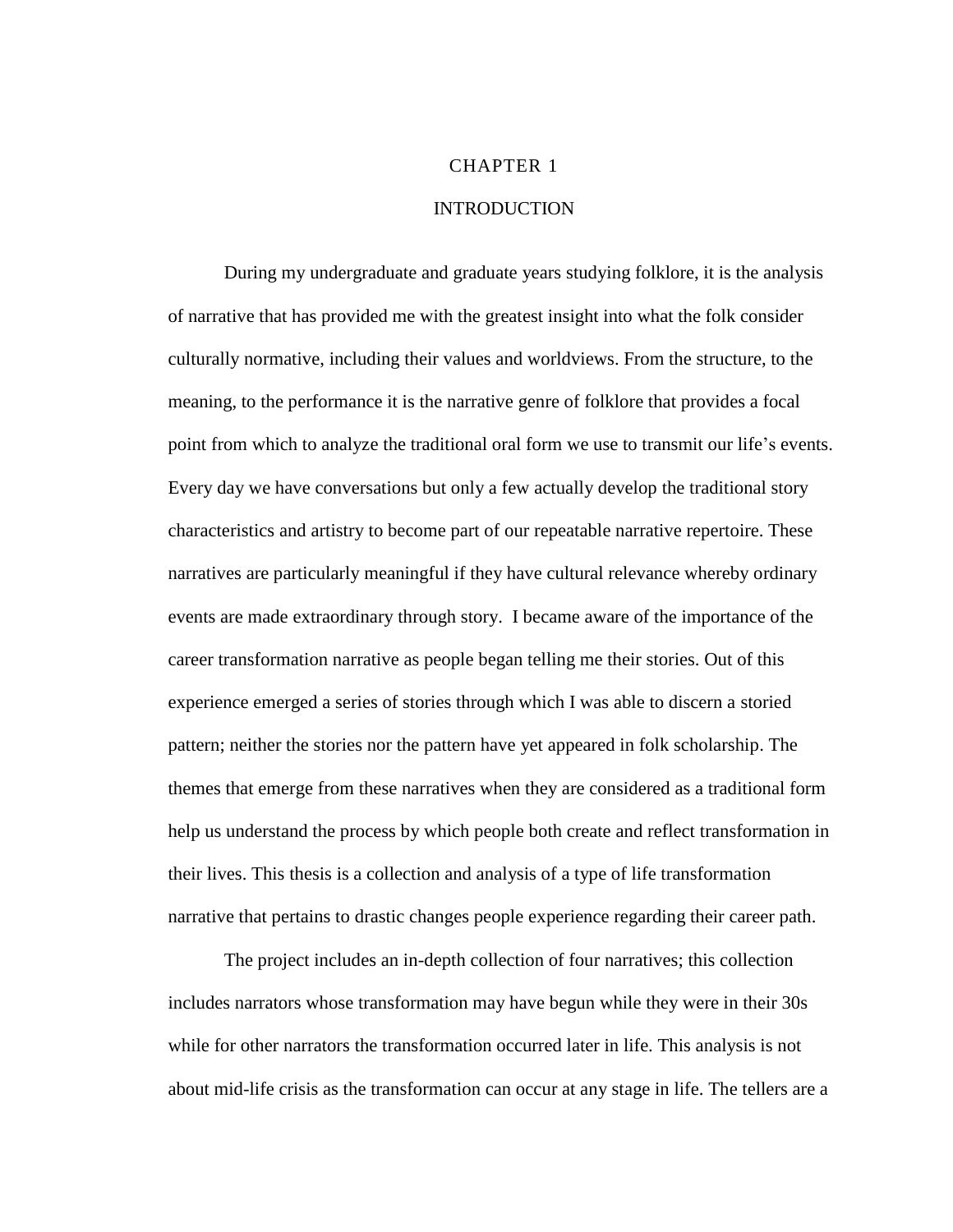mix from each gender since in this modern age both men and women are able to realize their professional and career aspirations. This experience is a human phenomenon rather than a gendered journey, although each gender may look at the experience with a gendered worldview. While I concentrate on only a few stories, there are many more transformation stories that occur in our society. Similar to Gaylene Becker's study of disrupted lives, the career transformation stories whereby people transition to a new career, deemed lower on the social ladder, have an element of moral authority as they are "something in the order of disrupted life made good" (Becker 1997, 12).

Although the stories in this study are about radical career transformation, the changes that the narrators experience overlap all aspects of their lives. So much of a person's identity, personality, values, and beliefs are entangled with their connection to some form of a career; therefore, these personal narratives told by the narrators introduced in this thesis involve a reflection on both career and life.

These are personal stories told by individuals who experienced an intuitive leap of understanding, through ordinary but seemingly striking occurrences that have compelled them to change the direction of their lives, an epiphany of sorts. As Paulo Coelho writes in his novel *The Fifth Mountain*, "In the search for your destiny, you will often find yourself obliged to change direction." These transformation narratives help the teller rationalize their compulsion, whereby extraordinary action is explained. These narratives are often journeys about the discovery of self, a self that is trying to gain a deeper understanding of life and of the events in which the teller is the central figure or hero. Concerns and memories of the past are drawn on to make sense of the inner need to fulfill a perceived destiny.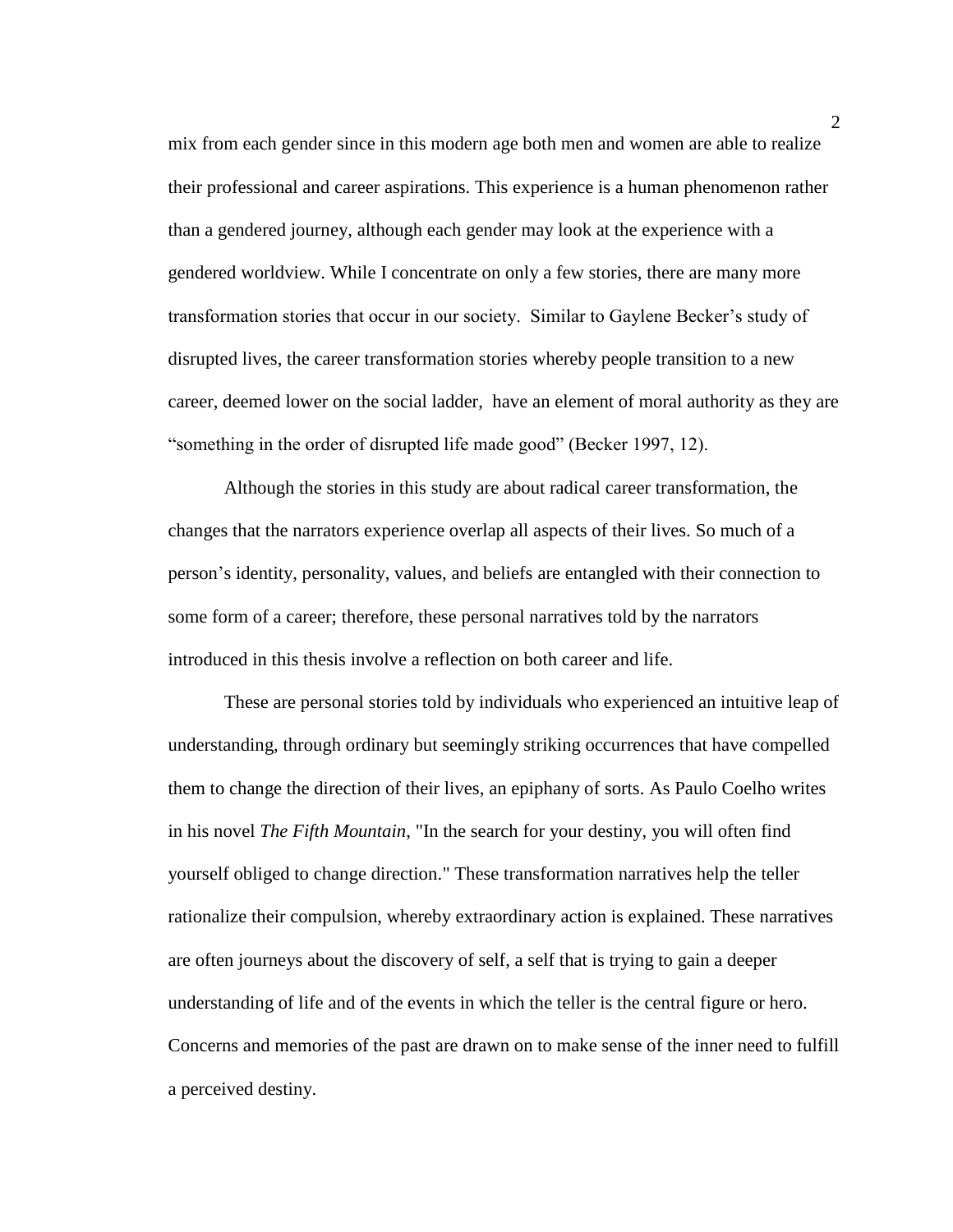In terms of discovering the usual listeners to these tales, I found their audiences not during the performances of the personal narrative by the narrator but through wordof-mouth. Many people had heard similar tales about career changers who seemed to circumvent societal expectations of success and were willing to steer me towards these tellers. Some had heard the story directly from the affected individual while others had heard it told as a "friend-of-a-friend" style of tale. Told as a legend, rather than a personal experience narrative, this demonstrates the cultural validity of this topic. Some of the words listeners used to describe their tellers' tales were: "courage," "difficult time of it," and "I could never do that."

Although for every narrative incident there is a performance aspect, I did not have direct access to the actual performances of these narrations to which a variety of audiences might be exposed. For this reason I have focused my analysis largely on understanding the tellers' perspectives, not only through their narratives but also through the performances of their stories in terms of myself as the audience as well as their reflection on their tellings and perceived audiences. I also include some feedback from those who have connected to these stories and who steered me towards the actual teller. A question that I noted in my analysis was that if people want to change their lives or have their lives forcibly changed, how can they go about changing their paths to other than the more traditional and socially approved? And how do they create meaning from these new circumstances? This was important for me to be able to understand if there was a connection to traditional folkloric tellings and storied performance associated with both social and personal crisis. This would assist with, as Victor Turner maintains, the gradual building up of "a body of observational data" that "when submitted to analysis would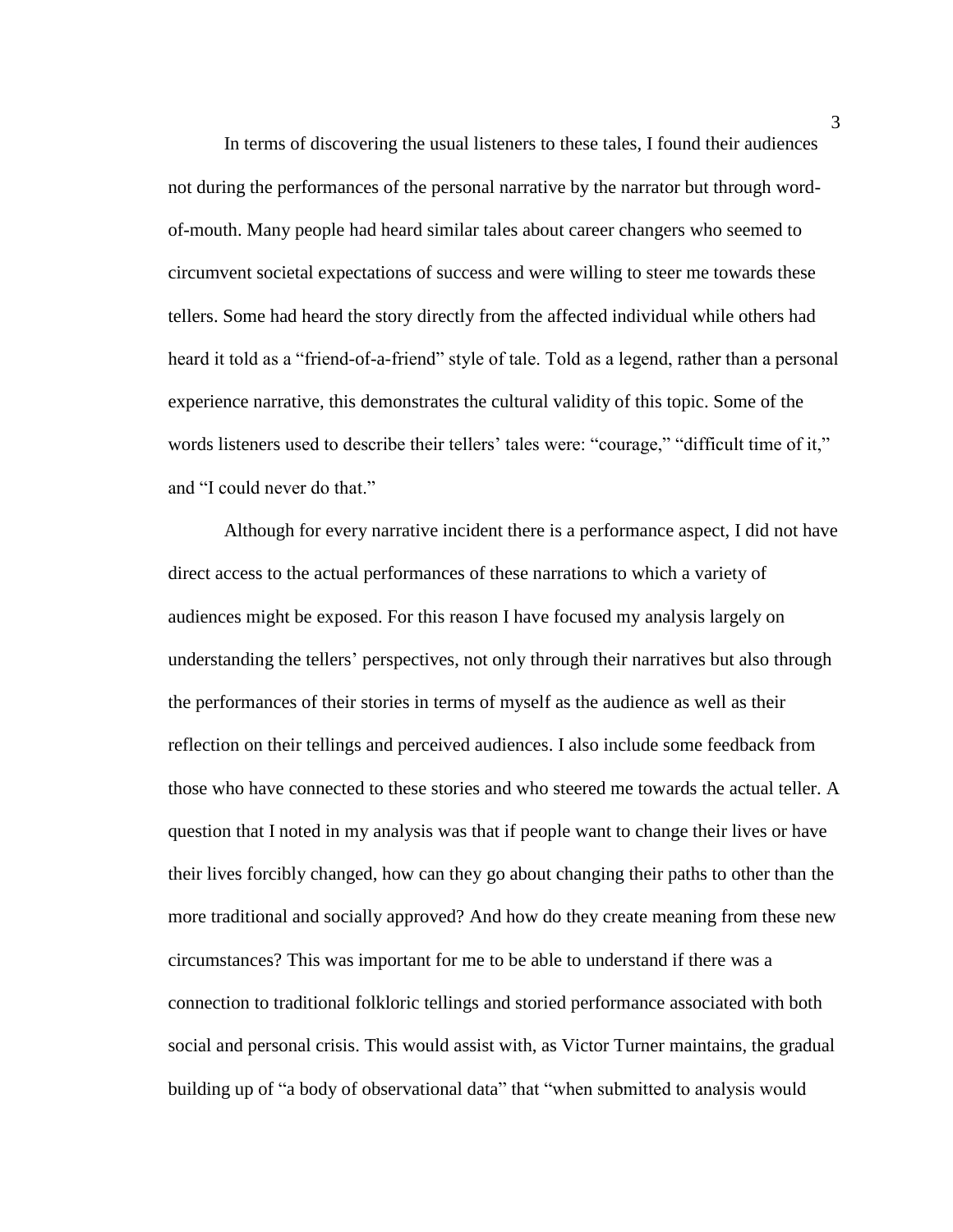begin to exhibit certain regularities from which it was possible to elicit a structure, expressed in a set of patterns" (Turner 2009, 10).

A central point to this study is to gain an understanding of how people use the traditional narrative elements to construct stories about how they have navigated a particular life crisis that affects not only them but has had the potential to affect the wider society. Through an analysis of the structure of these socially relevant narratives dealing with a separation from cultural norms and a redefinition of that deviance in order to be reintegrated and accepted by society, I hope to provide a lens through which these narratives can be viewed folklorically. It is important to understand that unlike folktales, legends, and other "traditional" folklore genres, non-traditional texts like the personal narratives of career transformation stories, are not considered to be folkloric unless they are performed and varied, and/or unless they take on traditional structures. This thesis will show the traditional story pattern underlying career transformation narratives.

The major sections discussed include: situating the narrative within folklore scholarship and identifying the structural pattern inherent in the stories; a presentation of the narratives; and a discussion of the traditional elements that imbue these stories with a cultural context.

The **first** section, chapter 2, "Situating the Career Transformation Narrative Within Folklore Scholarship," consists of a contextualizing of these career transformation narratives in the larger context of folklore's personal narrative scholarship. Evaluation of the career transformation narratives demonstrates that there are four structural units through which these narratives cycle; this structural pattern is outlined at the end of this chapter.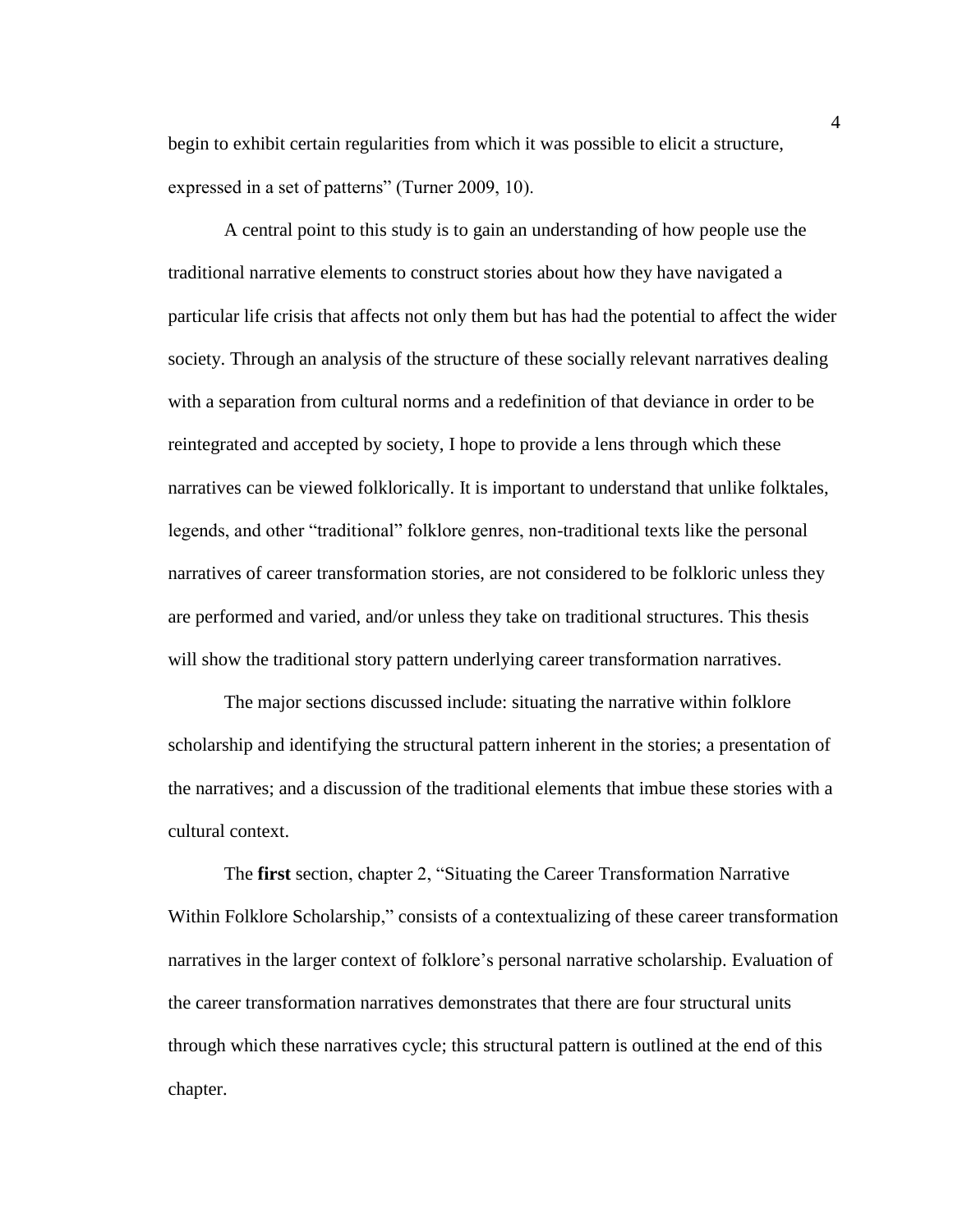The **second** section, chapter 3, "Narrators and Their Stories," examines the elements of performance, textual elements, and narrator perceptions of the event and the telling. This section examines how an individual's personal desire to tell their story is a traditional method people use to understand their life experiences. Donald Braid suggests that narratives are "thought with" and "thought through" in order to "make sense of the world" (Braid 1996, 6, 27). An analysis of the style and performance of these personal stories is used to discover the way that transformed individuals view themselves and their roles in society.

The **third** section, chapter 4, "Discussion/Conclusion," discusses some of the functions and motifs of the stories that are revealed by applying the pattern identified in chapter 2. As well, this section provides some suggestions for future avenues of research.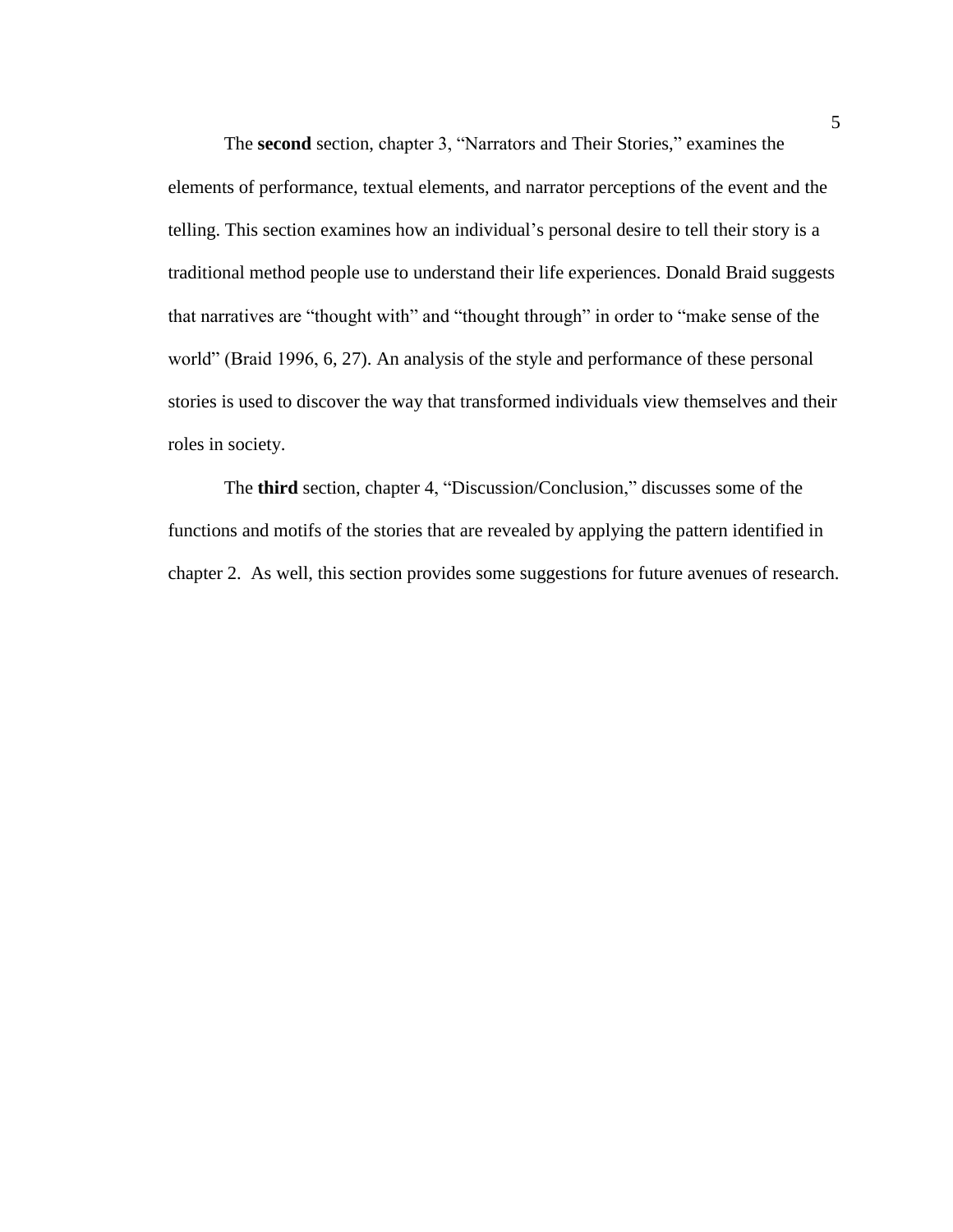#### CHAPTER 2

# SITUATING THE CAREER TRANSFORMATION NARRATIVE WITHIN FOLKLORE SCHOLARSHIP

This thesis reviews two bodies of scholarship: first, folkloric approaches to personal experience narratives, and second, structural analysis. These two bodies of folklore scholarship will help illustrate how career transformation narratives can be understood and analyzed as folklore.

#### **PERSONAL EXPERIENCE NARRATIVE**

There are many types of folk narrative, from anecdotes to parables to jokes. Often these kinds of story are included in the tellings of personal narratives. The study of personal experience narratives as a form of folklore began with Sandra Dolby-Stahl in the 1970s. As Sandra Dolby-Stahl observes "the personal narrative is a prose narrative relating a personal experience; it is usually told in first person and its content is nontraditional" (Dolby-Stahl 1989, 12). Although non-traditional it qualifies as folklore because the narrators often perform their story multiple times and no two of those performances is the same. We can also see a traditional story construction, even when content is individual and non-traditional; I will demonstrate this later by illustrating that there is a structure to career transformation stories whereby narrators construct their transformation stories using culturally influenced traditional story elements. This is patterning similar to other types of tales in folklore. Sandra Dolby-Stahl argues that

> they [personal narratives] are a primary means by which a special kind of folklore is expressed….attitudes, values, prejudices, tastes….By describing a personal experience, a storyteller identifies a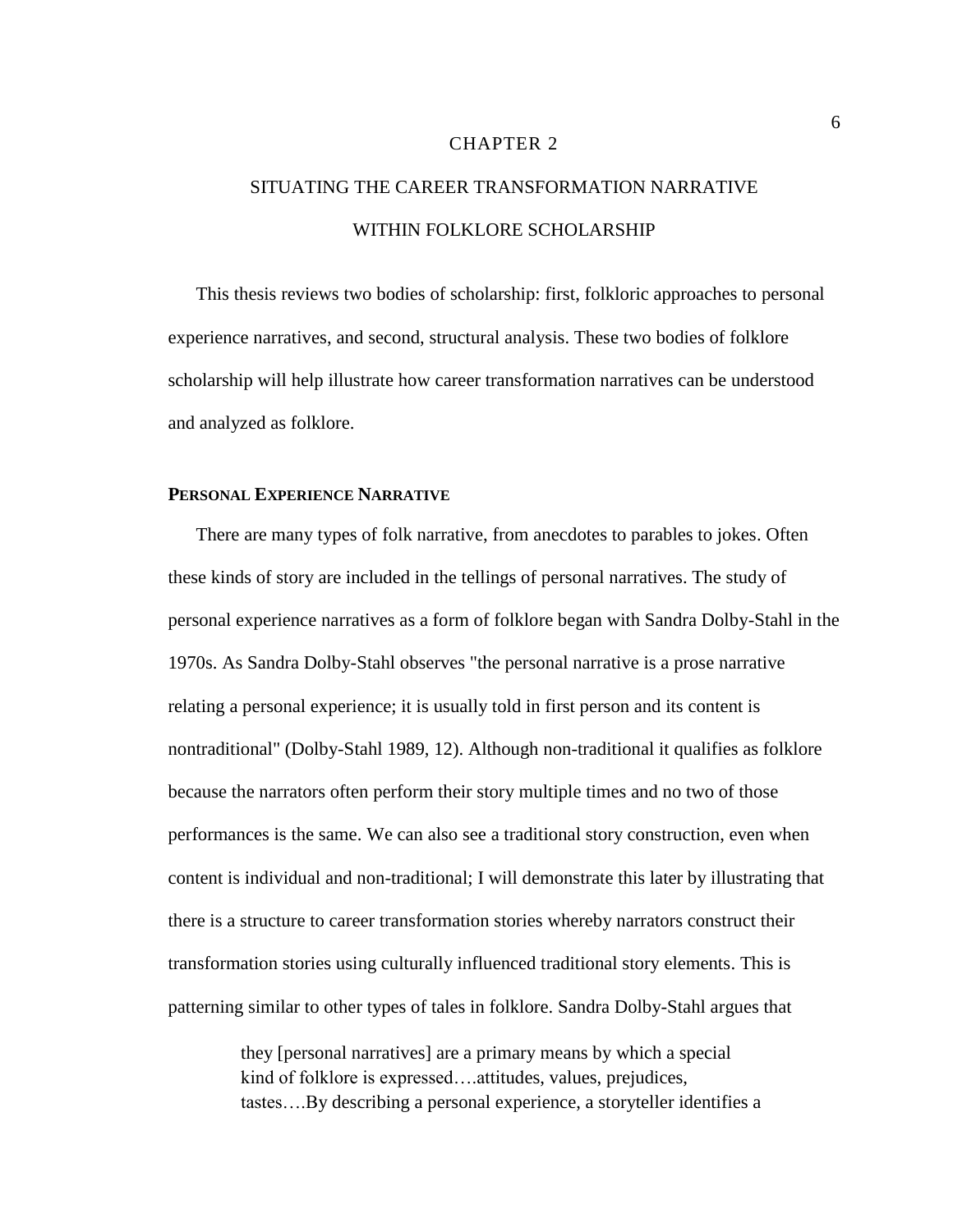specific situation he or she considers a showcase for his or her own actions. (Dolby-Stahl 1989, 19)

The narratives discussed in this thesis pertaining to a radical career change fall under the purview of the personal narrative in that they are part of a person's repeatable repertoire that showcase a culturally relatable personal experience. The personal narrative can be considered a "true" story that relates to a specific person's life events. It is literally true only in the sense that it is based on factual events that occurred within a specific person's life time; it is of course subject to that person's reflections and reactions to the event. As Richard Bauman notes, "…it may also be an instrument for….exploring, or questioning what went on, that is, for keeping the coherence or comprehensibility of narrated events open to question" (Bauman 1986, 5). Like testimonies of faith in religious conversion, stories these career transformation stories are a symbol of another of life's crossroads; in that sense, they are of interest to audiences partly because these stories hold elements of adventure and journey quests as outlined by both Vladimir Propp and Stith Thompson (Propp 1968, Thompson 1955).

Of all the informants for this study, there is not one that I knew well, so the text and context of their stories were unique iterations from what they might normally tell an audience who might be more familiar with their culture and life. In actuality, this is partly what makes the story folkloric; although the narrators have somewhat honed their stories through multiple tellings of the unique sagas of their life events, each performance of his or her story is distinctive in details and emotion. Because those I interviewed and I were strangers, albeit convivial, they are not able to make use of "kernel narratives" as described by Susan Kalcik in her analysis of stories told by women in rap groups or the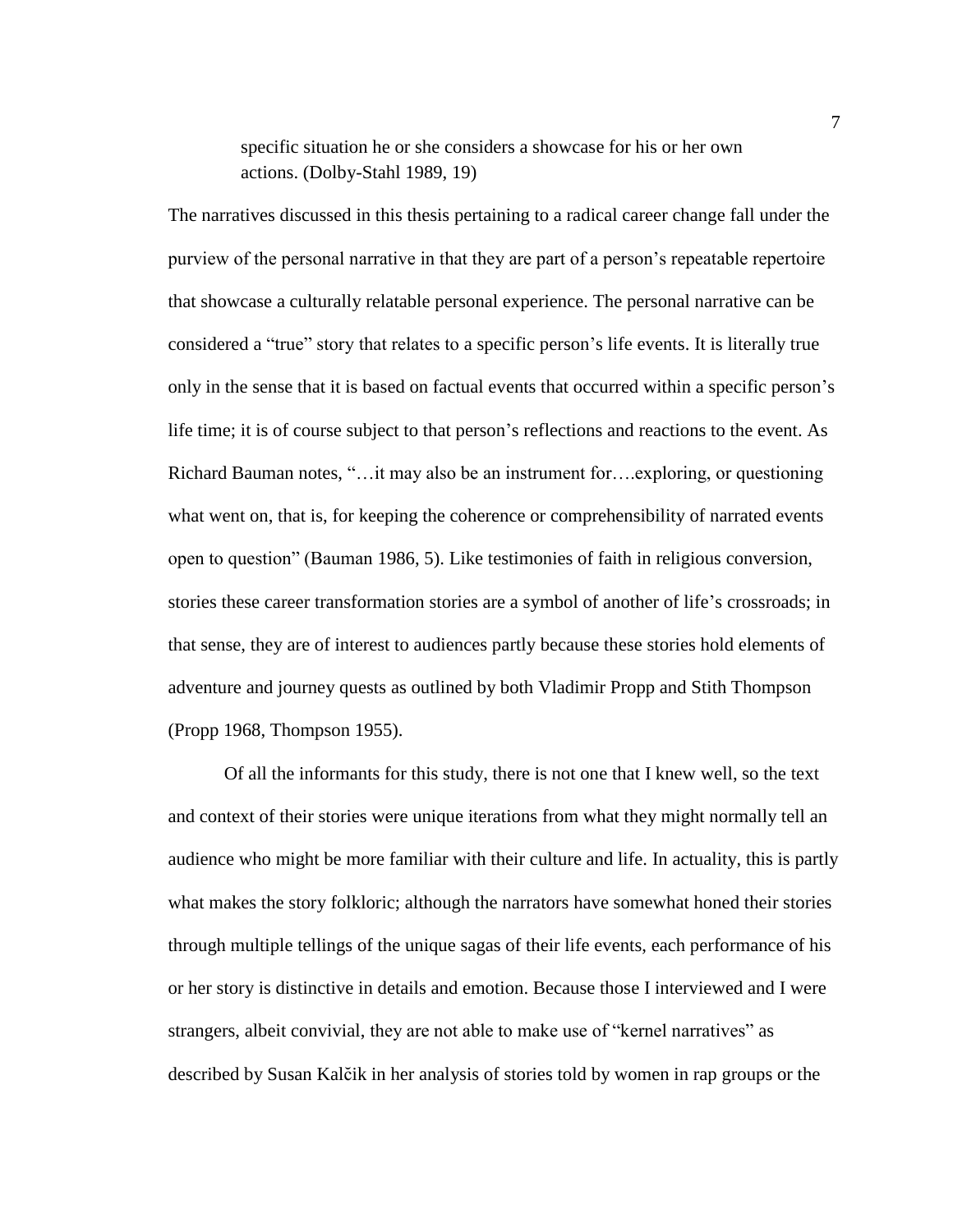"metonyms" as described by Bill Ellis in his discussion of legend tellings. Those shorthand-based texts described are used to quickly infer the shared repertoire of an already established group, but since I was not knowledgeable of the processes and stories of my narrators they were required to tell their stories more fully (Kalčik 1975, Ellis 2001).

Aspects of the personal narrative—from context to word choice to audience impact—illuminate its purpose in current culture. Within the context of this thesis, I refer to stories that include narrations from contemporary representations that I have collected. All of these narratives contain a transformative element; in the case of those informants that I interviewed, their transformation manifested itself through a radical career transformation, from pragmatic career to a life passion. Through the telling of this transformation type of narrative, an audience can learn how the narrators view themselves, the emic view. As well an audience might analyze the stories through their own experiences or viewpoints, the etic view.

The issue of career transformation is certainly reflective of the cultural expectations and social role behaviors for both men and women in a capitalist society. These transformations can be interpreted as having the potential for usurping authority from the established order. At the very least the story's elements affect the stability of the community within which each of these individuals has created space and hierarchy for themselves and others. Arnold Van Gennep concludes that "for groups as well as individuals, life itself means to separate and be reunited, to change form and condition, to die and to be reborn….then to begin acting again, but in a different way"; as we see these career transformation personal narratives are often used to explain this process of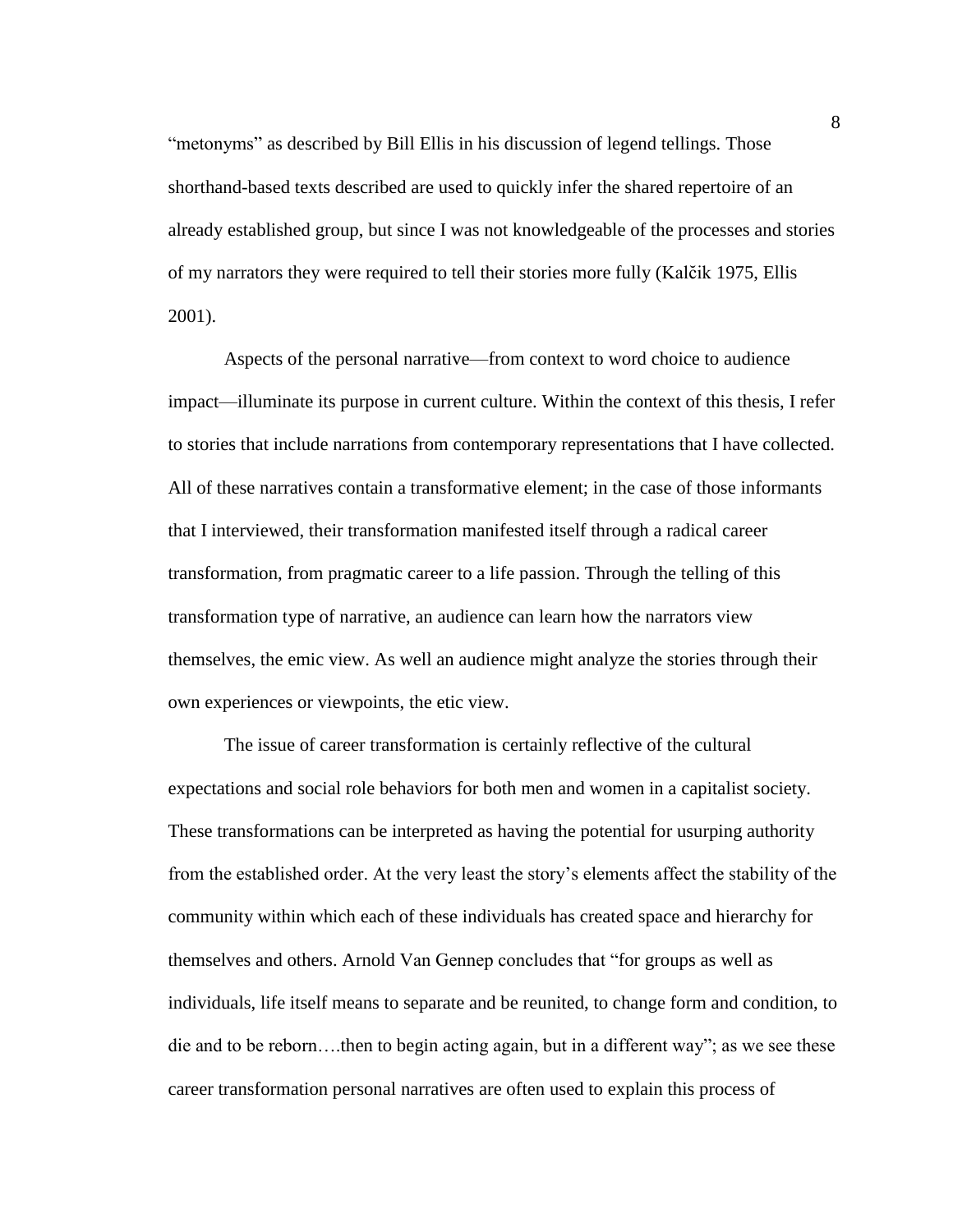separation from the norm to a wider society as well as to the experiencer (Van Gennep 1960, 189).

These tellings of career transformation are simply single performances that shape and rearrange ideas, facts, and beliefs; tellers splice together a storied recollection of events. Barre Toelken refers to the "twin laws" of conservatism and dynamism that are "prominent characteristics of… any item tentatively classified as folklore." The conservative items are those that have been reused from earlier versions such as discussion of religious belief, cultural values, and worldviews, while the dynamic items are those that have been changed to suit a different audience, because of forgetfulness or alterations in emphasis over time (Toelken 1996, 39-40). The personal narratives told by those who go through a career change incorporate both conservative and dynamic elements as described by Barre Toelken. The conservative elements being the core structure of the story while the dynamic elements being some of the details and interpretations offered by the narrator.

What makes this subtype of the transformation personal narrative unique? Stories about career transformation are closer to legend or journey stories as described by Vladimir Propp in which the hero transforms after struggle and guidance (Propp 1968). They have some elements described by Claude Lévi-Strauss as the structures that form the "deep grammar" of society that originate in the mind and operate in us unconsciously; this unconscious connection or understanding is especially true for those elements that are elicited by the description about the compulsion to change (Lévi-Strauss 1995). Audiences who listen to conversion or transformation stories gain an understanding of the journey's navigated stages that the narrator is mapping in their tales.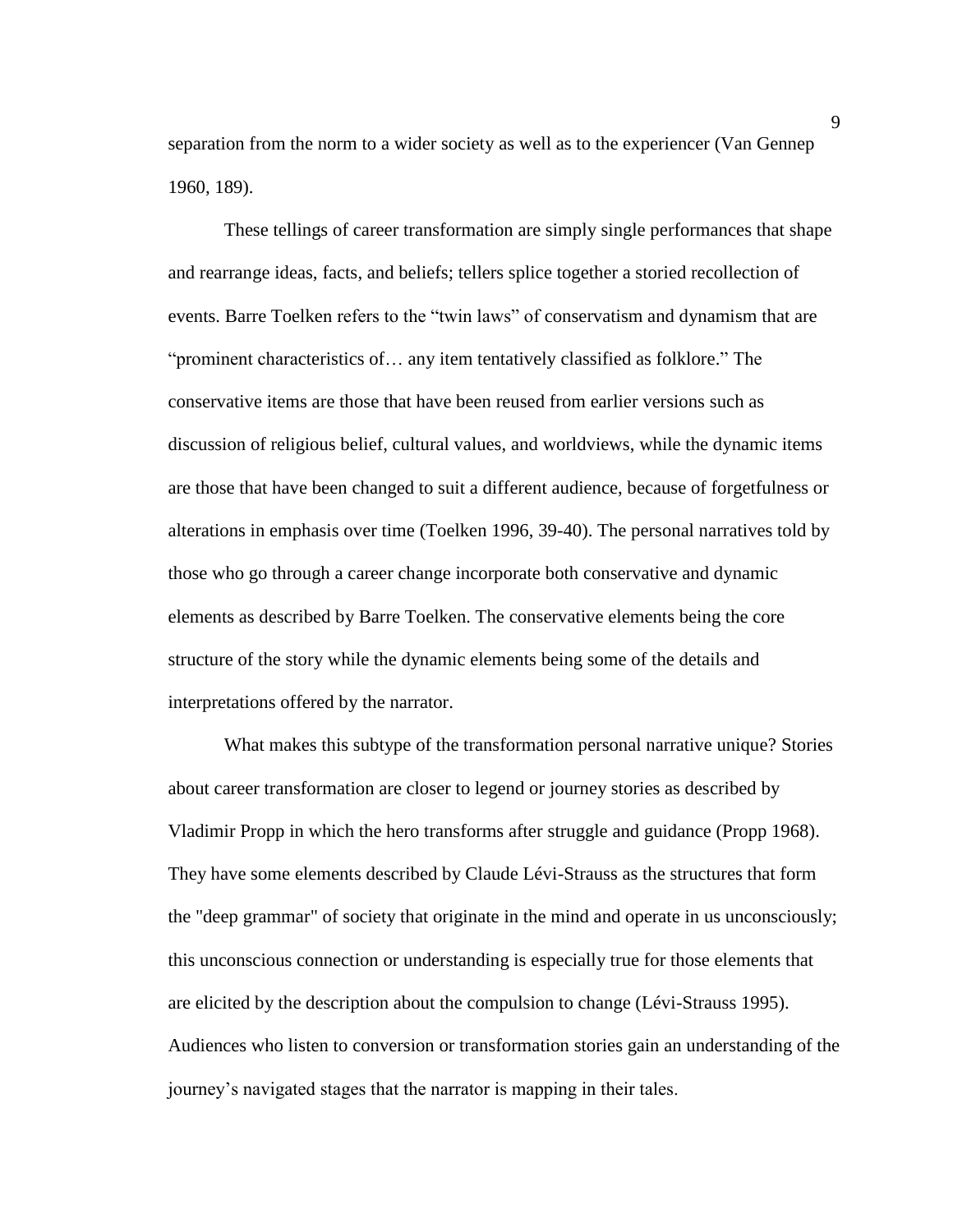The transformational journey story is prevalent in both folktales and literature. This type of story is about an experience or event that changes a person's life in a significant way. These experiences can be about death, religion, divorce, job loss, and many other events that might cause a shift not only in the physical lives of the participants but also in the emotional and philosophical aspects of their lives. By telling their stories they are providing insight into how changes in circumstance can be handled both successfully and unsuccessfully. In literature people may not mind reading about the tragic outcome of a character's tale, but in real life, audiences are more likely to listen to and even actively search for the successful story. The success story is more likely to be repeated as well. Of course, it may be the positive positioning of the outcome that determines what is meant by success.

Career transformation stories are a type of personal transformation narrative that seems to encompass a quest—for identity, for life purpose, and for career passion—and these stories serve as an outline for the narrators lives disrupted by this journey, but one that has been successfully brought to fruition. The success is manifested through both a radical change in the narrators career as well as in his or her philosophy. These successfully completed journey stories are motivational stories in that the tale elements have the ability to encourage, motivate, and teach an audience valuable life lessons. These personal narratives provide insight and help empower a sense of hope, that if "he or she can do it, so can I." These stories demonstrate how people have changed despite adversity, whether external or internal; they have pushed through their limits of what is possible and what society thinks is possible. The important thing to remember when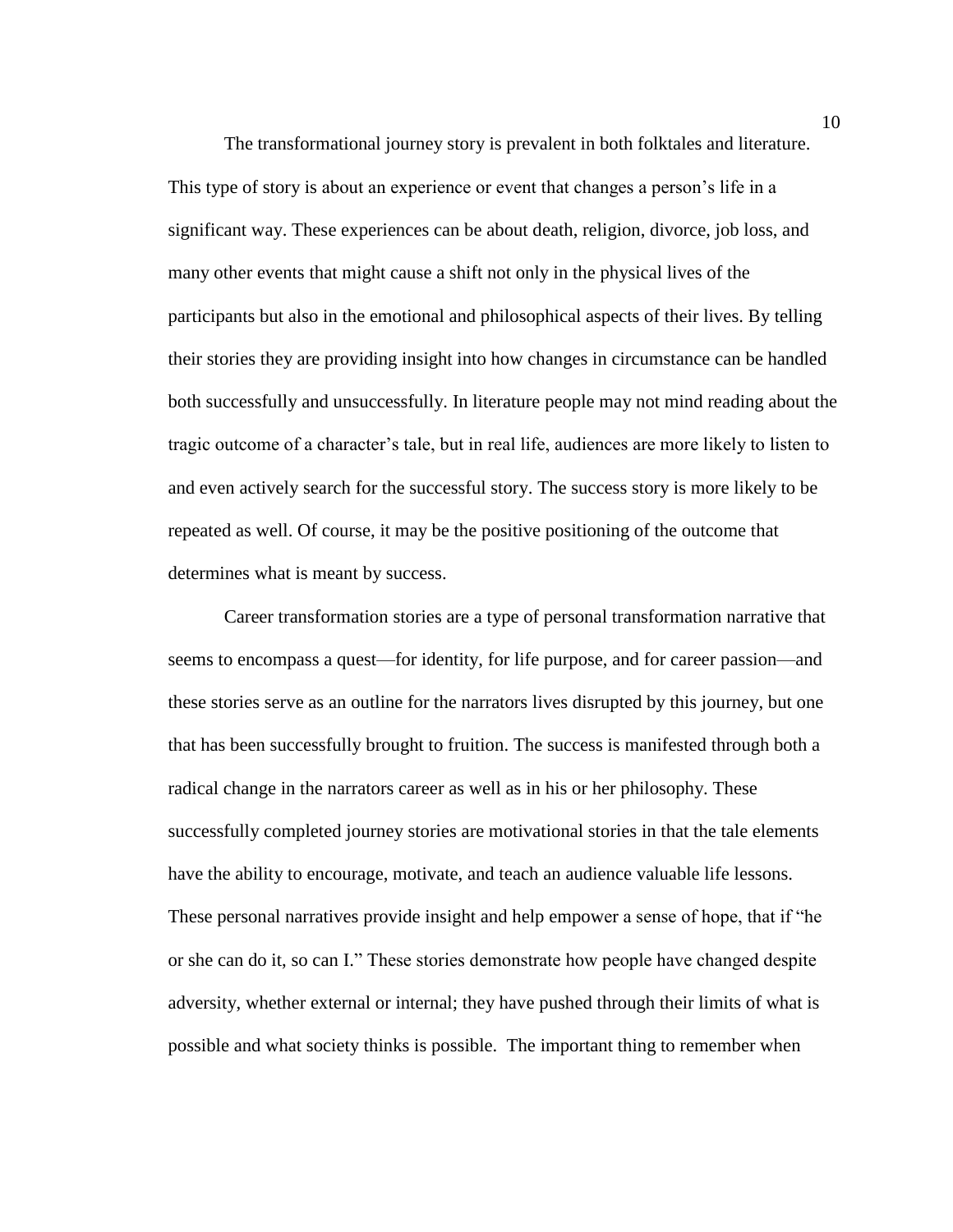listening to this genre of story is that narrators attempt, intentionally or unintentionally, to demonstrate that life can be successfully changed and that passions can be achieved.

The term I am proposing is "successful unsuccessing," which means that the narrators of these career transformation stories have successfully redefined themselves based on a non-socially negotiated definition of success. The narrators have dealt with their conflicting identities by resisting one and bringing another, often considered lower on the social ladder, to the fore. The participants have managed to disassociate themselves from their socially-valued professional identity while embracing a new personally-valued professional identity. They have effectively transitioned through their physical and psychological struggles to an acceptance of themselves and their new role and position in society. Not only are the narrators okay with their transition, but they act as positive role models for others. Similar to the self-help books described by Sandra Dolby, these stories of career transformation offer

> …the idea of learning to trust the universe….the folk idea asserts that life can be trusted—not necessarily that things will go as one might wish or that there will be no suffering, but rather that there is nothing to fear. In the larger perspective, life will provide what is needed, and what is given can be accepted as right and good. (Dolby 2008, 102)

The narrative is no longer just a personal narrative but becomes a shared or collective illustration of the fight against social pressures that result in career discrimination.

The narrations can be considered optimistic stories that promise a happy ending to a struggle for identity and meaning. They hold an element of "it's never too late" as well. Listeners appreciate the stories for their realism; as one discussant (Kate) stated to me, she prefers to hear real stories and experiences that she can relate to events that may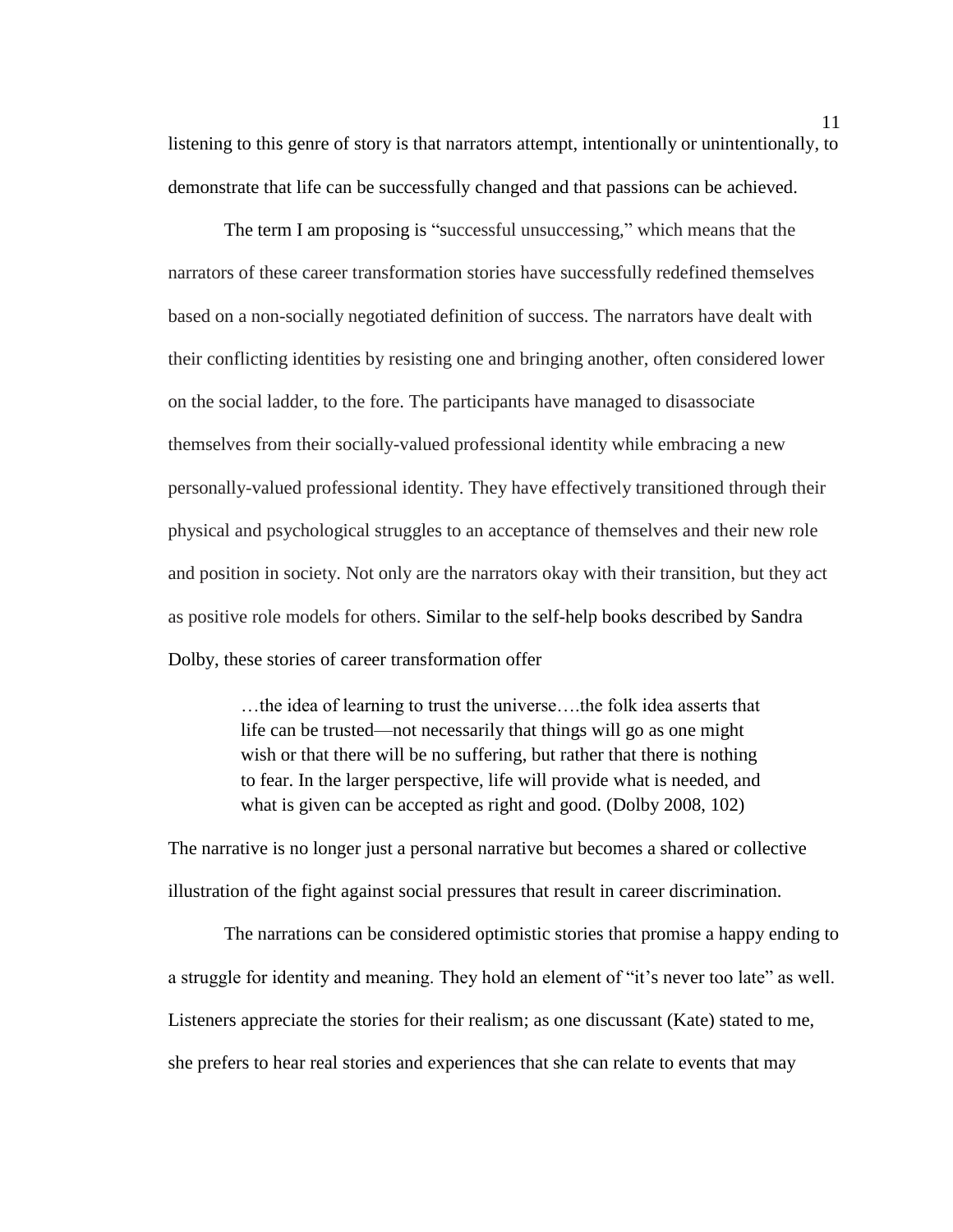happen to anyone. Most tellers of their life experiences that I have met enjoyed sharing these episodes, with the hope that they could provide meaningful assistance to others.

There are many reasons for people to make life changes; stories about the changes that find their way into the folk stream of story proliferation seem to be those stories about successfully finding one's life purpose or passion. Especially engaging are those narrators who are unhappily engaged in professions or activities that are causing them deep dissatisfaction but who persevere, overcoming obstacles, to achieve their passion; this is perhaps true because this story type conforms to our North American exposure to the traditional "happy ending" element associated with this story; as children we are exposed to this traditional story element in our fairytales. We are enculturated and socialized to prefer this story ending rather than looking for and proliferating tales of failure.

Major life-changes may challenge one's identity and involve letting go of deeply held hopes or beliefs. Unlike religious conversion or the events recounted in some family misfortune stories, which may happen spontaneously or instantaneously, career transformation usually takes months or years to completion. This transition or liminal stage enables one to make fundamental changes to one's worldview and to respond practically and creatively to one's new reality, good or bad.

These stories act as models of success for those attempting to enter what might be considered non-traditional fields as far as societal success is defined: some of those fields examined in this thesis include poet, priest, musician, and framer. The narrators' stories help audiences envision themselves taking the storytellers' places. Cultural definitions of success might be encouraged to shift as more stories of this type are told, and thus heard.

12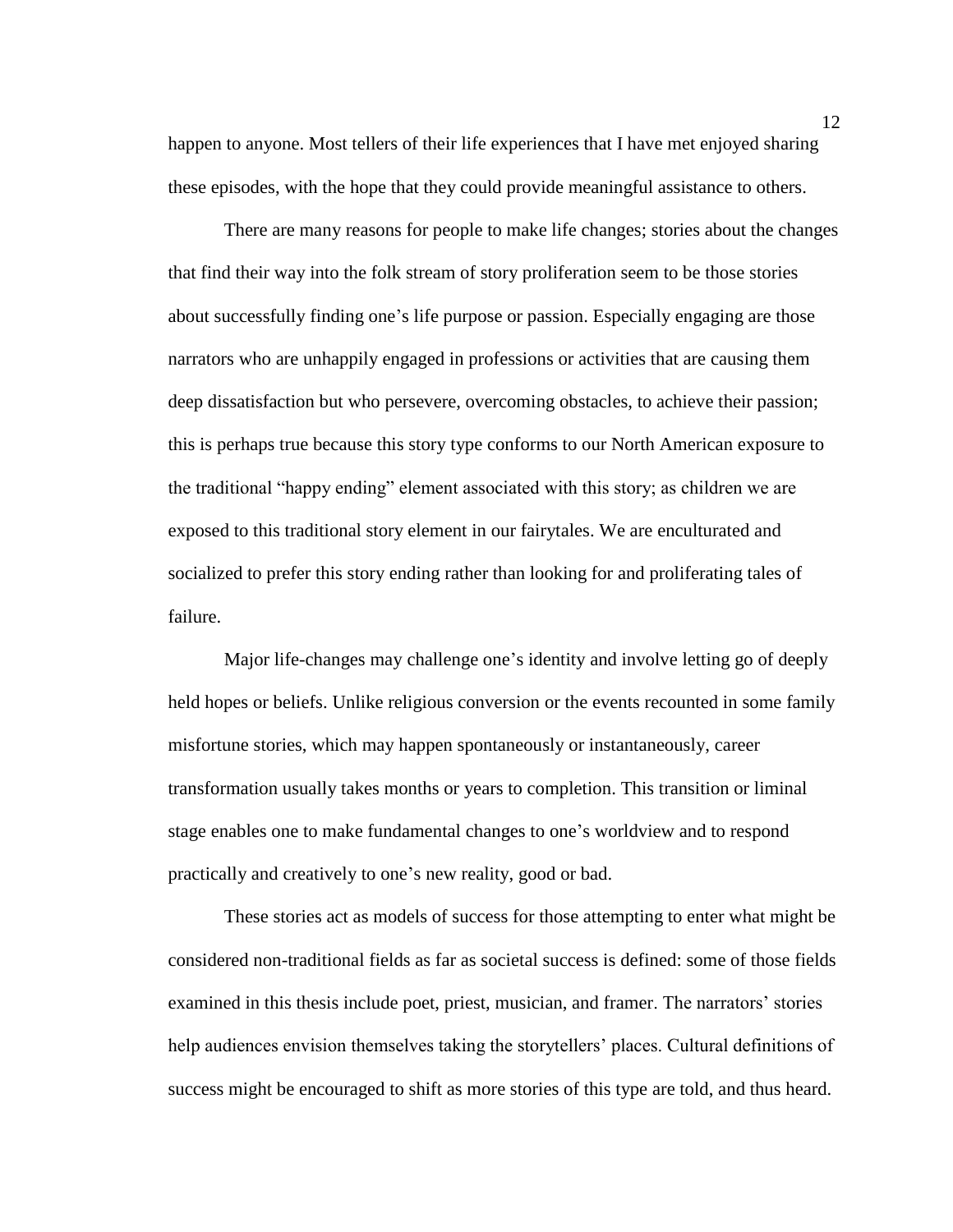Perhaps the greatest outcome of the telling and hearing of these stories is not the practical aspect of how the narrator was able to pursue a non-traditional career; instead, the philosophical debates regarding social conflict and acceptance in culturally defined arenas of success may be equally significant. The stories provide an opportunity to understand the struggle and conflicts of both external and internal pressures to conform.

These tellings are emotional; the narrators' descriptions evoke angst, awe, fear, humor, and other emotional responses. Point after point, the narrator moves his or her story along by using an aggregate of anecdotes to try to connect and arrange events into a meaningful pattern. Validity and value are evoked in order to lead up to a climactic conclusion that demonstrates satisfaction with the outcome of their transformations their successful disassociation from social expectations of success and failure. The narrators' stories point to the value of the act of professional reinvention instead of just providing an explanation based on simple fact or activity; it is not simply an act of "first I had this job and then I had this other job." The idea of failure is devastating, so moving from an established, settled, well-defined position in society to a more ambiguously defined one seems to require some validation by the transformed person. There is a "there must be more to it" requirement.

One characteristic that these career changers have in common is that they were willing to take a risk, were willing to try something new to pursue dreams and move their careers and lives in a new direction. There is almost a mythical basis for the recreation of self as they move from inauthentic to authentic self. As the narrators plot their journeys, they navigate through emotions and meaning to try to find the purpose of their existence. These stories are not a linear series of events; instead, the narrators' stories follow a non-

13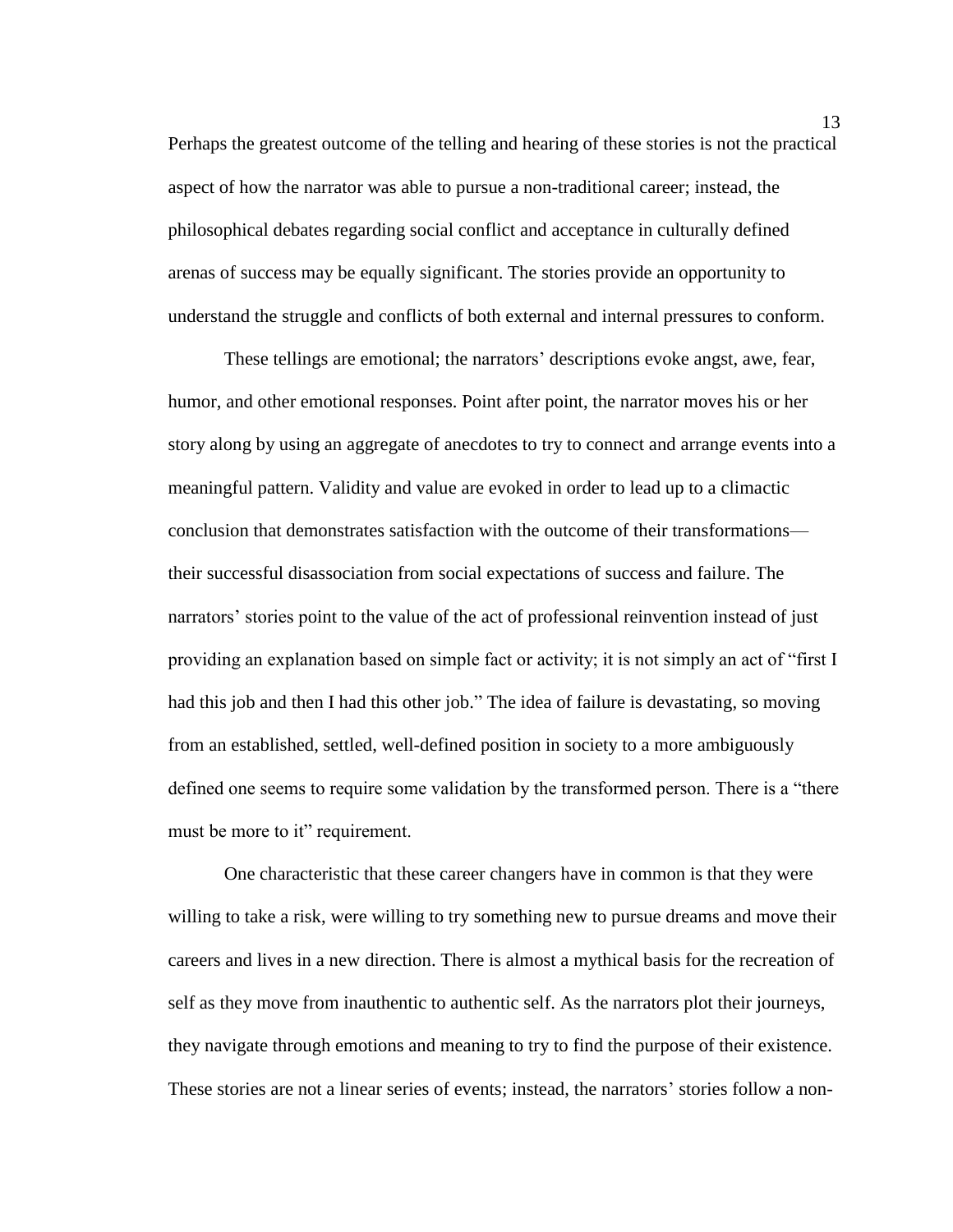linear pattern. The cause or motivation for the journey is imbedded in both external and internal events. The underlying personality and character of the storyteller is revealed through the word choice and anecdotes that they choose.

My own field work demonstrates that transformation stories act as models to demonstrate for listeners the changes that are required on the mental, physical, and social planes in order to actualize a radical alteration to an existing and ingrained life pattern such as a career. As the case studies will show, both insecurities and social pressures influence our images of ourselves and our choices of careers, so stories that guide and inspire us to alternative possibilities are eagerly consumed. Sooner or later an audience member of these career change narratives will be able to apply the lessons that are being imparted, whether to their own or another's decision making process. The stories that are told in this study end happily-ever-after in a sense and so the same positive outcome might come true for those listening. Positive stories of change that correspond to or echo one's own life have a tendency to steer one's choices and bolster one's courage to implement change or assuage one's choices, whether to change or stay put.

Breaking old patterns, whether internal or external, is often hard to implement, as this frequently involves giving up life-long lessons and friendships. One of the key points that this study's narrative participants discussed is the importance of keeping in mind not what you are giving up, but what you are gaining for the rest of your life. There is an underlying transcendent and philosophical aspect to these participants' discussions. Even though the narrative participants may have had careers that were at the outset fulfilling prior to their transformation, eventually they began to see a difference between what might be considered a working-for-a-pay-cheque job, compared to pursuing opportunities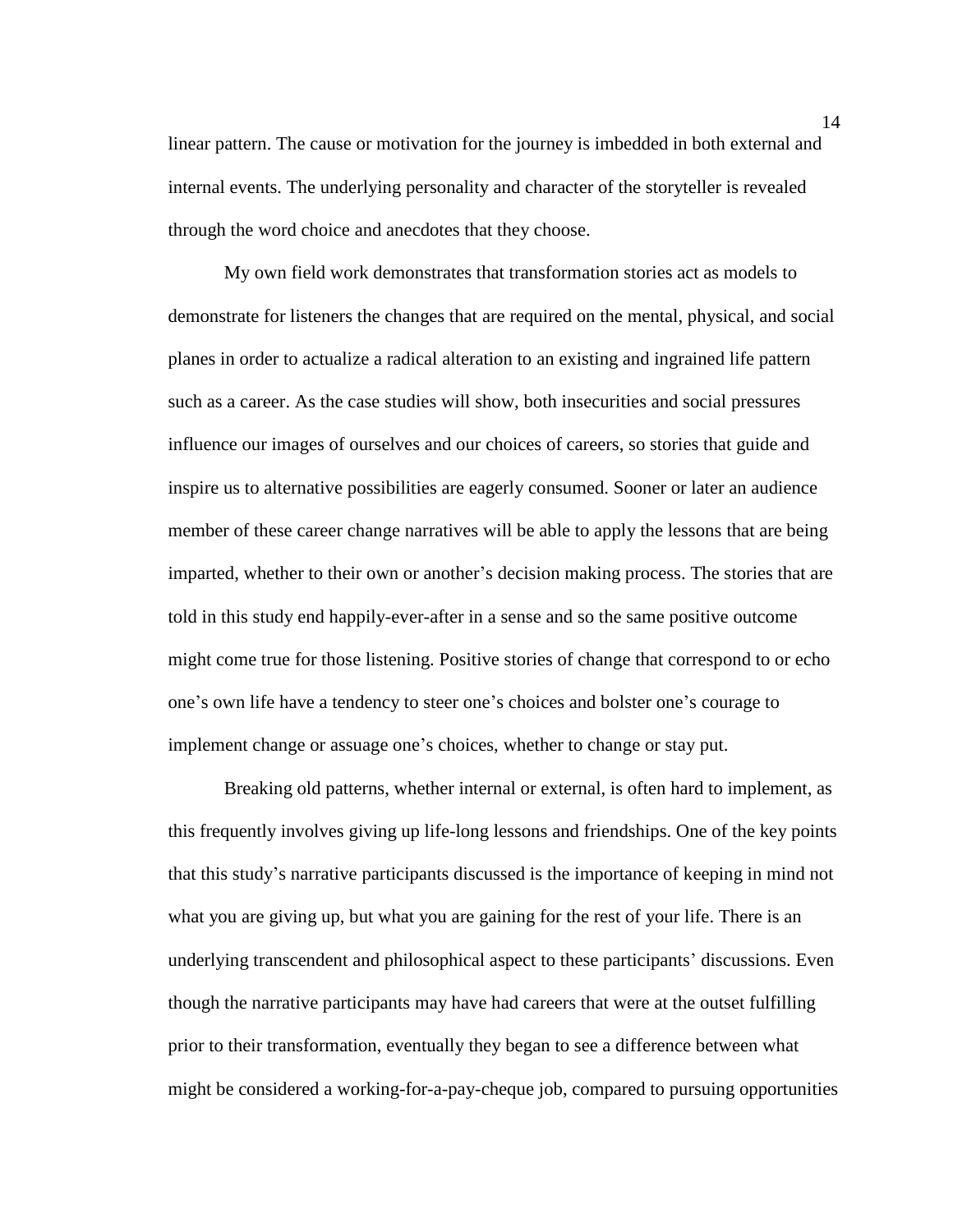to achieve longer-term goals. Not only did these narrators change their careers they also changed their workplaces as well as their work and social relationships.

These types of narratives address questions about the nature of how we construct meanings and our realities. They address the cultural identity not only of the teller but of the societal view of the narrator. They reformulate ideas about social expectations versus personal fulfillment. This is not meant to be a comprehensive study but it does hopefully provide some insight into how human beings interpret moments in their lives that might be considered divergences, turning points, or conversions. Sandra Dolby introduces the idea that "personal philosophies may well change to accept the new and challenging side of the folk idea" of reforging a new identity, a new career and a new life for themselves (Dolby 2008, 101). I have heard a number of stories from various people, and the four stories that are discussed in-depth within this thesis provide a cross-section of the processes proliferating throughout society in terms of providing a sense of the beliefs, desires, intentions, and sentiments of the transformed.

These career transformation narratives deal with the causes and consequences of insiders becoming outsiders, how the narrators cope with that realization, and how they attempt to reintegrate into some level of society through acceptance of themselves and by others. As Sandra Dolby-Stahl points out "personal narrative must make some statement about the topic in terms of traditional attitude" which the narrators of these career transformation stories provide through their reflections on what their culture values as well as by illustrating how their culture is in the process of changing (Dolby-Stahl 1977, 24). This includes the North American view of career success which is predicated on title, prestige, and money, and not necessarily on helping people achieve their passion. If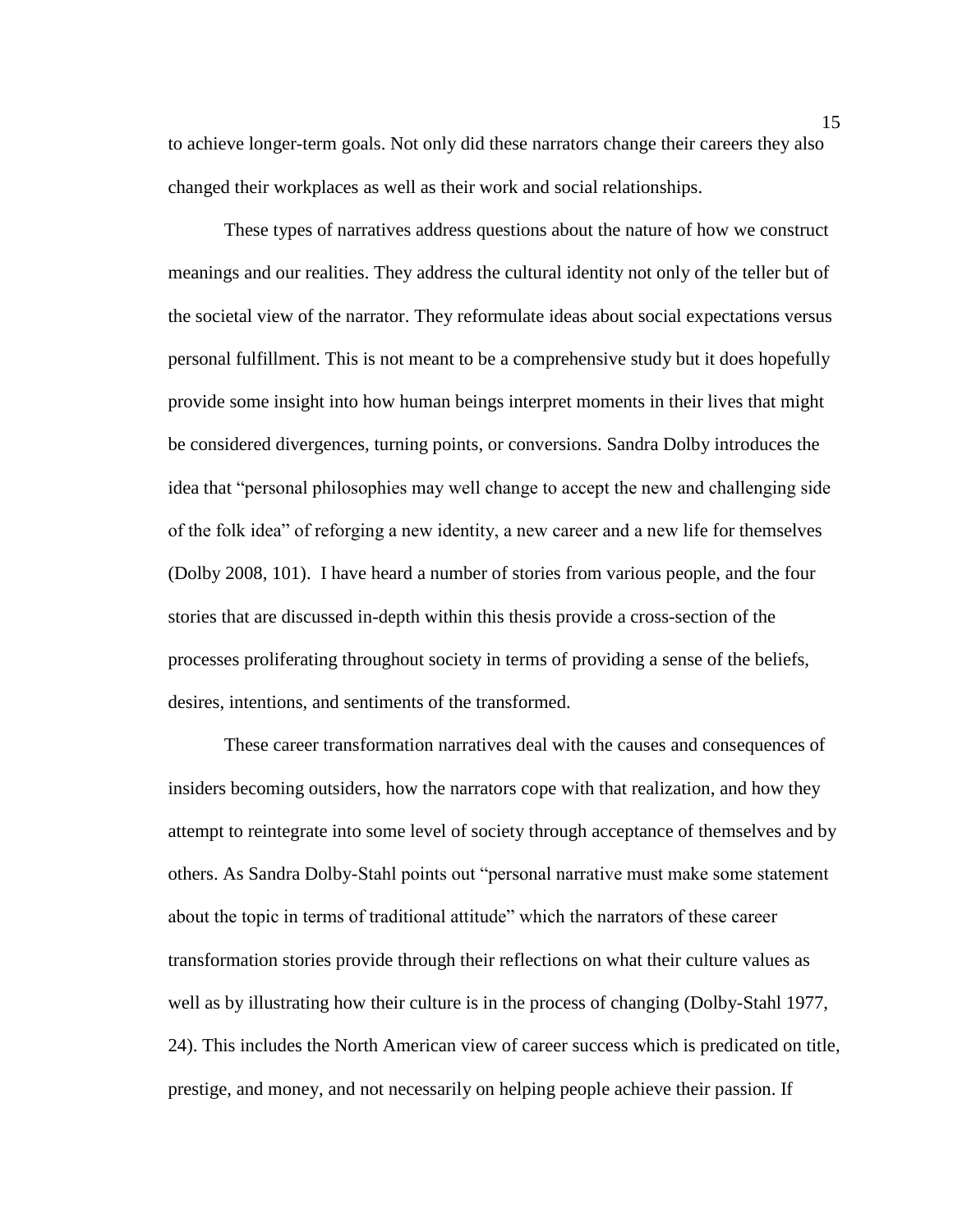someone goes from being an architect to picture framing or a lawyer to a guitarist, there is both a personal and cultural need to explain the new worthwhileness of this transition. In our contemporary society which increasingly values the personal experience narrative as a component for understanding ourselves—our motivations, psychology, and life processes—it is important to engage in a discussion of these successful unsuccessing career narratives and their social role.

These narratives are constructed not as absolute fact but as a way to summarize the restructuring of a person's life. Jerome Bruner writes that folk psychology is "a system by which people organize their experience in, knowledge about, and transactions with the social world" in order to create meaning so that they can not only live with themselves but with each other (Bruner 1990, 35). These life transition narratives are crucial to the cultural psychology as they organize and explain experiences that are nonnormative in that there are elements of the unknown that constitute the discrimination associated with rejecting normative social roles.

Perhaps these stories can be assessed for reminders that life is about options; these stories may be used to bolster ideas and beliefs about what might be considered a successful existence in modern society. These stories demonstrate the reversal process that is required when people turn their lives upside down compared to the so-called normal pyramid of success. The paralysis and fear that some of the narrators mention are strong emotions that hold back, or in place, much of society. They discuss their profound fears of unsuccessing themselves that place them outside the norms of society and their established connections.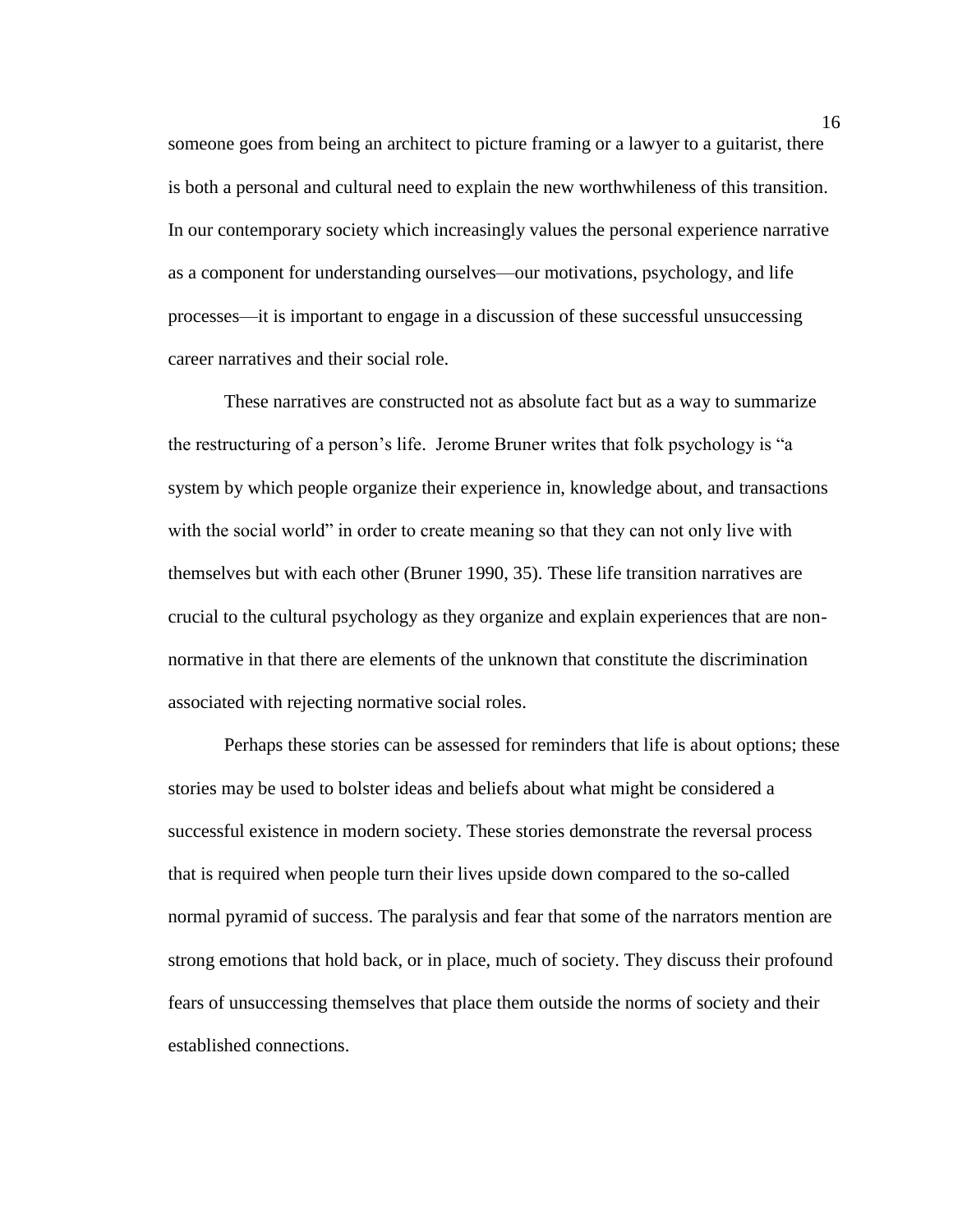Part of the appeal of these stories is that they highlight incidents that could occur to any person in our modern society; with its seemingly constantly changing economy that pushes new technology and methods of success on society on a daily basis, these life transition stories provide not so much a roadmap as the idea that there is a path that can be followed. The life change narrative is a single incident that is part of the overall individual's journey and for this reason the telling of it contains narrative elements of journey tales that capture an audience's attention and interest.

The teller may be knowledgeable and experienced and may be a recognized expert in certain areas, but he or she may gain respect for being involved in one single but overpowering event that affected or completely transformed his or her life. Many of these tellers keep repeating (and varying) their narrative throughout life, whether to fit a situation or to "make sense" of the event for themselves or others.

#### **STRUCTURAL ANALYSIS**

Folklorists have long employed structural analysis to traditional narratives for the sake of identifying underlying patterns. Structural analysis of the type of narrative I am discussing—meaning both personal narrative and transformation—using standard folklore techniques has not often been attempted. This thesis is the vehicle through which I demonstrate that these career transformation texts can be treated as folklore, in the absence of access to a variety of performances from each narrator, with a structural analysis. Similar to Arnold Van Gennep's analysis of stories about life transition rites of passage, the career transformation narrators have transitioned, from one stage of cultural acceptance to another, using similar stages.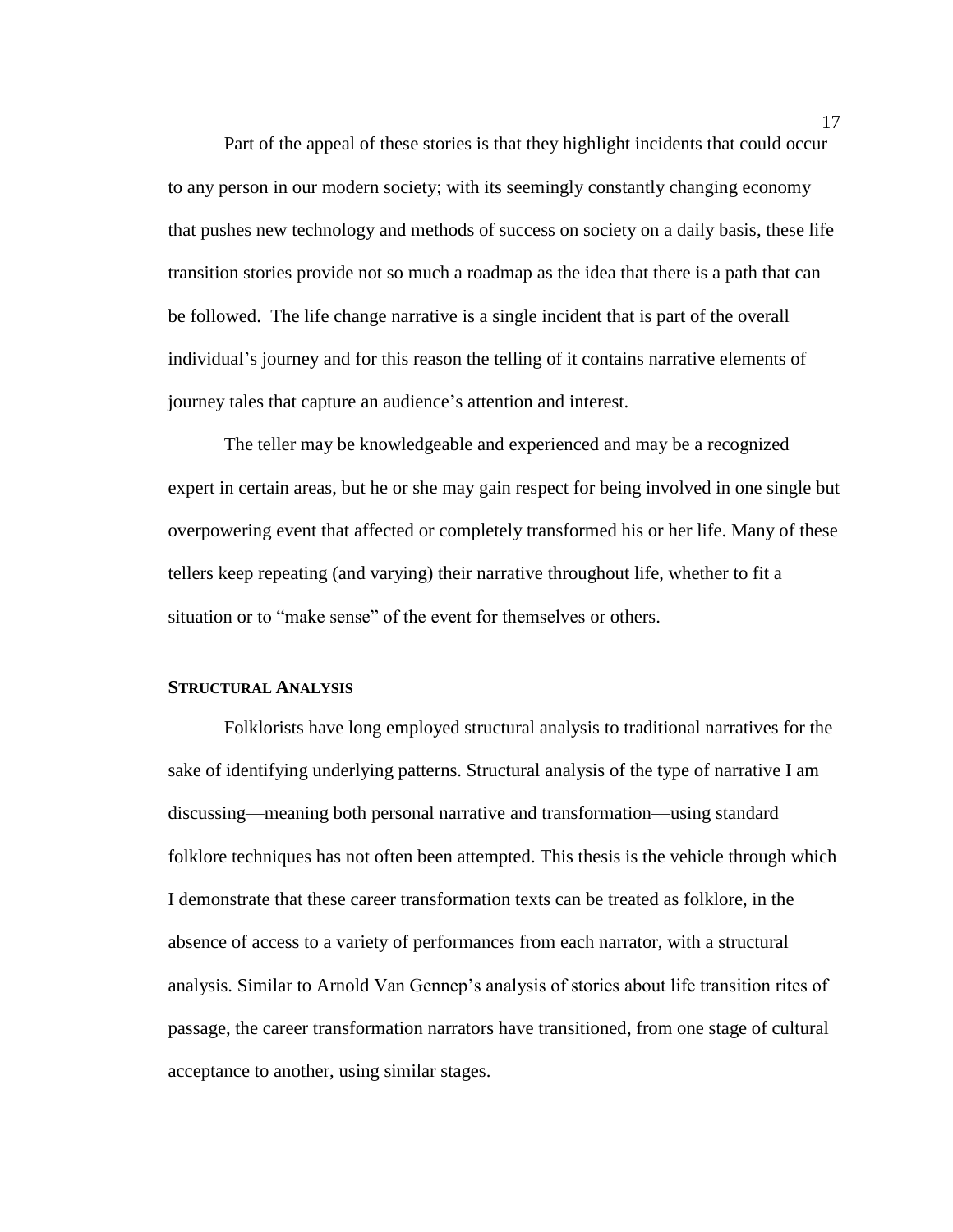The narratives often contain an element of personal resistance as the tellers struggle with whether they actually want this change to happen in their lives or if it is the appropriate change for their personal vision of themselves, a vision that may have been constructed from social pressures. According to the personal narratives of those who make the so-called non-traditional career choice, it means making some tough decisions about priorities and values followed by sustained hard work. Career change also often involves taking constructive risks that involve a certain amount of sacrifice, pain, and inconvenience.

The narrators of the life transformation stories in this study profess that they are far happier and more engaged with daily life and that, through the transformation, their new lives provide deeper meaning and greater satisfaction. One of the valuable reasons for narrating life stories is that in the process people confront these life changing experiences and discover how they affect beliefs, actions, and worldview. Sometimes returning to those memories and sharing them can help others. Based on readings from Donald Braid who points out that "narrative [is] a particularly effective vehicle for communicating experience to others," these stories are often meant to convey the narrator's individual philosophy and life lessons (Braid 1996, 5). One purpose of this particular narrative analysis of the career transformation stories is to demonstrate how people use stories to understand and disseminate their value systems using the types of narration structures developed and preserved by oral tradition.

My exploration of the structural nature of the transformation narrative as a subtype of personal narrative places focus on the way meaning is created and considered through a storied interpretation of life events. Jaber Gubrium and James Hostein (2009)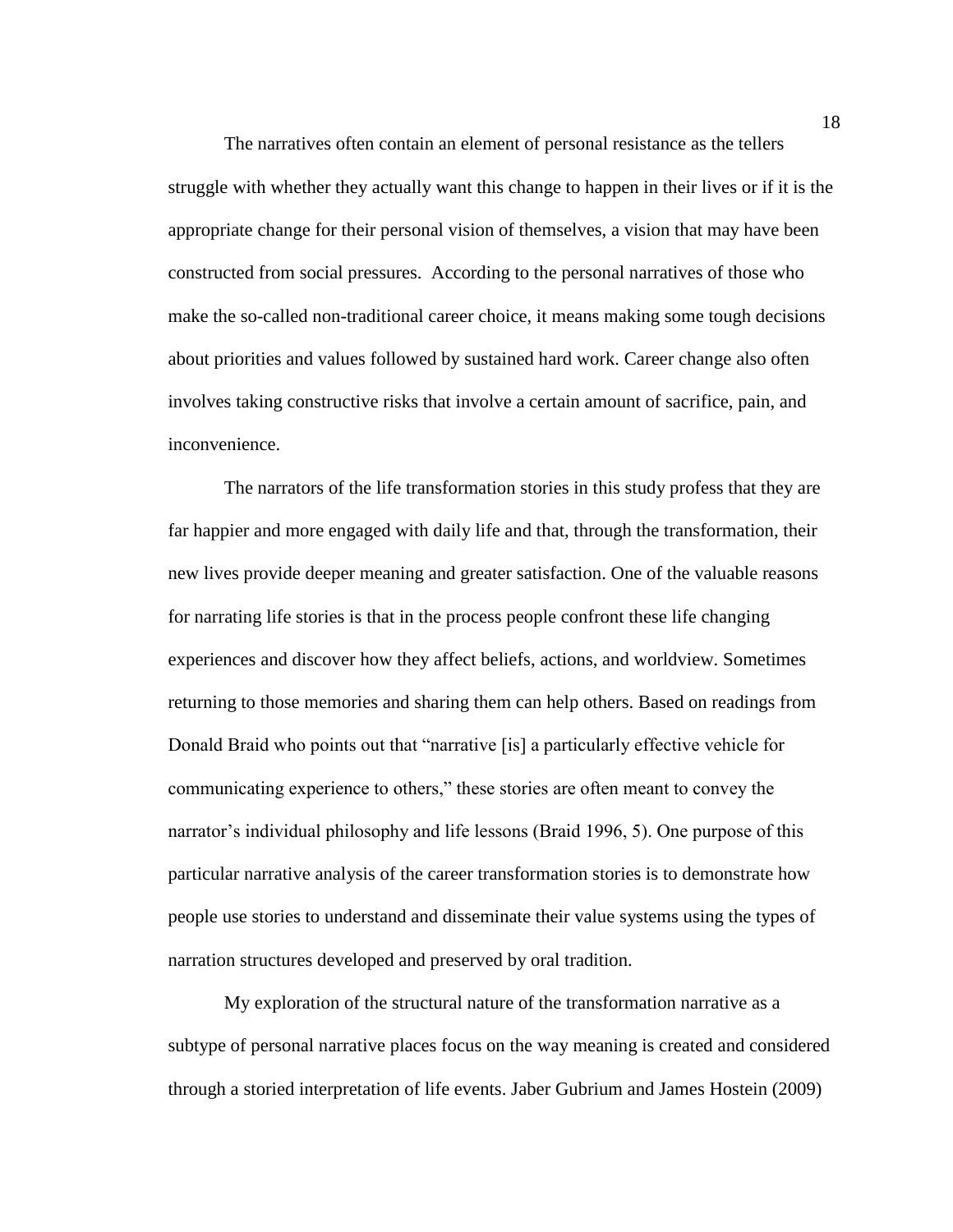observe that the storyteller will often step outside the story to invoke or explain meaning which all of my interviewees did in order to ensure I, and perhaps they, were emphasizing the transformation clearly. Although I do ask to whom the stories have been told and in which contexts, in the discussions with my interviewees I represent the audience who may want to understand how these life changes occurred: what provoked these narrators to change, what followed the change, and how these life changes affected their identities. These types of questions assist with what William Labov labels the "evaluative function" portion of the narrative as they not only reveal the attitude of the narrator to the narrative but also emphasize the narrator's relationship to the experience (Labov and Waletzky 1967, 13).

Gayleene Becker discusses disrupted lives, in terms of identity, that are affected by a variety of health issues, so much so that the person is forced to reevaluate their relationship to their identities in society. Similar to such life-crisis stories the transitions experienced by those who change careers force a reexamination of the narrator's identity in terms of his or her cultural fit (Becker 1997). This is an important function of the narrative.

The interviews I conducted were varied in terms of the elements that each narrator incorporated to highlight his or her experience. In fact, there were considerable differences in each narrator's storytelling of the life events that led to his or her transformation. Narrative expression is a verbal art which each of these narrators demonstrate albeit through differences in style, expressive use of language, engagement in providing a storied telling using images, similies and metaphors and the details and complexity of self and situational analysis. Even so, the underlying structure was similar.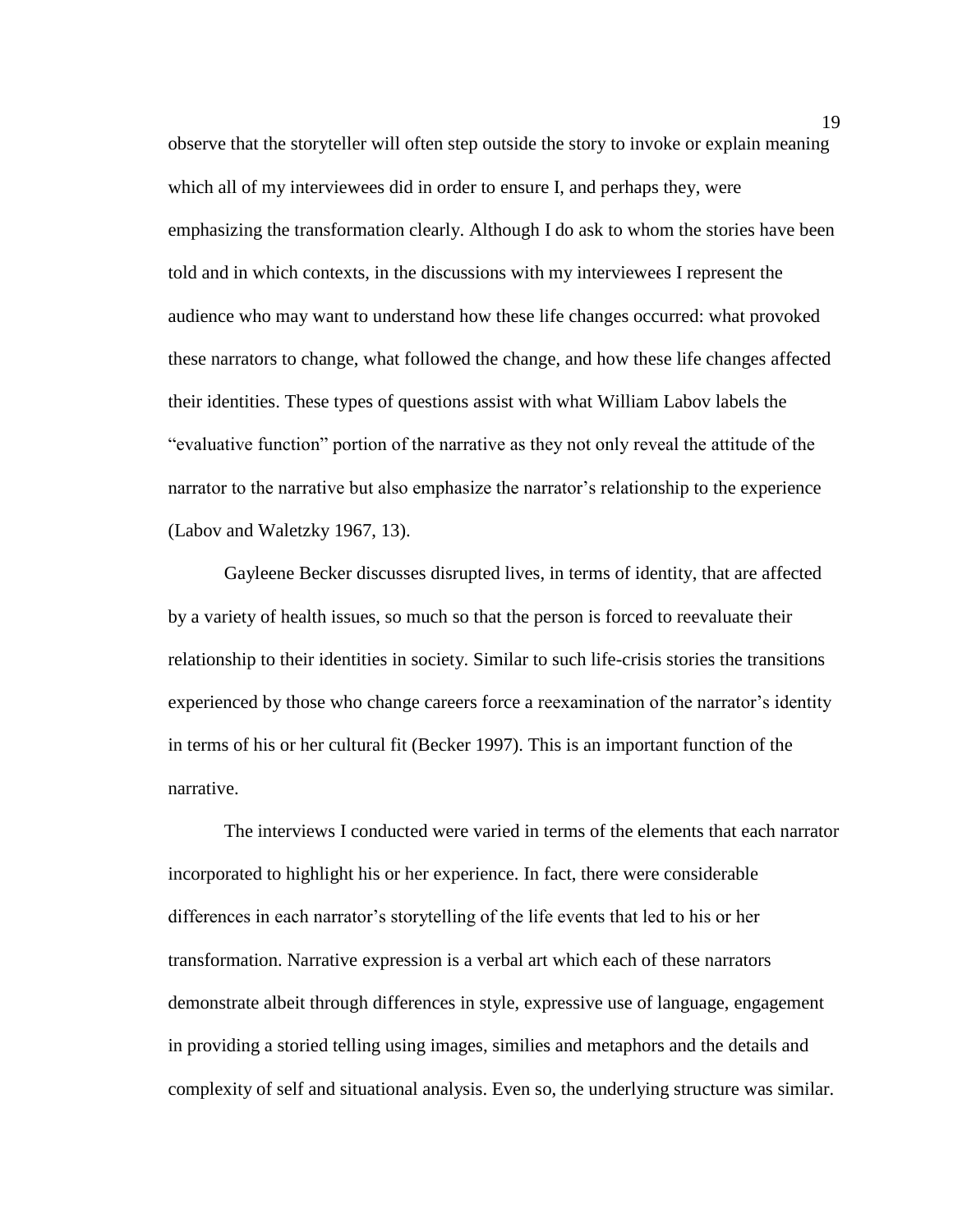These stories demonstrate how the tellers have successfully negotiated their disengagement from societally defined career success to negotiating new definitions of success for their path to non-traditional professions. They have "successfully unsuccessed" themselves. Narrators experience a transformation in both profession and philosophy on this journey. These "successful unsuccessing" stories may be considered subjectively factual and true, but whether actually so or not, the story's social relevance as a class of stories is significant in these times. As Linda Dégh explains,

> a new interest in the social function of narrating discovered the storytelling event as a complex forum of exchange between tellers and listeners" and that there is a "recognition of the ethnographic value of personal accounts containing information on the life, work, and worldview of individuals. (Dégh 1995, 72)

These life experience stories of transition, from socially condoned life journeys to the "road less travelled" as it were, are filled with "people's own reflections on experienced reality, and reaction to encountering, creating, and being affected by events that became inexhaustible sources of folklore in the modern world" (Dégh 1995, 72). Unlike the fairytale in which the hero or heroine moves up the social ladder, from peasant to prince or princess, the career transformation narrators move down rather than up the social stratosphere. The narrator's life embodies the triumph of humane values over monetary values.

These stories have not previously been examined by folklorists in terms of what Arnold Van Gennep (1960) terms "rites of passage." I attempt to demonstrate that people who are involved in these career transformation journeys experience changes in multiple contexts. They may make changes that affect their social interactions, their positions within their familial or cultural groups and their economic stability; yet, they make the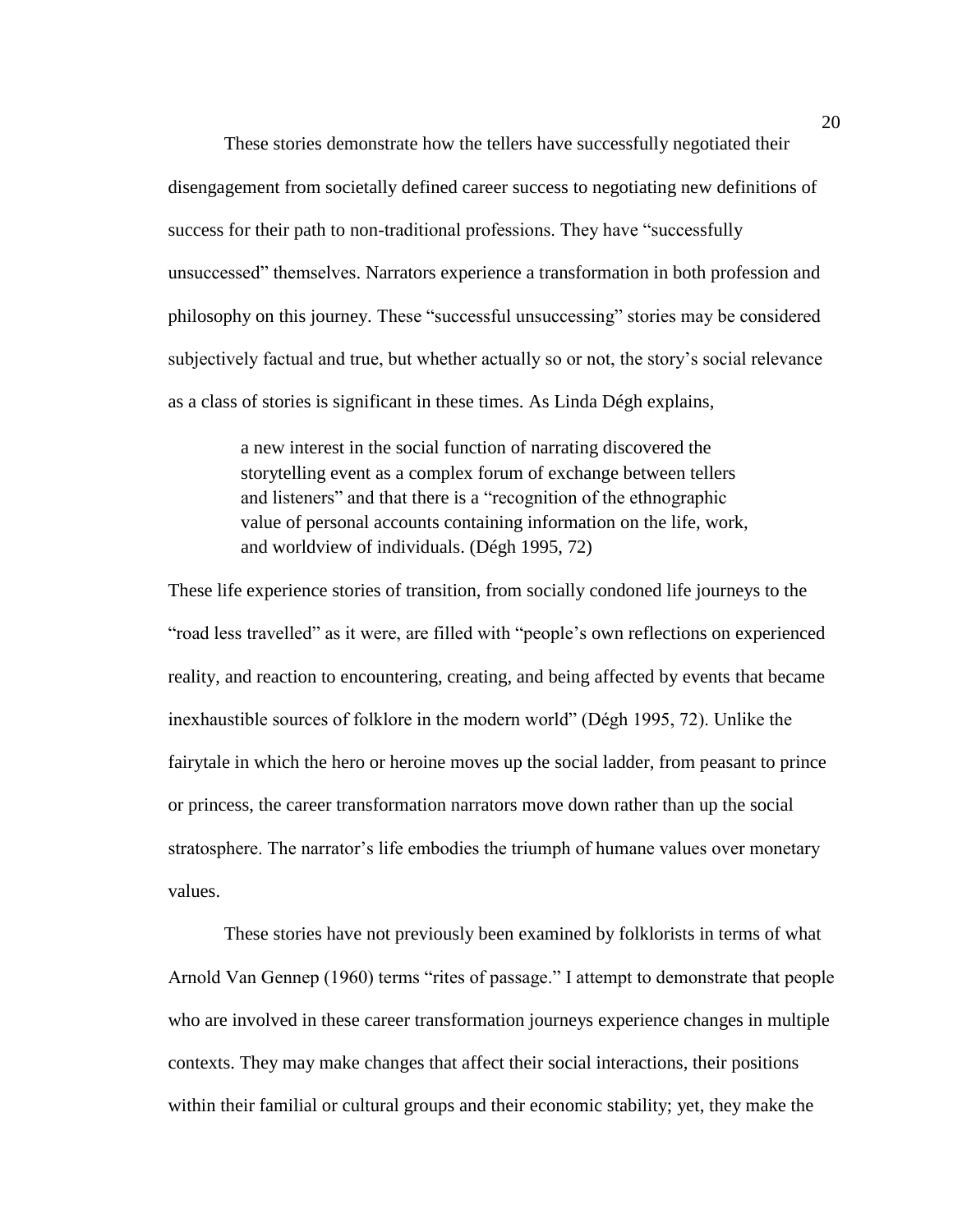change in spite of these constraints. They experience a liminal space that can last for years; although it may not manifest on the exterior there is often an internal sense of being "betwixt and between" until the narrator completes the steps that lead to the final transformation (Deegan and Hill 1991; Schneider 2002). This liminal state is similarly expressed in many of the "successful unsuccessing" life transformation narratives.

Gillian Bennett (1986) investigates how storytellers adapt to specific styles and structures when their discourse is intended to explain complex points of view. She discusses narrative patterning as a method for understanding and analyzing experience. Bennett utilizes the "Labovian Model," which treats personal narrative as story text that is analyzed for specific patterns in the structure of the telling such as an ordering of events. As can be seen by the structure inherent in the career change stories there are underlying patterns, although sometimes not easily observed by the non-sequential ordering of story events.

Gillian Bennett analyzes her narrators' performances and narratives to assess what methods those narrators use to guard themselves against criticism or disbelief; she also analyzes how those narrators "protect their version of the truth" by "steering their audience to share their interpretations and their philosophies" (Bennett 1986, 432). Some of the conclusions that Bennett provides about her narrators are that these stories may be ways for people to remember, analyze, and give "social shape to private experience" and "metaphysical concepts" (Bennett 1986, 433). I found that this is similar to narrators of the career change narratives in my own research.

These successful unsuccessing narratives describe not only the narrators' second chance at experiencing a career that is more in line with their desires but the narratives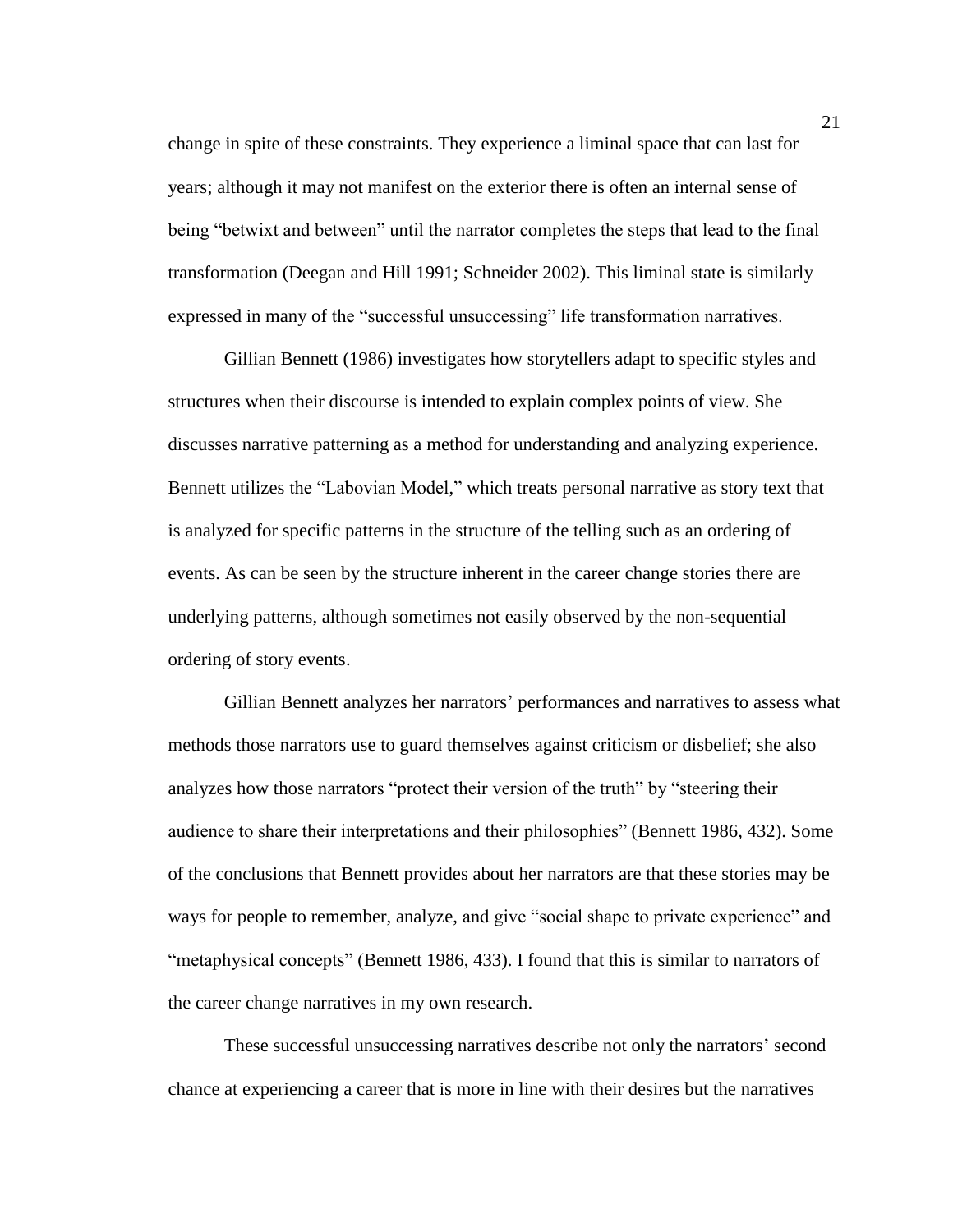also highlight the phenomena of the associated personal changes experienced by the narrators. Narrators use an interpretative framework that structures their actions and experience so that the experiences become purposeful. These are a type of transformation in which the person distinguishes his or her authentic self from an inauthentic self. Essentially these narrators are starting over in terms of their careers, but this spills over into their associations with their families and society. Their position in these communities changes so much that there is a need to narrate the experience in order to create meaning for themselves and others.

The narrator's transformation appears in the narrative as the creation of a new view of both the self and one's role in his or her community; the normal social and professional role is challenged by changes in the narrator's beliefs about his or her self and his or her long-term career. These stories highlight the reinvention process and reinterpretation of the self. In some sense these narrators are recalled to an authentic purpose that provides them with a more internally and socially fulfilled life.

Identity, meaning, and fulfillment statements are intertwined to provide an account of the narrator's personal quest to make sense of his or her career change and its impact. Perhaps especially true for the narrator of career change is the fact that his or her story takes him or her from the traditional upwardly mobile career success path to a more non-traditional notion of success, thus requiring the narrator to provide an interpretive framework for that journey.

Although the journey of one of my informants seems to begin with an involuntary displacement, Fiona S who went from landscape architect to framer, in the end she chooses to follow a more authentic path; as she expands her connections within the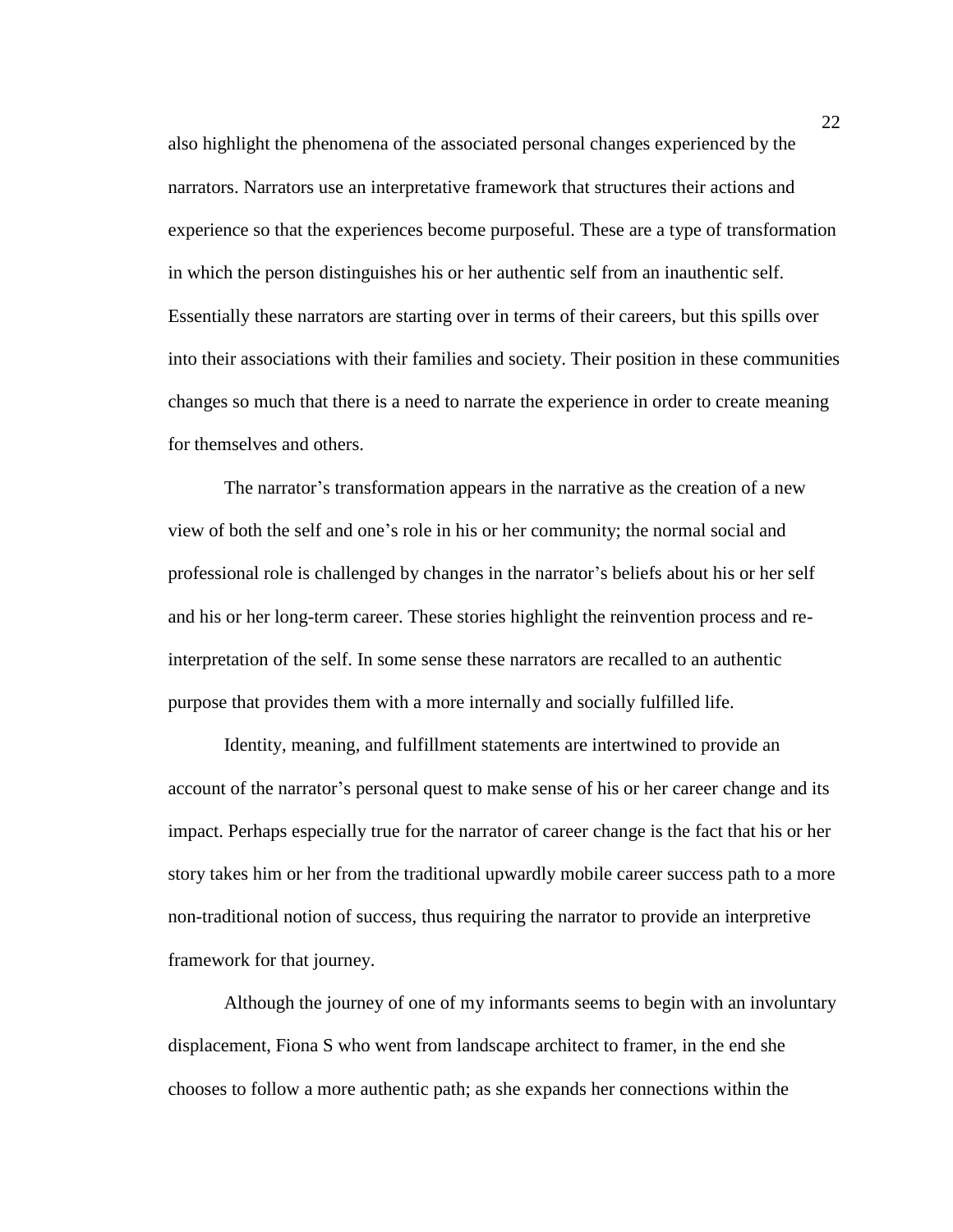community she is able to fulfill both her creative and spiritual aspirations. During her struggle with choice, she wrote a letter to God which she shared with me. In the letter she wrote,

> I must live honestly. To the greatest extent possible I must live according to my most honest understanding of myself. I must sort out those things fundamental to my soul, and those beliefs I've acquired through the process of being civilized. Gradually I am shedding, or at least recognizing, the acquired beliefs. (Fiona S letter February 18 2001)

These narratives are personal reflections on an individual's own process but with an attempt to connect their experience by invoking culturally embedded knowledge such as belief that resonates on a deeper level for these narrators' societal cohorts.

Similar to Jeff Todd Titon (1980) and Elaine Lawless (1983), Regina Holloman (1974) discusses individual transformation as a phenomenon that results in major shifts in a person's worldview. Regina Holloman demonstrates, through an ethnographic study of a secular rather than a religious group, that elements of rites of passage are invoked in the Esalen Institute's encounter/Gestalt workshop whereby its "three stages: separation (detachment of the individual from a social position or state), liminality (status marginality or inbetweenness), and aggregation (reincorporation into the social body in a new status or state)….induce psychological and behavioral change and growth in individuals" (Holloman 1974, 266). Through research, review, and analysis of career transformation narratives I noted that this traditional structure other folklorists have interpreted also emerges in the narrative pattern of the people I have interviewed. There is a correlation between these other folklorists' studies and the analysis of my particular subjects' transformation narratives that establishes the relationship of career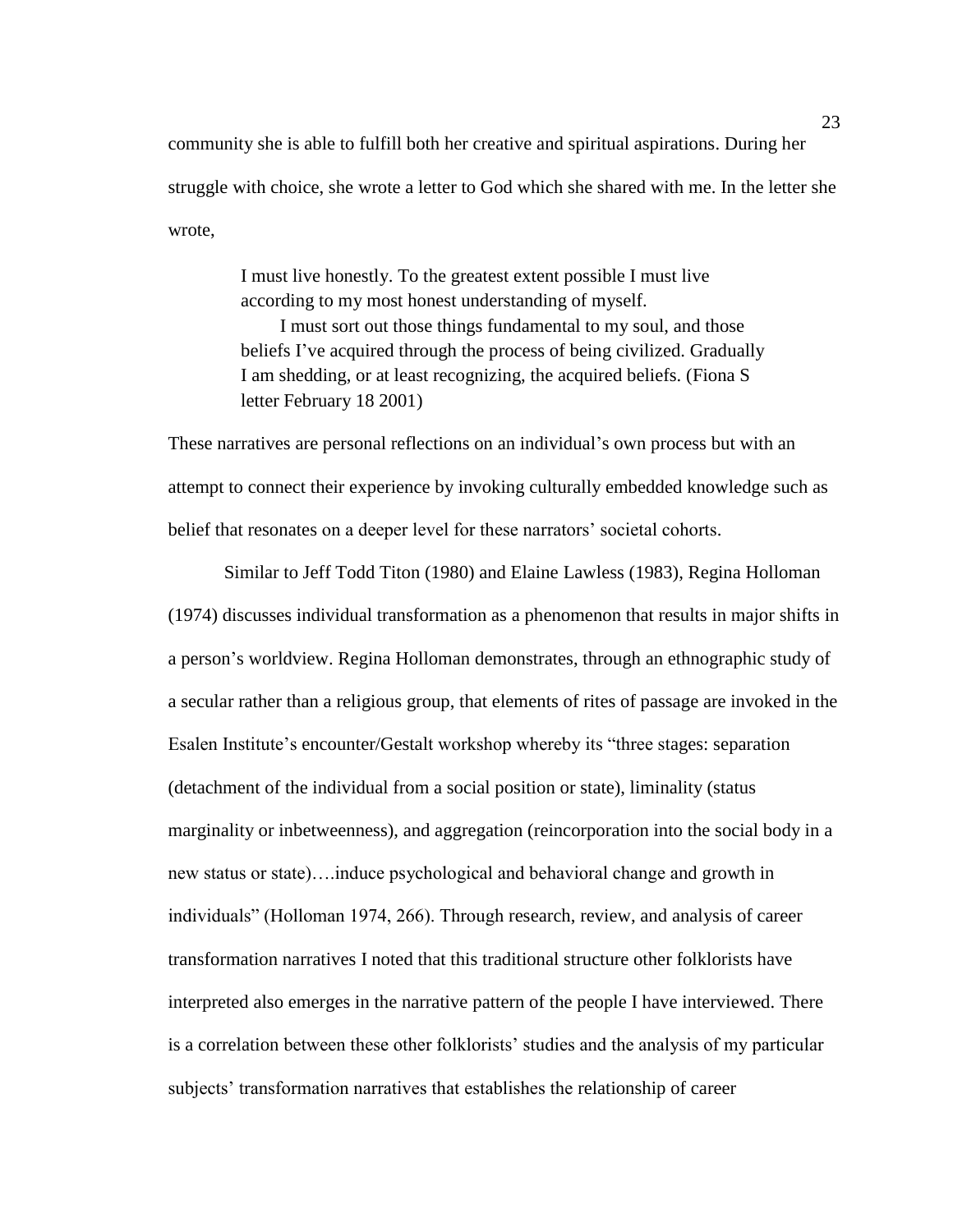transformation narratives with the theory of Arnold Van Gennep (1960) as my narrators allude to rites of passage that can occur in a secular career environment. The career transformation narrators are describing their journey to recapture their passion; there is a period of struggle in which the person, like a butterfly, attempts to emerge from the cocoon of their past, the chrysalis period.

## **IDENTIFYING PATTERN IN CAREER TRANSFORMATION NARRATIVES**

As illustrated by William Labov and Gillian Bennett structural analysis of narrative will highlight the thematic structure of similar types of narrative events. Although the content of the four detailed narratives that have been examined is individual, we can see a pattern emerging. Vladimir Propp (1968) identifies both the stages and the journey elements through his morphological analysis of folktales which facilitated my identification of the initial situation of the career conversion narratives. Vladimir Propp discusses how although the names of the "dramatis personae" are different and that there are "constants and variables" within a story we can look at its morphology to perceive patterns (Propp 1968, 20).

Similar to the hero in a folktale, career conversion narrators encounter a crossroads as part of their experience which sends them on a life journey through which they come out the other side transformed and ready to reintegrate into society in a different way. The narrators of career conversion stories perceive themselves differently and through their narration are able to redefine for society their new role and acceptance parameters. As Sandra Dolby-Stahl points out; "Propp argues that the actions of all dramatis personae are to be defined and evaluated 'from the viewpoint of their meaning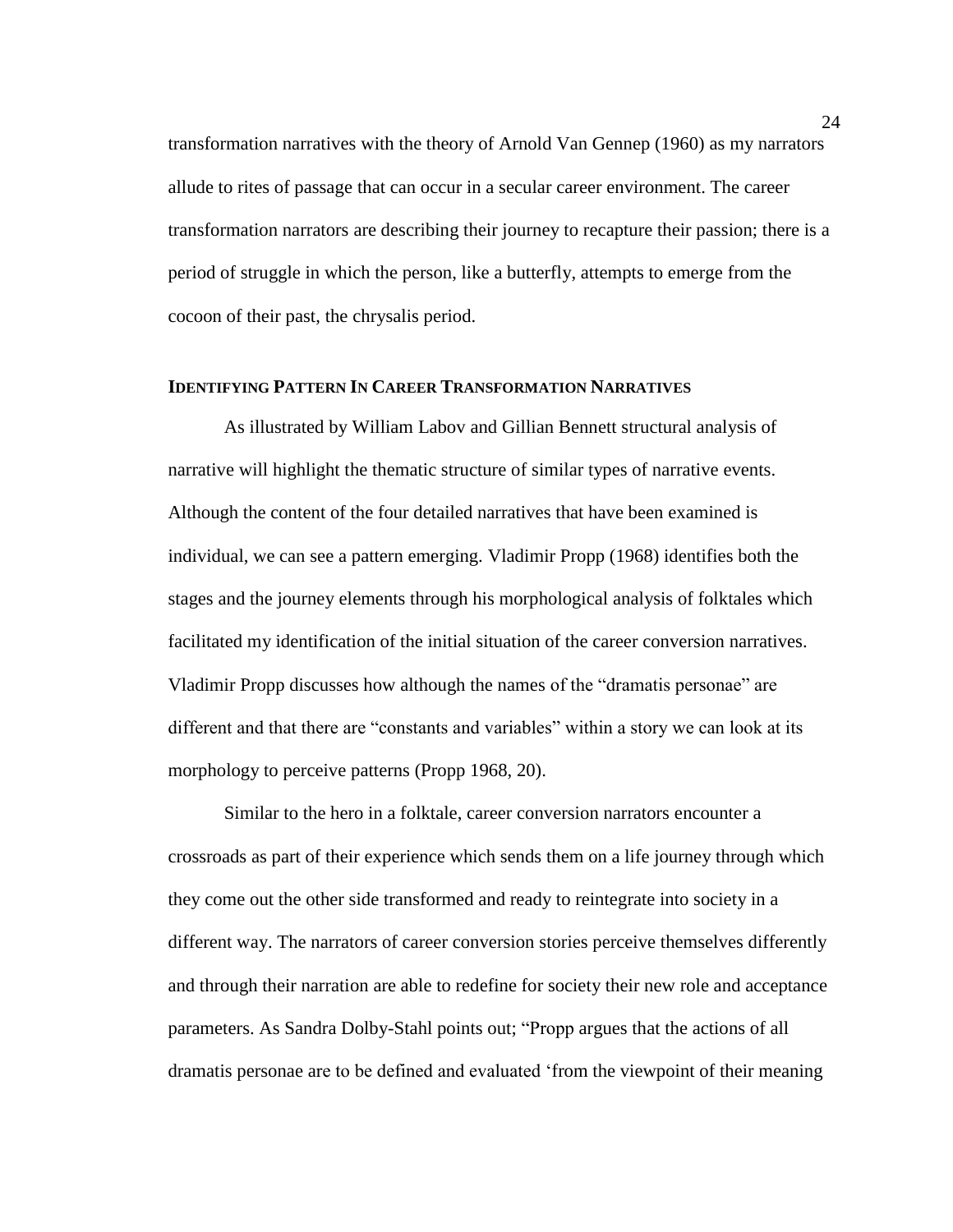for the hero and for the course of the action'' and the career transformation narrators conform to that idea (Dolby-Stahl 1989, 96).

Patterns of rites of passage occur not only to facilitate the transitions from one biological life stage to the next (i.e.: childhood to adulthood) but from one social position to the next (i.e.: single to married). The key element here is the commonality of the stages and transitions through which people pass. There is an element of sacredness infused in the events that take the narrator from a compulsion to change to a final transition; as illustrated in the narratives I collected there is a reflection on past events and symbolic meaning is created from seemingly insignificant events. As in Arnold Van Gennep's (1960) theory, there are three stages of passage that occur in the career conversion stories: preliminal/separation, liminal/transition and postliminal/re-incorporation.

Using Vladimir Propp and Arnold Van Gennep as models I have identified the commonalities of structure within each of the successful unsuccessing narratives as follows:

- Initial Situation:
	- o Narrator's initial career choice was dismissed or ignored early in his or her life, either by the self or through an outside influence.
- Separation:
	- o Narrator seeks or takes advice.
	- o Narrator struggles with choice.
	- o Narrator makes a judgment/choice.
	- o Narrator assigns new call to a higher power (God, Universe, Fate, Serendipity).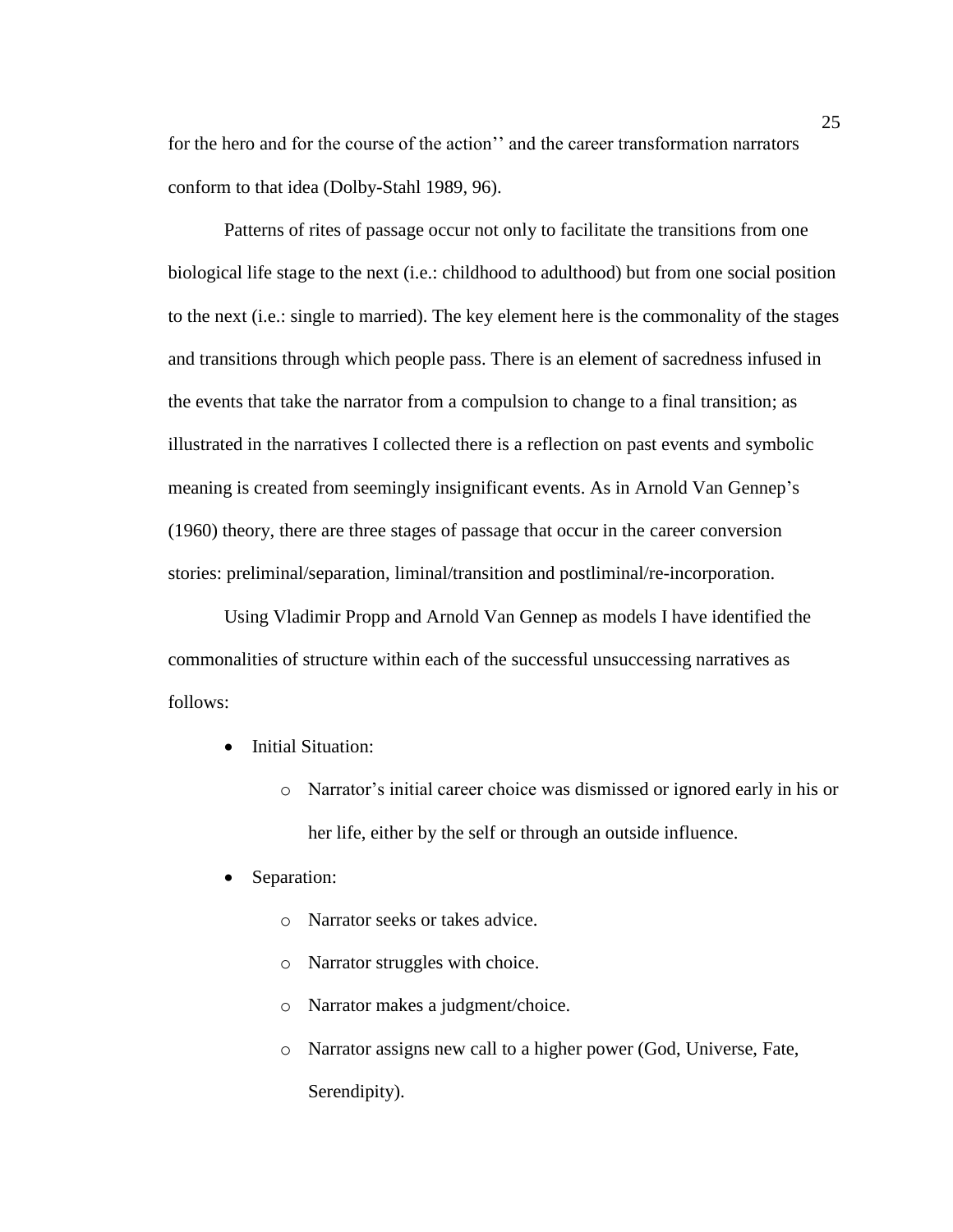- o Narrator somewhat embraces new path.
- Transformation:
	- o Individual enters a liminal state in which there is a necessity to retrain for a new path and create a new identity.
	- o Narrators are no longer part of their old community nor have they yet found a new community.
	- o Fear, anger, and passion alternate while they get acquainted and negotiate their identities.
- Reintegration:
	- o Individual reintroduces self into community and accepts the personal, financial, and spiritual changes that have occurred.
	- o The narrators of these stories have survived.

Arnold Van Gennep explains that the length of a transition varies among different people (Van Gennep 1960, 178). Some experience a liminal space that can last for years. Although it may not manifest on the exterior, there is often an internal sense of being "betwixt and between," until the narrator completes the steps that lead to the final transformation; this is similar to what happens in many personal transformation stories (Deegan and Hill 1991; Schneider 2002). The following chapter provides an introduction to the transformation stories and demonstrates how they fit into the pattern identified.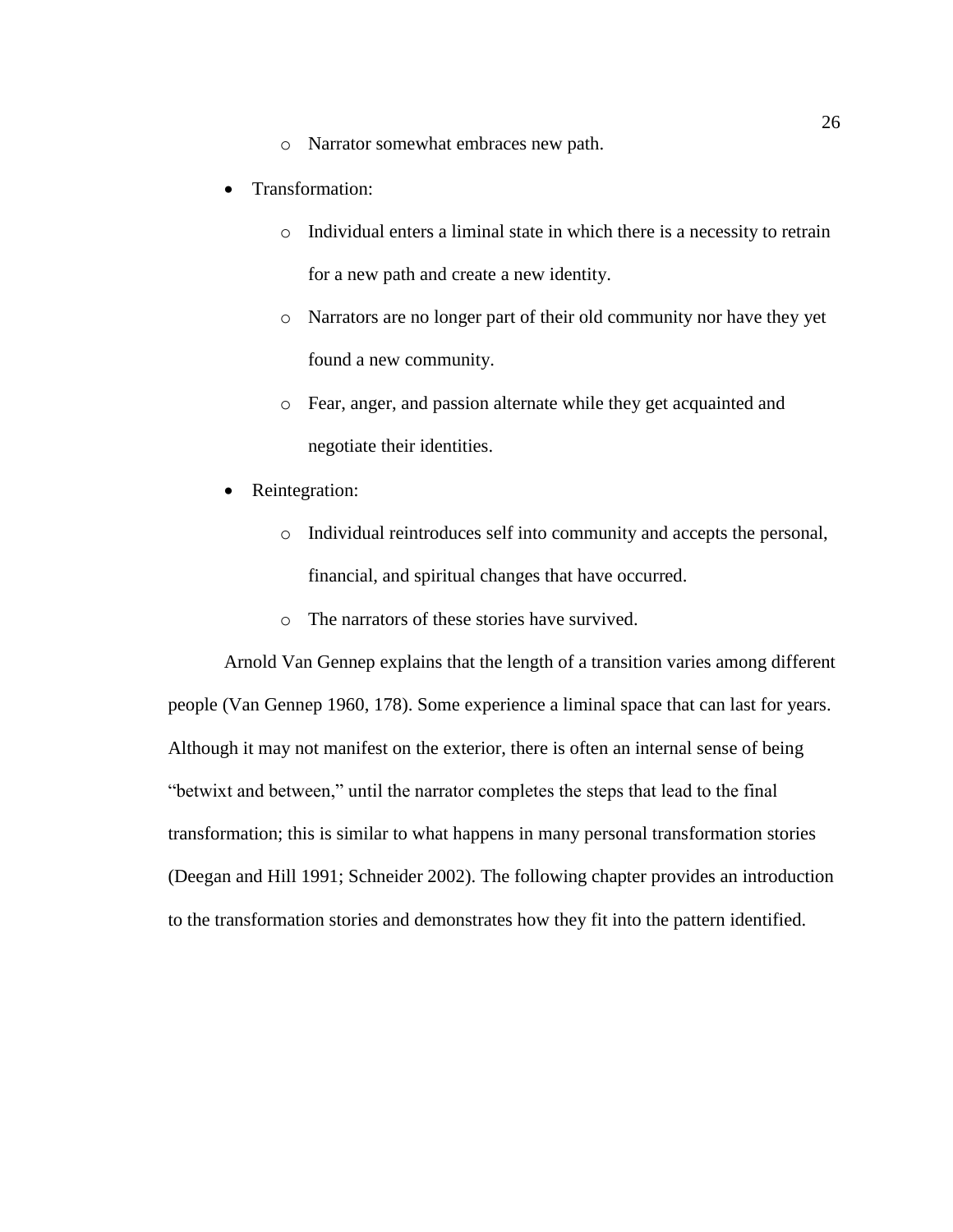#### CHAPTER 3

## NARRATORS AND THEIR STORIES

I collected these stories over a period of time in 2010 and 2011. The participants are from both the United States and Canada. The four interviewees consist of three men and one woman. Steve M, the poet, began his career as a lawyer but through a series of events he was able to realize his dream of becoming a published poet. To help fund that dream career, he also became a university English professor who teaches others creative writing including fiction and poetry. Steve M describes his transition from lawyer to poet and university English professor as finding his original purpose. Father Joseph, the priest, spent the majority of his youth in business and sales before he gained enough selfrealization to attempt to fulfill his desire to become a priest. Gary B, the musician, spent 30 years as a successful lawyer having given up his dream of becoming a musician early on until he was forced to reexamine his life in the shadow of disease. Fiona S, the framer, was for many years a landscape architect and university professor before external circumstances forced her to reexamine her personal and social role.

These narrators confided details of their life to me, a complete stranger; some of the stories are lengthy while others are more abbreviated in comparison. All of the stories have the common pattern identified. Most narrators were reluctant at first but seemed to enjoy sharing this particular episode in their lives as a means to communicate their worldview, their rationale, and their beliefs, and to provide some small bit of inspiration to others who may be experiencing this type of life occurrence. As Gillian Bennett points out, "they [the narrators and their tales] are capable of showing the ways that private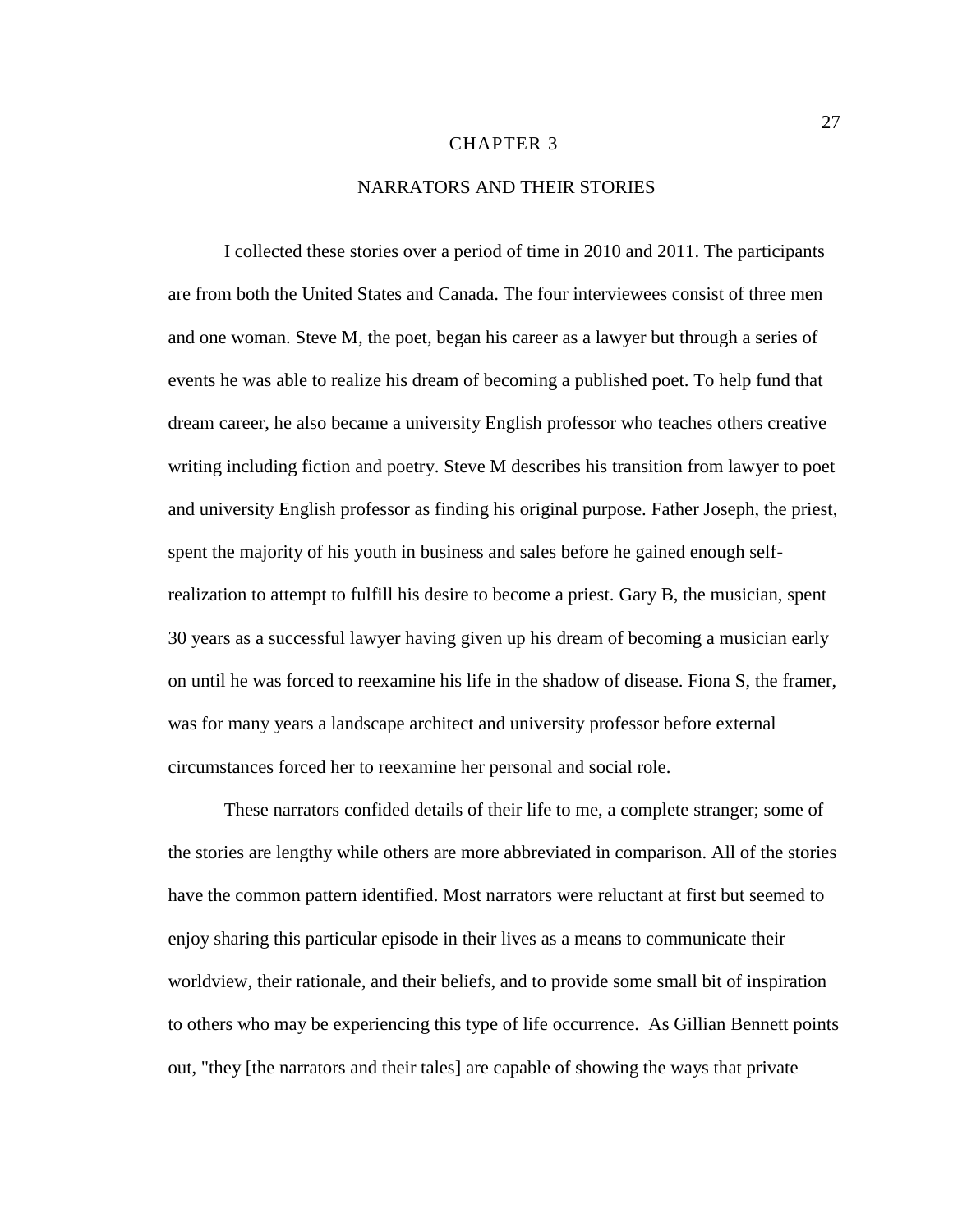experience is shaped into public form, through the means of traditional attitudes and expectations" (Bennett 1985, 96).

Life stories are of interest both for their own sake and because they can serve as a model for others. Part of the goal of the performance of these stories is to inspire others or at least provide insight into a phenomenon that might occur as part of some other person's life journey. As Fiona S observes,

> We relate to each other in so many different ways and what I am to somebody might be very different to somebody else. I used to see myself as just kind of a conduit. I enjoy life immensely. I love life. And just to be able to flow through it and if I can be of help along the way to anybody that's great. It's not something I set out to do but I certainly try to be open enough that I'm sensitive to other people's needs when they arise in my world. (FS interview, 14)

I received these tales from average or occasional storytellers with a personal involvement with the story being told, which was not only of their career journey but of an internal philosophical shift, so they were sharing some of their most personal struggles. I tried to take a non-directive approach while interviewing the tellers, but I did provide questions along the way to elicit more details and insights (see the appendix). I knew that some of the details were personal and some people were more reluctant than others to share.

Although these stories can be considered part of a person's personal history, these tellers did not stick strictly to hard facts; they revealed emotions, and they attempted an analysis of what happened. Narrators construct a new view of self and their ideas of successful life navigation, which creates a sense of lucidity as noted previously, so that their divergent experiences are connected and give meaning to their radical career transformation.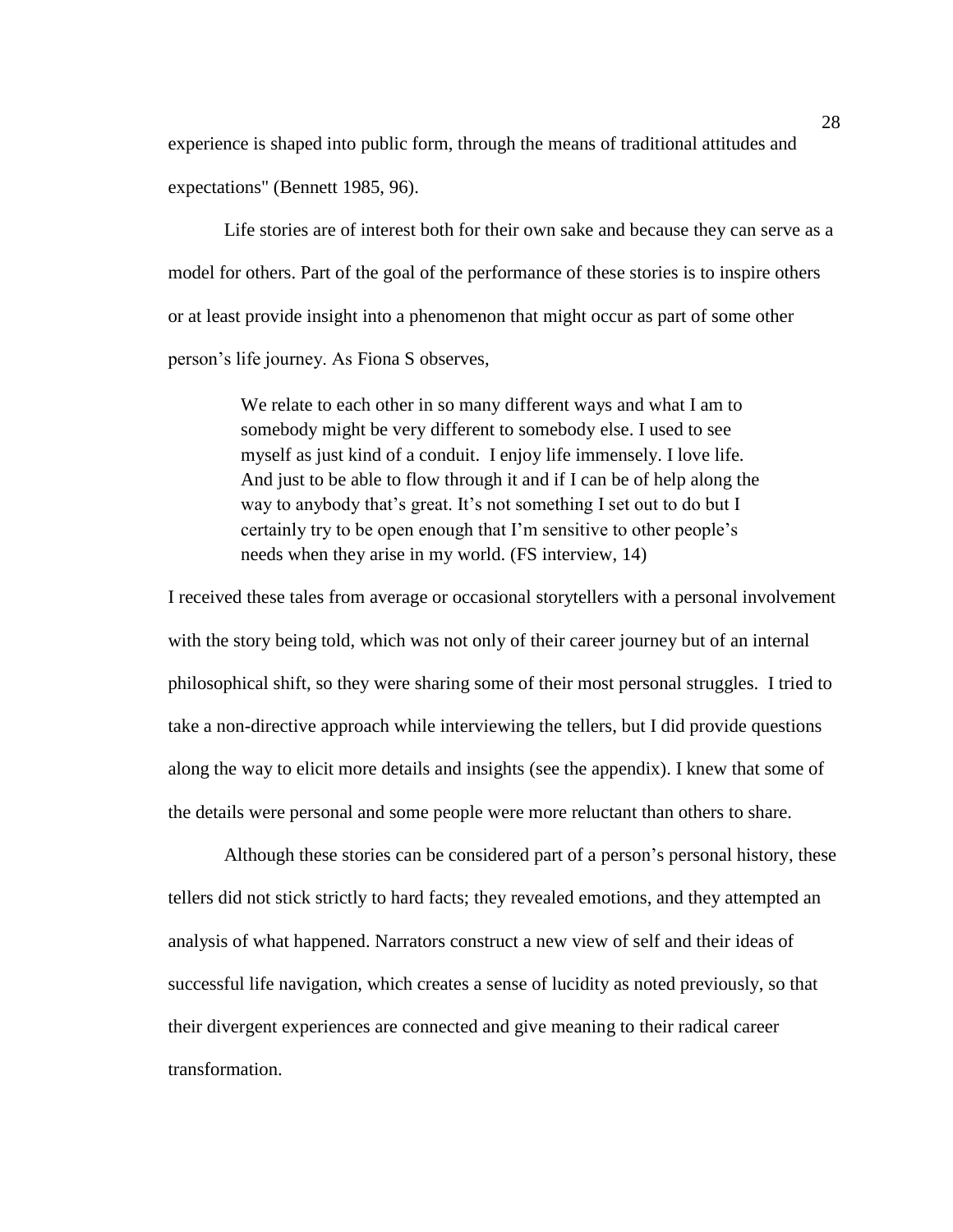These accounts provide a real-life context and validity to tales of life journeys that fall outside the social norms of societal expectations. They demonstrate how people try to make sense of what happened to them, their own need to understand and be validated in some way. There is a compelling sincerity in hearing real-life experiences. For the most part, these people are educated and obviously strong enough to make a change in their life. They all believe that they received some form of guidance or push that they felt compelled to follow. Why are these stories told? What purpose do they serve the teller?

These stories are about the lives of the narrator yet they are also about the world and its events and how they impact society. They provide a view of the narrator through their storied life event, particularly about the social, spiritual and psychological influences on the storyteller. These stories, although there are endless variations, provide a particular snapshot of the circumstances and communities of a society and time.

The events discussed not only have an impact on the listeners but the narrator as well becomes thoughtful about his or her own text; each telling would be an unfolding of a new insight into his or her own events so not only are there endless variations among storytellers but also endless variations about the same storyteller. Even as I was unhooking my equipment from my interview with Fiona S, her thoughtful response was about the items that she would include if she were to retell her story. My recorded account of her story is simply one version of her telling. As Jaber Gubrium and James Holstein state, "how one conceptualizes things actually affects what comes into view," so as each storyteller discusses their event with different audiences they receive a variety of feedback and as time goes by they are exposed to events that reshape their views (Gubrium and Holstein 2009, xvi). These transformation stories are extended accounts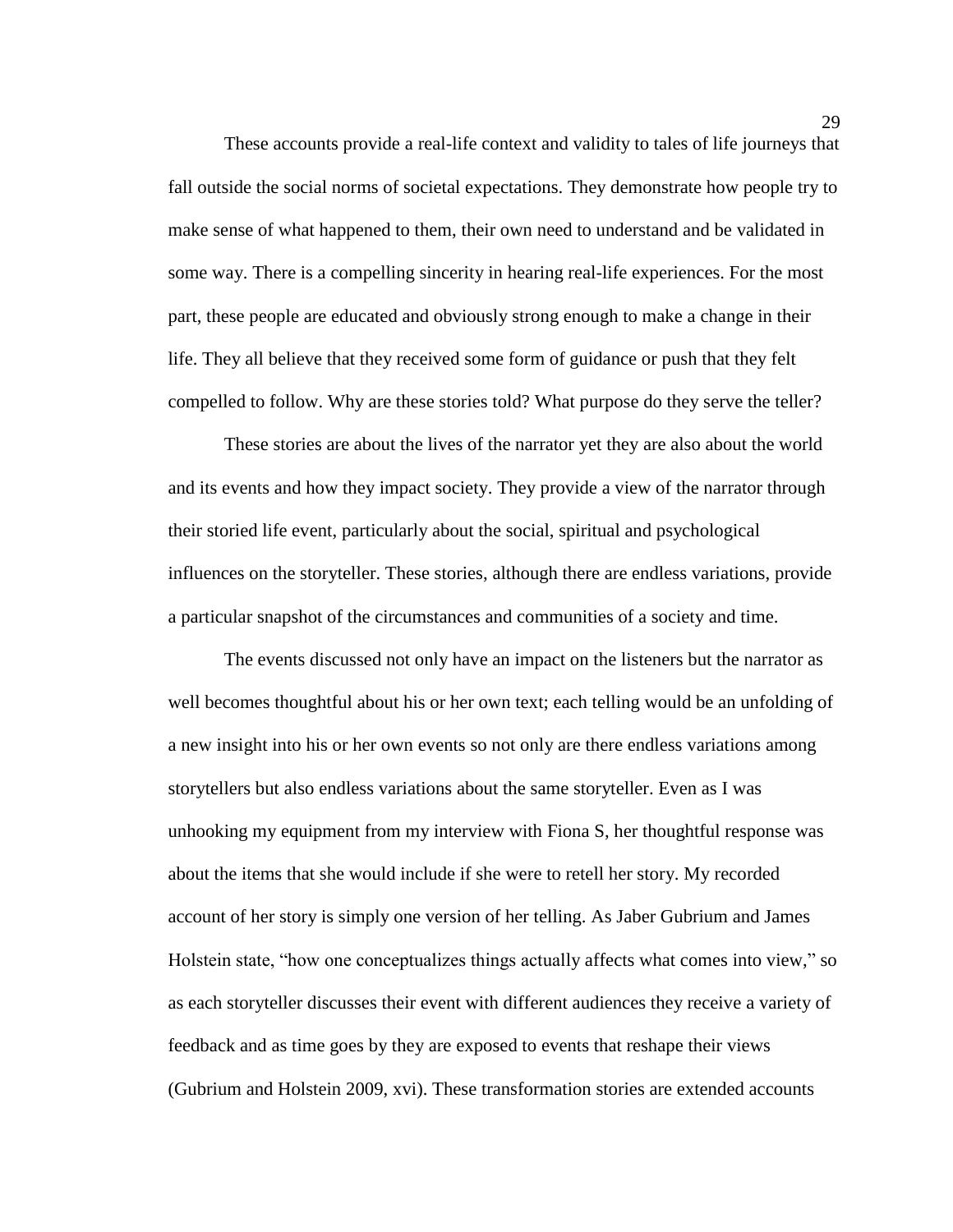that include explanations and descriptions that help the narrator make their point. They are providing an account of their experience using their own perspectives and presentation styles. For instance, Fiona S provides a "tale within a tale," whereas Gary B provides anecdotes from his military career and Steve M includes a number of details about his relationship with spiritual influences. Each provides these details in an attempt to demonstrate how their particular events or worldview was shaped in order for them to frame their stories as they have done.

During my interviews I discussed with the interviewee how I had chosen each participant and how I had heard about this particular event occurring in their life. With Steve M it was from colleagues, students and sangha members; with Father Joseph it was from members of his parish; with Fiona S it was from her circle of friends, with Gary B it was from his family members and friends. Since there was such a variety amongst the tellers for potential audience members, one of the points that I wanted to understand from each participant's viewpoint was how his or her story comes to be part of his or her community. Inherently this story type is of a personal nature, owned and processed by the narrator; so I wanted to understand how do people in the community find out about the narrator's story? Part of my introduction to each narrator in this chapter will discuss how and why his or her story occurs in a public arena.

For all four of the participants time has passed, and they have all had the opportunity to discuss their stories with various audiences and to renegotiate various elements to better represent themselves, better define themselves or even to acquire deeper understanding of themselves and their sometimes conflicting views of their own narratives. As Peter Raggatt notes, narrators reveal their "dialogical positions (e.g.,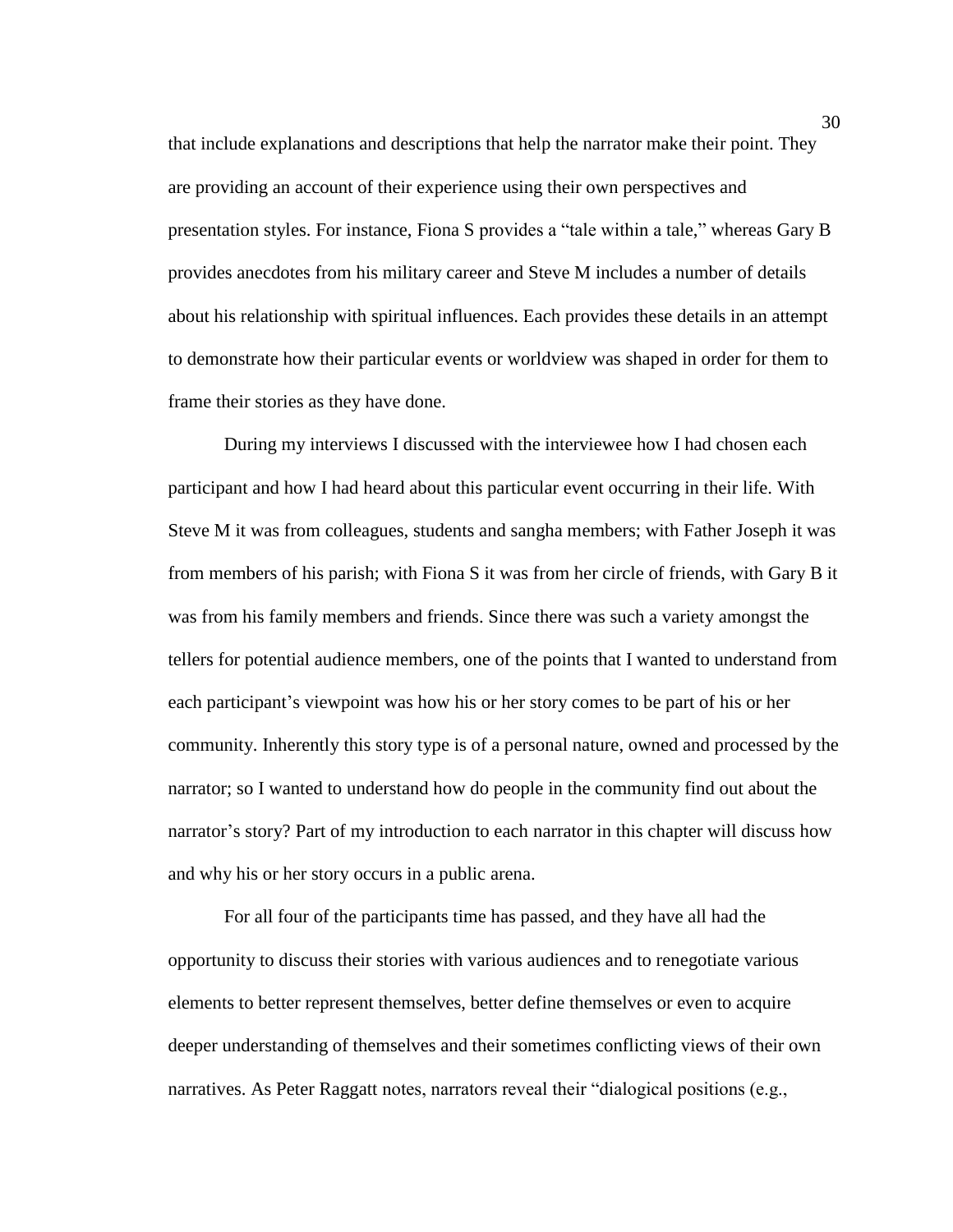idealist, fearful, creative, vulnerable)" through their word choice and revelatory representations of what constitutes their narrative identity (Raggatt 2006, 20). As with the Framer and the Poet interviews there have often been conflicting narratives—such as the optimist versus the pessimist in terms of each narrator's individual interpretation at various timeframes in their tellings. For instance, at the beginning of the journey or when still experiencing the rawness of the emotions and the struggles the narrators might have expressed more pessimism about the conflicts that they chose to discuss. By sharing both the good and the bad they enable their current audience to identify with not only the story but the development process in the formation of meaning and philosophy that provides the context for the narrator's personal journey and transformation.

Similar to the identity crisis stories collected from gay and lesbian Orthodox Jews by Tova Hartman Halbertal and Irit Koren, these career change narrative storytellers make an attempt at not only self-acceptance but social acceptance; their stories affirm "a sense of self that accepts the valid coexistence of both identities" (Halbertal and Koren 2006, 57). In the case of Orthodox Jews it is the integration of their religious with their gay identities and in the case of career change narrators it is also the acceptance of a multiplicity of identities—social and personal. The career changers can be both successful and pursue a personally meaningful yet lesser "social/professional" role in society. Neither of these narrator types is stepping away from their social obligations, but both types of narrators attempt to synthesize their identities so that they become accepted participants in their wider cultural landscapes. It is important to note the stories I discuss are not the only crisis story told in society, but most everyone works and people can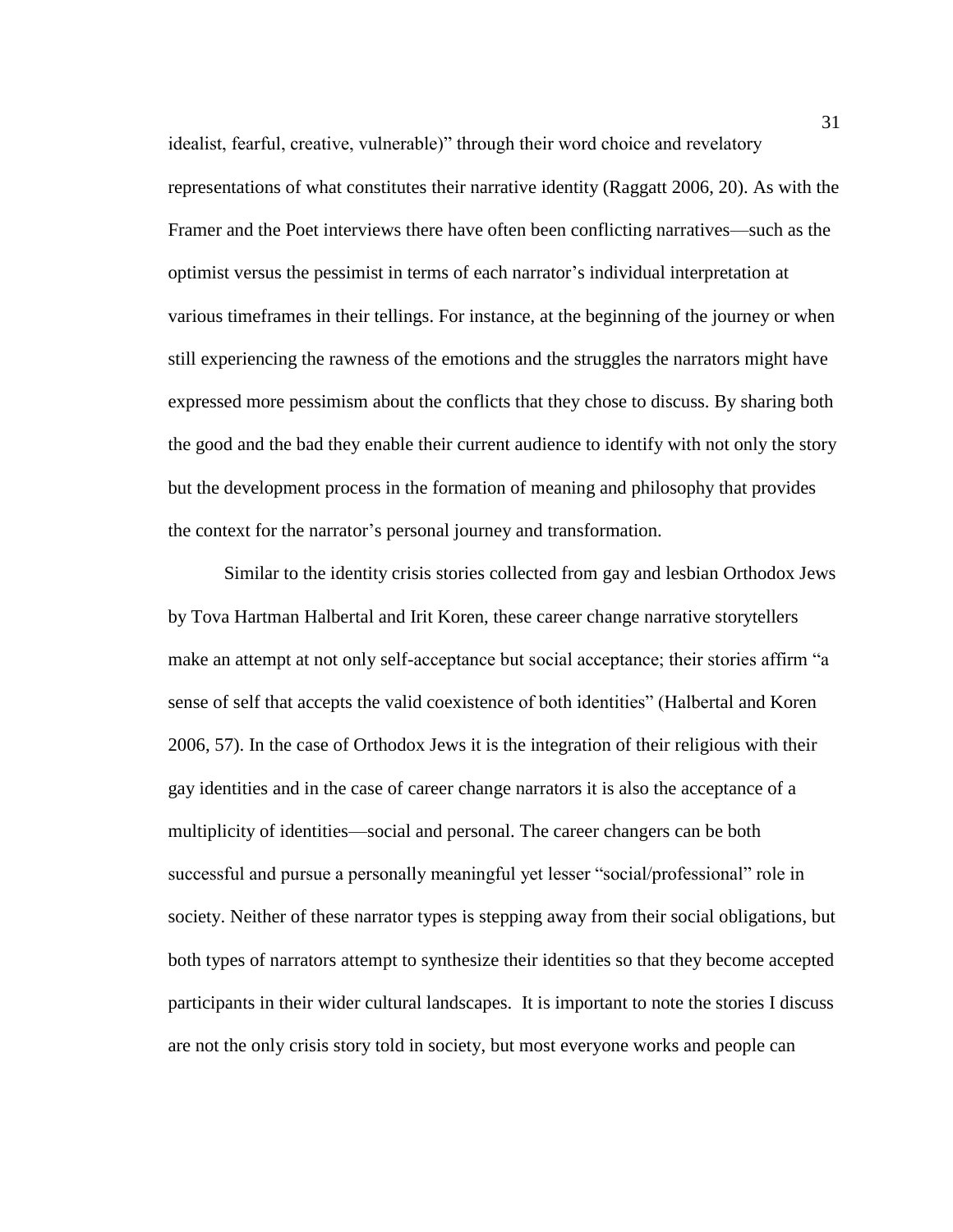relate to these stories on some level as everyone has the potential to experience these career transformations and their associated challenges.

# **THE POET**

Steve M is the classic example of the narrative pattern identified for this story type as discussed at the end of this section. As a young student Steve M had always loved poetry, but due to a complex relationship with two of the women in his life he discarded that as an option. Even though as he claims "I fell in love with poetry and literature when I was in high school and college;" he manages to dismiss this early recognition of his initial career choice (SM interview, 3). Because of his Catholic upbringing and the pressure he felt to become a priest, he manifested teenage rebellion by taking up Eastern religion in an attempt to become a yogic monk—a Sanyassi. This become his rationale for abandoning his poetic aspirations; "I had to kind of surrender, give up my love of poetry and literature to do that because this was a very severe order of monks….you severed all worldly ties" (SM interview, 3). He spent training in an ashram where he became "disillusioned" when the spiritual philosophy that he had studied in books did not equate to what he experienced on a practical level because of the jealousy, competition, backbiting and meanness that occurred within this spiritual organization. As well, his youthful spiritual influences were the non-violent teachings of Martin Luther King and Mahatma Gandhi; but as he observes "I got to the ashram and….I found out that the actual translation of the [yogic philosophy] phrase was not that 'life is struggle' but it was 'life is violence' which was scary. It went against my childhood and high school and college in Alabama" (SM interview, 4). He thus abandoned the yogic path.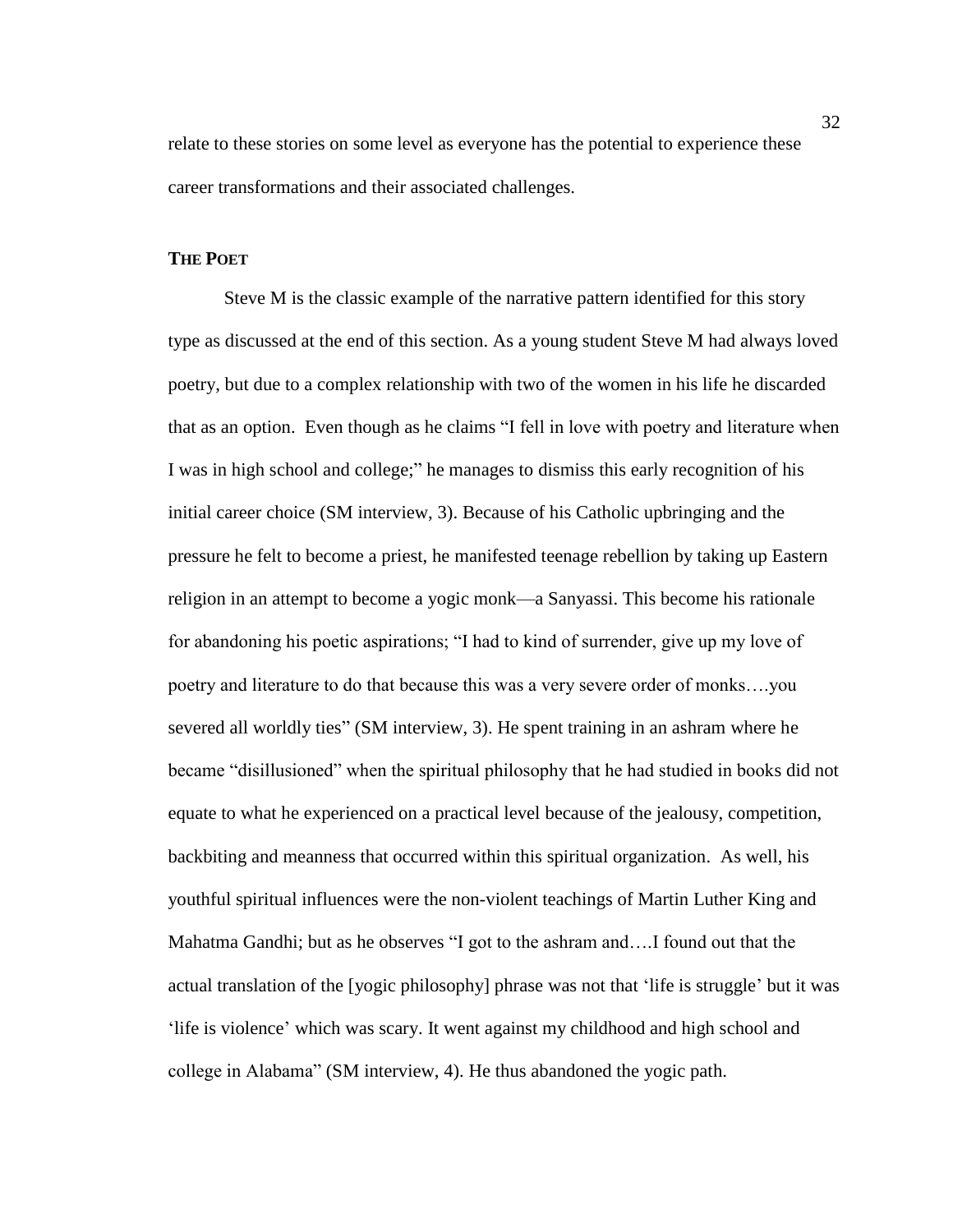Having abandoned and lost his attachment to his initial love of poetry and literature, it was at this time that he went through "this terrible personal struggle;" the only options seemingly available were to become a monk (no longer viable) or marry. In a spur of the moment decision, he asked his girlfriend at the time to marry him since "either way you took life-time vows," but after the Justice of the Peace marriage service he "immediately felt like it was a mistake" (SM interview, 5). At the time he thought "well, I need to do something practical now that I'm married so I thought I'm gonna go ahead and go to law school and I had already given up poetry to be a monk. So that was kinda behind me in a way" (SM interview, 6).

His practical professional choice was influenced by his close relationship and admiration of a maternal aunt who mentored him as a young man. She was both a lawyer and was "inspired by Gandhi and other progressive thinkers of the time. She made a lot of money as a lawyer; she never owned a car, never owned a house, lived in a small apartment and just gave all of her money away….It's just amazing. She's like the family saint. So she was a real mentor of mine; she was kinda the one who introduced me to Eastern philosophy" (SM interview, 4). These explanations of his relationship with his aunt and mother provide the context for how Steve M came to set aside his real passion, at first through teenage rebellion and then through the practicalities of choosing a vocation. The aunt and mother acted as the external influences for helping to negate his initial career choice. Steve M experienced both internal and external influences that negated and moved him further and further from the realization of his initial career passion.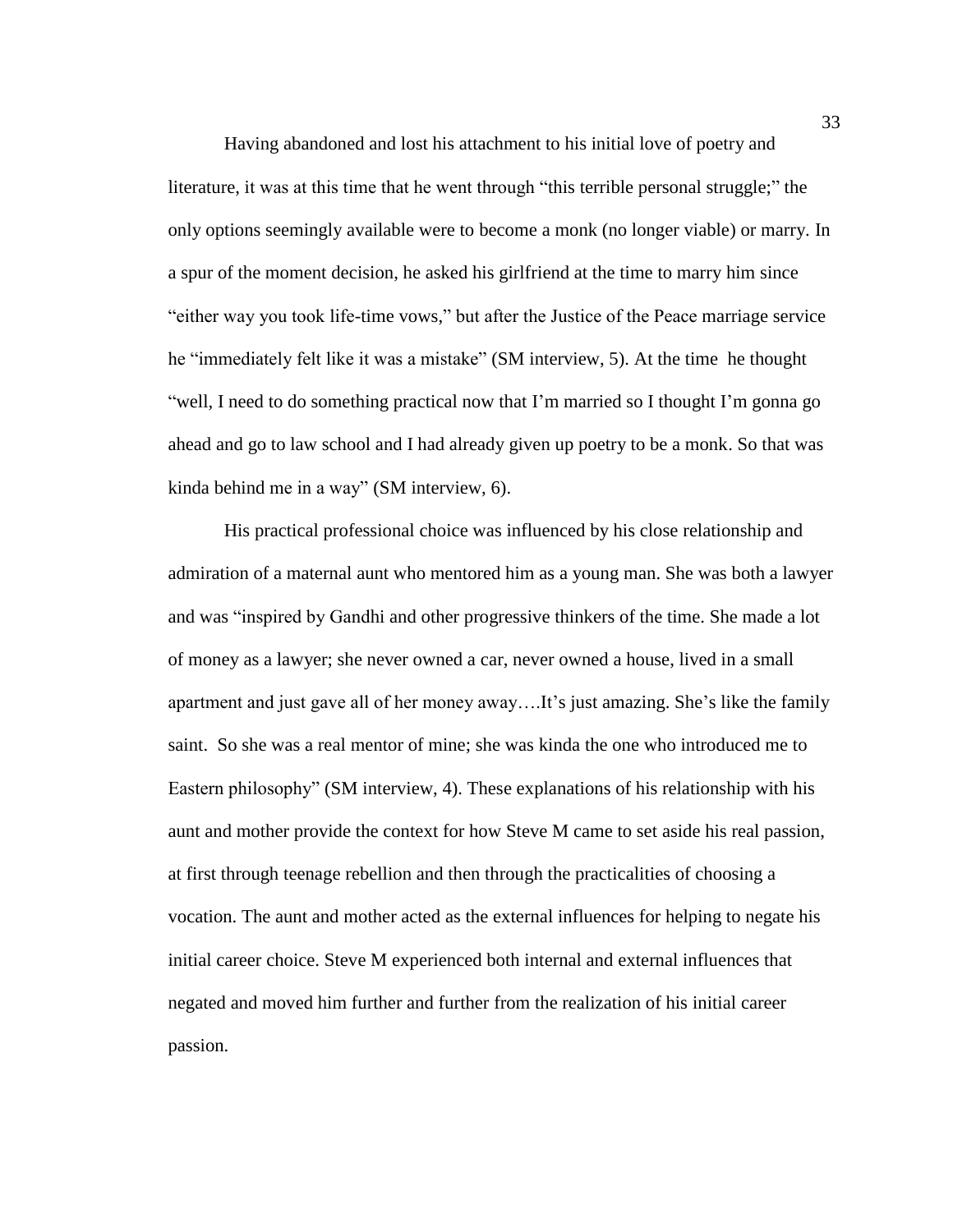Steve M found that law school was all consuming and it was during this time that he developed a "severe depression" because, as he explains, "deep inside" he knew this was the wrong path for him. He also gave up all talk of becoming a monk or a poet during this time; he "just buried them." He and his wife struggled with their marriage and finally his wife insisted that they both go for therapy, individually and as a couple—she was studying to be a psychologist. Although Steve M gives a slight laugh when he says, "therapy totally changed my life;" it was during one of his sessions that he blurted out in tears, "and all I ever really wanted to do was be a poet." His therapist responded humorously, "well, it's a good thing you're talking about it in the past tense now that you're 90 years old and everything." By blurting out such a statement Steve M seems to be indirectly seeking advice from an external source or a higher power. This ties in with the later statements of how for him therapy and spirituality are all part of the same practice. The therapist's response startled him into the realization that "wow, maybe I still could do this." Even as he explains that "some years had gone by since I'd first gone to law school," this was a revelatory experience (SM interview, 7-8).

Over the ten years that he was a lawyer he became progressively unhappy and sick within this life style. By the time he was in his late thirties and had gone through his years in therapy, he finally gave into the messages being presented during his therapy. He surmises that in the course of those sessions he "not only realized that I wanted to be a poet, I also realized that I didn't have to be a monk" (SM interview, 9). He ascribes his unhappy years and his therapy as the external forces that moved him into a different direction for his life. "I'm a real believer in therapy and that how therapy and walking the spiritual path and practicing meditation and doing therapeutic work all go hand-in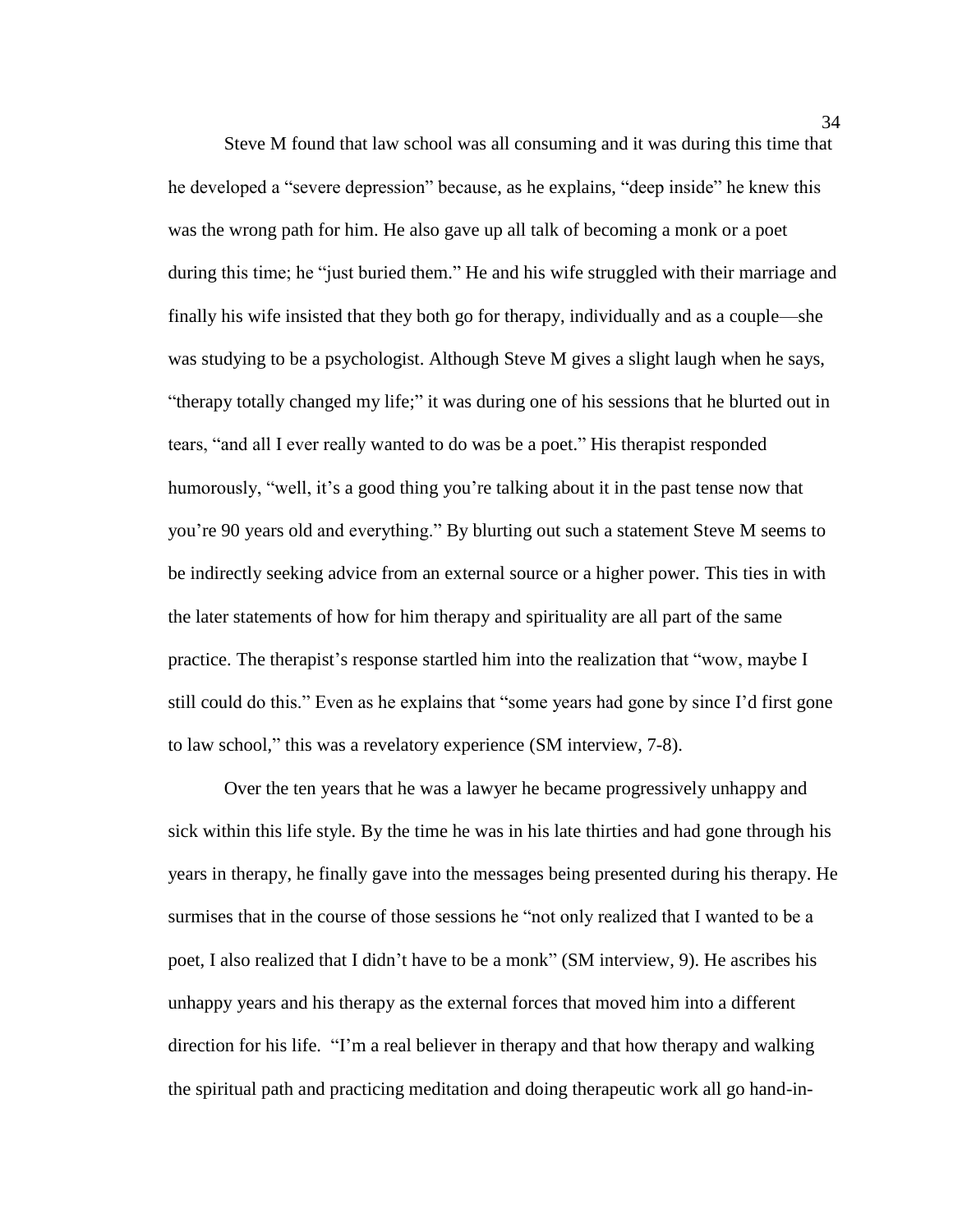hand. They're the same practice, I feel like" (SM interview, 11). It was through these two non-agentive external forces that he was able to make a judgment to make a radical career change. As we shall see, Fiona S has a similar dual sacred and profane nonagentive external advice experience; her support comes through her acceptance of prayers she sent to God and the support of her husband.

Steve M describes giving up poetry at such a young age as "a heart-wrenching decision, just gut-wrenching" but his path to becoming a monk in rebellion against his Catholic upbringing would not allow him to do both; as he says "it was like it was maybe too worldly and my ego was wrapped up in it too much" but his ideas have changed so that "I don't feel that now, I feel like my poetry is one of the ways I serve and one of the ways I share what I love with the world" (SM interview, 11-12). As with all respondents discussed in this thesis, there is a sense that they are fulfilling their destiny even if it is to the detriment of their pocket-books in some cases. Steve M declares "now I'm poorer but happier" and this is something that he tells his students when he relays his story to them. This is part of his regularly performed autobiography at the beginning of each academic semester.

As Steve M begins to embrace his new path, he enters into a liminal phase where he is betwixt and between worlds. He is no longer fully embracing his old life as a lawyer although he still practices; yet, he must complete a training phase in order to transition to poet and professor.

In order to begin his transition he reconnected with old college professors who encouraged him to "come back to poetry." He started taking some courses at Georgia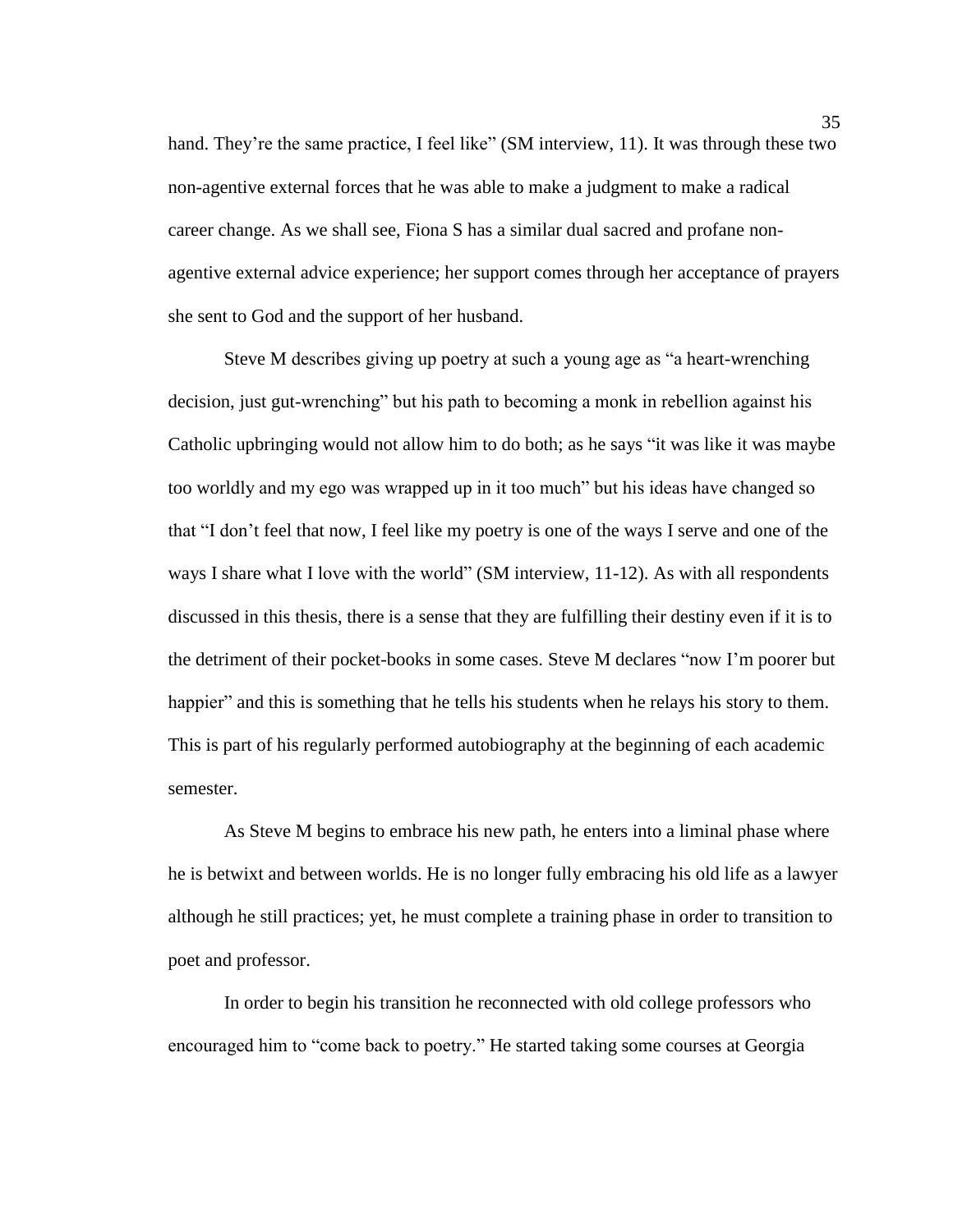State University while still working for the federal courts in Atlanta. As he describes this liminal state,

> it was really clear to me that I would go to my law office and feel pretty alienated and then I would go to the university and I would feel like I was home….I totally fell in love with academia. Just the whole endeavor of study and learning and discovering knowledge and sharing that with other people….When I first got to law school, I'd been in this spiritual organization ready to become a monk and then I was around all these like crass, opportunistic, money grubbing, young people. And it's like, Blah….It's like these are the people I'm going to spend my life with? It was just terrible. (SM interview, 8-9)

Steve M spent 10 years in a transition period; his re-education took four years in the MFA and six years for his doctorate. Even though he worked while obtaining his MFA, to obtain his doctorate he had to attend full-time, which was not an easy decision. As he says, "I asked myself do I want to leave a lucrative job….but on the positive side, you know, as soon as I made the decision to start taking poetry writing courses in Atlanta, I felt like my life was already changing" (SM interview, 15). He initiates the transformation process to reconnect to his original career ideal.

Steve M describes the "double life" that is an observable liminal trait during the transformation. For many years he straddled the life of a lawyer with his work to transition to a poet. Although each of the narrators has worked through some of the complexities and conflicts that emerge in a life disrupted then transformed in this manner, Steve M articulates his through the struggle he had with both his wife and re-education. When he tells his story to his students he tells them in a joking manner that "poetry is very dangerous. It can ruin a perfectly good career" and although he laughs when he tells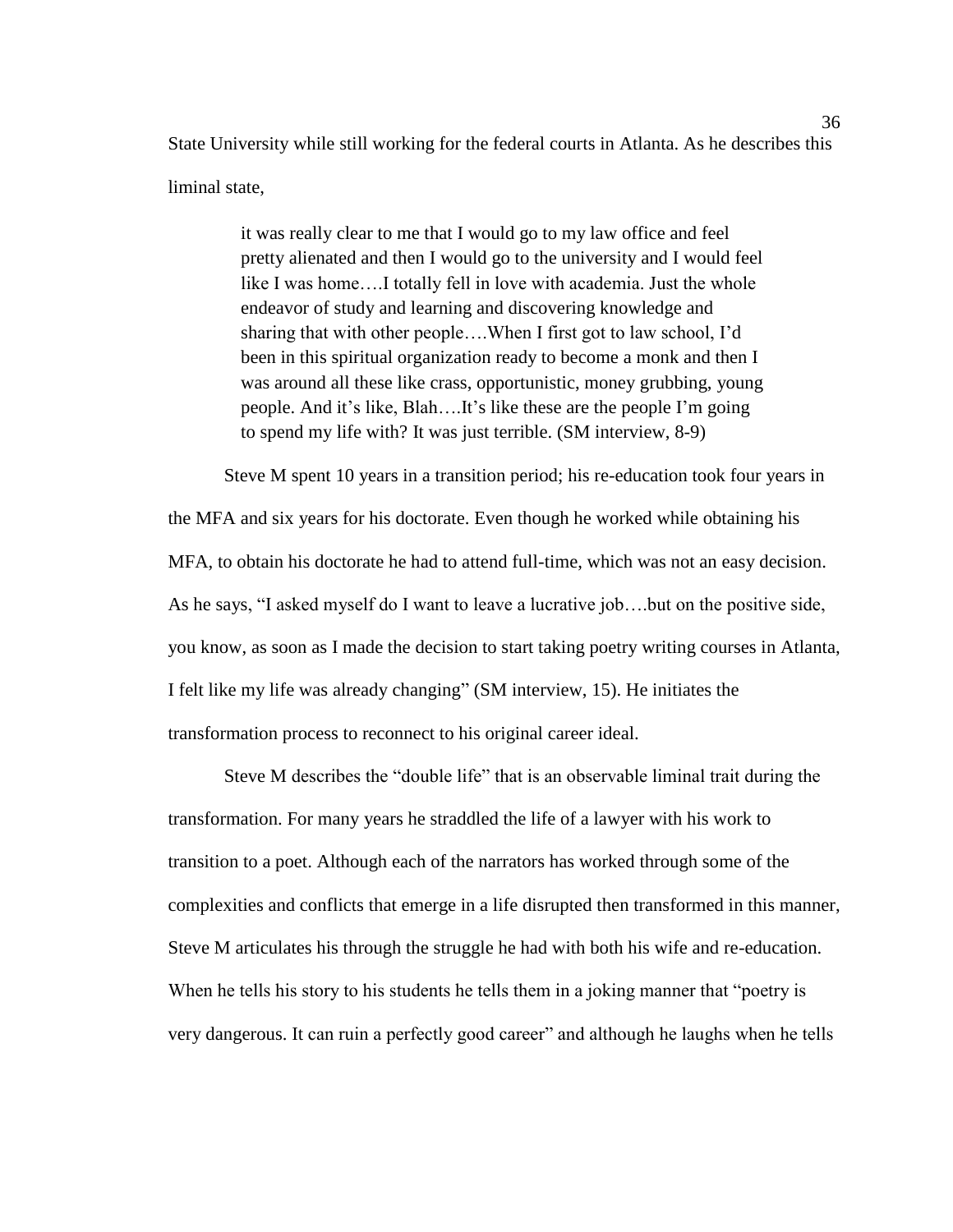me this, he follows it up with the statement "but I let them know that poetry is real power, and literature is real power, and it's more important than money" (SM interview, 15).

He shared a great deal with me about his journey to reach this new path, and he continues to tell various versions of his story depending on the make-up of his audience. Steve M points out:

> Frequently this story is elicited from me and I'm always happy to share it, you know. So I do share it often, pretty often. I don't go out looking for occasions to share it or using it to effect some kind of agenda or something, you know. I mean that's kind of a pejorative term which I don't mean but….I mean I see myself as wanting to serve others on a spiritual level, wanting to serve others and help others on their spiritual path. And so, in doing that, if my story seems hopeful then I will share it. But it's funny because as I've moved along the spiritual path more and more I think of my story as just like one more case study. You know what I mean; that I'm not really attached to it. (SM interview 19)

There are certain aspects of Steve M's story that he tailors for each audience. One that he shared with me is the fact that while he was straddling the lawyer-to-poet transition he "had this kind of cosmic conscious experience, this awakening experience, kind of an enlightenment experience" during one of his daily meditation practices. He said it allowed him to fully accept some of the so-called impracticalities of the life changes that were occurring in his professional and financial life. During this incident he came away with a new insight, "I just had this deep, deep, deep knowing that everything is being taken care of, that everything is being held, you know. And that we didn't have to worry about anything." Even though he says the incident lasted only 20 minutes, "in terms of the decision or the change, life change, I think it probably gave me an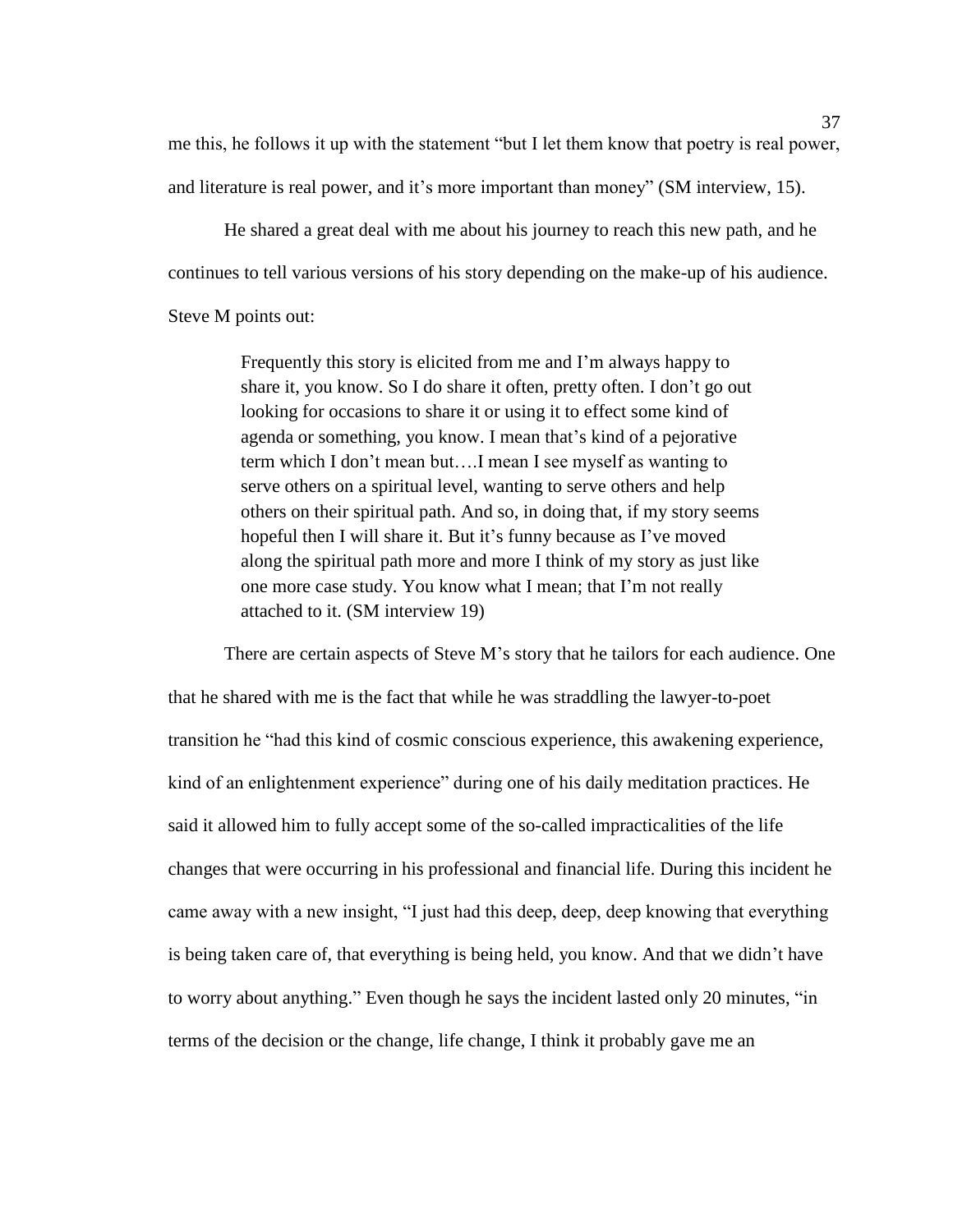understanding that it wasn't going to hurt anything to make the change….I think it took some of the worry out of things, decisions and everything" (SM interview, 16-18)

As part of telling his story and being a writer, Steve M is currently working on a spiritual memoir as he wants to share his spiritual journey with the world; this life transition is part of that growth story. As he declares,

> I do feel like that certain careers fit certain personalities better than others.

If you're in a career that doesn't fit your personality, [then] that can present its own spiritual kind of growth—the challenges and the discipline and all that. You can grow with that too but it's a more difficult path [laughs]. So if you find something that feels natural to you, then I think it does make sense to follow that. (SM interview, 18)

Steve M's story includes the themes of empathy, generativity, wisdom, and insights into the meaning and purpose in life. He experiences what he considers to be patterns of growth through the so-called "failure" experience. As Steve M asserts "the only way to find happiness is to be true to yourself and to try and follow your deepest callings, your deepest yearnings, follow your bliss as Joseph Campbell said." Following a meaningful but economically challenged career can be a difficult journey as "we are so bombarded with messages that are pointing us in the wrong direction" (SM interview, 20- 21). Steve M's narrative is an opportunity for an audience to hear a different message, to demonstrate a different journey from what most western audiences face. As he stresses,

> People are taught and bombarded with the message that what capitalism teaches, [which is] you have to sell your product.

And so, we're constantly bombarded with these ideas that as we are now we're not really good enough and we need this or that product or whatever to feel better. And then, just the fundamental human element which is worrying that if you don't have what your friends have you're not going to be able to be friends with your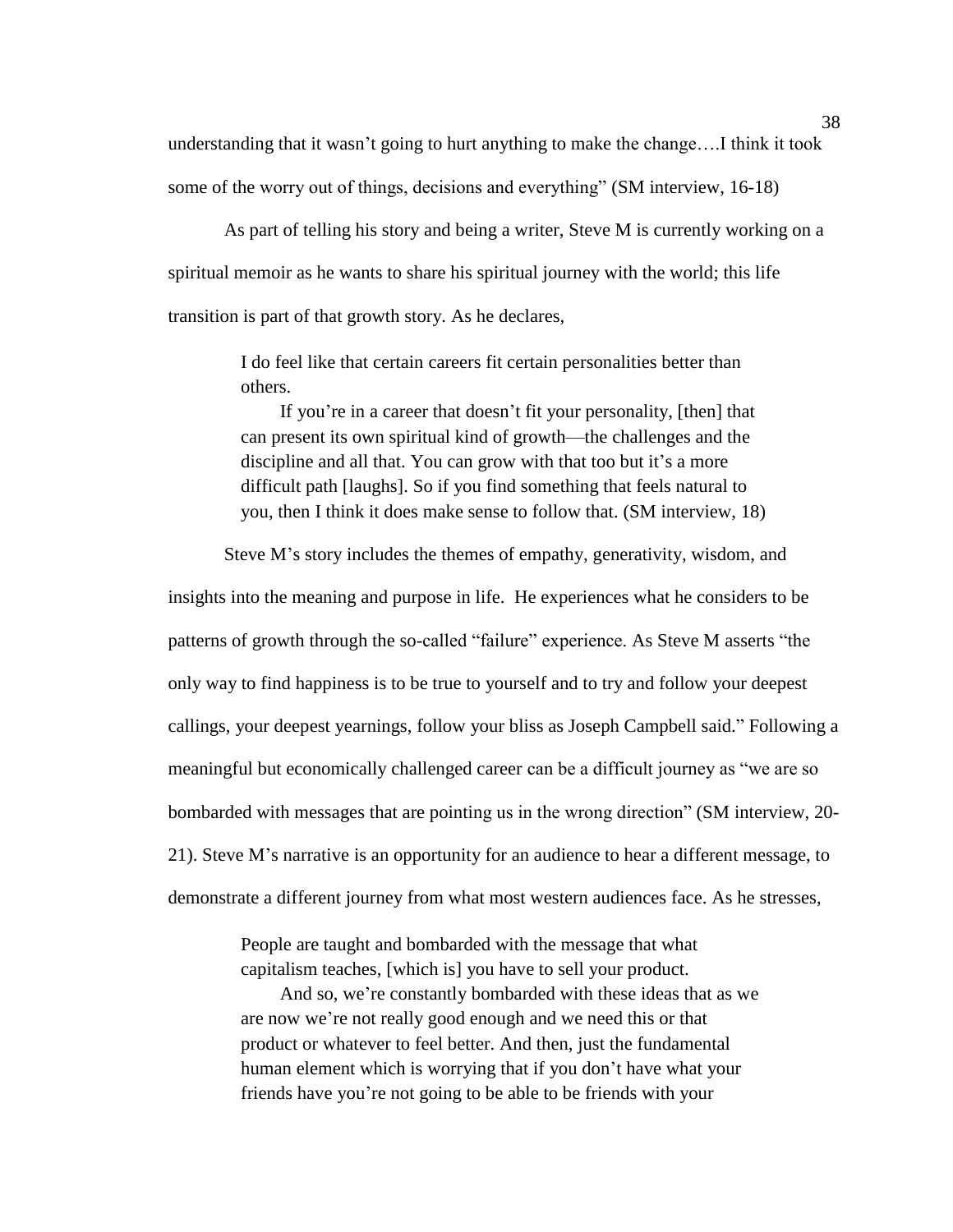friends anymore. You'll be less than. And so, we have this fundamental human desire to not be excluded, I think. (SM interview, 21)

During our conversation, Steve M mentions many books that to him reflect back to him elements of his own story (*Eat, Pray, Love* by Elizabeth Gilbert; Thomas Merton's autobiography *The Seven Story Mountain*; St. Augustine's *Confessions;* Paramhansa Yogananda's *Autobiography of a Yogi;* and Evelyn Underhill's *Mysticism*). He explains that he was attracted to these types of stories before he even had a chance to develop his own story. As he declares "there was something deep inside me that was attracted to these books….deep in my sub-conscious I probably see them as models for how to live" (SM interview, 23). Although these books were a big influence on him in general, he surmises that his story came out of his life circumstances referred to as "these crises" and that "it's like you read these books and there's some part of you that just resonates and knows that this is really the truth," that "it's like hearing a voice from home, across from another shore" (SM interview, 23-24).

Asked what other changes might have occurred during his transition, particularly in terms of the communities that he interacted with Steve M responded that "I had to change community….When I went to law school I left those friends [ashram colleagues] behind and made law school friends and left them behind and went to Atlanta and then I made my literary friends which I still am in touch with" (SM interview, 25).

Although Steve M spends his days teaching, he spends an equal amount of time on poetry and his spiritual growth. In terms of his reintegration into a community through which he can demonstrate his harmony with his life choices, Steve M that he would like to leave his audiences with the following sentiments,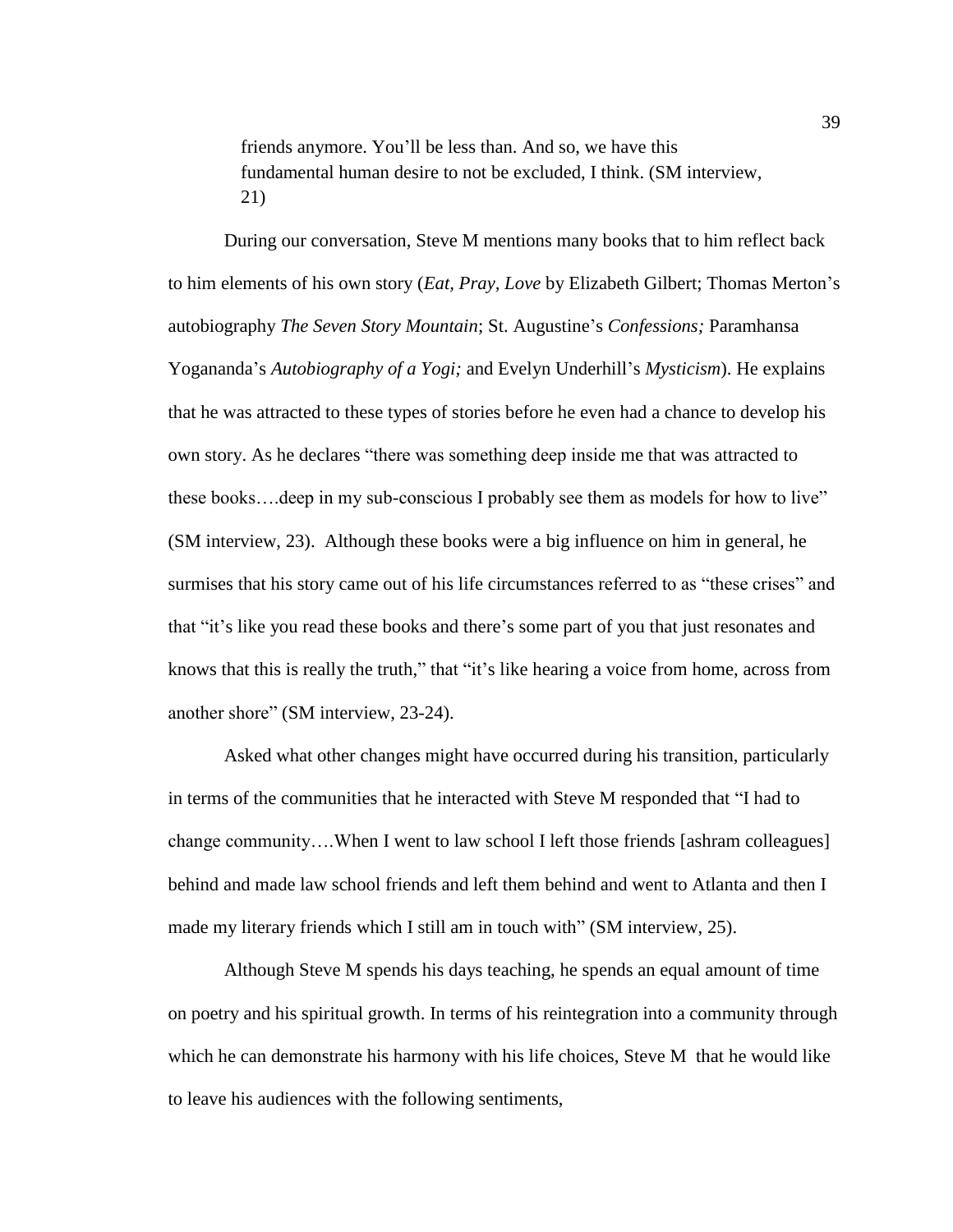I'm very active in a local Buddhist community and so I feel like I get to have the role of a kind of spiritual teacher while at the same time to be a poet. And so, I feel like I have both of those things now. Rather than having to choose one of them, somehow they've all come together….I feel like my true love is poetry and the spiritual.

You have to dedicate your life to spirituality and that it's the most beautiful thing in the world. And that poetry is one way I try to—poetry is one way to talk about the inexpressible. And so, I hope that in my poetry I'm able to point to that inexpressible spiritual reality. And that fundamentally, that's the only place... as Kabir said, he said 'Friend. Listen. There is one thing in the world that satisfies and that is a meeting with the guest.' So in the Islamic Sufi tradition that's like God, but whatever you want to call that, absolute reality. That's what it's all about [soft laughter]. (SM interview, 13, 26)

Steve M has completed his transformation in terms of successfully unsuccessing from a career and life in which he felt trapped. He has renegotiated his identity not only for himself as a published poet, university English professor and Buddhist but also the identity which he presents to his community has been transformed. He is far more participatory in community affairs as well as being perhaps more emotionally attached through the sharing of his narrative, his poetry and his spirituality.

# **THE PRIEST**

Father Joseph is a Roman Catholic priest who for most of his adult life worked in sales. He moved from job to job gaining a lot of experience but not finding his true path. As he reached his late forties (he is now 63), he felt that he needed a change and he always wanted to work with people. He does not recollect discussing his career dreams and goals with any family or friend who might have influenced him or steered him in a different direction; he assigns the hesitancy to fulfill his role to his own lack. Father Joseph's initial career choice was dismissed in his early years through his own lack of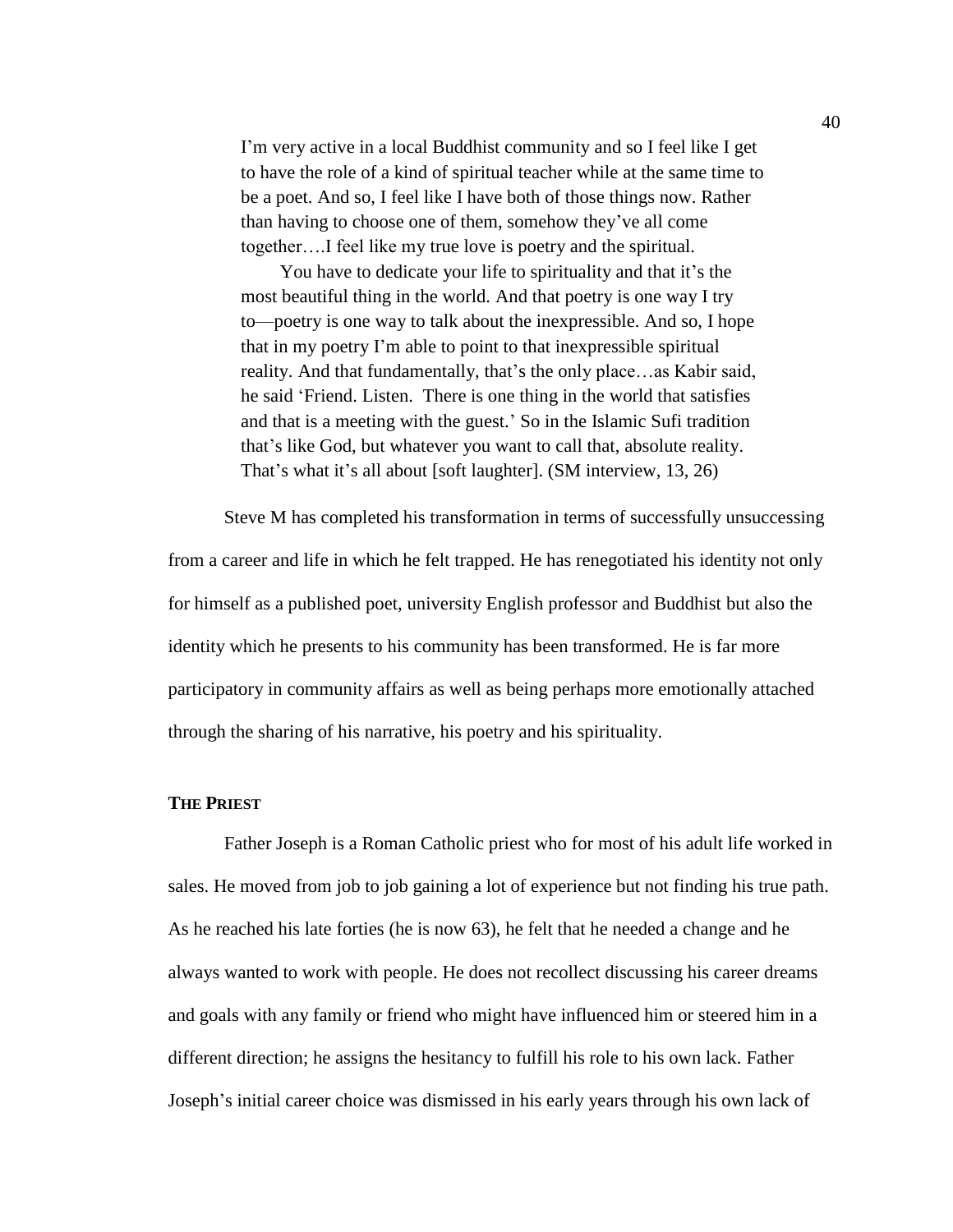confidence in his ability to be engage in priestly behavior. So he ignored his own inner calling using an inner judge. Father Joseph provided this explanation for his decision:

> And I believe, sincerely, that I've always had a religious calling to priesthood. But I sort of – not only delayed it – I was too afraid of it, and I was putting roadblocks, and obstacles in my way, and using them as an excuse as why I would not pursue priesthood. I said, 'Well, I'm not good enough, I'm not holy enough; I'm not intelligent enough. I'm not this, or that.' And that kept me away. And because of my own humanness: I felt so weak, and sinful, and guilty – and I said I could never measure up to being a priest. So with all that, it took me over 50 years to finally make a life-changing choice to become a Catholic priest. (FJ interview, 2)

All the years of working at various positions outside the priesthood gave him

exposure to dealing with all kinds of people. Being from a small Catholic community in

Newfoundland he explains that

the people and events that most impacted me while I was growing up (in terms of career choices), were priests, and religious brothers, religious sisters. I began to feel a strong attraction to the priesthood in my teenage years. And having the brothers and sisters, and getting to know some priests, really encouraged me – or I felt a stronger attraction or desire – to become a priest. And I feel very comfortable with my choice – through change, obviously, and through all these years – to become a Catholic priest. (FJ interview, 2)

Perhaps because of this religious influence his choice of the priesthood in later life came only as a slight surprise to him as this was something that in his youth he wanted but lacked the confidence to pursue.

Each narrator's story is varied, yet there are similarities in how they approached change and their efforts to reconstruct their identities; for instance, as we saw in the previous narrative one element that appears for narrators is their time in liminal space in which they attempt to retrain themselves as they reorder their careers. Father Joseph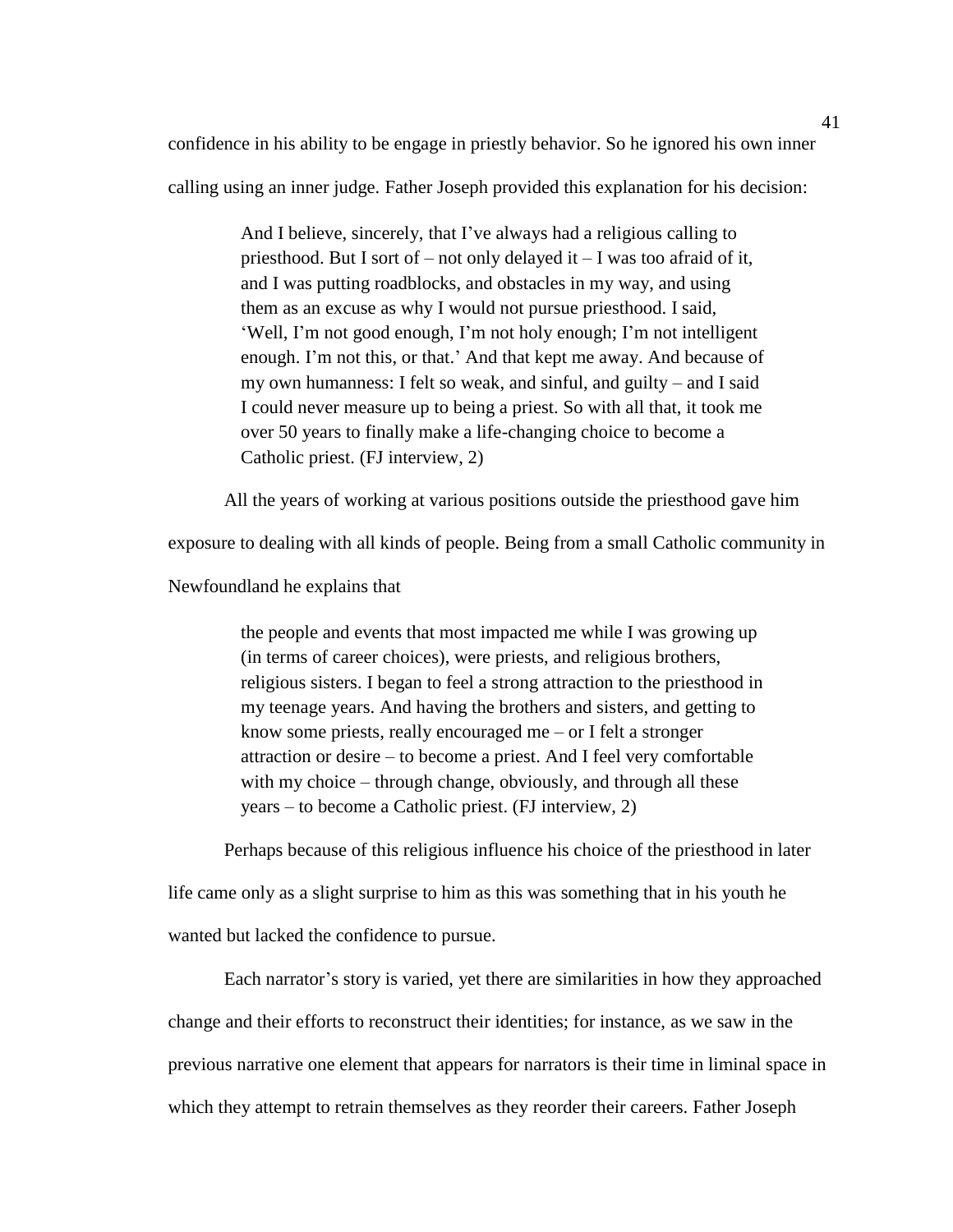enters his in order to acquaint himself with the religious and social aspects of his new identity.

Although he is a Canadian who studied and worked most of his professional life in Canada, in order to become a priest Father Joseph studied theology in the United States at a seminary in Connecticut. This break from an established community on three fronts—family, community and nationality—would help the transition from his established career in sales and his life in the profane world to this new calling to the priesthood and life in a more sacred environment. In this liminal state of re-education Father Joseph is able to obtain the required credentials and create a new persona that would allow him to reintegrate in a new way into the world. The reeducation phase is a similar state through which all the narrators passed as part of their transformation. However, the new path does not come without struggle and anxiety. Father Joseph describes his difficulty of entering into this liminal state as follows,

> So all of the changes that I've had to make were difficult: to give up jobs, you know, I had to move to another country for seminary training, I had to go back into university—being an older student. And you know, being in class with younger students – it was pretty daunting, pretty scary at times. But I felt, "I'm going to persevere, it's not going to kill me," [laughs]. "If this is what I have to do, well this is what it takes." (FJ interview, 3)

Father Joseph's university experience is similar to the re-entry to university described by Gary B (the Musician); both were older students dealing with the feeling of otherness in comparison to the younger students who pervade the normal university class. Both men question their decision yet persevere, a character trait that permeates each narrator's story.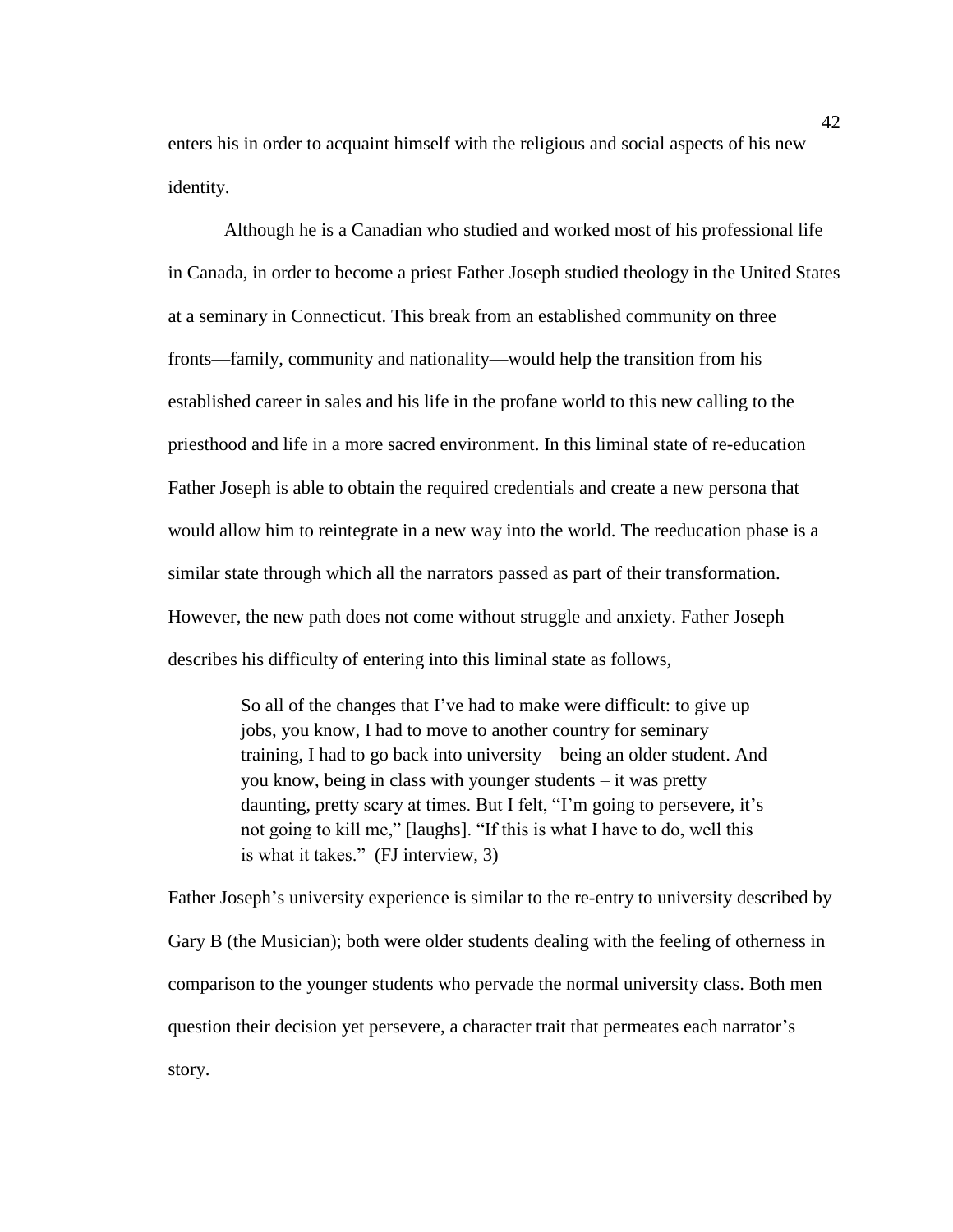As Father Joseph separates from his previous identity and the colleagues and attachments that he formed in the profane world of business, he is forming new relationships and attachments through association with his various parishes. As he explains,

> In a sense, I do have a different community and environment than previous. Right now, as a Catholic priest, I'm living on the island of Fogo Island, and I've been here for the past four and one-half years. And next week I'll be leaving this parish, of St. Patrick, to go to a new Parish, and new appointment. (FJ interview, 3)

Even though Father Joseph has divested himself of his previous career, he believes that the so-called real-world experience makes him a stronger, more relatable priest. As he points out,

> I have told my story about my life-changing career to people in the parish, to the whole congregation, and I tell the story because I feel it's important that they get to know me, that they know some of my experiences, and about the road I traveled in order to come to priesthood. And people react very well: they encourage me, they appreciate me, and they value the experience that I've had in life leading up to priesthood. And they feel that because of my previous experiences, they will be able to identify with me, or I identify with them; and even from my experience, I might be able to help them because of my experiences. (FJ interview, 3)

I heard of Father Joseph's story from members of his parish, so it appears that the story he creates resonances with the pre-existing worldviews and beliefs of his audience. As Sandra Dolby Stahl explains, "the details of a personal narrative are both known and unknown….the listener will already be familiar with some of the information stated or alluded to in the narrative, while some of the information (for example, the event itself) will be new. It is the interplay of this shared culture and the unique event that allows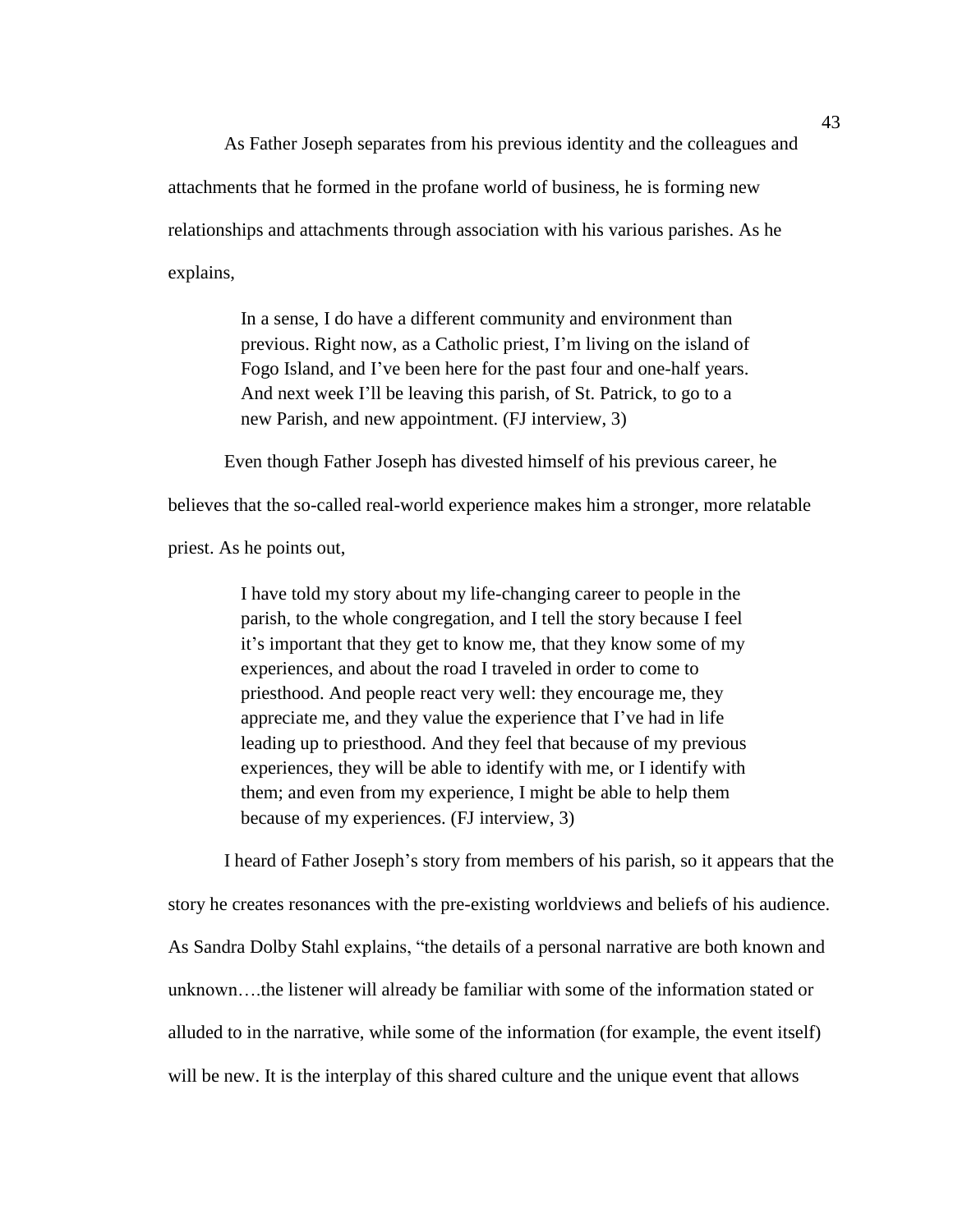intimacy to grow" (Dolby Stahl 1989, 38). It is in this intimacy that an audience and a teller share knowledge and acceptance of deviance from cultural normalcy. Father Joseph describes the reactions that he receives from his various audiences, particularly those who knew him in his early years:

> The reactions I receive from all acquaintances who have learned that I have since become a priest, over the years – they are very supportive, very loving towards me. They saw things in me when I was growing up with them, that indicated to them that, "Bill is probably going to be a priest; there is something special about Bill." And they have encouraged me, and you know, supported me in believing that Bill has found his rightful niche in life. (FJ interview, 4)

Each of the informants testified that they had the support or belief of an external

source. For Father Joseph it was people in his community and the religious order of his

education system.

[The decision to] be a priest – there's something special about you. So I'm delighted that their support has been wonderful, and I am somewhat sometimes surprised that they've seen, you know, the call to priesthood in me; I'm surprised at that (pleasantly surprised). And I guess I seen it, but I – they acknowledged it, whereas I wouldn't acknowledge it myself. (FJ interview, 4)

Father Joseph reveals his past imagined life that he abandoned while also

revealing the traits that a person might need in order to make this kind of career

transformation. He stresses the interior, non-intellectual nature of his realization. These

encouraging statements appeal to the core psychological desires of the audience.

As I see it, probably the biggest problem that people who want to make a life-changing career, but find difficulties, or problems in order to make this change – is probably the biggest problem might be, is confidence. It takes a lot of confidence – extreme amount of confidence, and courage, and strength, and faith – to make a life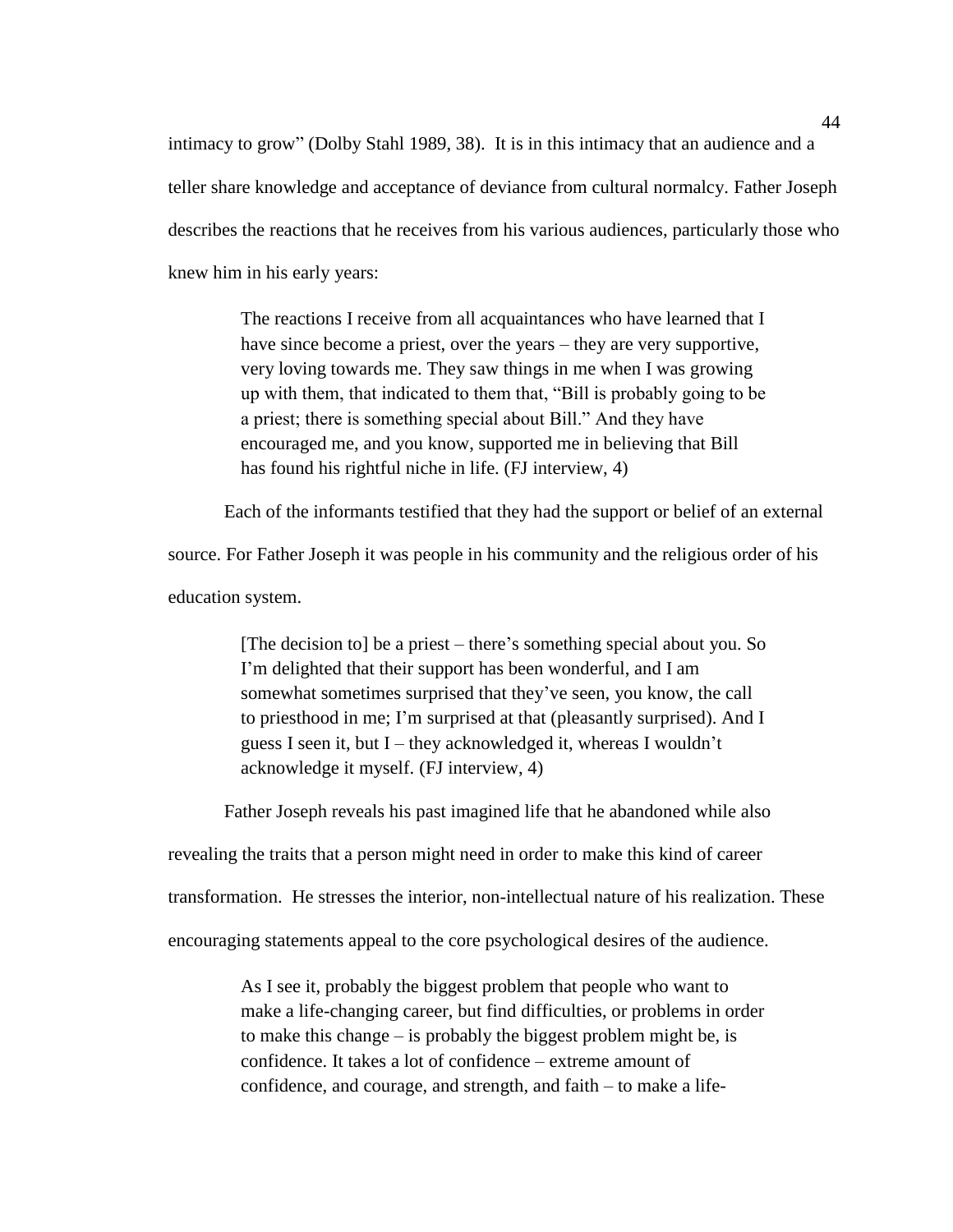changing career. And it certainly was in my case. So, confidence is the key word.

If you can build up enough confidence to trust, to hope, to believe that you know, things will fall in place – if you are able to make the decision to pursue some career – with confidence. Yes, there's a little bit of trepidation involved, you know – letting go of the fear, and the trepidation, and hoping and believing that after all the time you've thought about this, it's time to make a move – with confidence. (FJ interview, 3)

The result of the story on the narrator and the audience is emotional. Audiences

relate to the emotional and mental suffering that the narrator endures. These traits establish a basic path or method by which the narrator navigates his or her successful transformation. These types of personal stories provide insight into the belief system that is interwoven in the everyday struggles of everyday people. They illustrate the influence of the human need for meaning.

> One thing that I want people to remember about me, is that I've had a lot of experience in life: I've lived in different places, so many different jobs – I've got a lot of experience, and it has all been very challenging, and I have met the challenges, and continue to meet the challenges. So I hope people will see me as a courageous, strong faithful person; a nice person, a good person – a person who tried his best, even in the face of difficulties. (FJ interview, 4)

This period of life seems to lend itself to a reflective narrative process that

includes a wish for acceptance by society.

One thing that I would want people to remember about me is that I am a person who has a lot of experience in life, and that I did my best, and tried my best to live up to the challenges of it all. And I hope people get some inspiration, or encouragement from that, that they too – no matter what, if they desire it, if they feel that they want to do something different – I hope that they might take me as an example, "Well, Bill did it, and he did it his way, and he lived to tell about it."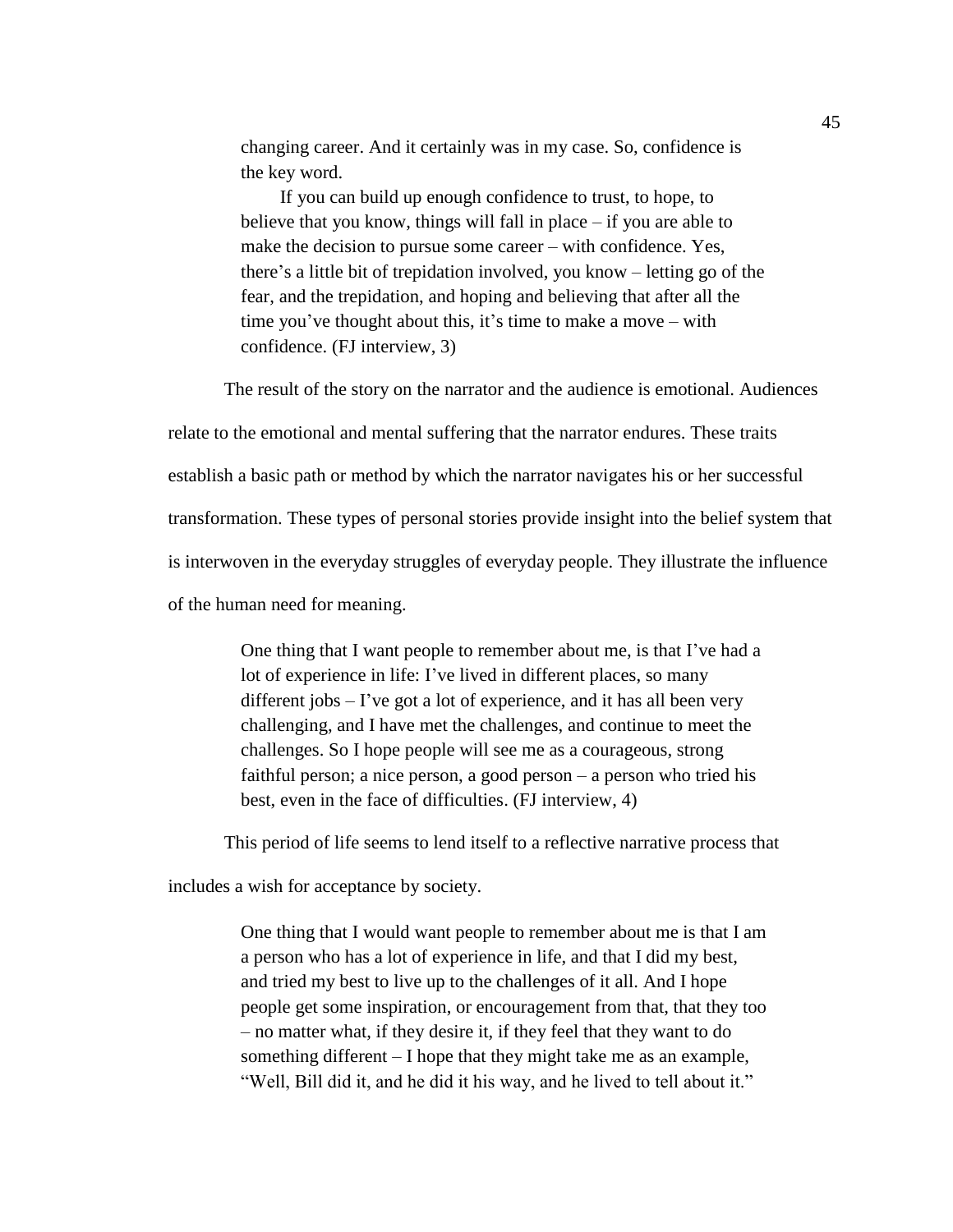And people might say to themselves, "Well, I can do it too, if I want to make a career change."

And I want people to remember, "Bill cared, Bill was a lovely person; Bill was simple and humble." (FJ interview, 4)

Even though the content of Father Joseph's story might be different from the previous narrative, his underlying message demonstrates emerging themes in relation to Steve M. Both Father Joseph and Steve M highlight traits that serve as guide posts or touchstones for audiences who may inherently believe that courage, perseverance, and a belief element (internal and external) assist with any major life-crisis or transformation. By choosing to highlight specific events and traits narrators are choosing to "showcase" their own actions as well as cultural "collectivity" as described by Sandra Dolby-Stahl previously. As Sandra Dolby-Stahl argues "the individual's perception of his experience will be variously affected by collective structures or concepts" which ensures these experiences are of topical interest to an audience (Dolby-Stahl 1977, 17). This showcasing, collectivity, and emerging themes will also be revealed in a similar fashion in the details of the ensuing two narrators' stories.

# **THE MUSICIAN**

Gary B is not one to go looking for people with whom to share his story. In fact, he observes that "I never think of it as a story." He still shares it mostly with family and close friends and in fact, it is from his wife and their friend Lynne that I heard of his narrative. Unlike the other stories in this collection, Gary B's story may not yet be fully complete as he has seemingly not fully actualized his transition. However, his telling of the transition stages through which he has passed on his journey has similar motifs to other tellers' tales enough so that those who hear of my study recognize his fit as a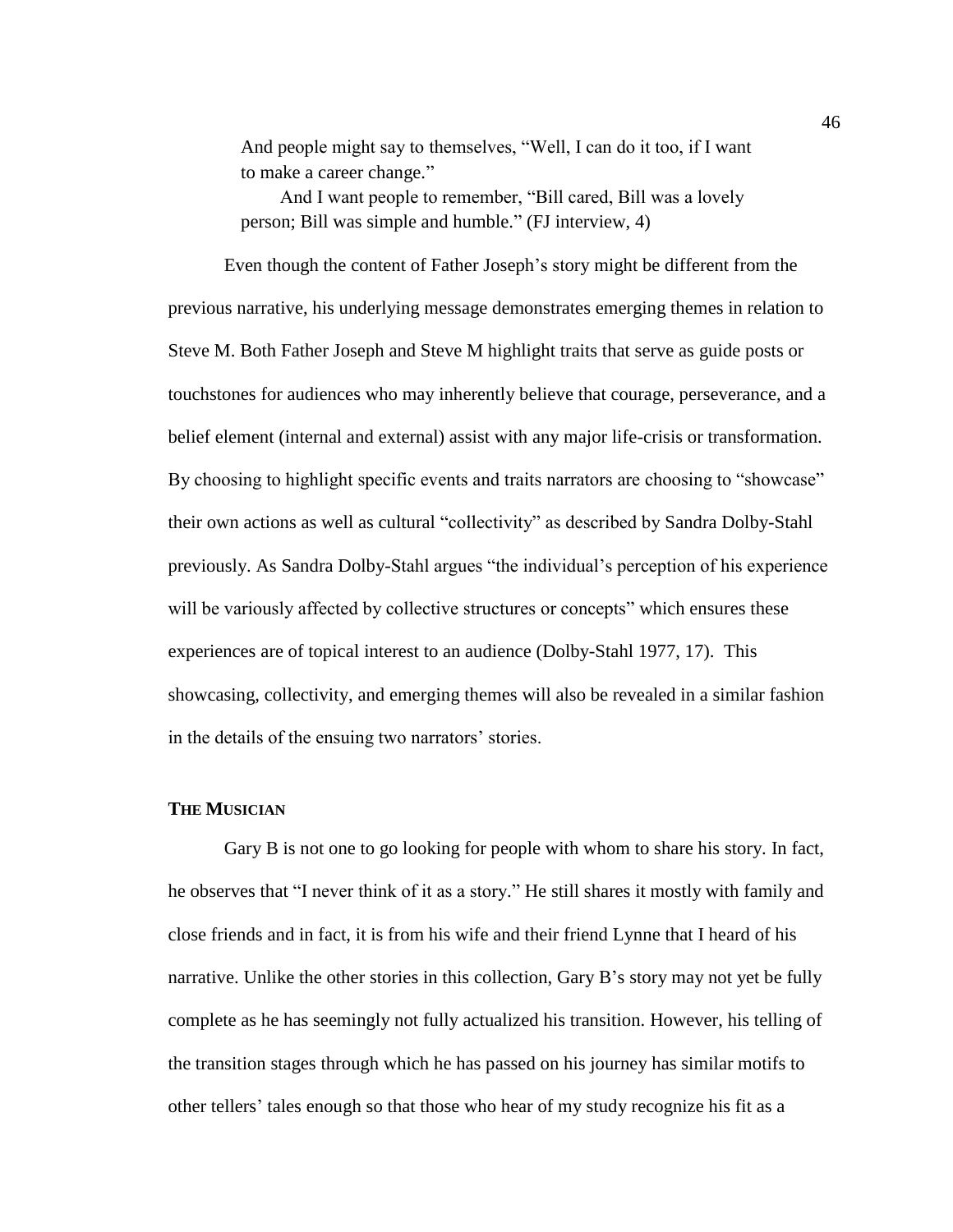subject for my scholarship. The patterns I have identified are often buried in the structure of the teller's journey tale. Some, like Gary B may state in a joking manner, "you're on your own if you're looking for inspiration," but by telling their stories the narrators are providing listeners with positive role models for the successful transition from social expectations to self-realization of a life of passion. It may be that the initial career is needed to bolster personal confidence in their own abilities and to overcome doubts about lack of social acceptance. Like Father Joseph, Gary B doubted his ability to succeed and like Steve M, Gary B found himself at the practical versus aspiration crossroads.

Much of Gary B's experiences are introduced through anecdotal tellings that help his audience to better understand the emotion and trauma of the transition because they "invite reflection on human nature and the human condition [as] it is precisely the comparison of past and present in order to evaluate the status quo that gives rise to historical discourse, of which anecdote- and legend-telling are primary forms" (Cashman 2008, 117).

Gary B completed his undergraduate degree in the late 60s; he claims that while in college he was exposed to the predominate genres of the time, folk and country music. As he says "it was pre-Beatles" with groups like The Kingston Trio and Peter-Paul-and-Mary, and The Highwaymen. Gary B explains "there's a couple of guys in my fraternity, older than me, that had like this duet, you know, duo guys. And they would sing and play guitars and they would do it sometimes in the fraternity house during dinner. And I thought that was like the coolest thing I had ever seen, you know. I wanted to be one of those guys." When the Beatles came on the scene Gary B became interested in playing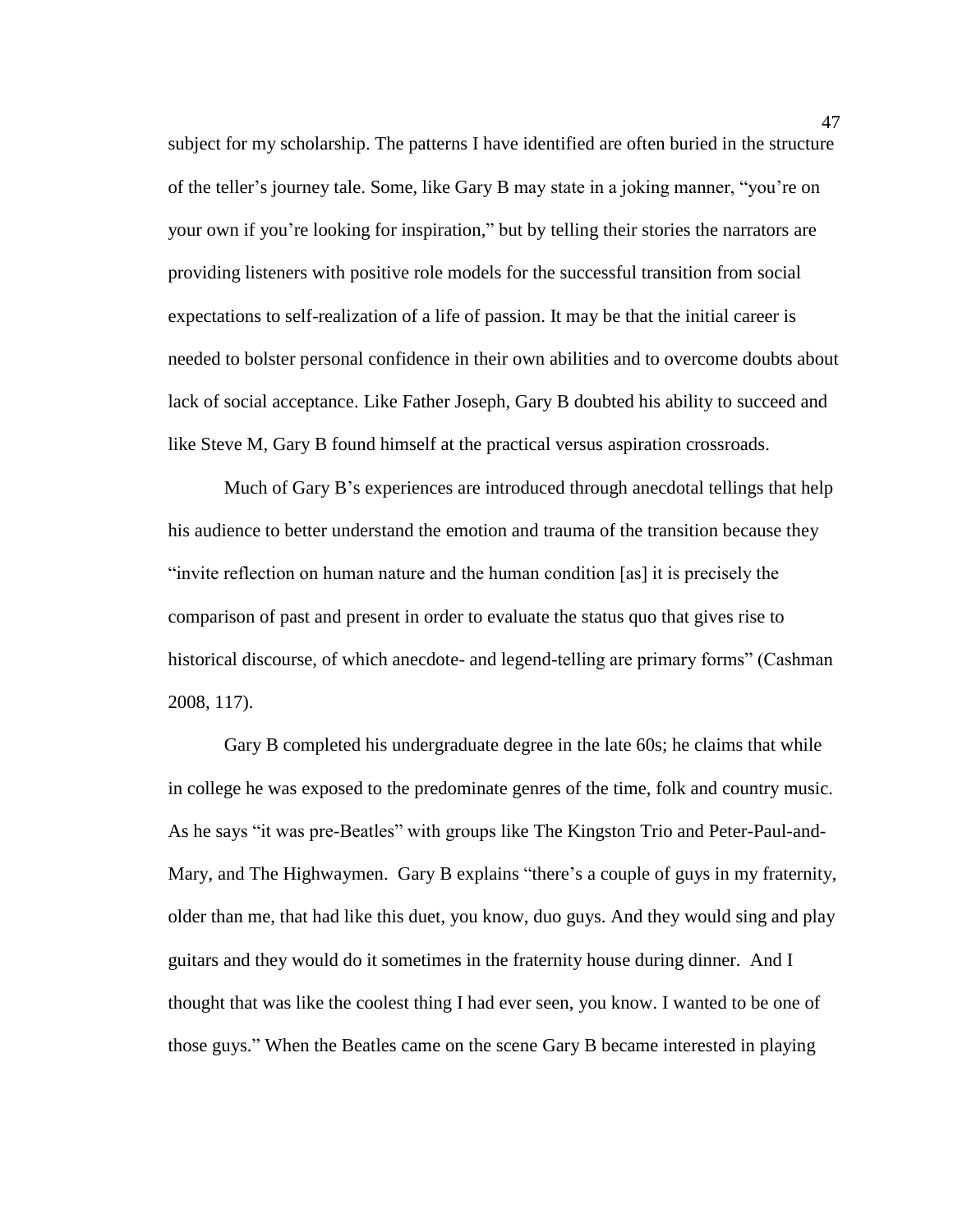the electric guitar but did not have the opportunity until he joined the army (GB interview, 6-7).

While participating in basic infantry training at Fort Riley,Kansas, in preparation to be sent to Vietnam, Gary B heard of a military band opening for a clarinet player. The clarinet was an instrument he had played since the second grade. This skill enabled him to join the military band, thus avoiding going over-seas to fight. Gary B explains his reaction to this selection was "I felt like I had just hit the lottery" (GB interview, 9). His participation in the military band provided Gary B with access to electric guitars as they were part of the military band's arsenal. As a clarinetist, Gary B played in the marches and parades, but as a guitarist he performed in smaller combos for other military functions. It was during this time that he was building skills and dreams and had the idea that as he claims

I'd thought about going to Berklee College of Music.

And then—I'm not getting this in exact order but I had wound up playing in a—there's a country and western band around Junction City, Kansas where Fort Riley is just south side of Junction City. I think it was Tom Johnson and the Knight Riders. I was a Knight Rider. And I wound up playing bass, and that is a country and western band. And this guy, Tom Johnson, was a refuse collector during the day and he was missing a tooth, kind of a fat guy, real friendly, nice guy. And he had the best baritone country voice you've ever heard. I mean he was just fabulous. This big fat guy with, you know, missing a tooth up there singing and people around Junction City loved him. I mean Junction City's kind of like Smithfield [Utah]. It's not a very big town and the only reason that it's alive is because Fort Riley is right there.

So we played a lot around Junction City and—I never—at least my impression was, I never had so much cash, spending cash, walking around money as I did back then because we would play…we'd get like 15 or 20 dollars a night each. Which wasn't a lot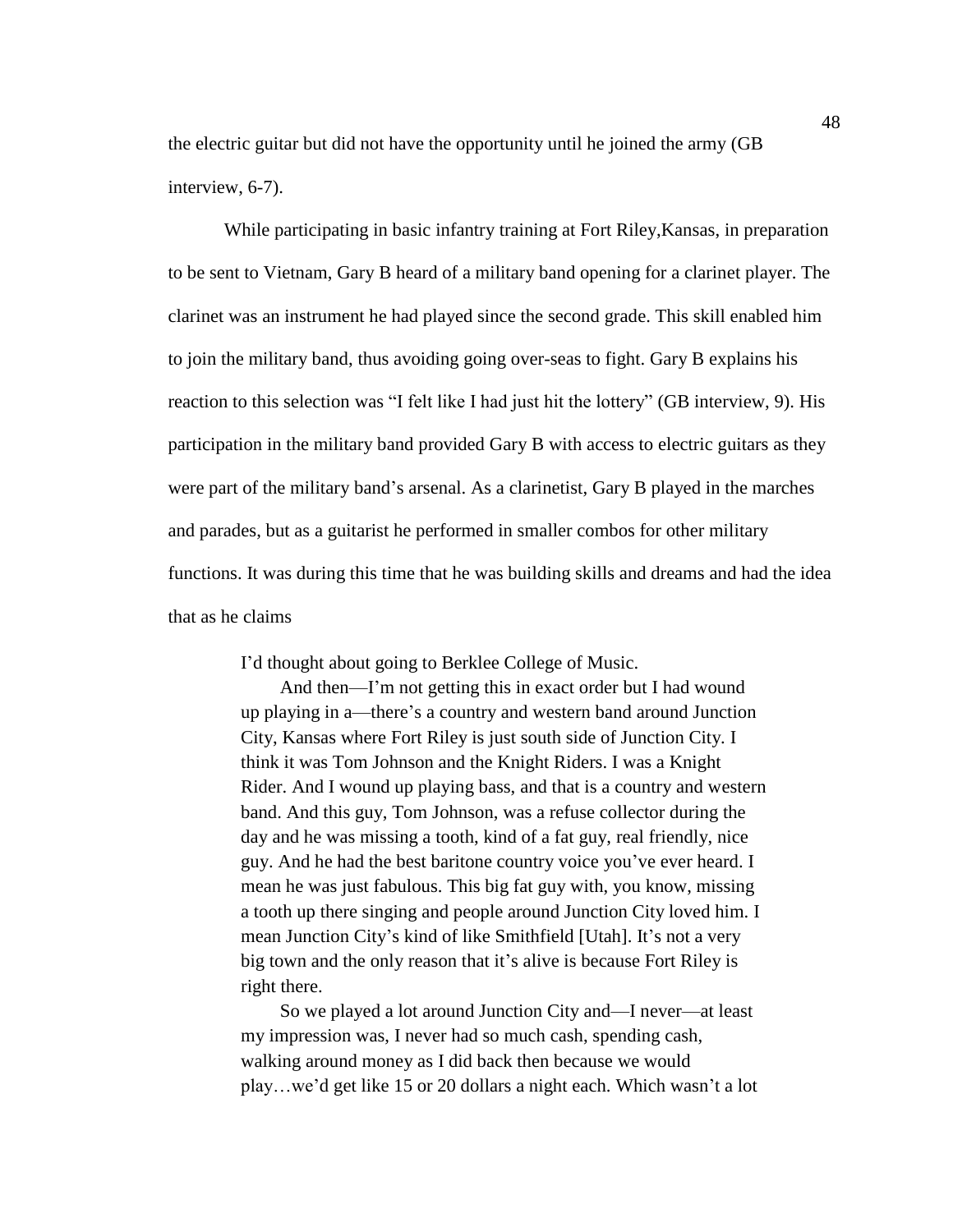of money, and all the beer you could drink but remember I'm in the Army so you don't have anything to buy. There's….they give you everything you possibly need. (GB interview, 10)

When Gary B finished his undergraduate degree he tried to enroll in an MBA program to receive an exemption from the draft, but the army did not accept his rationale so Gary B was drafted and spent four years doing his duty. While still in the army he played in a band in his spare time; the money he made was spent on new guitars. Playing guitar in a band was a dream of Gary B's since his first exposure to the Beatles. He described his initial defining moment, the crossroads at which he negated his guitar playing skills and his dream of playing professionally in a band, as occurring just a few weeks away from being released from his time in the army as follows:

> So I didn't have anything to spend it on. So you know, 4 or 5 nights a week I'd get another 20 bucks and put it in my pocket and, you know, I just had all this money so I bought a…I think I got another guitar and you know you just accumulate all this stuff. Well, anyway I'm fantasizing about going back to, you know, going to this music school and I'm going to be a guitar player.

And another guy in the band was…"Do you mind if my little brother sits in?"

And his little brother is 14 or something like that so his little brother sits in and plays guitar and he was like…Fabulous. I mean he was like the best guitar player I'd heard in a very, very long time and I'm sitting there, you know, in a very sober mood. Realizing I'm like 22 or 23 and this little 14 year old is kicking my ass up and down.

I…you know…I'm not going to be a guitar player.

And I was getting close to getting out and that's when my friend and I had a conversation. And hey, I thought, I'll go to law school. Yeah, that's probably a smarter thing to do.

So there was this little intersection right there and I took that road rather than, you know, going to guitar school. (GB interview, 10)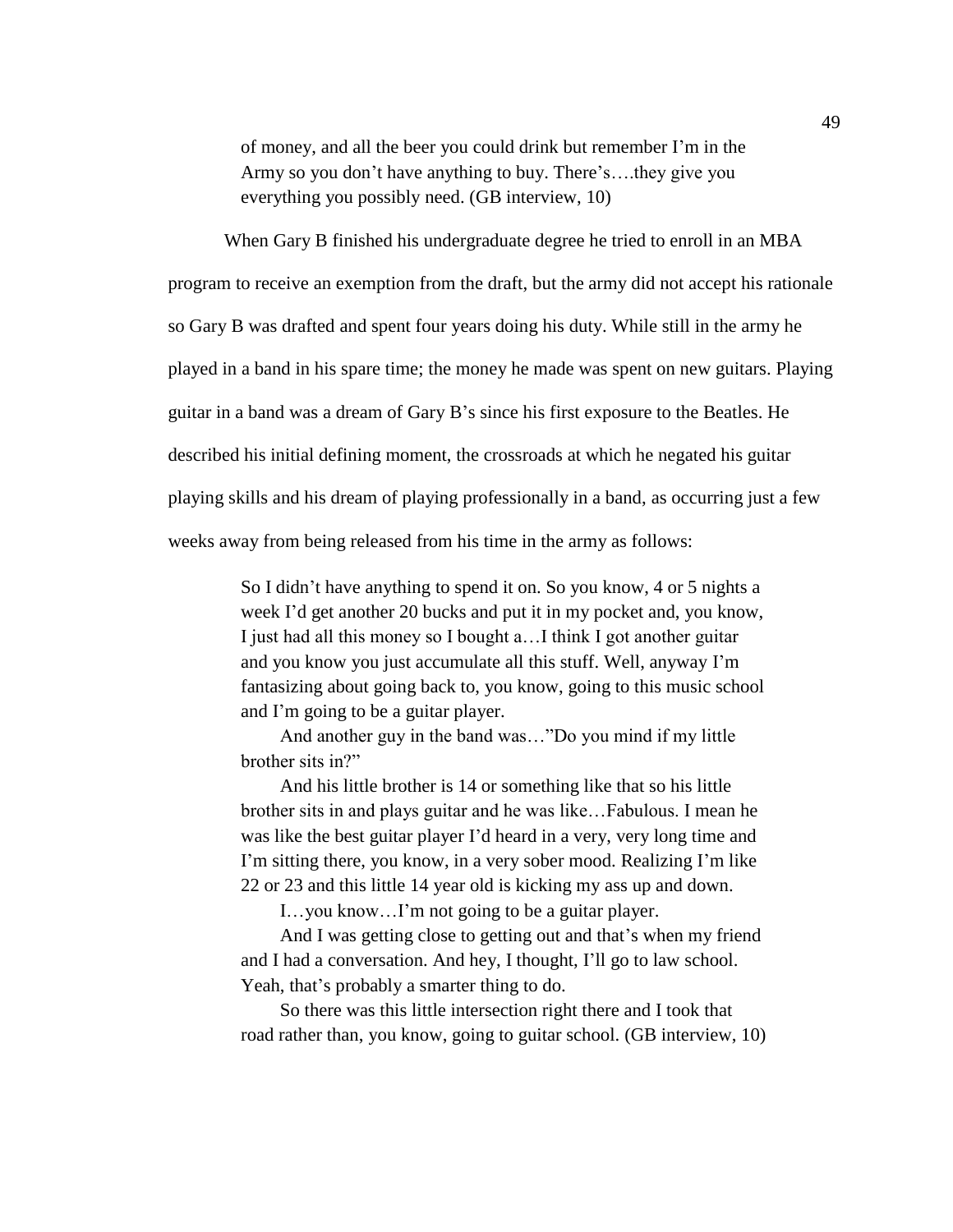Gary B did not touch a guitar again for 30 years, even though as he describes it he

would practice the chords in his head.

I didn't touch the guitar once I started going to law school cause law is pretty demanding…. And then as time went by and I don't know what…25…and I was thinking about it and I mean I was always very conscious of music. I'd hear things on the radio and I could hear the chord structure and I could hear what they're doing and in my mind sort of play guitar to the song but I haven't, literally 30 years I hadn't touched the instrument.

And where we lived in St Louis, the house next to us sold and some people moved in, Byron and Adrian, and they had a lot of parties and we liked them. We socialized with them a lot and all their friends, a lot of their friends played music and they would come over and they'd sing and play. And I'd hang and drink and whatever else. And it kind of pushed me over the edge. It was like "Wait, I'm better….I was better than that guy. You know, 30 years ago or whatever." And you know, "I'm going to go upstairs and if I can find it, pull out my guitar." So I did and of course, I was really bad. I mean it was like starting over. But, I kind of kept at it and was interested. And then I decided, this was stupid; I'm going to start taking lessons.

And then I started taking lessons and then it got worse, this disease.

And I wanted to play in a band. It was what I always wanted to do anyway. (GB interview, 11)

Demonstrating the strengths that he had learned from setting up his own law practice and transferring those skills to his renewed passion for guitar by planning the assemblage of his own band, Gary B explains why he chose that route. He tried for a while to answer ads in the local paper for guitarists but found that "they were all kids. I mean some of them were really young kids and I'd go over there and it's like, their Dad just walked in. [Laughter]…. I realized that that wasn't going to work. I wasn't going to find a place, one of these pre-existing situations and so….like I'd always done, I'll just do it myself" (GB interview, 11).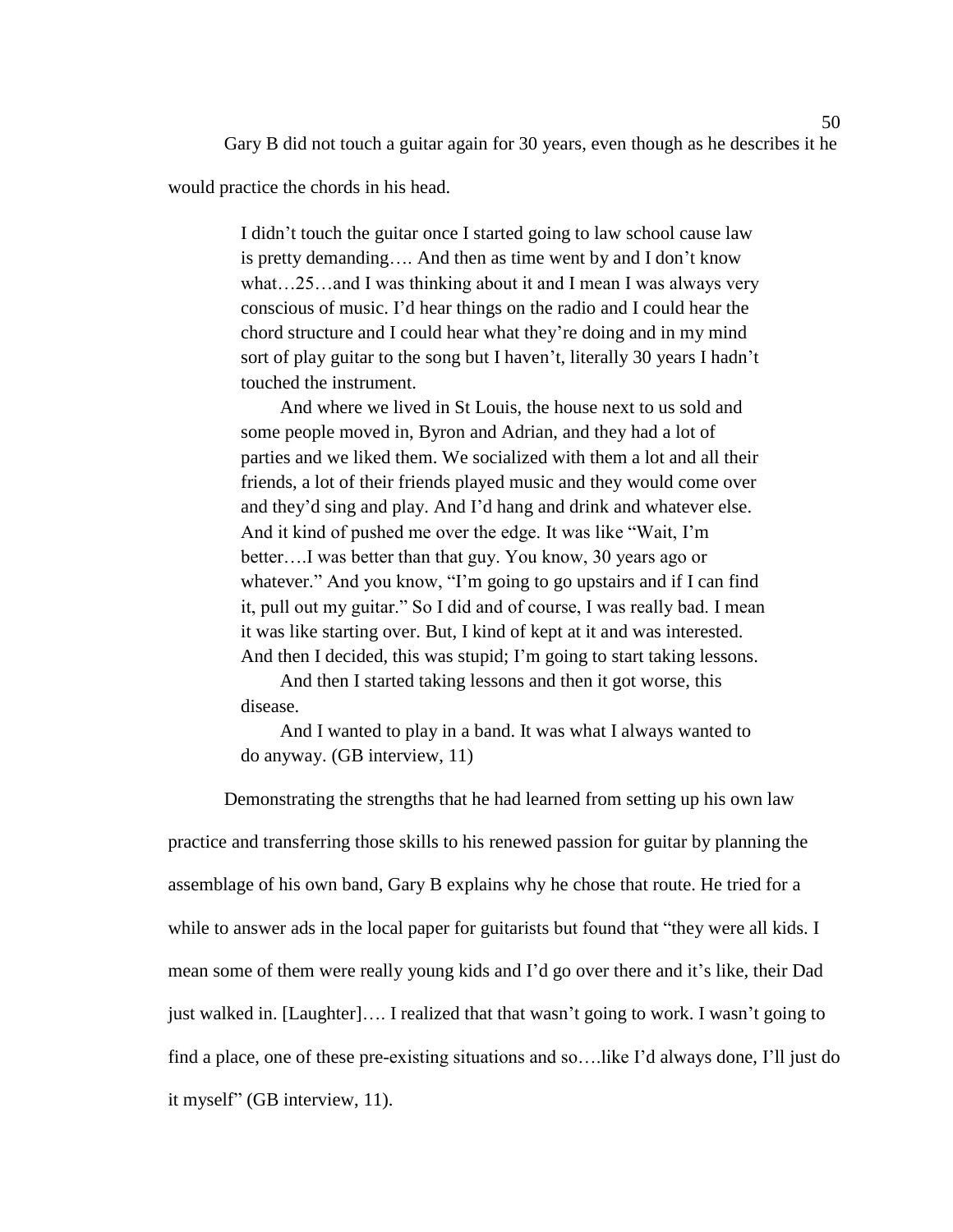This short anecdote demonstrates for the listening audience the independence, self-reliance and fortitude required to make a career transition as diametrically different as the one Gary B was attempting. Similar styles of anecdotes are told by other narrators who experience such transitional journeys; the fact that these narrators are out of their comfort zones in terms of competing with younger cohorts is a familiar theme. It is as though the career change narrators must "go back in time" yet remain their current age. This task of restarting can be an uncomfortable and intimidating idea for an audience, and so they are interested in how the teller negotiates this aspect of the transition. Gary B was able to put a successful band together which satisfied him for about three and a half years, but as he says "it was still—it was all part-time" with Gary B still working in his law firm.

At this stage Gary B begins to describe the dissociative feeling he felt about his involvement with his old life as a lawyer. The struggle begins between the old and the new. He lost his drive to participate fully in his old way of life as he began building a bridge to the new life he envisioned. This struggle is a balancing act, a kind of limbo; he is betwixt and between as his actions and new aspirations initiate alterations to his identity and social sphere. At this particular crossroad he describes his frustration at being unable to achieve full participation in new life plans that he has set in motion. As he explains,

> But I didn't care, you know, I moved on. Mentally, I was like out of that job. And so I was spending quite a bit of time working on the band, and getting things together, and practicing. And I'm taking lessons, and all that, and I'm really trying to get where, you know, make up for 30 years. And you know, I realized, "I really like doing this. And I think I'm kind of good at it." And I just liked everything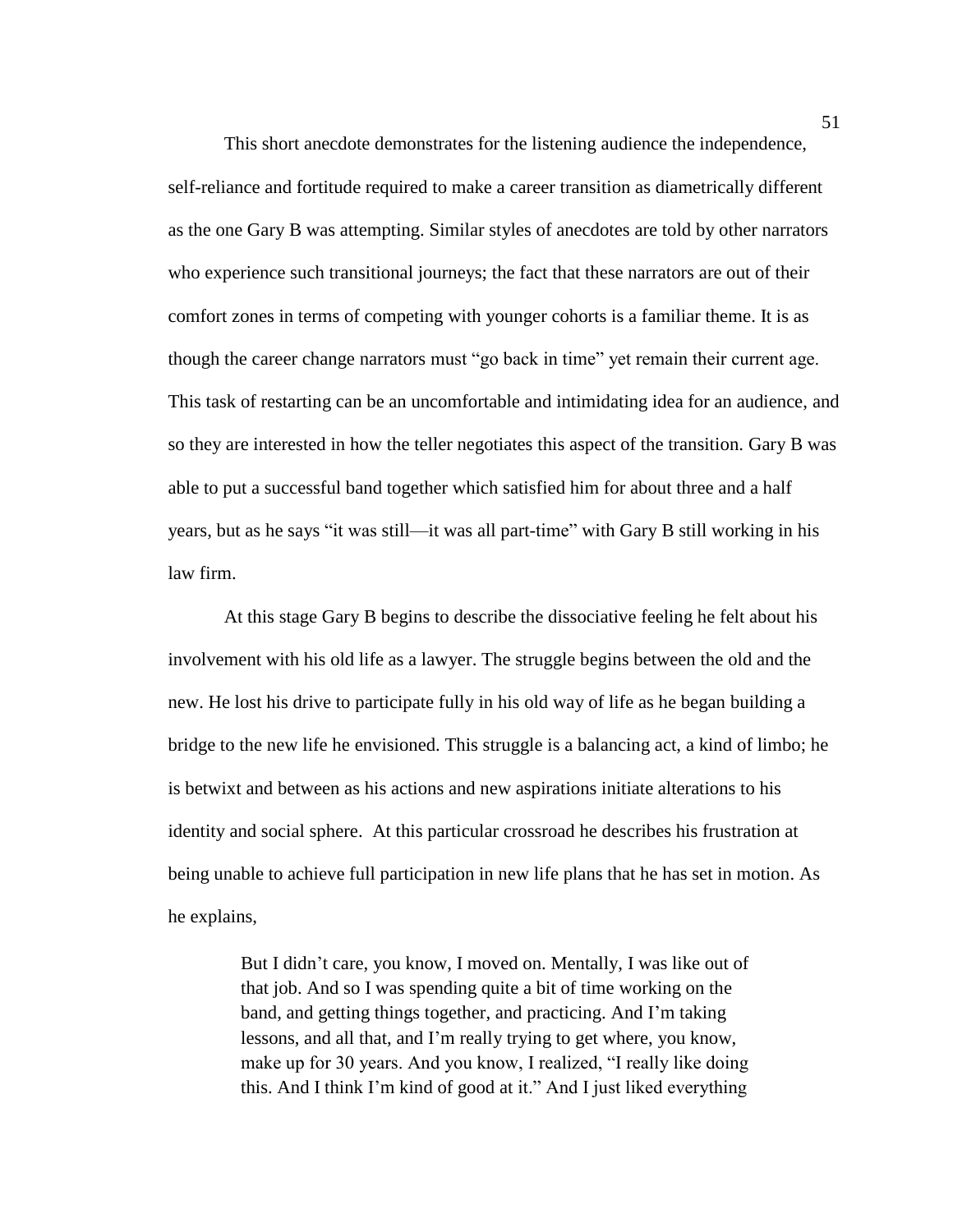about it. And I was becoming frustrated a little bit – actually, a lot – with the band, because I couldn't take it to the next level, you know, because everybody is working.

So, I don't know; one thing led to another [this includes his two daughters going off to university and his wife being diagnosed with breast cancer]….And we [Gary B and his wife] just realized that, you know, we're here – I mean, what are we going to do? Is this, you know, where we're going to be the rest of our lives? And I wanted to really pursue the guitar. (GB interview, 15)

The person with whom he was taking lessons in St Louis knew of his conundrum

and introduced him to the possibility of obtaining a degree in music from Utah State

University, a prestigious program according to Gary B. This intervention allowed Gary B

to validate his inner choice by accepting outside advice. Gary B flew to Utah to audition

for the program where the music director offered further impetus for the career change

transition. Gary B described this validation of his passion as follows,

Honestly, I thought Mike was probably going to tell me, you know, "Well Bill, it was really fun, I had a good time, but seriously  $-I$ mean, you've got a nice situation in St. Louis. I'd say just keep taking lessons, and you know, the idea of coming here to study guitar – I don't think you're really ready." But that's not what he said. He was like, "No, I think you're fine. I think – yeah, we could work with you. So yeah, I think you'd be good enough to be in the program." So I don't know, not as bad as I thought. (GB interview, 16)

As Gary B and his wife began to look for a house, they encountered disappointment and roadblocks up until the last day of their reconnaissance of Logan. Through a friend they viewed and purchased a house in one day. Gary B explains his philosophy as "the best plan in life is to be lucky; that's kind of been my method of operation" (GB interview, 17). He is introducing the idea of fate or serendipity; others in similar circumstances might assign this intervention to a religious deity, but Gary B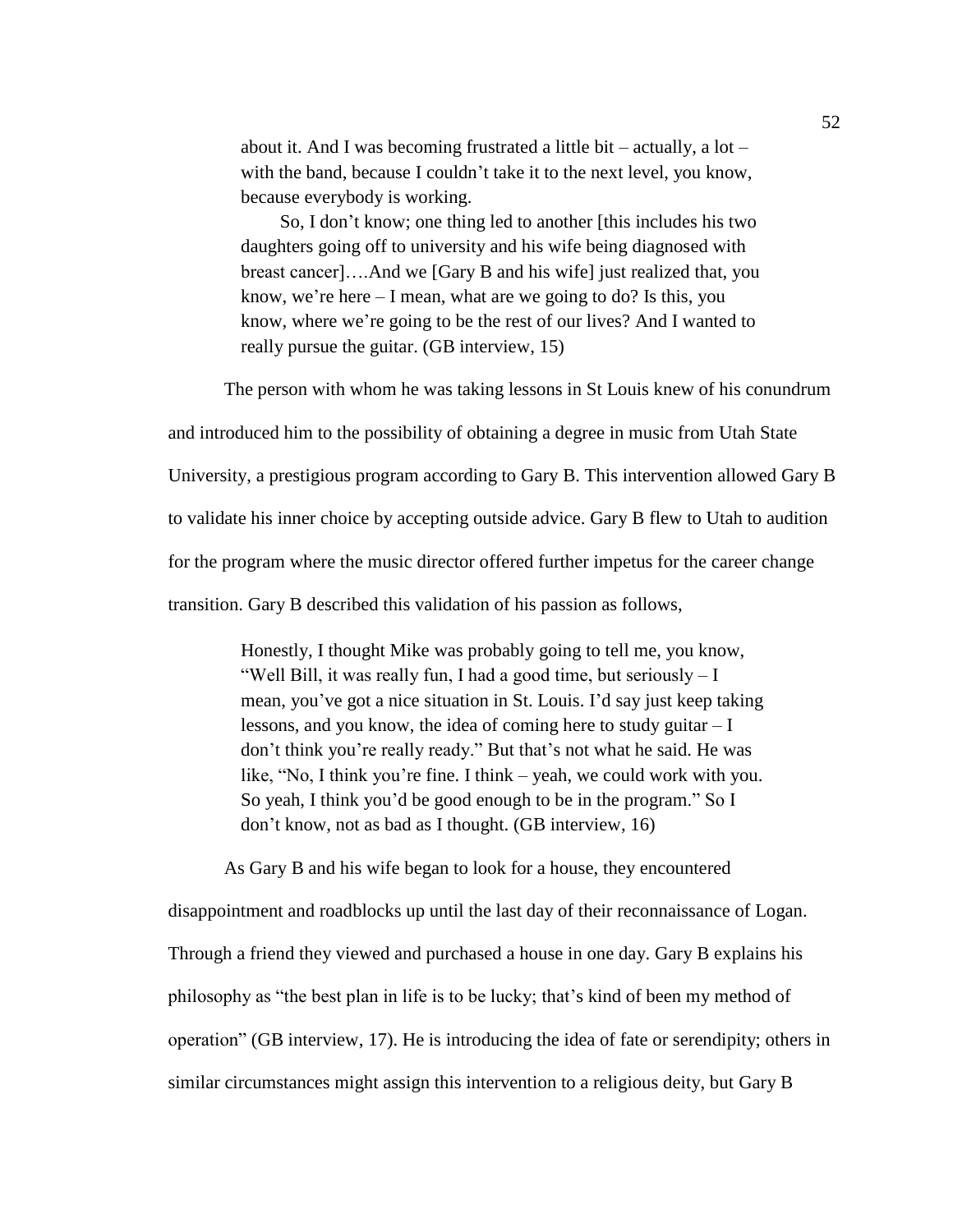seems more firmly anchored in the profane rather than the sacred. He uses the house purchase anecdote to demonstrate that the move from St. Louis to Logan was meant to be through the non-agentive intervention of a universal serendipitous event. He also uses the conversion terminology of forks-in-the-road to discuss life-changing decisions points to negotiate faith. Further along in his narrative I ask Gary B if he thinks that there was some reason that he might have been meant to be lawyer in order to achieve the successful transition to being a musician and his reply was,

> I think everyone in the world has forks in the road, and they choose whatever they choose. And you know, there's books and movies, and all kinds of things about those kinds of incidences – you know, it happens almost every day.

Certainly life decisions, you know: when you're going to get married, or if you're going to take this job, or if you're going to go to this school, or if you're going to select this major. And you know, those kinds of decisions – those are life-changing decisions. You may not think of it quite that way, but you look back you go, "Oh yeah, that was when I decided to do that; oh yeah," and then realize all these other things.

And so you know, I think there's a lot of happenstance and serendipity in life, and part of your success is your ability to change, or modify, or you know, go with that, or adjust, or whatever you got to do to like, you know, "How is this going to work for me? How is this going to work for my family?" Or you know, "How can I get out of this gracefully?" Or, "How can I maximize this good thing that happened? What else can I do with this?" (GB interview, 31-32)

His wife's illness and his own family health history were used as a couple of

motivational triggers to solidify his change. Disease of the body is equated to a time in

his life where he also felt uneasiness of the spirit (a dis ease) that initiated his career

change. These are significant markers that support the concept of a compulsion. As Gary

B observes,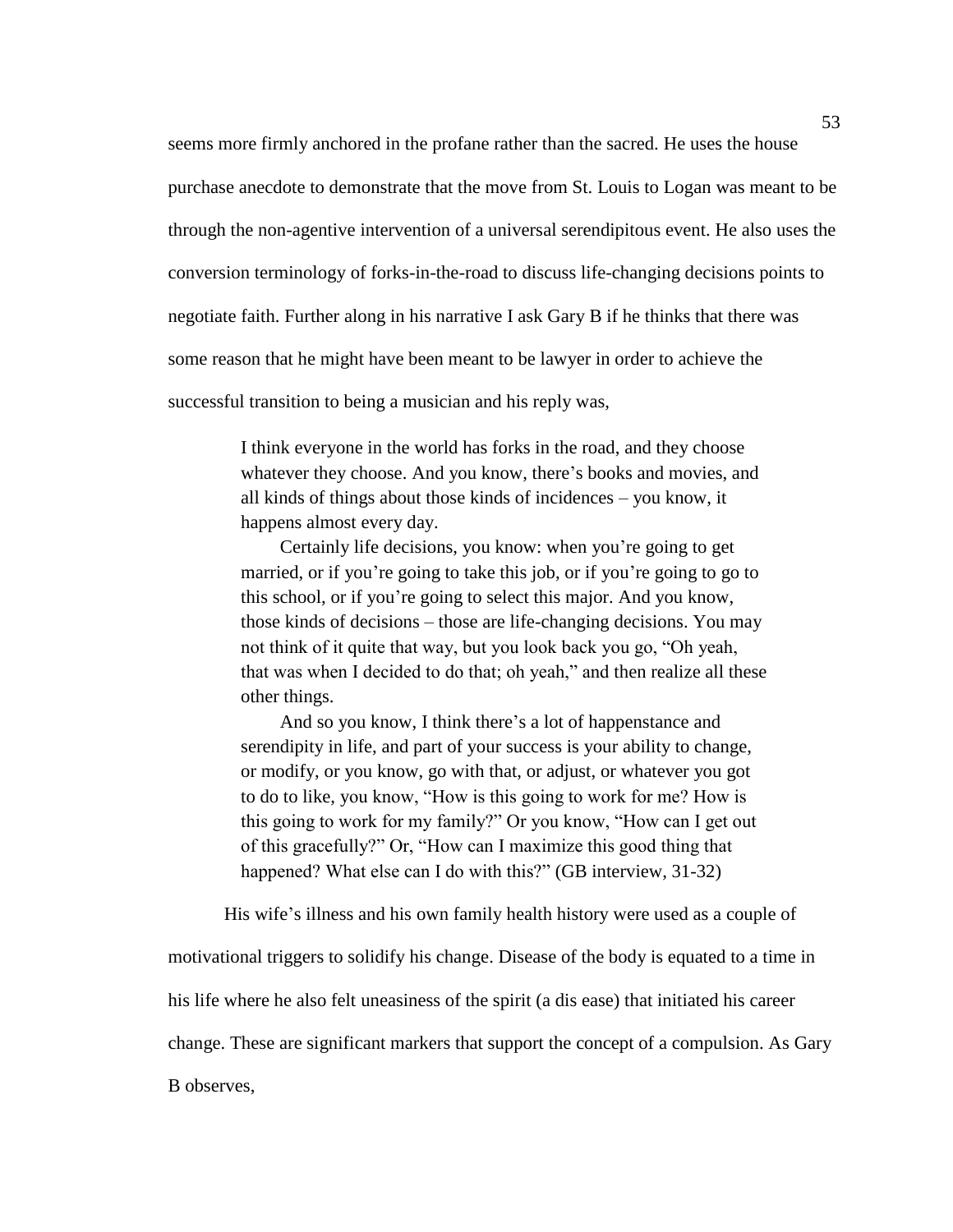It certainly brings forth the, you know, the volatility of life, or the you know, unpredictability; or you know, you don't know what you're doing tomorrow, you may not be around tomorrow – kind of a thing. You know, I have a family history – I'm healthy, but I have a family history of heart disease; my dad was 64 when he died – and he had been sick for the ten years leading to that death. And my mom also had heart disease, and so I've got the beginnings of that. And you know, so far now I'm 65, so I've outlived my dad (my dad died very shortly after his 64th birthday)…. And I have high cholesterol, and so you know, I could see you know, my family heritage coming at me real hard (GB interview, 43).

Because of the cautious nature of his wife it still took them a year to make the

move as they sold their house, his share of the law partnership and other business. Gary B

used humor to describe his integration into the new university environment,

And I'll never forget the first day, you know, I'm back in college, you know. And the music school at USU is kind of a little, self-contained campus, or building; it's like a little high school. I don't know how many people are in it: 300, 400 students maybe, and of course the faculty. And you get to know everyone – at least by their face, if not their name – fairly quickly, especially me because I'm 60, or something, and you know, not the typical kid walking down the hall.

And the first day of class  $-$  I think it was Music Theory  $1 - you$ know, I walk in the classroom, and everybody looks up, and, "Oh, here's the teacher," you know, "Professor!" [Laughing]

And so they kind of put their books away, and start sitting up, and looking like they're paying attention. And then I sit down behind some girl, and the girl is looking at me like, "What's he doing? How come – this is weird." [Laughing]

And then the real professor walks in, and he looks – you know, he's carrying his books, and he sets them up on the piano, and starts writing his name on the board, and I was like, "Oh." And then they look at me again, like, "Who's this guy?" [Laughing] And then the class starts. And in music school, they don't have that many classrooms, and so a lot of the classes you have – they're all in the same room, you know. It's like room 218, room 220, room 222 – it's in one of those. And so everyone leaves, and then ten minutes later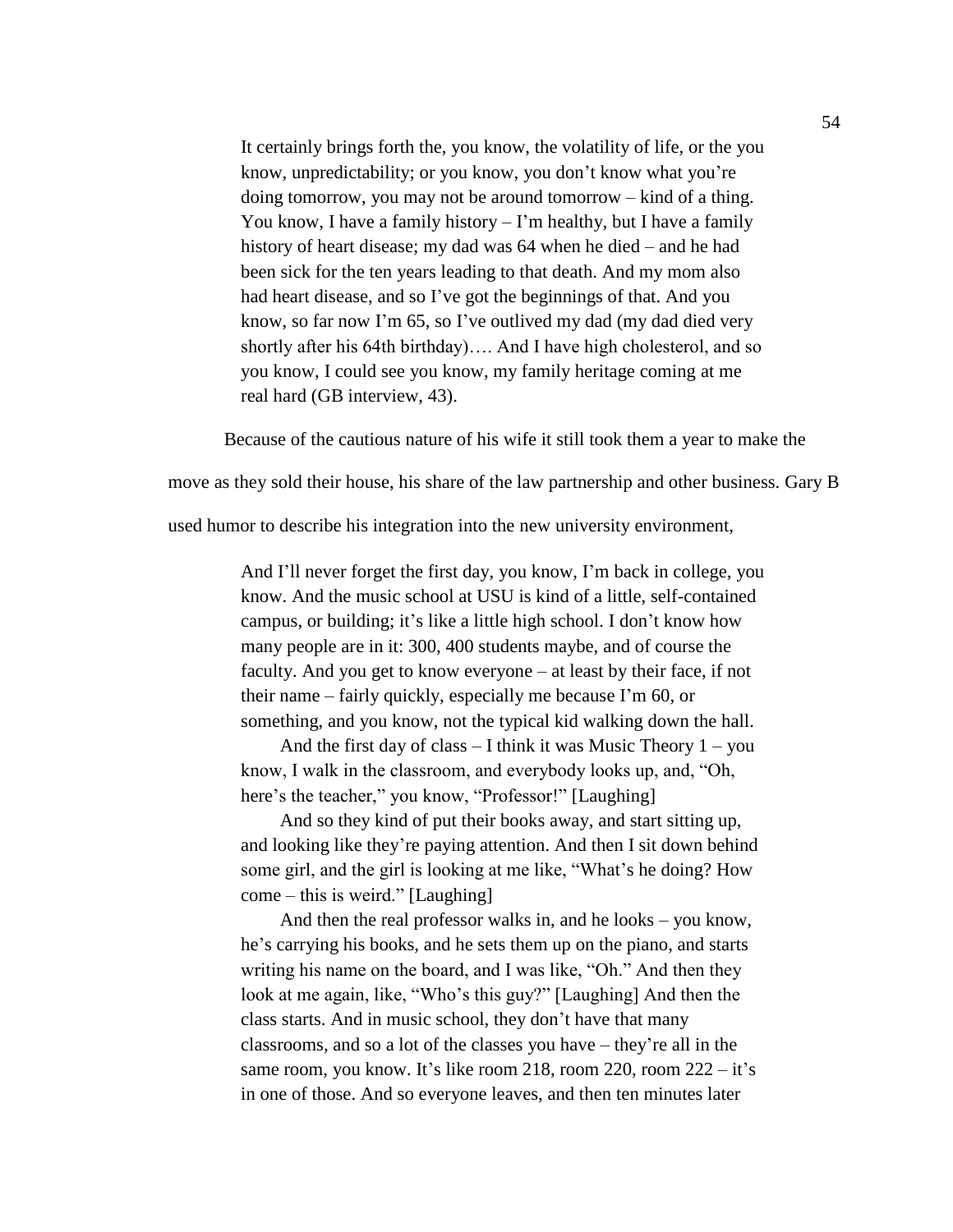the whole class comes back, because instead of Music Theory 1, it's whatever the next freshman course is. And it's all the same people. And so, "There's that guy again, he's still in there." They're looking at me like – [Laughing]

You know, and I'm looking at them. And I don't know what they're thinking, but I'm kind of thinking, "What am I doing here?"

Because these kids are 18 years old. But we kind of got to know each other after a while, and I loved it. I mean, for four years it was as much fun as I've had. I loved, you know, going back to school the second time around, and all those things you think, "Boy, if I had college to do over again, I would do such and such." And you know, I had a chance to do that. (GB interview, 18,19)

Gary B made use of humor as a narrative element to demonstrate not only his anxiety and

questioning of his career transformation decisions but it also highlights the personal

strength and endurance gained through these seemingly out-of-my-element situations.

Gary B's purpose for returning to academia was not so much that he wanted to

become a teacher; instead, as he asserts,

what I wanted to do (because I don't sing), is I wanted to actually learn the instrument as a musical instrument. And it's no different than violin, or piano, or anything else; I mean, it's a lifetime pursuit. And to really learn it: read music, and actually not just strum away, but know, you know, know the notes, and know what you're playing, and you know, have a concept of how to actually play the instrument. And so I've been doing that, and I was not very good at it when I started. (GB interview, 23)

He also managed to create and hone his performance persona by practicing at

various venues including volunteering to play in local retirement homes. He describes

this time of initiation into his new persona as such:

They would all come in to hear me. And they were fun, delightful people.

And that helped me a lot, just kind of getting used to performing on solo guitar, you know, not somebody singing, where I'm backing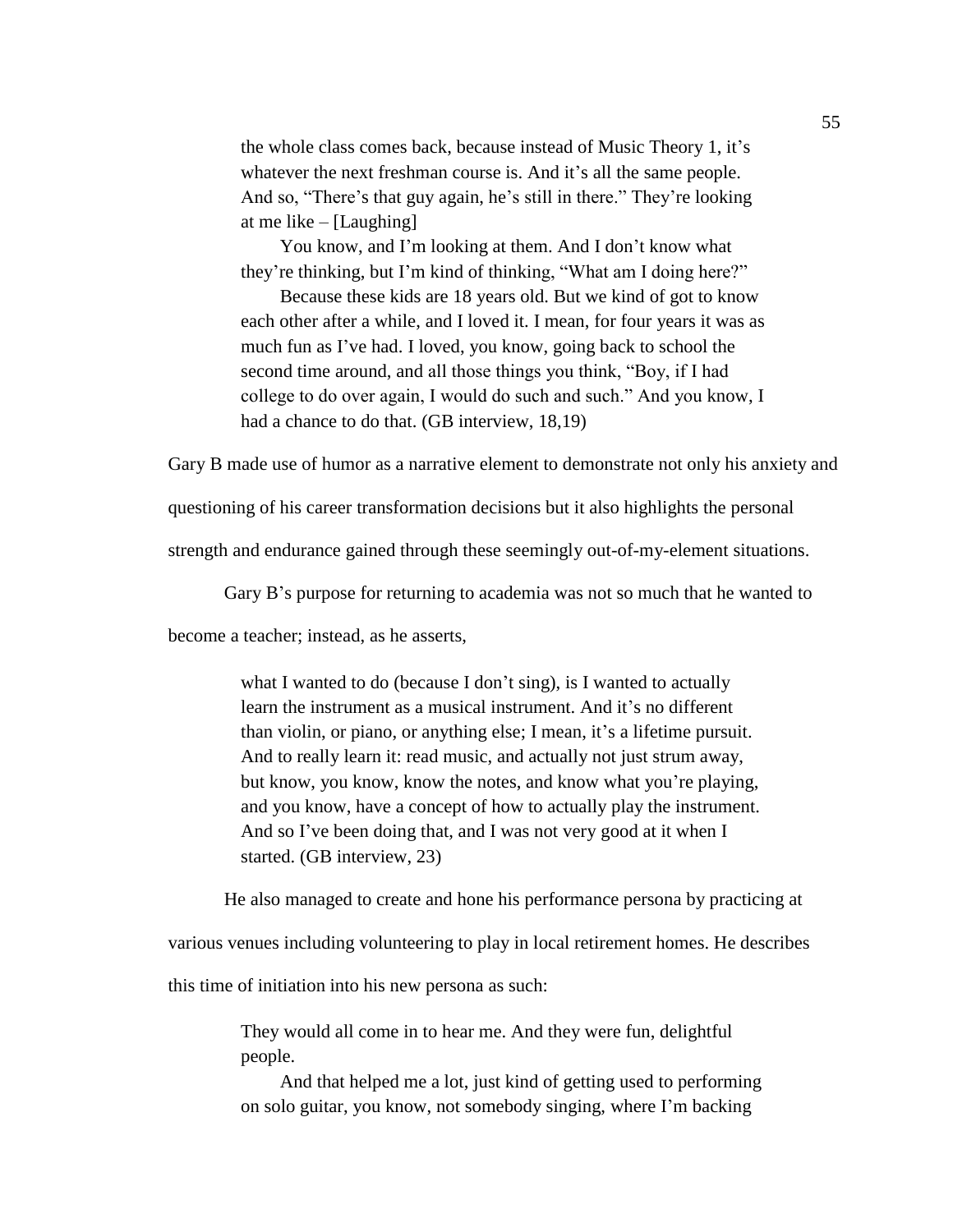up and they're really listening to the singer, but just me. And you know, you learn how to kind of cover up your own mistakes. You know, like I do something wrong, and it used to be, "Oh, let me try that again, I can get that." Well, you can't do that when you're performing, you know, you're performing. So you know, you either quit, and die and go away, or you get better. (GB interview, 24)

Gary B speaks of the various kinds of stress from both careers which

demonstrates the difference between work and passion,

Practicing law is extremely stressful. I was a trial lawyer: I tried lawsuits, and you win, or you lose. And winning – you own the world, I was like, "I'm going to do it, I'm really good at this! I love it!" And when you lose, it's like somebody shot your dog, or something…. But playing guitar, and putting stuff together, and all that is stressful, but it's just different. I don't know how to describe it.

But he does go into a detailed description of a stressful situation as a guitarist whereas he

glosses over the legal stress. During the description he demonstrates how he believes this

stress is necessary as "the prime motivator between whatever it is that you are, and what

you want to be" (GB interview, 29,30).

When asked if he believes that his prior career as a lawyer gave him any strengths

or skills that helped in this second career Gary B responded,

I think it helps being older, and I hate to say mature because I'm not sure that applies to me. But you know, I'm certainly more focused, I think, on what I want to do.

The one thing in my lifetime that I have wanted to do, was be a guitar player – although I didn't do anything about it for 30 years.

I like[d] practicing law, but I mean – I don't want to die at my desk here, and I never tried this other thing. I just want to try it, and who knows where it's going to lead, and what I'm going to do; but that's just what I want to do.

And I've been, like I said, lucky. And you know, I was very lucky when I was practicing law, that we could do this – we could afford to do this, because you know, I'm not making money. You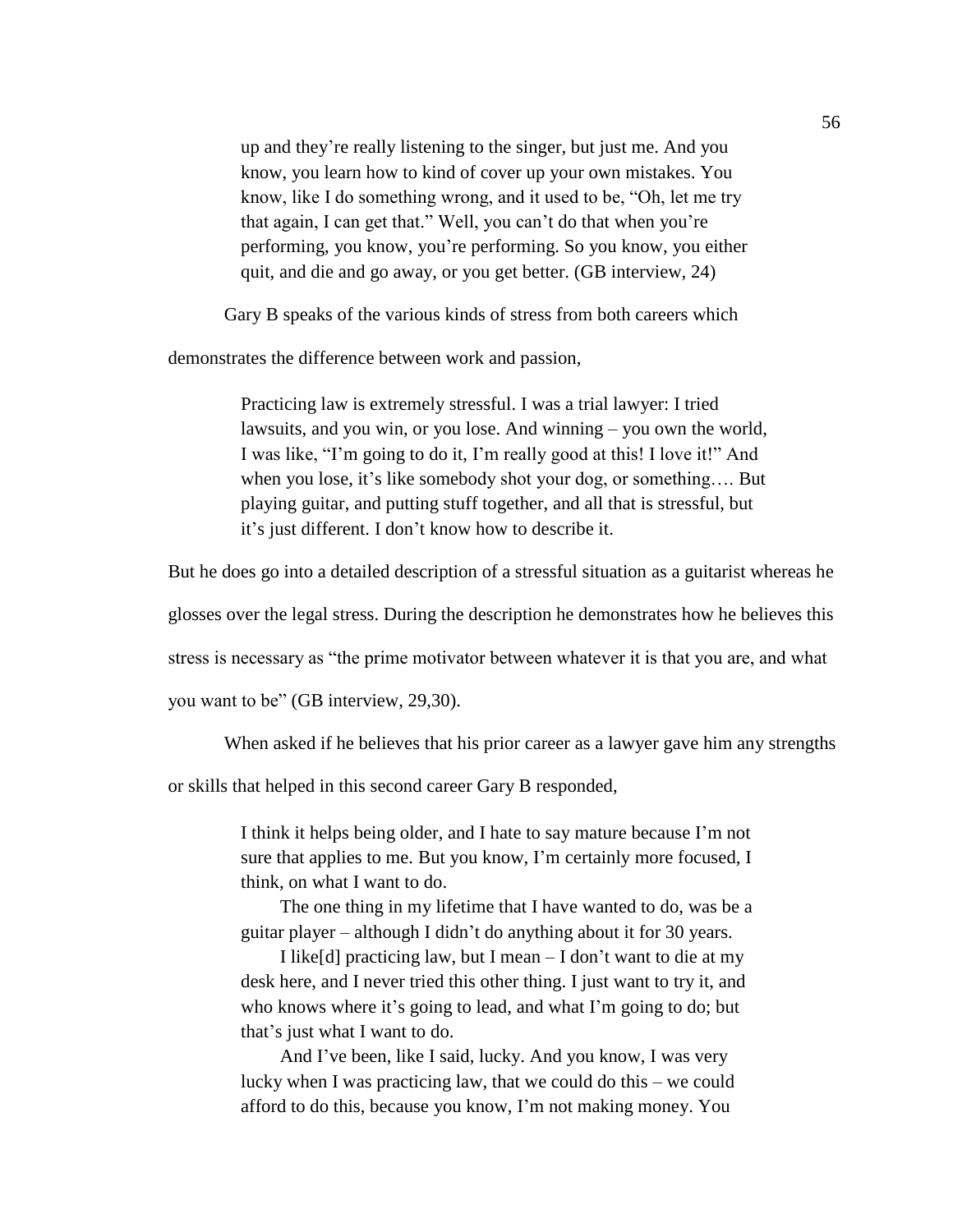know, whatever I've said on this tape, it looks like, "Boy, this guy has been," you know. None of this is an income producing, you know, type of activity. You know, like playing at Borders, and playing at Starbucks – maybe it gets a little bit in tips, or whatever. But if you're planning on that and the mortgage – you've got a real problem. So I'm able to do this now, you know, and enjoy this, sort of, leisurely lifestyle and all that, because of the practicing law for 30 years. (GB interview, 30, 33, 42)

Gary B's story offers listeners insight into a journey of persistence, although the persistence comes after what appears as an initial stage of abandonment of a passion. He never really gave up on his dream, but he did sublimate it to practical concerns. His sparking of an old desire has relit his creative fires. Persistence on his second chance is paying off; and his story offers hope for leading a better life through personal fulfillment rather than monetary gain. He has changed his identity to such a degree that when asked what he wants people to remember about him, his response was as follows,

> 'We liked him. He was fun to be around, and he was a really good guitarist.' Yeah, that's what I want people to say. 'I liked playing with him. Bill was fun to play with.' I would be happy with that. (GB interview, 47).

There is not a single mention about being remembered through his legal career in Gary B's reflection on his epitaph.

He has excised his old identity and replaced it with the new identity, although he has not completed his reintegration into his new community. He has actualized his vision of his creative self which he sees as life-giving, compared to the previous career which caused his "dis-ease." Like the Framer whose story follows, Gary B's call to action came via external circumstances. While he was dabbling in relearning the guitar and creating a part-time band, his life circumstances, through health and relationship disruptions, caused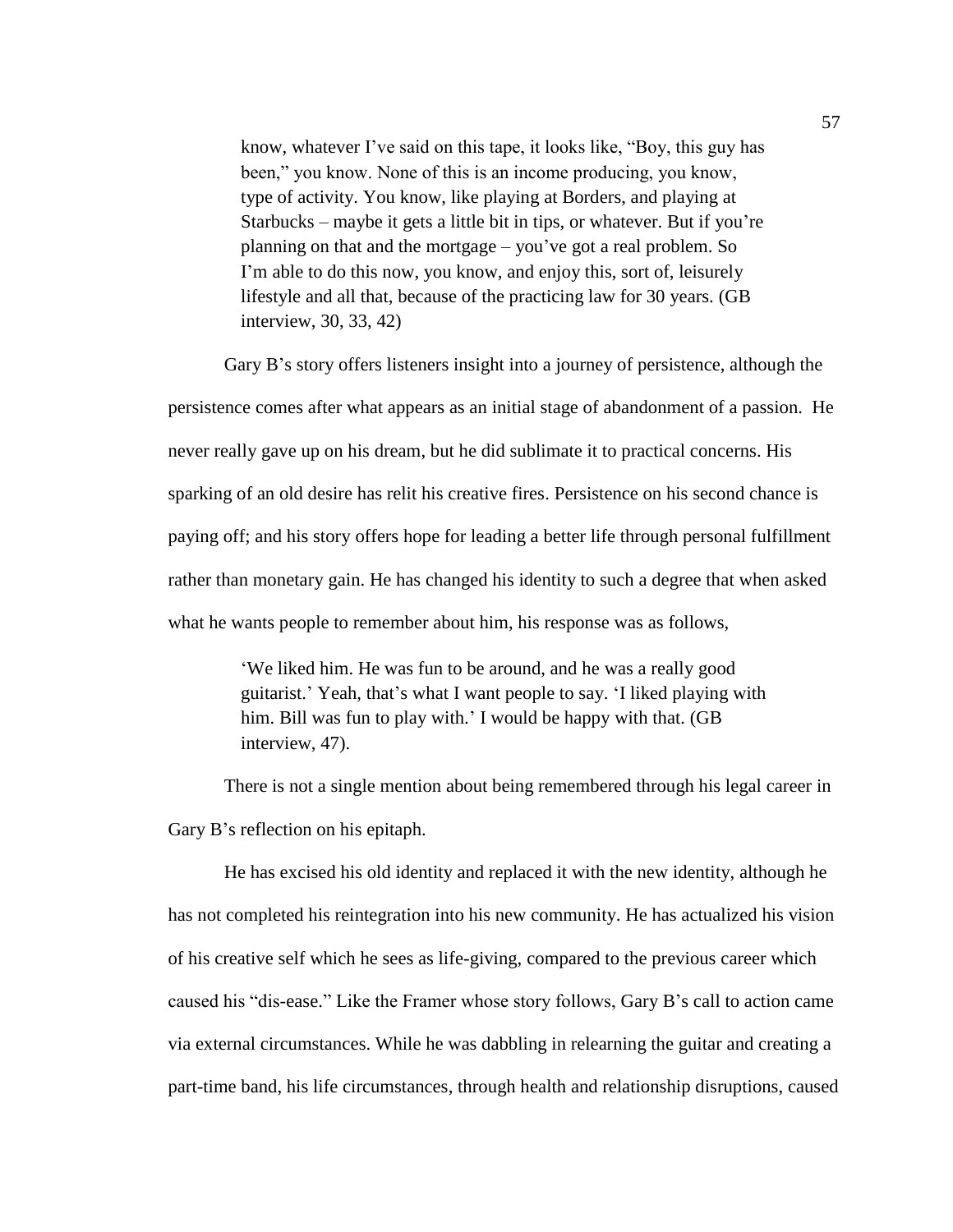him to take the final leap into his new realm. He re-examined his career, his desires, his philosophy and his perfectionist nature. In his 20s as he compared himself to the younger 14-year-old guitarist, Gary B found himself wanting and so crushed his own musical ambitions. Now in his 60s, when he compares himself to his younger instructor and the university students with whom he studies, he is aware the he has limitations in comparison but is accepting of this status. Perhaps this is because he has already experienced success in one realm and the "win some, lose some" nature of the legal profession. He had done his social duty, but in the end he found it was not enough to maintain a healthy outlook on his future.

## **THE FRAMER**

For most of us, including this narrator, it is not easy to walk away from a stable paycheck and job security. Sometimes it takes a push, like a layoff, to move a person in a new direction. It can, though, give a person an opportunity at a new career and new life. Further along in life as they tell their story the reflective process kicks in to enable the narrators to make sense of the options handed to them. In many cases, this liminal experience acts as an internship that can help transition the person to not only a new career opportunity but also to a new philosophical outlook.

Fiona S began her career as a landscape architect. Her story was initially forced upon her by external actors or so her initial narration goes. Part of her story was not captured on tape because it was too painful, and she didn't want to include this painful situation as part of her story even though she is aware that it did have something to do with her decisions. During what Fiona S described as a political conflict in her husband's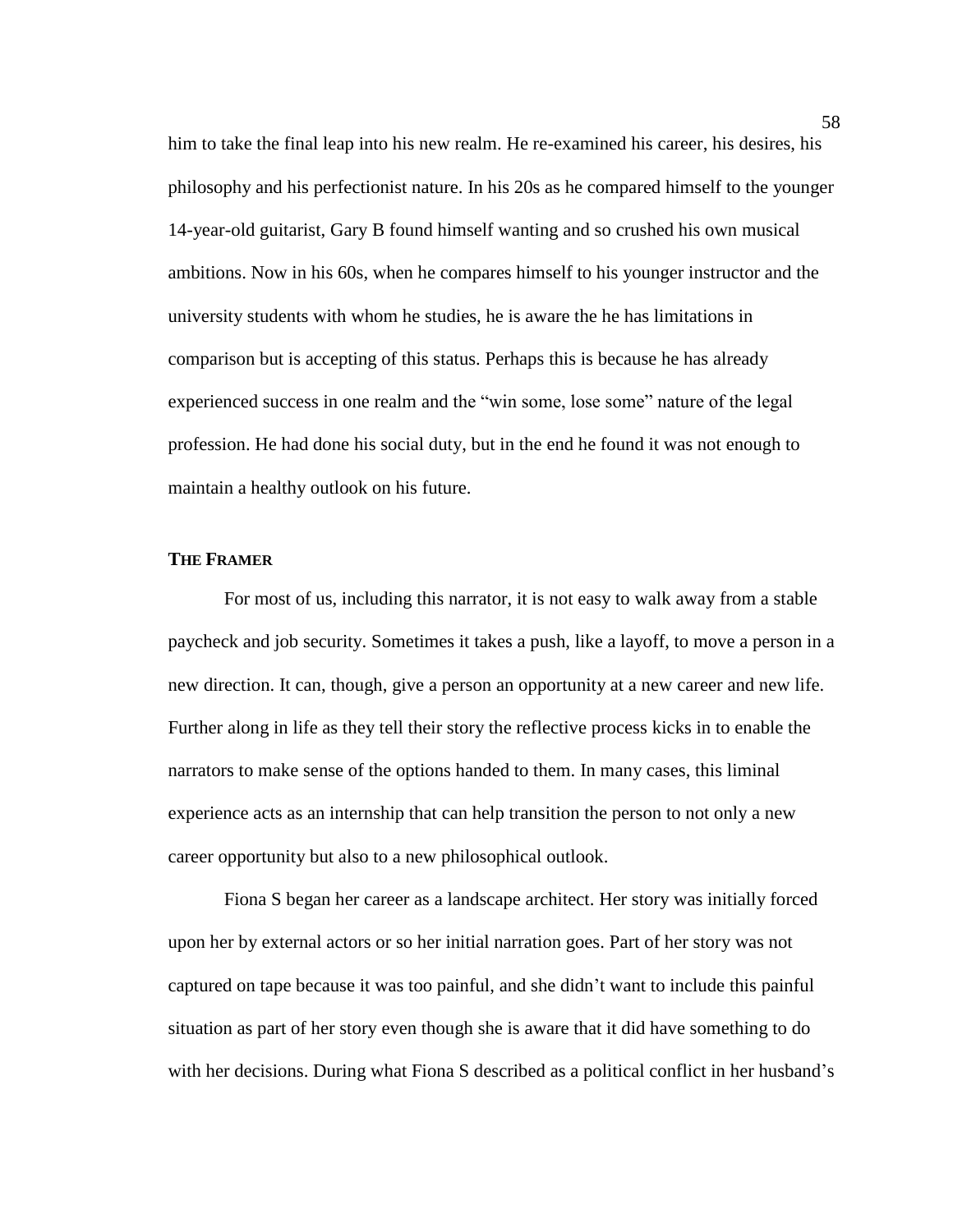department who also worked at her university campus, his department was trying to get rid of her husband and they used his wife's job loss as a maneuver to do so. Fiona S hired two lawyers who told her that she could get her job back, but she "decided to go with the flow—to move on—to let go of the past" and "even though a painful moment, the result was not" (off-tape).

By using stories within a personal narrative, tellers are able to demonstrate that their new found outlooks are "full of a distilled wisdom that is as old as time itself" (Dailey 1994, 7). Fiona S uses a "Who's To Say It's Bad Luck?" tale to distill her philosophy of the change in her circumstance and "that each circumstance has a good and a bad aspect, depending on how you perceive it (Dailey 1994, 7). The tale as Fiona S narrates it flows as follows:

> Interviewer: Now when you say…what I'm hearing is that there's this strength of belief in yourself but also belief coming from your parents. But you also mention the spiritual kind of God, Universe…what are you doing to me…questioning at the time. Or do you remember? Fiona S**:** No. Although it's had a lot of trust that whatever happens is ok ultimately. I love that Chinese proverb about the man and the horse. Do you know that one? Interviewer: I don't think so. Fiona S: Well, there's a Chinese man and he's given a horse and everybody in the village says "Oh, you are so lucky, so lucky." And the man says, "Oh maybe so, maybe no." And the man's son rides the horse and falls off and breaks his leg and everybody in the village says, "Oh, this is so sad, so unfortunate." And the old man says, "Maybe so, maybe no." And then the army comes in conscripting young men and they don't take his son. And everybody in the village says, "Oh you're so lucky." You know, because they don't take the son cause he's got a broken leg. "You're so lucky." And he says, "Maybe so, maybe no." Anyway it goes on like that and….and it's just the idea I don't think we can ever know how it's all unfolding but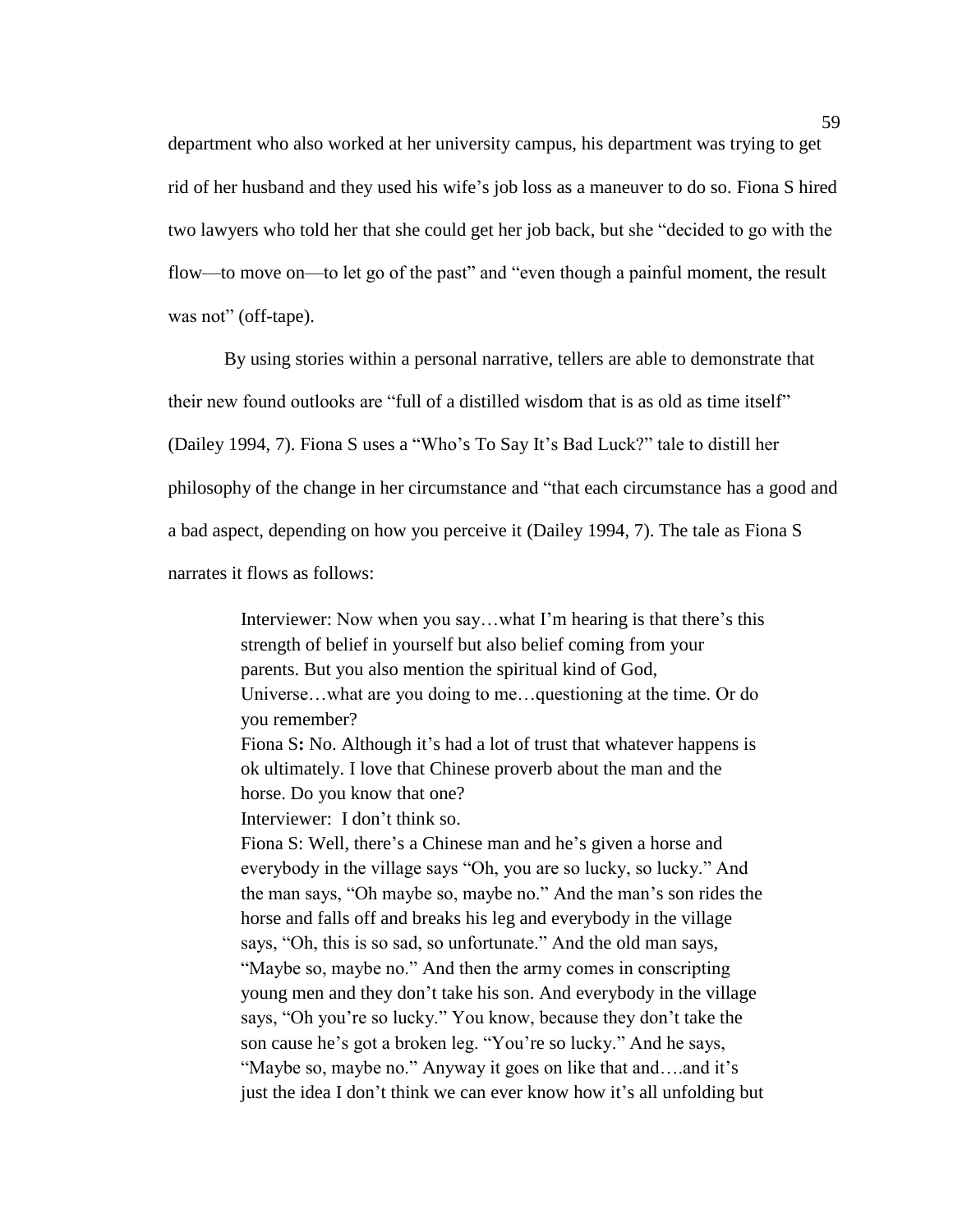I have a lot of trust and always look for the most positive aspects of whatever I do (FS interview, 13)

Sheila Dailey notes that stories like this are

a variation on the good/bad story type and its main focus is not to entertain but to provoke thought. This story has the feel of the Buddhist teaching tales, wherein some aspect of human nature is neatly and briefly presented for contemplation. In this instance the story demonstrates that it is our perception of human events which controls how we will feel about them (Dailey 1994, 115).

Life's trajectories are complex, with many spaces for serendipitous moments that, as Fiona S's narration exemplifies, must be recognized even if after the fact. Each of this particular study's narrators felt at some point they were the agentive force in their own life, but at certain moments they shift agency to a higher or external power. In Fiona S's case this can be seen through her introduction of this Chinese parable whereby Fiona S introduces the concept of fate as the external agency acting on her life's journey.

The advice incident that Fiona S experiences is similar to that of Steve M as previously mentioned. Fiona S receives her advice and support from her husband and her willingness to accept "God's will" as she expresses through a letter that she writes to God. This dualism of the sacred and profane is mirrored in both the advice requests and in the career transformation from practical (profane) to passion (sacred). For both of these radical career changers there is a spiritual element to their rationalization of the transformative juncture of their career path.

As a licensed landscape architect, Fiona S had started her own company and was very successful. She had been asked to teach at her university, but as she stresses "I never intended to be a teacher….I had more of a professional orientation" (FS interview, 3-4).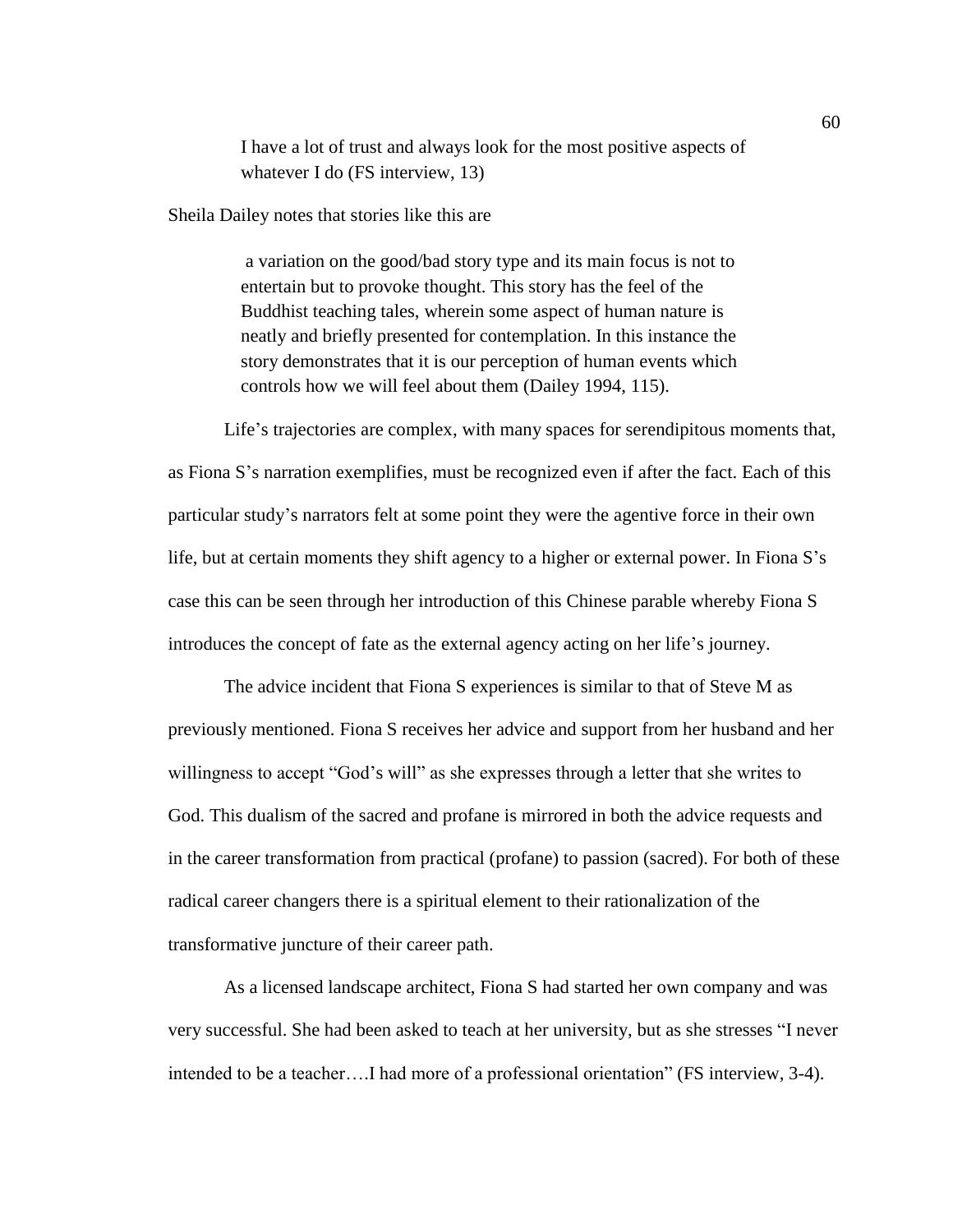During the time that Fiona S was a professor, she was also working closely with her husband and his art; he was working to becoming a successful artist and Fiona S started picking up mats and frames to assist with the display and presentation of his pictures. Even while she was helping her husband and struggling with her potential excise from her professorship, she describes that she had "tried to get hired on part-time at another frame shop in town and they just laughed at me. And said, 'Oh yeah, right'. You know, somebody who teaches at *XYZ University* wants to be a picture framer on the side. And I said, 'yeah, I really do'" (FS interview, 4). But they never hired her, and so with encouragement from her husband she opened up her own frame shop and art gallery that not only allowed her to showcase her husband's work but also allowed her to expand out to offer her framing services for paying customers. Fiona S explains the effort to expand outside her private circle as an element of her own self-discovery,

> this business just boomed immediately. And it was actually far more rewarding financially than teaching at the university or even private practice. And, and I loved it. [emphatically stated] I just loved doing it. It was very immediate, you know.

> I was involved in environmental planning, in landscape architecture; it was a creative process but it was a long term creative process. Whereas this you get an idea, you work with a piece of art which I'd always loved art and been involved in the arts.

And it just was an immediately gratifying profession, so at some point the consultation in landscape architecture just sort of waned and I just became a full-time picture framer….I have a seventh grade year book that my father showed me not long ago and in it, you know, you put a little blurb about yourself. And it said I want to spend my life riding horses and doing art. And that's what I do. (FS interview, 4-5)

When asked whether she receives adverse reaction or questioning looks when she

tells people about her past career compared to her new career she discloses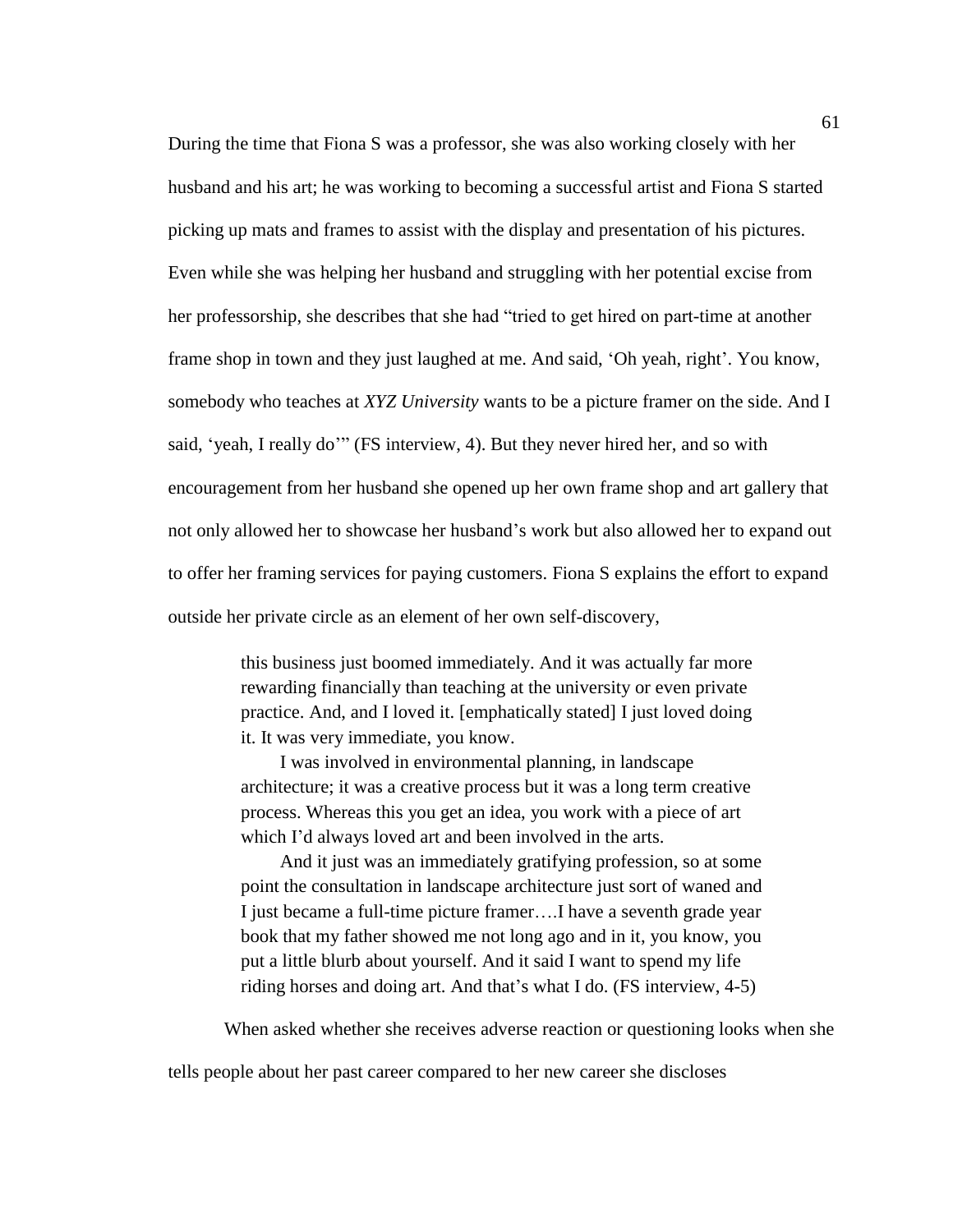I've been doing this for so long and, you know, I think people who know me respect what I do. I think there was initially….when I told people that I was going to change. I think there was some surprise that I would leave something that other people looked at as a very respectable, professional career to become a picture framer [laughs] yeah, I think there was a little surprise there.

It was a little surprise to me too [laughs]. (FS interview, 6)

During her transition stage Fiona S explains

I actually had quite a lot of angst about making this transition. It was very, very difficult. It was one of the most painful periods of my life. Because…I had spent eight years in universities getting the degrees that allowed me to do what I was doing [working as a landscape architect and university professor] . I went to picture framing school for one week. And, you know, when I went to picture framing school, they said, 'Well, you can expect, you know, like five dollars an hour or something like that being a picture framer.' And I, at that point I was probably getting sixty, seventy dollars an hour to be a landscape architect.

And I thought I was nuts. It was really quite disturbing to me. But….that one week was just, of course, the very tip of the iceberg. I have been learning in this profession my whole life.

And, I also quickly realized that…that by owning the business rather than just being a picture framer in somebody else's shop that I had the potential to make much better income.

And, I had…I hired employees and it actually turned out to be far more successful financially than had I stayed a landscape architect. I didn't know that at the time.

So there was a lot of angst about making that change. And I also had a lot of angst over giving up on environmental planning and landscape because I saw that as doing something for the world and I felt like this was quite selfish.

This was something I loved but I didn't see it as being of any significance in any greater realm. (FS interview, 6-7)

But she does provide an elaborate story that plays on the pathos of her audience

and that anchors the story in the spaces and activities of her listeners world.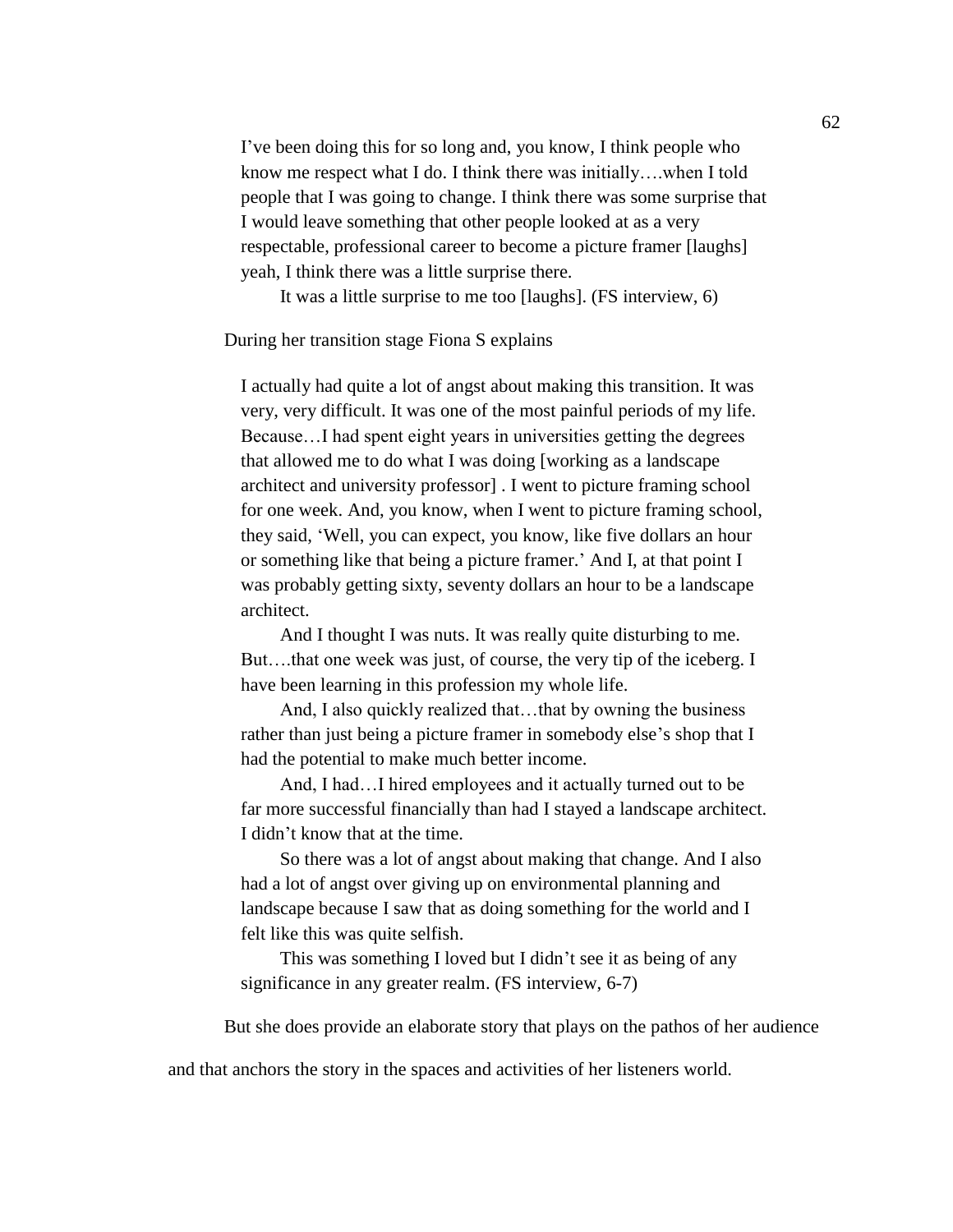oddly it was one day I was walking down the street in town and I was looking in, it was at dusk, and I was looking in people's windows [laughs] you know how they don't have their [laughs] their curtains drawn at dusk.

And it just kind of hit me, that everybody has something on their walls. And I thought about how barren our lives would be if we didn't have art in our lives. If we didn't have something that we took into our home environments that enriched them.

And, and that was really a turning point in realizing that there is value in what I do as a picture framer.

And in helping people make the very best of things that obviously mean something to them or they wouldn't bring them into me. And also in supplying art. I now do large facilities, you know, like I've supplied over four-hundred pieces to the Women's Center and I do the framing for IHC. So, I just completed a big project for Sunshine Terrace.

So I'm doing, I'm doing facilities where a lot of people see it and that's very gratifying. (FS interview, 7-8)

Because there was "so much pain in leaving" her initial profession, Fiona S found

herself not only in a career transition but in a spiritual transition—wondering why me?

As she discloses

I'm going to get a little teary. [SF becomes a little emotional for this part] It has great spiritual significance. I think that I grew into a much better person as a result of this transition. And the process sort of stripped away everything that wasn't real.

I mean when I looked at what I was losing by giving up my former profession which I dearly loved, I realized that everything that's really important to me about myself was still intact.

And that all the values that I had were still intact. And it didn't matter whether I was a street sweeper or a railroad conductor, I mean it didn't matter what I did. That had no relevance at all to the values that I hold dear to myself. And so yes, I think I grew enormously" (FS interview, 9).

She learned to "wear the world like a loose cloak" having had the opportunity of

detaching from one profession for another and "that detachment then you see as being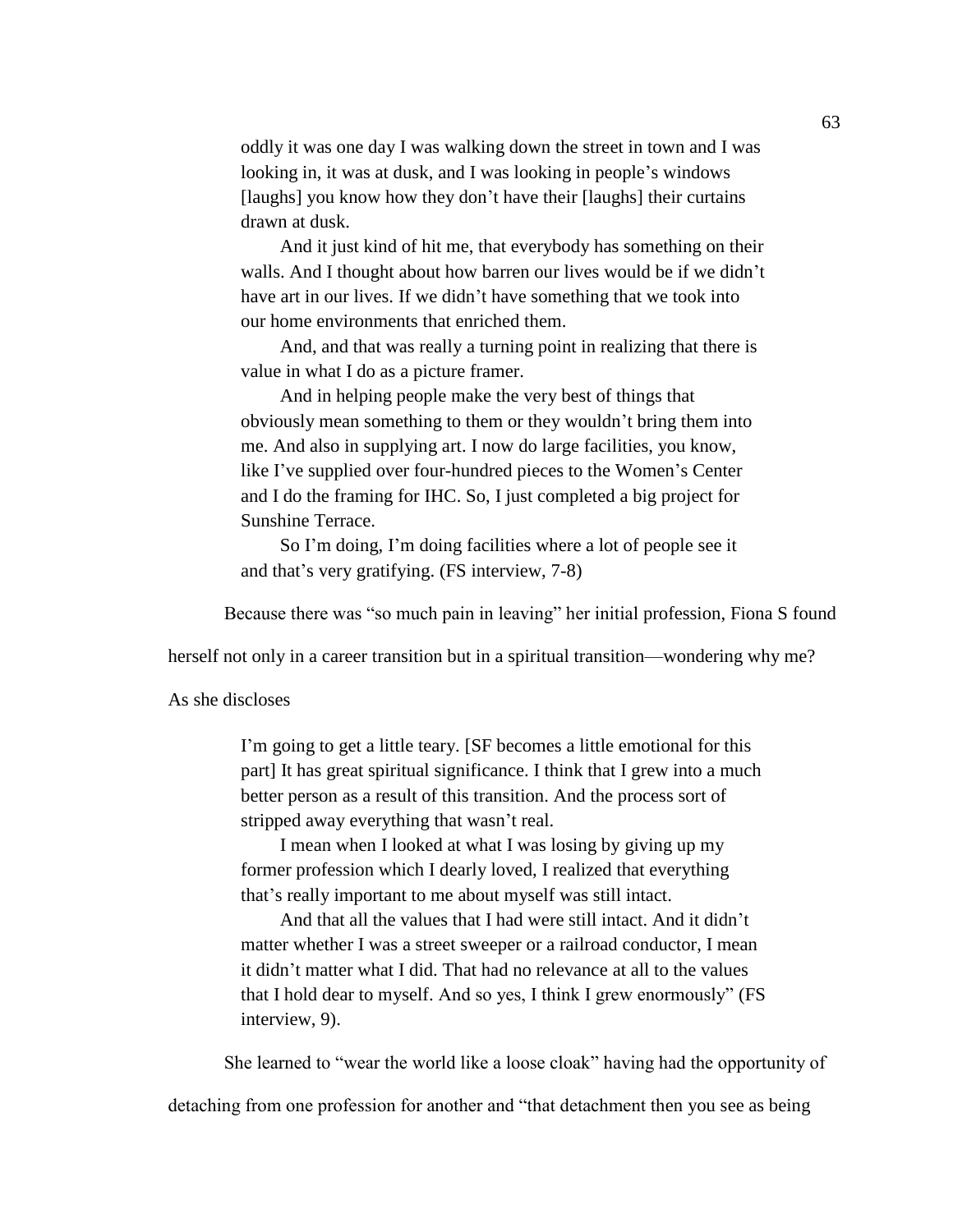very healthy" (FS interview, 9). In fact as part of the detachment of not only personally being identified in a certain way, Fiona S also experienced great change with whom and how she associated with her environment and working relationships. As she recounts

> My environment expanded enormously when I changed professions. I had been at the university and I had been in a field that—it's relatively narrow. I mean it's broad in terms of what it, how it impacts the world potentially, but you know, I was in a relatively small department. And then my professional contacts were in places outside of Utah.

When I came down to this street corner, I was sort of like a guy who moved to a different city. I mean this whole new world opened up to me.

And ironically I now probably have much greater contact with the people at the university than I did before, you know. Because now I know everybody from, you know, the president and his wife to the janitors and the—I mean it's just every department I have had contact with.

Framing is an intimate process, you know. It's something most—most often people are bringing things that they cherish and they want somebody they can trust. And so I get to know people and then often I end up with a social relationship with them as well. So, it's just—yeah, it's been great. [laughs]

I feel highly connected to this community. It's…it's been a, just a facet of changing, of changing my profession that's been a great gift that I could never have anticipated. (FS interview, 10-11)

As mentioned previously, Fiona S had a great deal of emotional support and

physical support from her husband during the initial stages of her crisis, but she also

credits having "deeply loving and supportive parents" who instilled a lot of confidence in

her. She divulges that "they always gave us, my sister and I, tremendous spiritual

freedom. And tremendous freedom of self-determination, so I would have to credit my

parents with my ability to redesign my life" (FS interview, 12).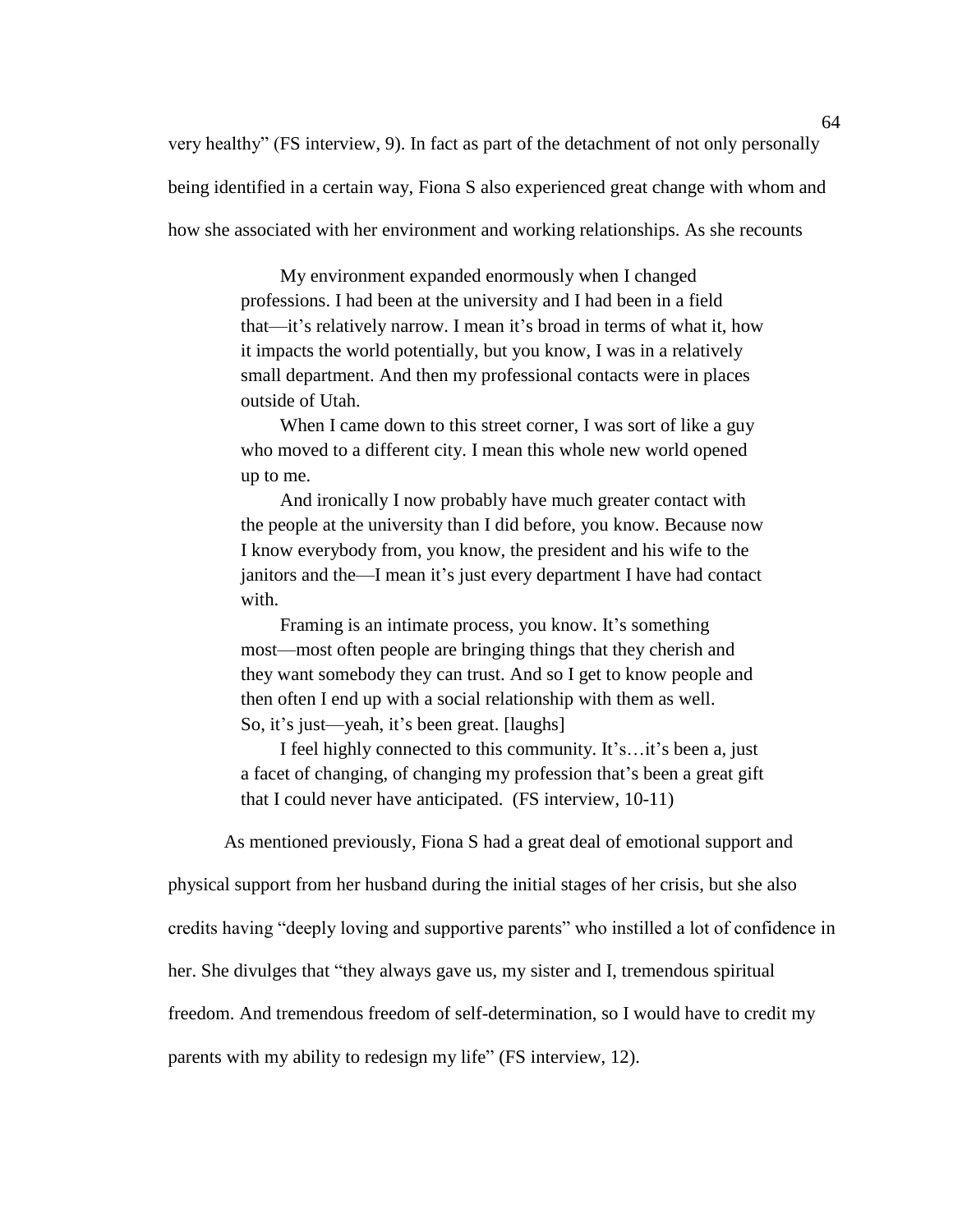As the narrators become more removed from the trauma of the initial stages of their transition and the crisis event and more comfortable in their new role, their stories become more reflective, and they provide hindsight insights as it were to the events that occurred. Fiona S surmises that

> I imagine that you heard about it from somebody who is either a close friend or that knew me years ago. But it's really nothing more than a story now. This is my life. I'm a picture framer. I love my job. One of the interesting things that happened in this change is the realization that I am not my job. (FS interview, 8)

Fiona S sees herself as "just a kind of a conduit" and believes that "if I can be of help along the way to anybody that's great. It's not something I set out to do but I certainly try to be open enough that I'm sensitive to other people's needs when they arise in my world" (FS interview, 14).

Two concepts that Fiona S narrates in her story that are used as direct advise to assist others who may wish to travel a similar path are: (1) to have "an openness and trust" which seems to refer not only to one's self and one's skills in a similar fashion to Father Joseph's advice but also refers to opportunities or serendipity similar to Gary B; (2) to accept one's ability to change which is imparted by reiterating her own parent's advice "my mother always said that there's nothing that you can't change in your life" (FS interview, 15).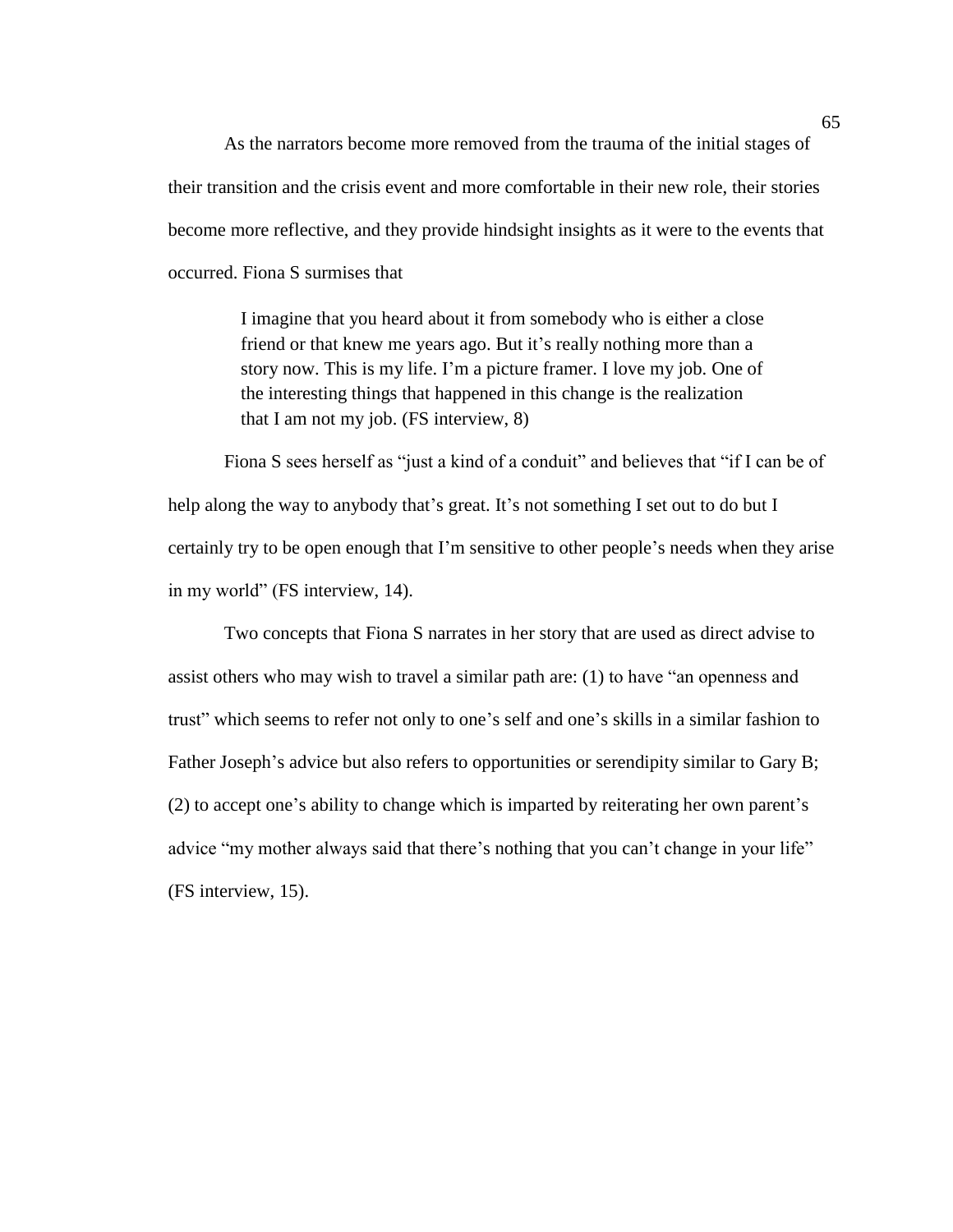#### **ANNOTATIONS**

It is easy to see the pattern emerge from each individual narrator's story. Each narrator's initial career choice is quashed in some fashion either through lack of confidence, a youthful rebellion, or by making a more socially congruent choice of career. As Steve M explains it,

> [as a society we are] bombarded with the message of what capitalism teaches. [We as a society and as individuals are] constantly bombarded with these ideas that we're not really good enough and we need this or that product or whatever to feel better. And then, just the fundamental human element which is worrying that if you don't have what your friends have you're not going to be able to be friends with your friends anymore. You'll be less than. And so, we have this fundamental human desire to not be excluded. (SM interview, 21)

While the narrator experiences his or her struggle with his or her decision to make a radical career and life change, this is experienced through a pre-liminal state that has the individual experiencing a variety of tests that can cause suffering and anxiety. This is the stage in which the career changer struggles with creating a new worldview; and with creating a coherent and meaningful expression of the struggle and choice that has affected all aspects of their own lives. This is the time of disruption of the normal harmony of previous life choices and paths. Within the narrative they provide interpretations, observations, and commentaries about their choice.

Richard Bauman maintains that the narrations demonstrate how the narrator "may take an active hand in directing how his or her discourse may be recontextualized" (Bauman 2004, 160). This idea of active recontextualization may be true, but I am not sure if it is done at a conscious level for these particular personal narrative tellers. There are certain elements of character, context and emotion that the tellers wish to convey, and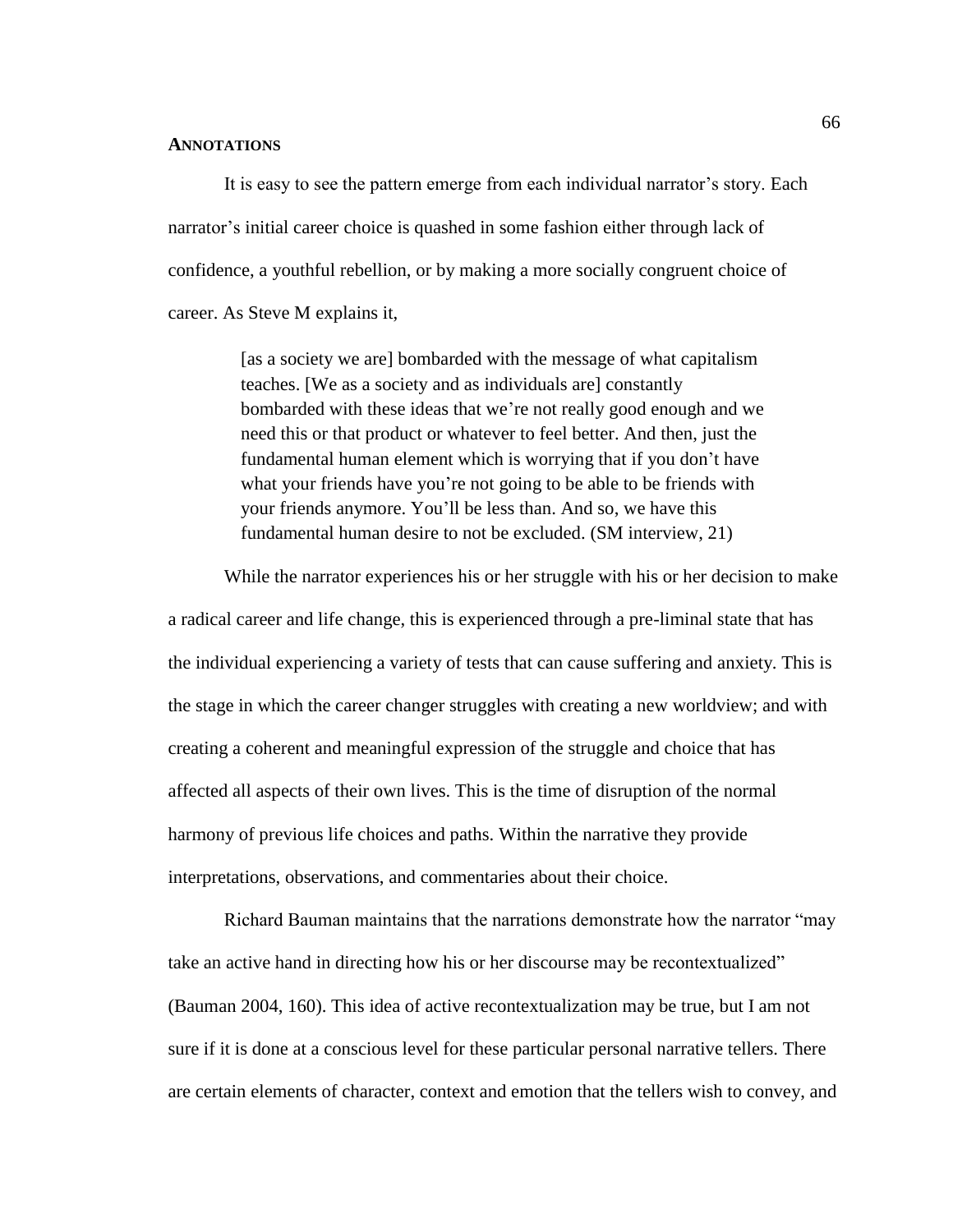to some extent they are manipulating the pathos of the telling as they imbue their tales with emotional language. As they choose which anecdotes, parables and metaphors best convey their story the tellers construct and reconstruct using both factual and emotive elements; there is a sense of the "reperformance of text performed before, they are representations of prior dialogues as well" yet none of the stories can really be taken as historical fact (Bauman 2004, 161). That is to say that although the stories are not fictional they are also not truly factual; rather the stories can only be told from one point of view or one interpretational ideation. The elements and social interactions that these narrators choose as part of their story are "endowed in [his or her] mind with sufficient significance to mobilize his [or her] expressive energies" (Bauman 2004, 88).

There are emotional revelations that can be heard (and seen in written format) by the language used to describe the emotional states of the narrators as they relate various events, trials and struggles that they endure to obtain a satisfying outcome to their particular evolution. These revelations seem to be an important element of the story through which narrators can express the intensity of their initial and ongoing struggles. Using this style of narration, the narrators ensure that their listeners are aware of the truly heroic psychological journey the narrator has endured, Steve M describes his depression; Fiona S discusses the angst of her choice through dream and her personal letter that she wrote to God; Father Joseph reflects on the daunting aspects of change and that it is "pretty scary at times;" Gary B expresses his frustration with his attempts at realizing the full-potential of his band and his worries about his health and early death.

In essence, the events of these narratives are based on the North American concept of capitalistic success and the struggle of those individuals who believe they do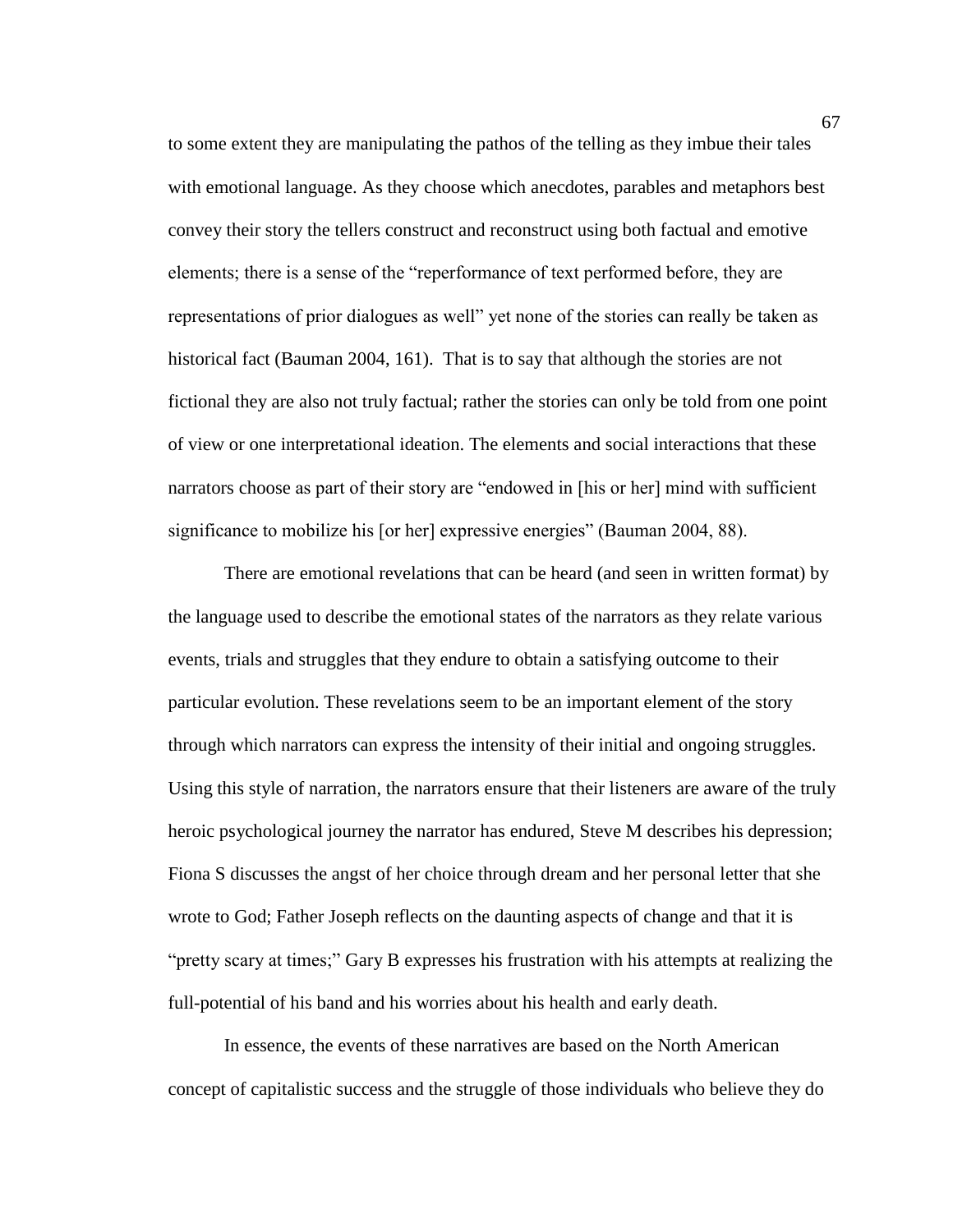not meet mainstream criteria for the attainment of socially set goals. They do not value income over personal fulfillment; for example, they may not strive to have the big screen television, the grand house, two cars, and all the new technology toys. They are neither homeless nor living in poverty but they are seen by some as failing to meet societal expectation. Some of the important ideas that operate within these stories are the expectation that the individual's purpose is to strive for monetary success and prestige. Implicit also is the fear that if unsuccessful in this realm they will be seen as failures by society and the communities in which they live and work. This causes great personal concern and hence the struggle in the pre-liminal state to accept the new path. Jim Carrey, an internationally known comedienne/actor and multi-millionaire, is quoted saying "I wish everyone could experience being rich and famous, so they'd see it wasn't the answer to anything." A similar philosophy is a thread woven through these career transformation narratives.

An interesting element of these career change narrations is the physical relocation that is intertwined in the story. All of the narrators have moved from their original employment locale. Steve M, Father Joseph and Gary B all moved out of their towns, and even Fiona S moved from up-on-the-hill to down-in-the-valley. This shift of place reinforces the concept of the departure of the hero on his or her journey from his or her old realm to a new one or as Neil Smelser claims "participants leave this world in some way and enter another" (Smelser 2009, 15). This reinforces the social and psychological shifts that take place in conjunction with these radical career changes. The act of geographical relocation is a way of redefining the narrator's relationship with his or her vocation.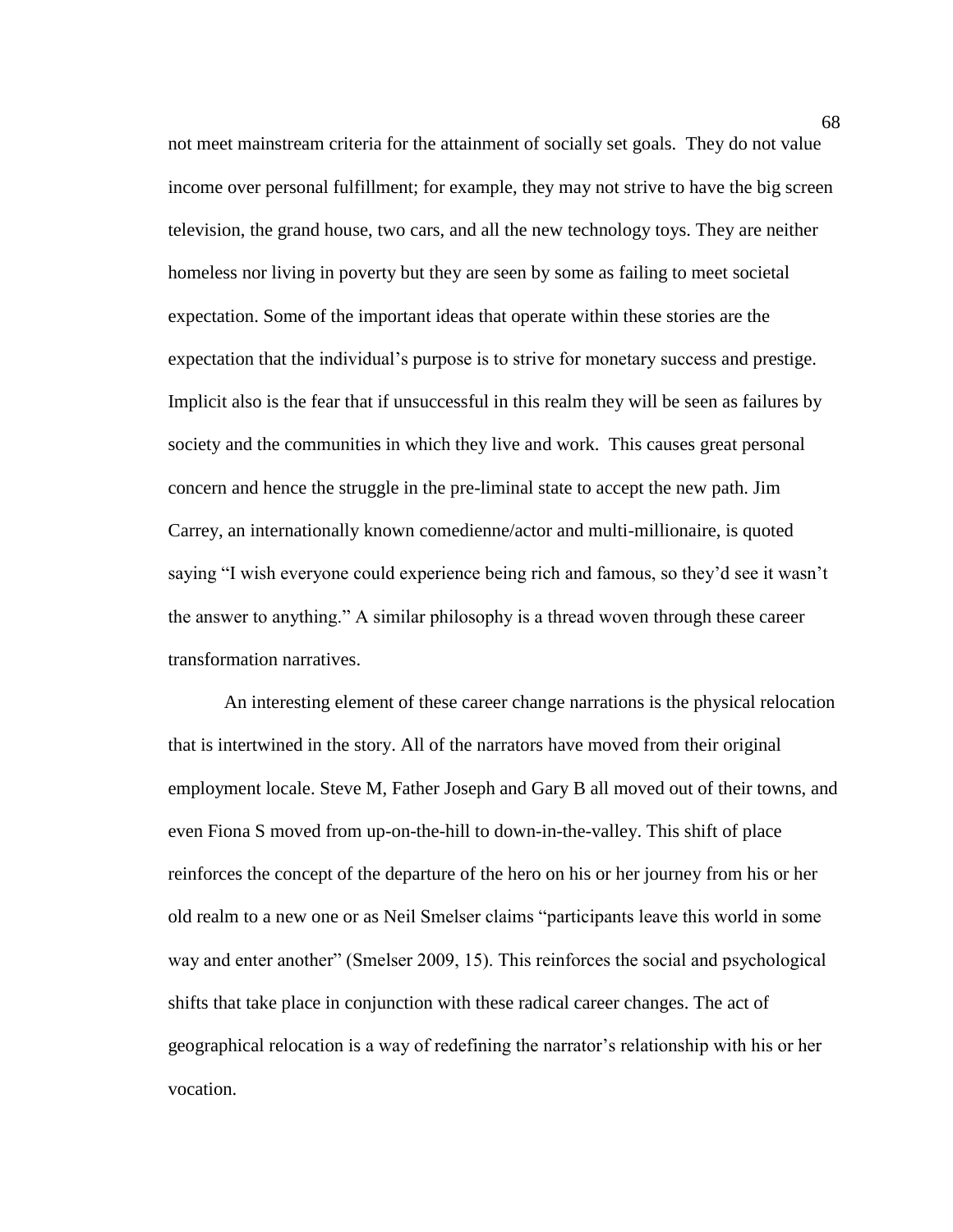Although offered a variety of places to impart their story, each participant chose their place of work for their interviews. Even Gary B, the musician, invited me to watch his band perform at one of their venues; this choice of place has a similar flavor to the personal anecdotes about the deceased at a wake as noted by Ray Cashman in his book *Storytelling on the Northern Irish Border: Characters and Community*. There seems to be a place or context that needs to be established for the setting of the stories. Steve M, the poet/professor, chose his office in the university where he teaches and where he is surrounded by bookcases filled with poetry and literature. Fiona S chose her framing/art studio where all the accoutrements of her trade were visibly displayed including framing matts, knives and hung and unhung pictures. Father Joseph chose to tape his in the sanctity of his church office where he counsels his parishioners. This choice of venue that demonstrates they have successfully completed their transition was perhaps also a secondary reinforcement of their stories as if to say, "here I feel most comfortable and happy."

Although each of the narrators of these successful-unsuccessing stories is different and the career changes they experience are diverse, there are common themes that resonate throughout their stories that demonstrate that we all face the same struggles. Hearing these narrators' stories of struggles and triumphs, we may learn from those narrators who have already grappled with finding his or her life's passion or purpose. Some of the elements each of the narrators shared included: how his or her choice of initial career was reincorporated; how he or she created a new identity as a person, as a professional and as a community member; how he or she learned to live life fully within a different financial and social sphere; how he or she learned to release barriers to change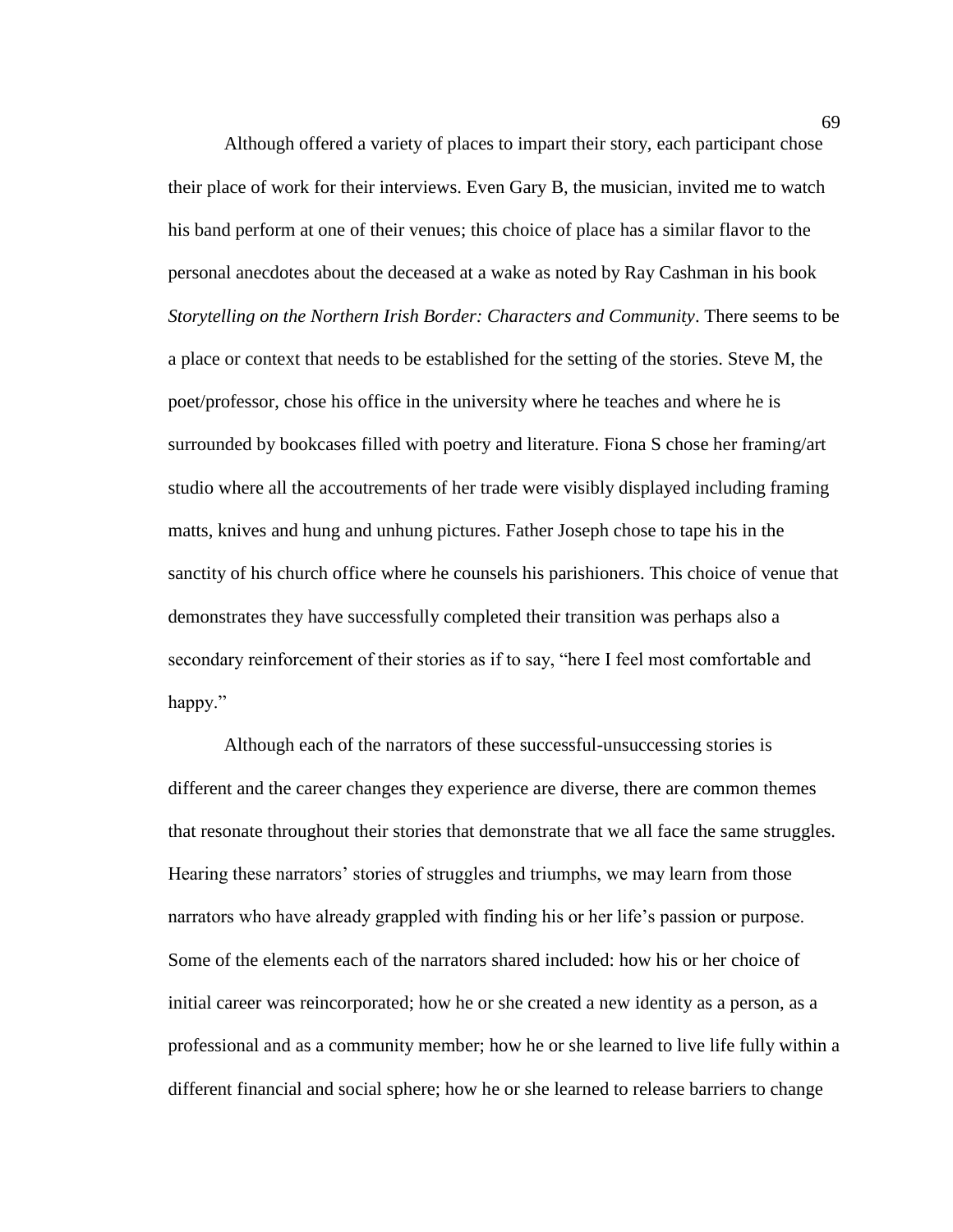and feel more empowered after the transition; and how he or she developed skills for the new career as well as the coping mechanisms that helped make sense of emotions such as fear, anger and stress. Individuals may not know at the moment of their actions how the full impact of their choices will unfold within their lives. It is only upon reflection and articulation of their stories and by their choice of the specific moments to describe that the narrators and their audiences are able to perceive the emergence of implications.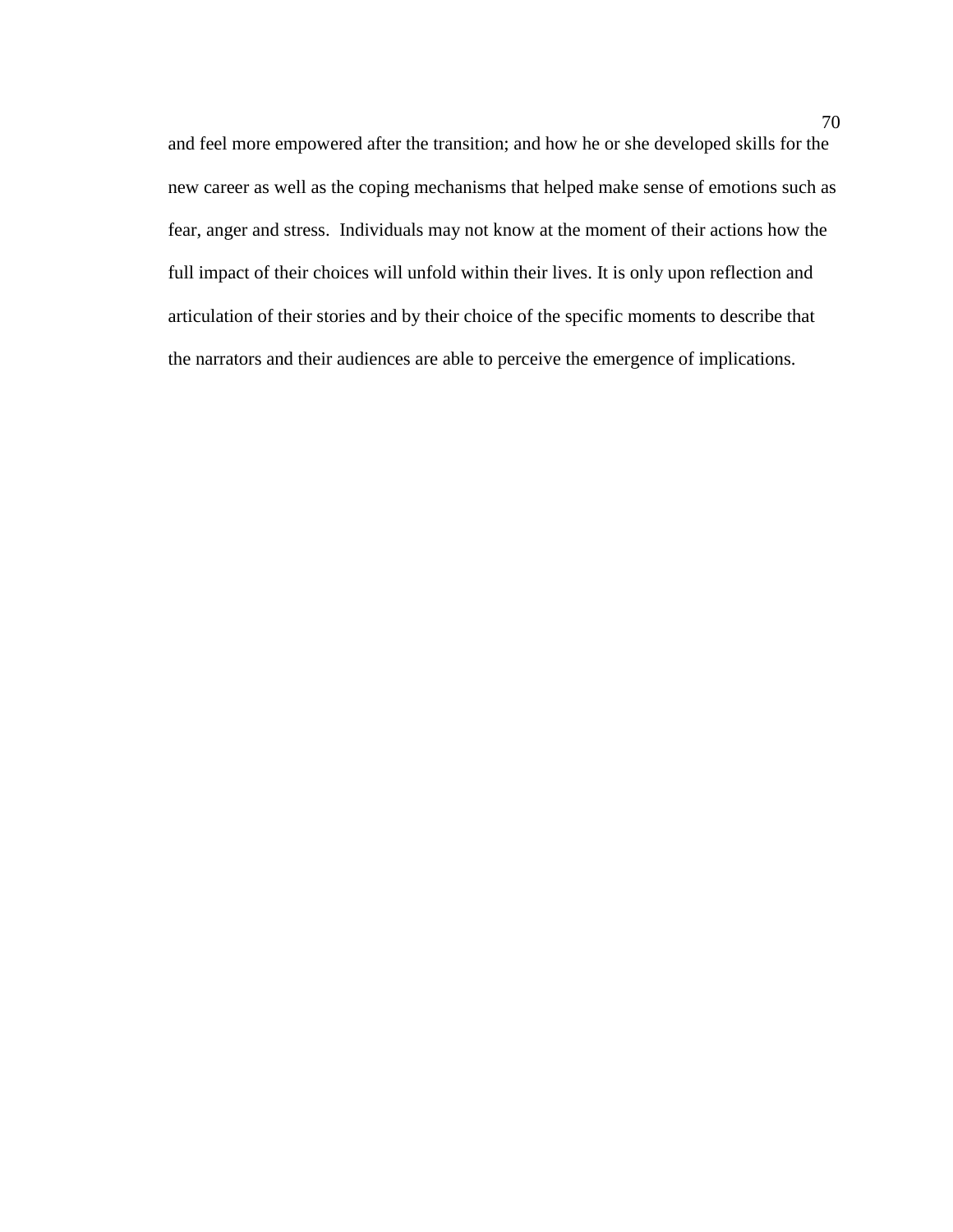#### CHAPTER 4

## DISCUSSION/CONCLUSION

I have attempted to demonstrate by example how these career transformation stories are constructed along a traditional narrative structure while introducing some of the ideas about why they are considered folklore, for they are both individually and culturally constructed. Sandra Dolby contends that in order for a narrative to be considered folklore there needs to be a presence of a pattern, like the urban legend—that consists of a risky situation, a worst-case scenario and an ironic twist at the end (Dolby, 2008). These new career transformation texts have an identifiable pattern that when studied provides the context for how traditional story elements are used to reorient concepts of culturally normative ideas of success. They challenge the collective practices of established social practices about production and success. Richard Bauman determines that people telling stories to each other is "a means of giving cognitive and emotional coherence to experience" and "constructing and negotiating social identity" which we can see born out through the lens of the structural analysis of the career transformation stories (Bauman 1986, 113). These narrators are both in the story and telling about it.

Perhaps part of the appeal of these stories is that similar to the legend tellers described by Linda Dégh, these narrators "do not make the story; the story makes them, and this is why they are appreciated by their community" (Dégh 1995, 82). The narrator carefully shares facts of the event with as much supporting information as the narrator can supply to satisfy their audience's curiosity; in the samples I discuss the audience is myself. The narrator is partially depending on the support of the audience who is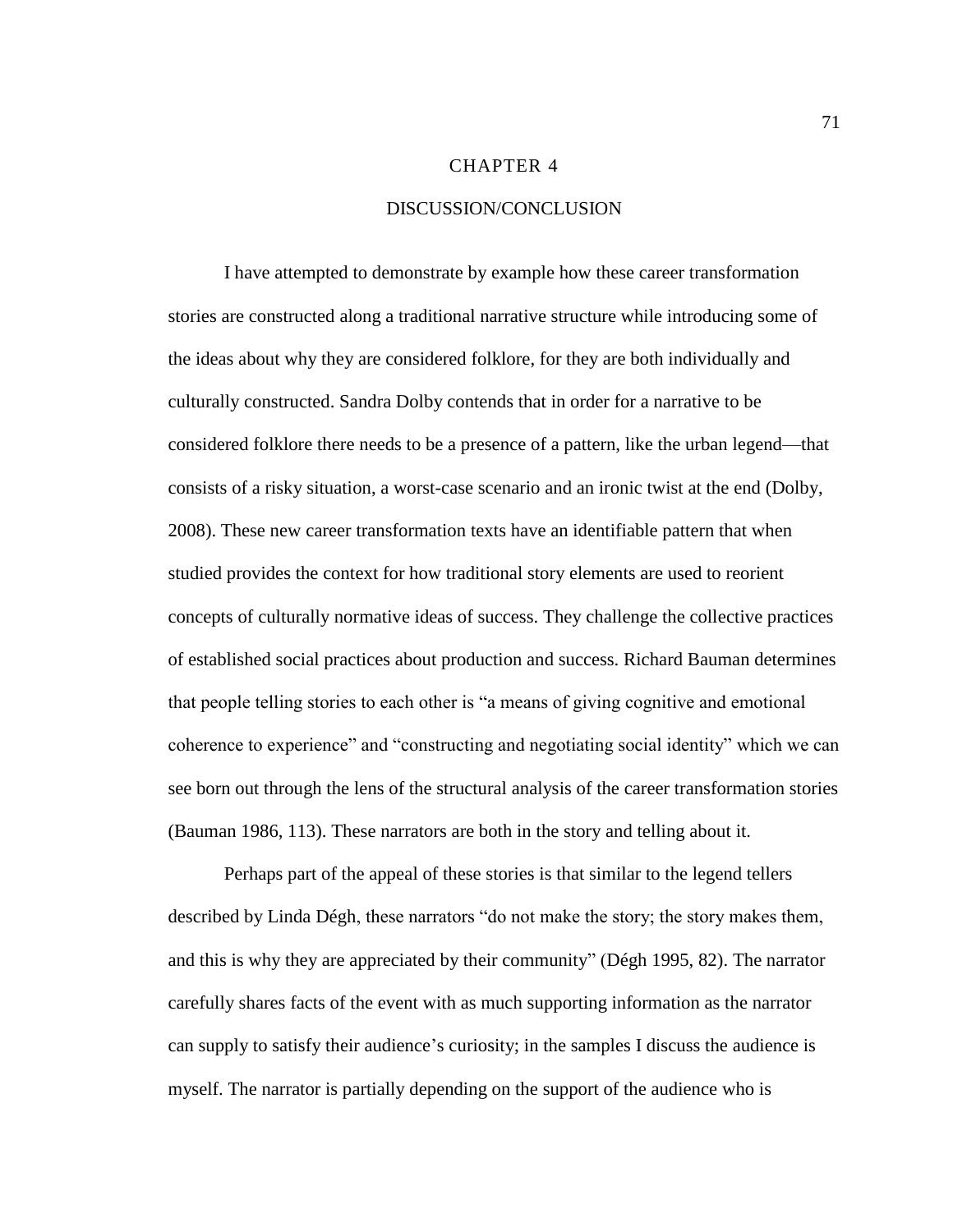somewhat familiar with their situation and is ready to assist with additional information or questions to draw out details.

### **FUNCTIONS: INDIVIDUAL AND SOCIETAL**

Thinking about these narratives as vehicles for transformation (just as folktales, legends, urban legends, myths) allows folklorists to understand how narrators make meaning through the traditional construction of stories as well as the performance elements. The functions of these stories are two-fold: in the first instance, there is an individual narrator function that defines and redefines a perceived culturally deviant identity for the narrator through a storied telling of events; in the second instance, there is a societal function that demonstrates that life is made up of journeys through which we must overcome obstacles in order to achieve our "bliss" as described by Joseph Campbell (Campbell 2004).

This thesis has looked at narratives regarding pivotal moments of transition individuals face within their careers which lead to a successful-unsuccessing outcome. As different as each of these narrators' careers may be they share a common underlying pattern through which motifs and functions can be discerned. Claude Lévi-Strauss illustrates his structuralist approach for identifying the underlying form in text by using a personal anecdote from his childhood,

> when I looked at the signboards on shops - for instance, boulanger (baker) or boucher (butcher) - I was able to read something because what was obviously similar, from a graphic point of view, in the writing could not mean anything other than 'bou,' the same first syllable of boucher and boulanger. Probably there is nothing more than that in the structuralist approach; it is the quest for the invariant,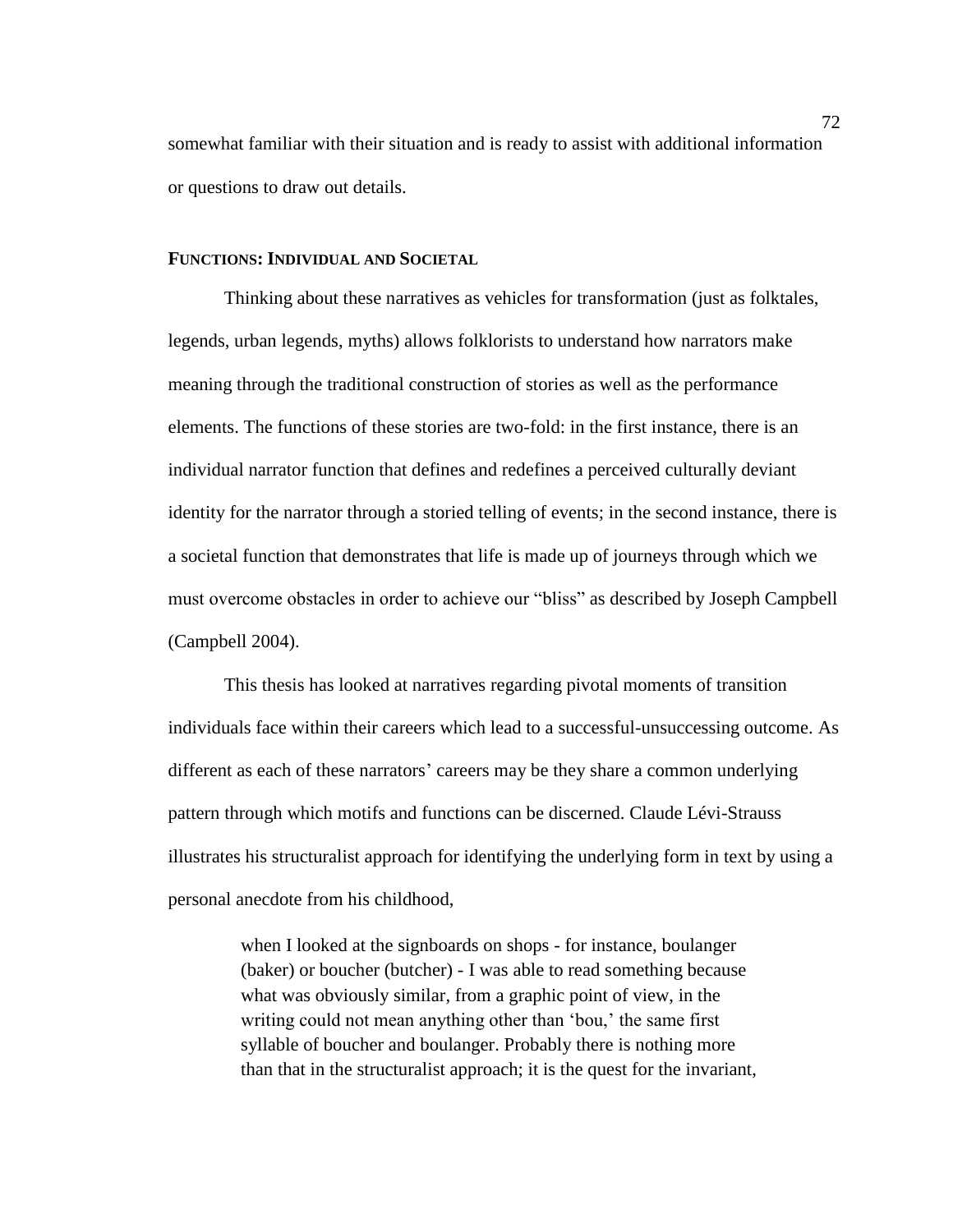or for the invariant elements among superficial differences. (Lévi-Strauss 1995, 8)

Arguing inner conflicts with themselves, these are not people who just one day woke up and decided to step outside the bounds of social and cultural norms. These narrators went through often lengthy transitions and a great deal of "angst," according to Fiona S. The narrators of these stories often had to let go of existing support structures from the financial support of well-established, well-paying professions to some of their established, long-term relationships including marriages, friends, and colleagues.

#### **MOTIFS**

By looking at the pattern of the narratives folklorically through a structural analysis some of the emergent motifs of the stories can be more easily identified. These features highlight some of the deep-seated attitudes and archetypes prevalent in folk communication.

Even though the career transformation narratives are unique, there are invariant (or, as Barre Toelken would say "conservative") elements within the structure of the stories. Some of the motifs and themes that unfold in the telling of career transformation narratives are: a bumping up against an existential crossroads whereby the narrator struggles to create a purposeful life; determining how to create a new personal and social identity whereby the new purpose is incorporated in that identity; and having faith in order to travel the sometimes difficult life journey on the quest for authenticity.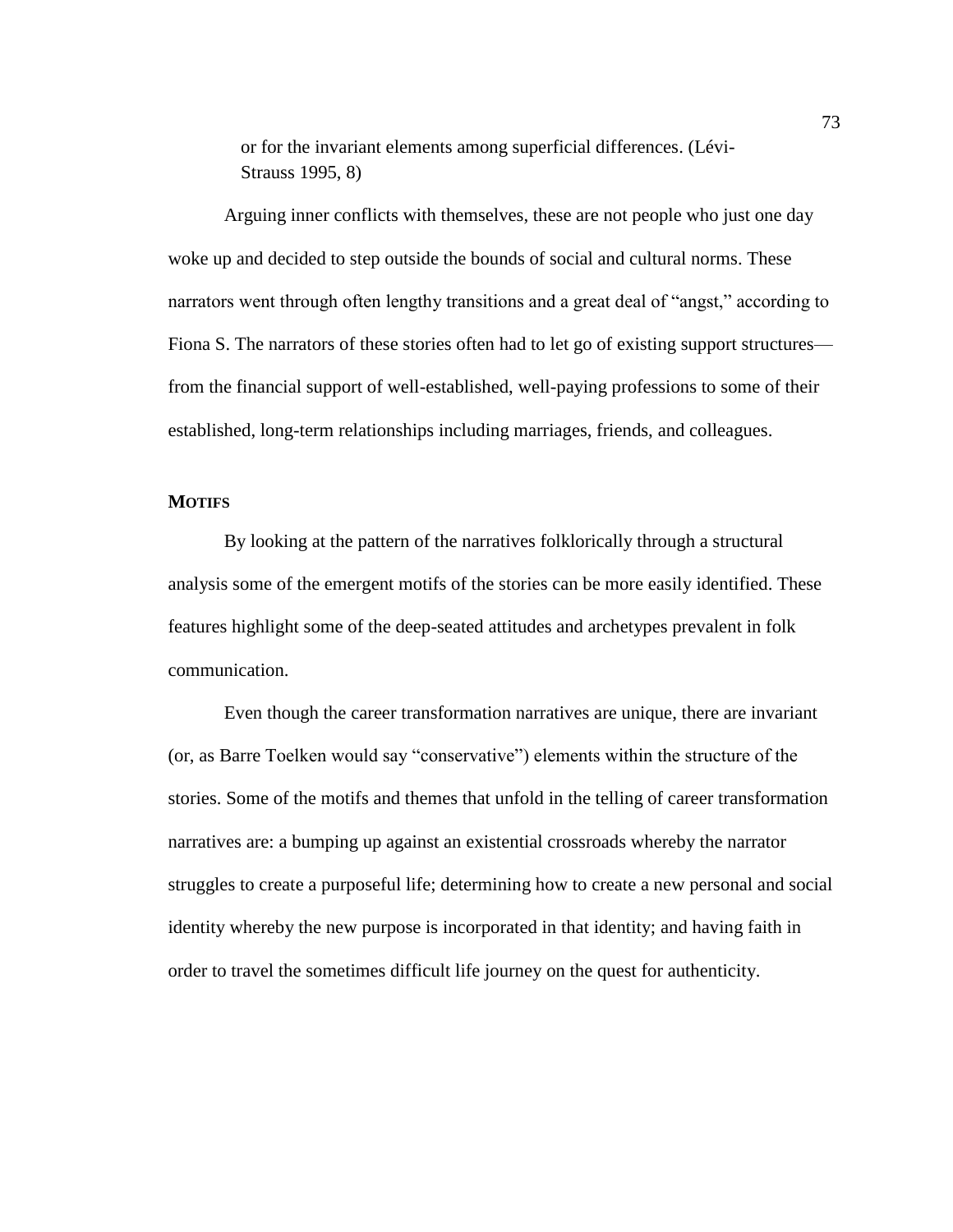#### **Crossroads Motif**

These career transformation stories utilize the crossroads motif. A crossroads is the juncture where two roads lead in two different directions; the choice of career paths is a metaphorical choice of roads. The "Choice of Roads Motif" is N122.0.1 in the Motif Index and signifies a crossroads or a choice to be taken. The motif of the choice of roads appears under the broader motif heading of "Ways of Luck and Fate," N100-N299. Each career transformation narrator encounters two crossroads in life. The first crossroads demonstrates the repudiation the narrator undergoes to cause the repudiation of his or her initial career desire. The second crossroads represents the recovery of his or her true identity. The narrator attempts to describe how one becomes an authentic self with an authentic life that is self-fulfilling rather than living inauthentically through the expectations of others.

#### **Destiny and Authentic Self Motif**

As narrators deal with their perceived destiny the classification of crossroads stories dealing with fate, which are traditional folk elements, becomes significant here. Narrators do seem to think their destinies are determined. The crossroads theme is a model through which narrators can structure their stories rather than simply referring to their change in career and social status as occurring as a result of dumb luck. Through the trials experienced, each narrator seemed to discover who he or she was in relation to a God, the universe, or another belief concept, and how that fit into the new life they were being pushed or guided towards. There was some nurturing of that belief side in order to manifest the personal strength to continue on the path towards a unique purposeful life. A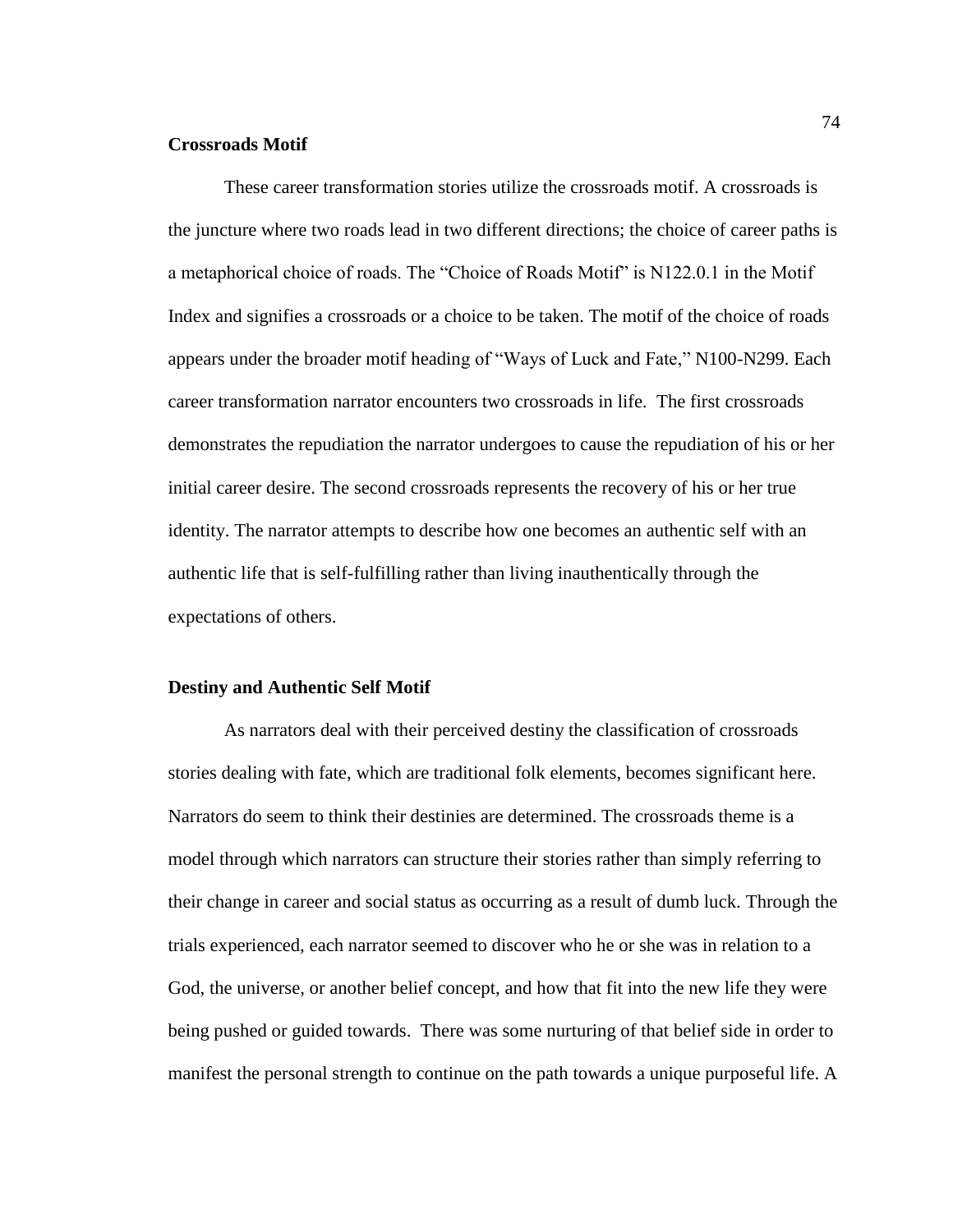transformation as life changing as these narrators underwent seems to require some form of faith, whether in a non-agentive self or in the order of the universe, that provides the narrator with the belief to make the professional leap to a seemingly less secure social and financial position.

Some of the stories may resemble conversion or misfortune narratives as these career change narratives move a person from a perceived inauthentic path to an authentic purpose. These stories are somewhat crafted in terms of word choice and worldviews expressed; even those who profess not to believe in any religion do express belief in some higher or stronger compulsion than could come from a self.

## **Leap of Faith Motif**

One of the underlying themes in these narrations is the consideration of fearful leaps of faith as the leaper never knows where he or she might end up. As Fiona S says "I feel highly connected to this community. It's been just a facet of changing my profession that's been a great gift that I could never have anticipated" (FS interview, 11). The idea of faith woven in these narrations is affective for both narrators and audience. There is the idea that it takes both a "higher power" and the "personal power" of the individual to overcome societal pressures.

These stories highlight the fact that if a person is brave enough to consider giving up their pragmatic occupation to start a new career or new business, there are ways they can make it work. Unlike the practical information supplied by career counselors, these stories provide audiences with an insight into the entanglement of the working life with all other aspects of a person's life journey. Tellers take the time to mull over whether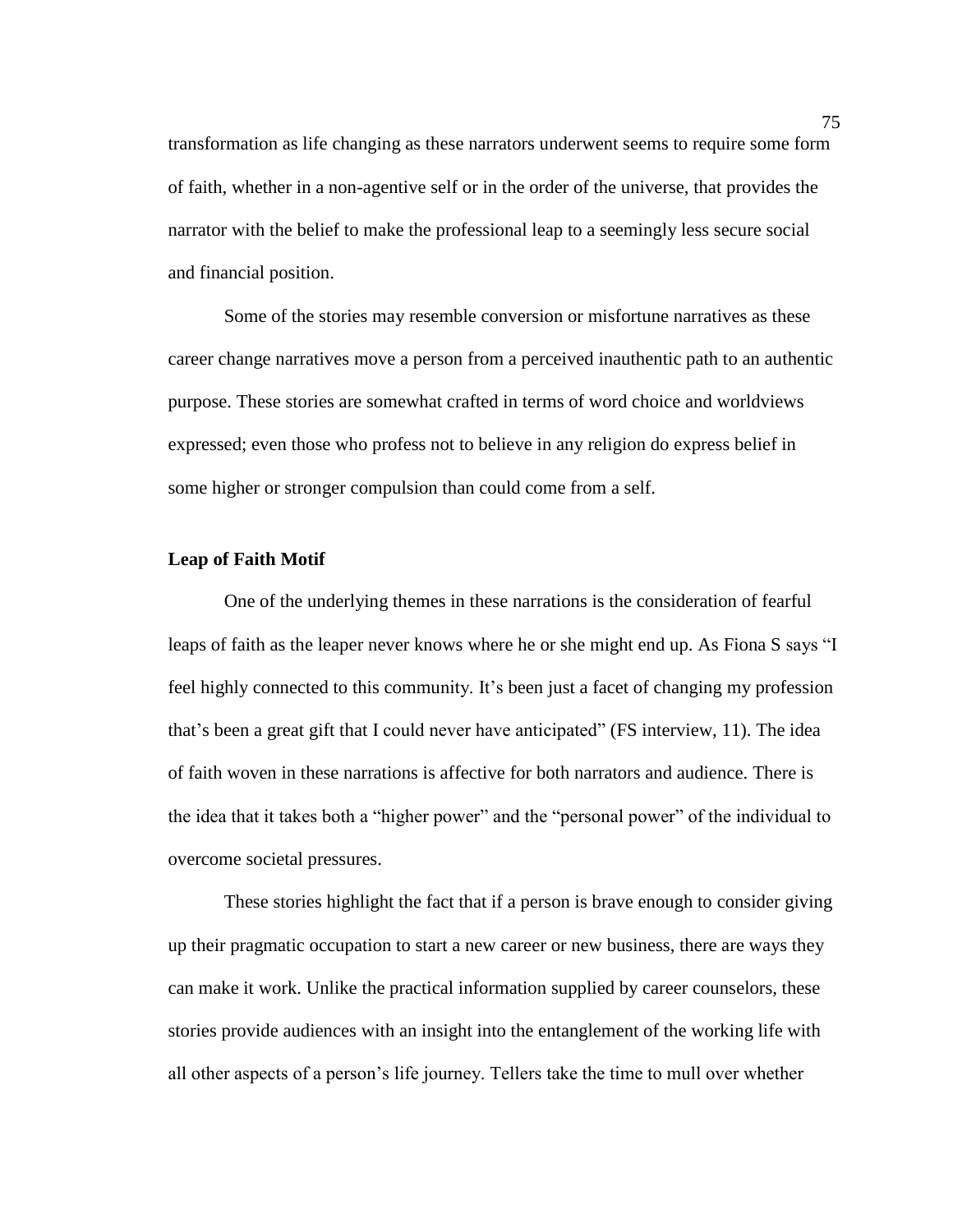what they are doing is what they want to be doing and if it is meaningful and fulfilling. There might be temporal skipping within the events and anecdotes of their narration, but the narrator sees each event they describe as having a significant impact on all other events described, whether close in time or in disparate time frames.

As narrators discuss their transition, particularly their liminal states of separation and transformation in which they are neither lawyer nor poet, businessman nor priest, lawyer nor musician, professor nor framer, they reveal their feeling of otherness. In the sense that their identities have become amorphous, they are not yet sure of declaring statements of who they are or are not.

#### **FUTURE STUDIES**

I hope I have demonstrated a perspective on the oral transmission of personal narrative that illuminates how a pattern that can appear in the variety of stylistic presentations of storytellers who experience thematically similar life crisis events can be analyzed folklorically. As Sandra Dolby-Stahl has discussed, personal narrative, when treated as folkloric text, can highlight the general concerns of not only an individual but a culture (Dolby-Stahl 1989, 20).

This is not a comprehensive study. My work can lead to many future studies such as providing a more in-depth examination of the emerging motifs. As well, one of the issues along the way has been the idea that narratives are performed; I was not in a position to compare/contrast but in the absence of a variety of performance based narratives for each narrator I am suggesting that this would be an element that requires further study in a future research project to demonstrate how narratives are performed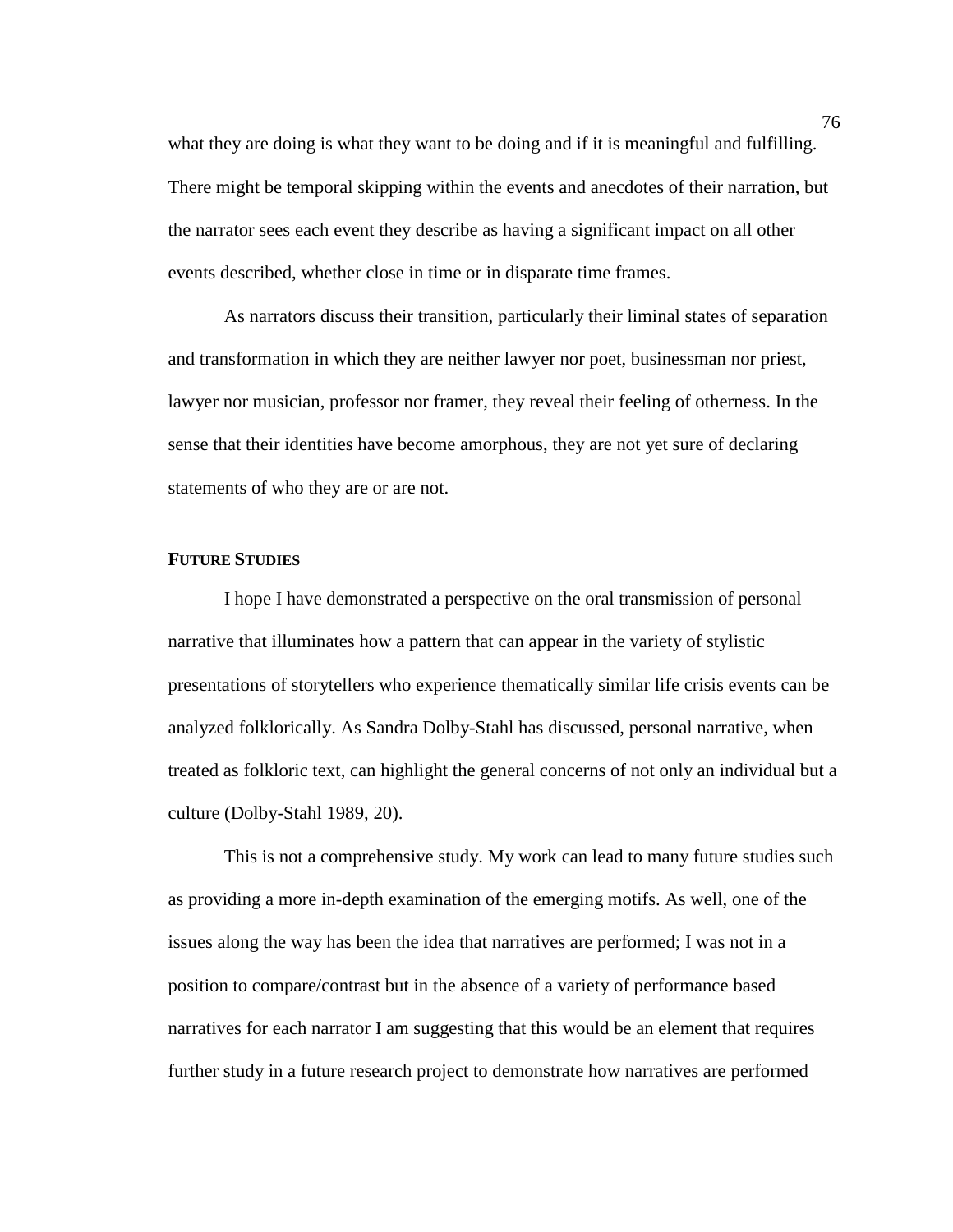differently in varied audience situations. There needs to be further discussion about how the audience affects the information being shared and an examination of the variety of performances. Clearly there are many avenues one can develop for future research in career transformation narratives.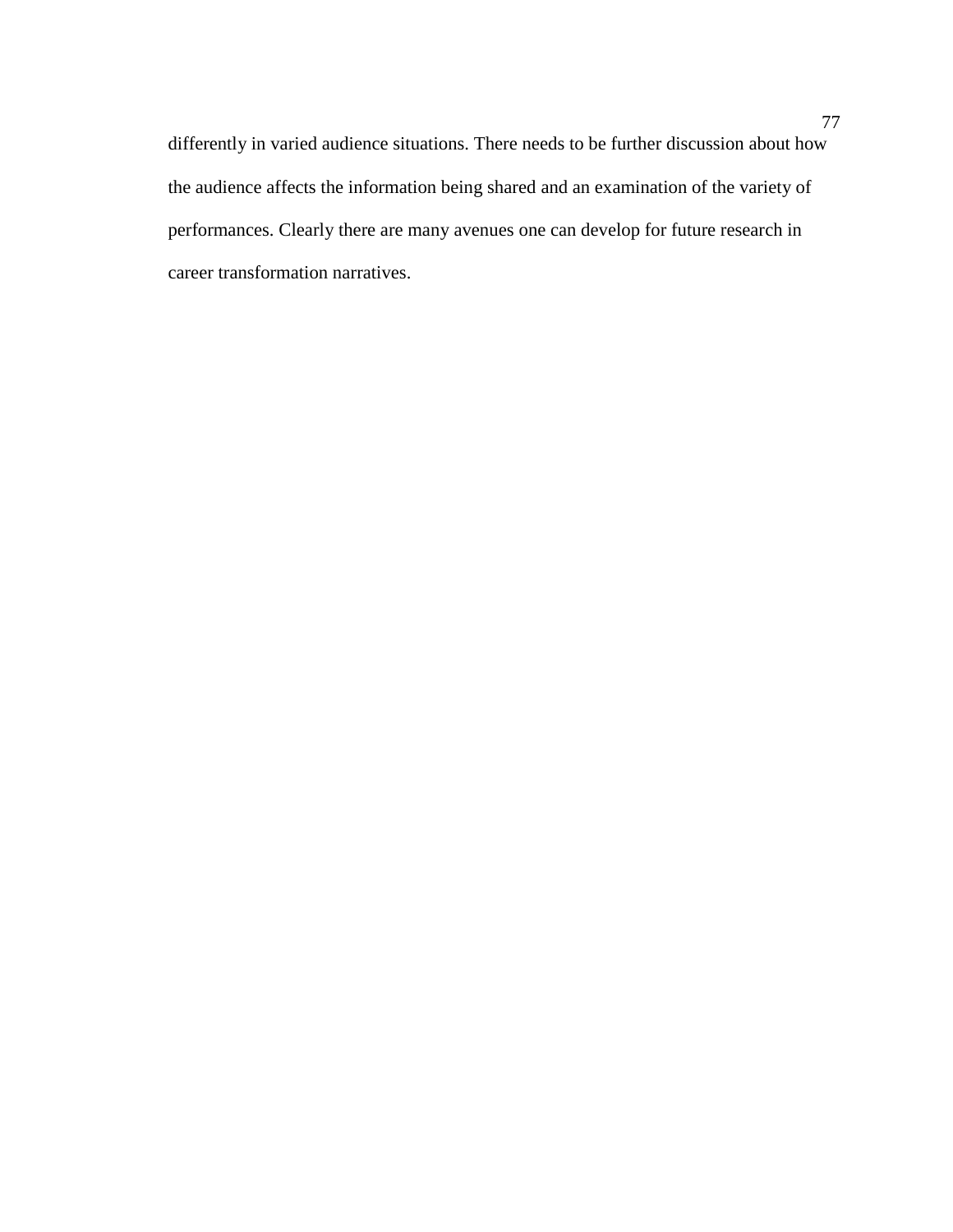#### BIBLIOGRAPHY

ÅkerstrÖm, Malin, Veronika Burcar and David WÄsterfors. 2011. Balancing Contradictory Identities—Performing Masculinity in Victim Narratives*. Sociological Perspectives* 54, no. 1 (Spring): 103-124.

Bauman, Richard. 2004. *A World of Others' Words*. Malden: Blackwell Publishing.

———. 1986. *Story, Performance, and Event*. Bloomington: University of Indiana Press.

- Bayne, Tim and Elisabeth Pacherie. 2007. Narrators and Comparators: The Architecture of Agentive Self-Awareness. *Synthese* 159, no. 3, Functional Integration and the Mind (December): 475-491.
- Becker, Gaylene. 1997. *Disrupted Lives: How People Create Meaning In A Chaotic World.* Berkeley: University of California Press.
- Bennett, Gillian. 1986. Narrative as Expository Discourse. *The Journal of American Folklore* 99, no. 394 (October - December): 415-434.

———. 1985. Heavenly Protection and Family Unity: The Concept of the Revenant among Elderly Urban Women. *Folklore* 96, no. 1: 87-97.

- Braid, Donald. 1996. Personal Narrative and Experiential Meaning. *The Journal of American Folklore* 109, no. 431 (Winter): 5-30.
- Bruner, Jerome S. 1990. *Acts of Meaning*. Cambridge: Harvard University Press.
- Campbell, Joseph. 2004. *Pathways to Bliss: Mythology and Personal Transformation.*  Novato: New World Library.
- Cashman, Ray. 2008. *Storytelling on the Northern Irish Border*. Bloomington: Indiana University Press.
- Coelho, Paulo. 1998. *The Fifth Mountain.* New York: Harper Flamingo.
- Czarniawska-Joerges, Barbara. 2004. *Narratives In Social Science Research*. London: SAGE Publications Ltd.
- Dailey, Sheila. 1994. *Putting the World in a Nutshell: The Art of the Formula Tale*. New York: H.W.Wilson Company.
- Deegan, Mary Jo and Michael R. Hill. 1991. Doctoral Dissertations as Liminal Journeys of the Self: Betwixt and Between in Graduate Sociology Programs. *Teaching Sociology* 19, no. 3 Graduate Education (July): 322-332.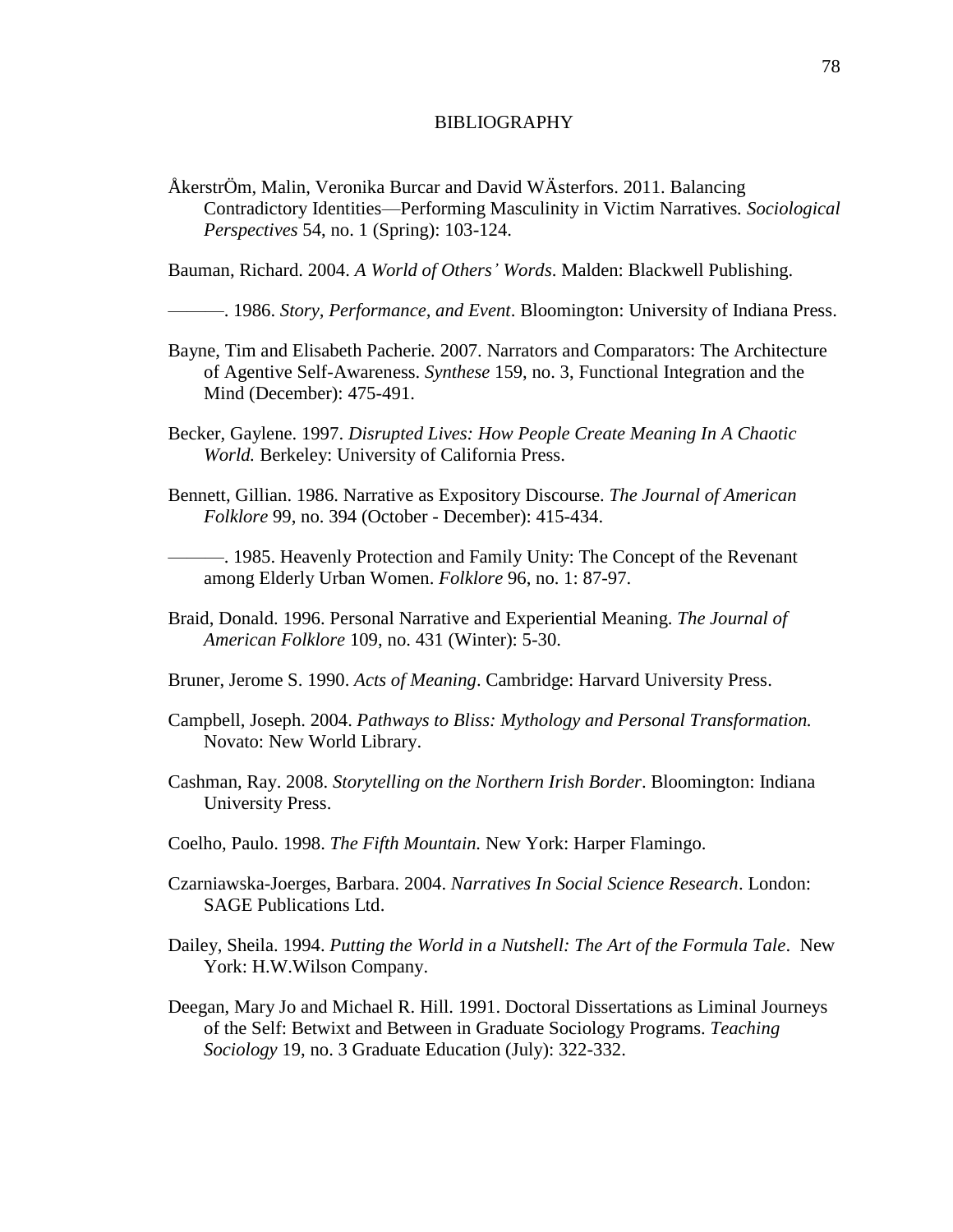- Dégh, Linda. 1995. *Narratives in Society : A Performer-Centered Study of Narration*. Helsinki: Academia Scientiarum Fennica.
- ———. 1994. The Approach to Worldview in Folk Narrative Study. *Western Folklore* 53, no. 3 (July): 243-252.
- Dégh, Linda, and Andrew Vazsonyi. 1974. The Memorate and the Proto-Memorate. *The Journal of American Folklore* 87, no. 345 (July - September): 225-239.
- Dolby, Sandra K. 2008. *Self-Help Books: Why Americans Keep Reading Them*. Urbana: University of Illinois Press.
- Dolby-Stahl, Sandra K. 1989. *Literary Folkloristics and the Personal Narrative*. Bloomington: Indiana University Press.
- ———. 1977. The Personal Narrative as Folklore. *Journal of the Folklore Institute* 14, no. 1/2 Special Double Issue: Stories of Personal Experiences: 9-30.
- Ellis, Bill. 2001. *Aliens, Ghosts, and Cults: Legends We Live*. Jackson: University Press of Mississippi.
- Fine, Elizabeth C., and Jean Haskel Speer, eds. 1992. *Performance, Culture, and Identity*. Westport: Praeger Publishers.
- Fishman, Robert G. 1980. Transmigration, Liminality, and Spiritualist Healing. *Journal of Religion and Health* 19, no. 3 (Fall): 217-225.
- Gubrium, Jaber F., and James A. Holstein. 2009. *Analyzing Narrative Reality*. Los Angeles: SAGE Publications Ltd.
- Halbertal, Tova Hartman, and Irit Koren. 2006. Between "Being" and "Doing": Conflict and Coherence in the Identity Formation of Gay and Lesbian Orthodox Jews. In *Identity and Story: Creating Self in Narrative*, eds. Dan P. McAdams, Ruthellen Josselson, and Amia Lieblich, 37-61. Washington: American Psychological Association.
- Holloman, Regina E. 1974. Ritual Opening and Individual Transformation: Rites of Passage at Esalen. *American Anthropologist, New Series* 76, no. 2 (June): 265-280.
- Hufford, David J. 1995. The Scholarly Voice and the Personal Voice: Reflexivity in Belief Studies. *Western Folklore* 54, no. 1 (January): 57-76.
- Jackson, Bruce. 2007. *The Story is True: The Art and Meaning of Telling Stories*. Philadelphia: Temple University Press.
- Kalčik, Susan. 1975. "... Like Ann's Gynecologist or the Time I Was Almost Raped": Personal Narratives in Women's Rap Groups. *The Journal of American Folklore* 88, no. 347, Women and Folklore (January - March): 3-11.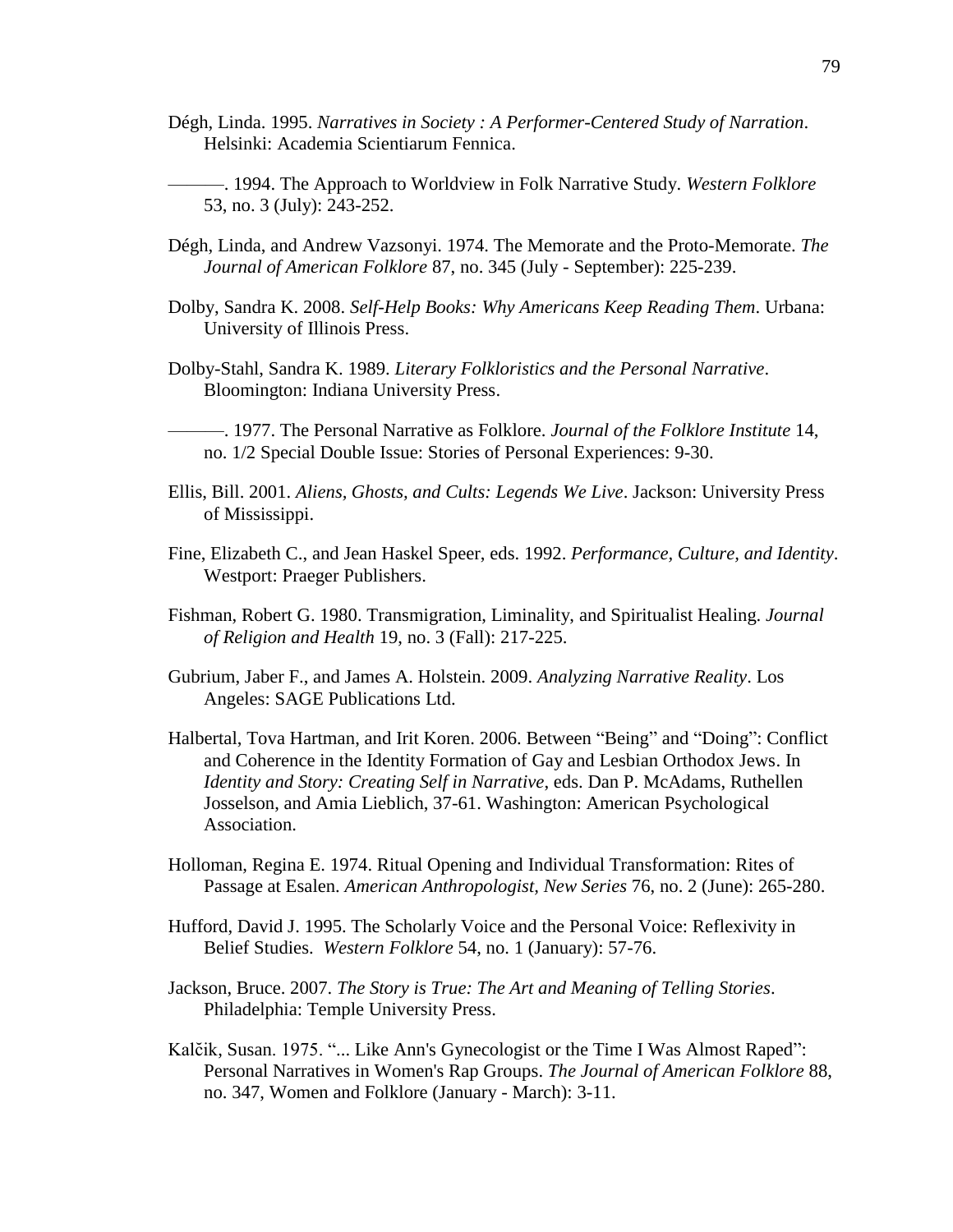- Labov, William and Joshua Waletzky. 1967. Narrative Analysis: Oral Versions of Personal Experience. In *Essays on the Verbal and Visual Arts: Proceedings of the 1966 Annual Spring Meeting of the American Ethnological Society*, ed. June Helm, 12-45. Seattle: University of Washington Press.
- Langellier, Kristin M., and Eric E Peterson. 2004. *Storytelling in Daily Life: Performing Narrative*. Philadelphia: Temple University Press.
- Lawless, Elaine J. 1983. Shouting for the Lord: The Power of Women's Speech in the Pentecostal Religious Service. *The Journal of American Folklore* 96, no. 382 (October - December): 434-459.
- Lévi-Strauss, Claude. 1995. *Myth and Meaning: Cracking the Code of Culture*. New York: Schocken Books.
- Linde, Charlotte. 1993. *Life Stories: The Creation of Coherence*. New York: Oxford University Press.
- McAdams, Dan P., Ruthellen Josselson, and Amia Lieblich, eds. 2006. *Identity and Story: Creating Self in Narrative*. Washington: American Psychological Association.

———, eds. 2001. *Turns in the Road: Narrative Studies of Lives in Transition.*  Washington, DC: American Psychological Association.

- Motz, Marilyn. 1998. The Practice of Belief. *Journal of American Folklore* 111, no. 441 (Summer): 339-355.
- Propp, Vladimir. 1968. *Morphology of the Folktale*. Austin: University of Texas Press.
- Raggatt, Peter T.F. 2006. Multiplicity and Conflict in the Dialogical Self: A Life-Narrative Approach. In *Identity and Story: Creating Self in Narrative,* eds. Dan P. McAdams, Ruthellen Josselson, and Amia Lieblich, 15-35. Washington: American Psychological Association.
- Robinson, John A. 1981. Personal Narratives Reconsidered. *The Journal of American Folklore* 94, no. 371 (January - March): 58-85.
- Schiffrin, Deborah. 1996. Narrative as Self-Portrait: Sociolinguistic Constructions of Identity. *Language in Society* 25, no. 2 (June): 167-203.
- Schneider, William. 2002. *So They Understand: Cultural Issues in Oral History.* Logan: Utah State University Press.
- Smelser, Neil J. 2009. *The Odyssey Experience: Physical, Social, Psychological, and Spiritual Journeys*. Berkeley: University of California Press.
- Thompson, Stith. 1955. *The Motif-Index of Folk-Literature.* Bloomington: Indiana University Press. 6 vols.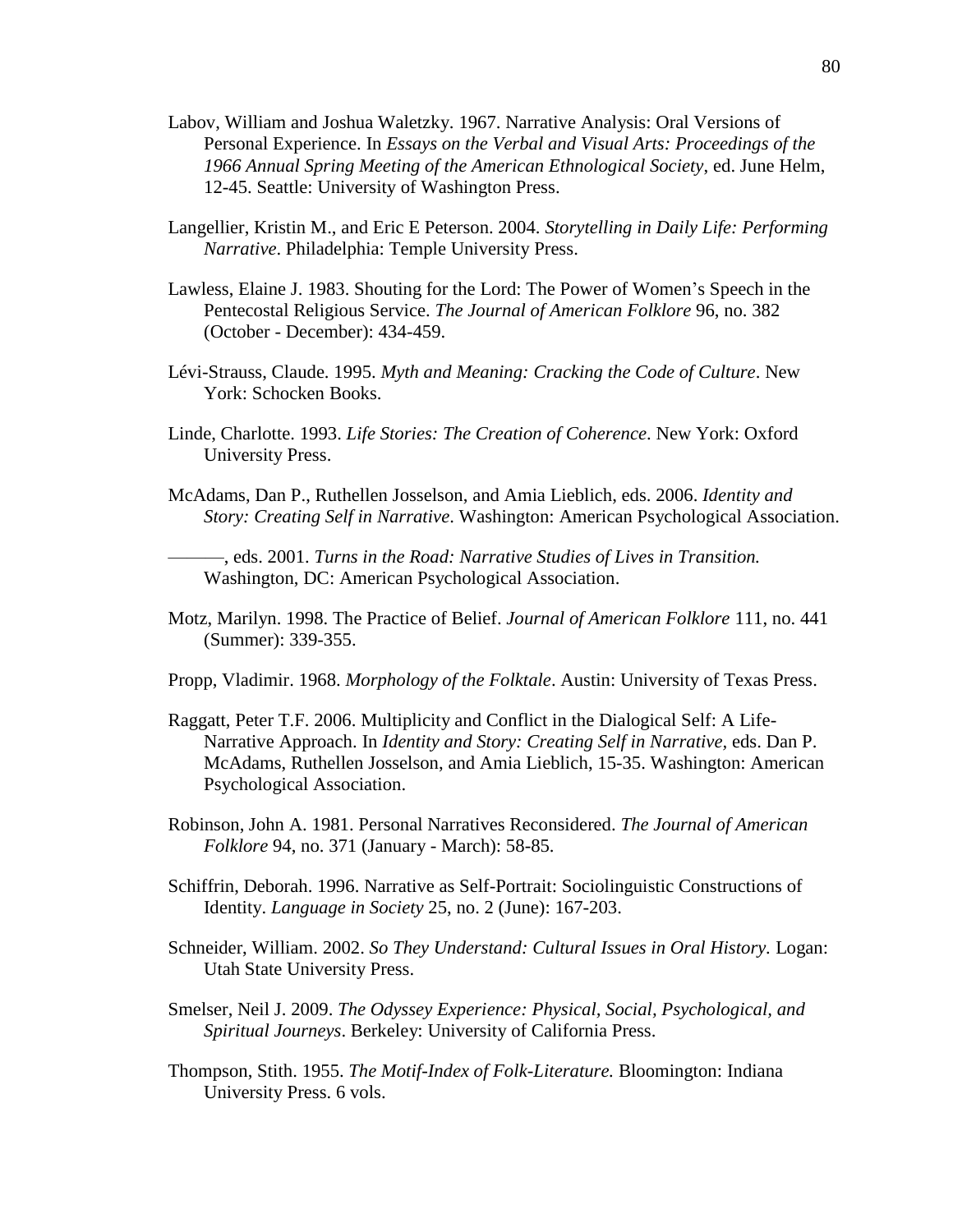- Titon, Jeff Todd. 1980. The Life Story. *The Journal of American Folklore* 93, no. 369 (July – September): 276-292.
- Toelken, Barre. 1996. *The Dynamics of Folklore*. Logan: Utah State University Press.
- Turner, Victor. 2009. *The Ritual Process: Stucture and Anti-Structure*. New Brunswick: Aldine Transaction.
- Van Gennep, Arnold. 1960. *The Rites of Passage*. Chicago: University of Chicago Press.
- Vansina, Jan. 1985. *Oral Tradition as History*. Madison: University of Wisconsin Press.
- Wagenseller, Joseph P. 1998. Spiritual Renewal at Midlife. *Journal of Religion and Health* 37, no. 3 (Fall): 265-272.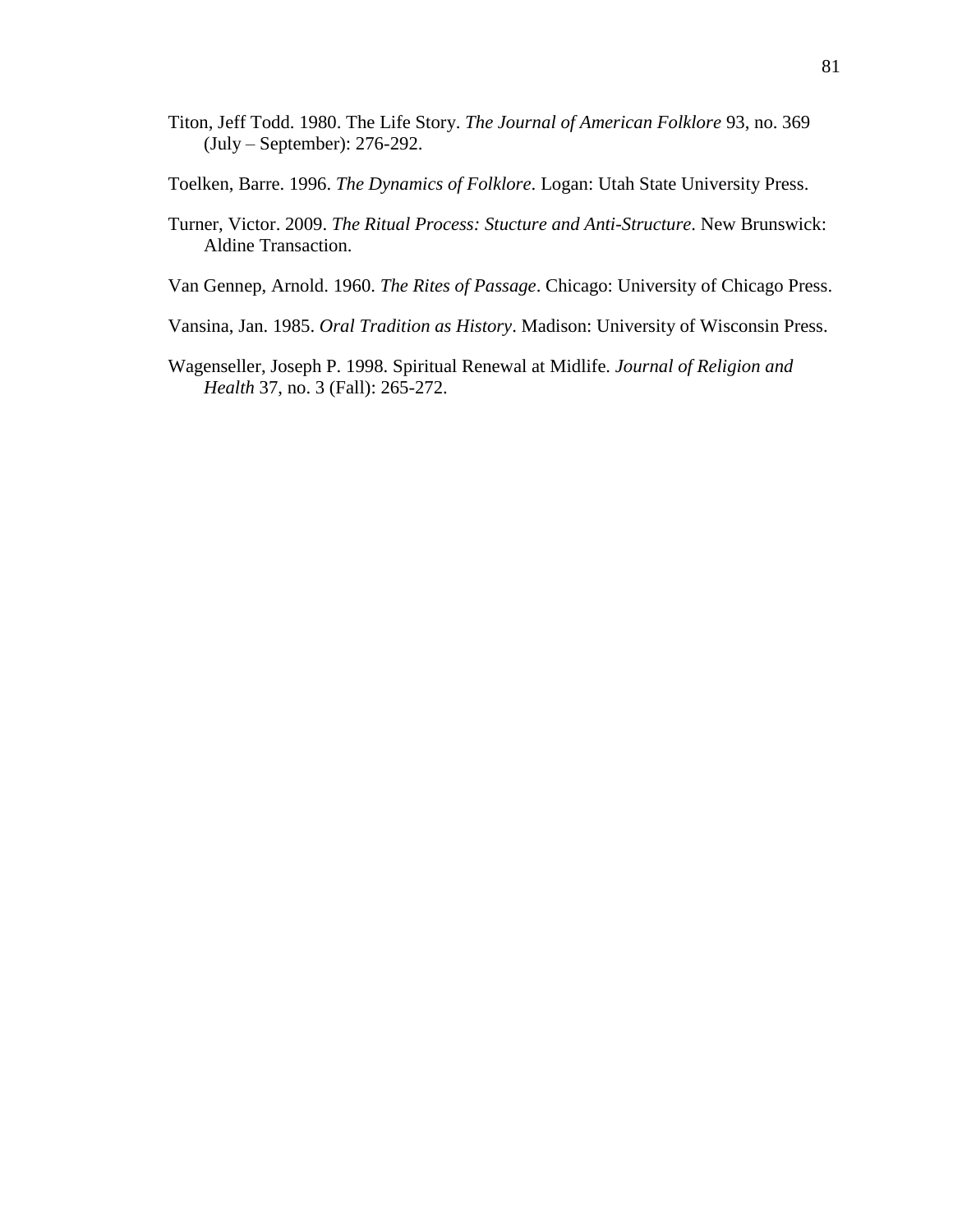# APPENDIX

Sample Interview Questions